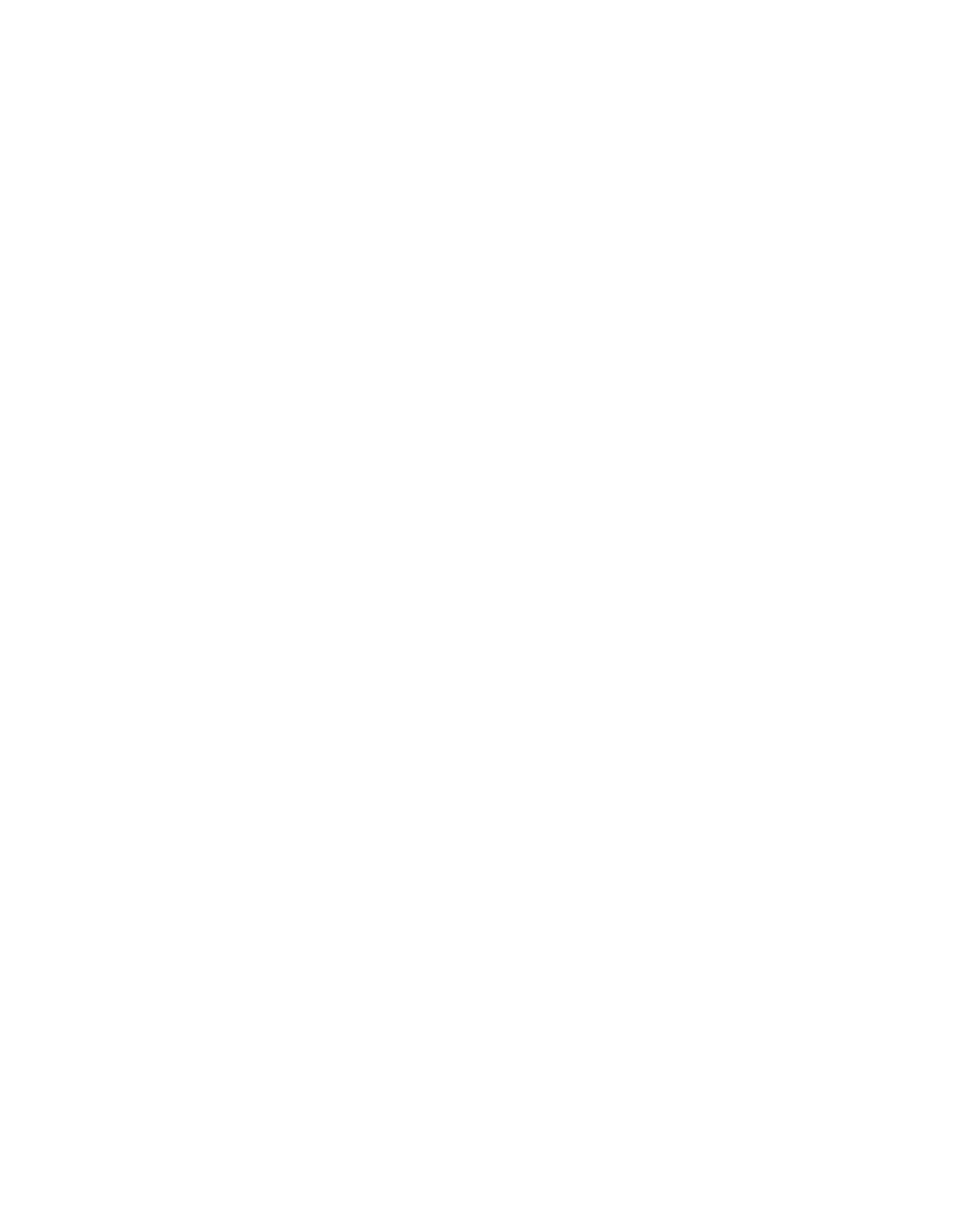#### **NOTICE INVITING BIDS**

**1. Bid Acceptance.** The City of Morgan Hill ("City"), will accept sealed bids for its 2020 Pavement Resurfacing Project ("Project"), by or before Thursday, May 21, 2020, at 2:30 p.m., at its DEVELOPMENT SERVICES CENTER, located at 17575 PEAK AVENUE MORGAN HILL, California, at which time the bids will be publicly opened and read aloud via a Zoom Online Meeting.

> Join Zoom Meeting https://bit.ly/2020PavementResurfacing

Meeting ID: 836 3685 1204 Password: 024965 One tap mobile +16699006833,,83636851204#,,1#,024965# US (San Jose) +12532158782,,83636851204#,,1#,024965# US (Tacoma)

Dial by your location

+1 669 900 6833 US (San Jose)

+1 253 215 8782 US (Tacoma)

+1 346 248 7799 US (Houston)

+1 929 436 2866 US (New York)

+1 301 715 8592 US (Germantown)

+1 312 626 6799 US (Chicago)

Meeting ID: 836 3685 1204

Password: 024965

Find your local number: https://us02web.zoom.us/u/kbE9dHOUBg

## **2. Project Information.**

**2.1 Location and Description.** The Project's sites are located within the City of Morgan Hill and listed below:

- East Dunne Avenue, from Monterey Road to Condit Road,
- Tennant Avenue, from Vineyard Boulevard to Ant Court,
- Condit Road, from East Dunne Avenue to north of the Ford Store,
- Encino Drive, from Sunnyside Avenue to the eastern end,
- Roble Drive, from Encino Drive to the west end, and
- Via Castana, from Via del Castille to Encino Drive.

The Project's Scope of Work is described as follows, but not limited to: pavement milling and micro-milling, cold in-place recycling (CIR) pavement rehabilitation, hot mix asphalt concrete (AC) overlay, full depth AC pavement repairs, slurry sealing, crack sealing, replacement of all existing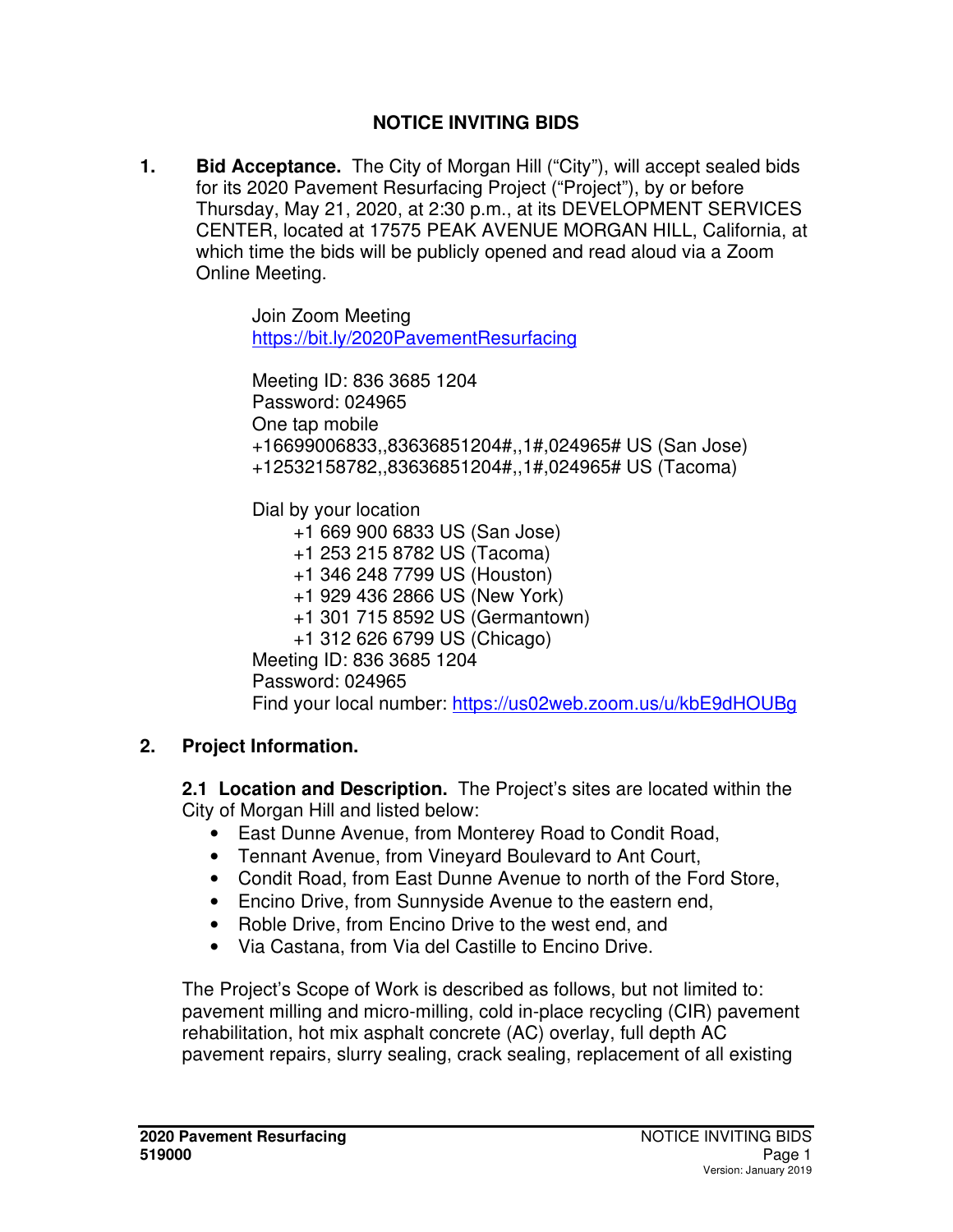traffic delineation and markings, utility adjustments, traffic signal loop restorations, and all related work on various streets within the City limits.

**2.2 Time for Completion.** The planned timeframe for commencement and completion of construction of the Project is: seventy (70) calendar days.

### **3. License and Registration Requirements.**

 **3.1 License.** This Project requires a valid California contractor's license for the following classification(s): A (General Engineering Contractor).

**3.2 DIR Registration.** City will not accept a Bid Proposal from or enter into the Contract with a bidder, without proof that the bidder and its Subcontractors are registered with the California Department of Industrial Relations ("DIR") to perform public work under Labor Code Section 1725.5, subject to limited legal exceptions.

- **4. Contract Documents.** The plans, specifications, bid and contract documents for the Project ("Contract Documents") may be obtained from the City of Morgan Hill, at 17575 Peak Avenue, Morgan Hill, CA, (408) 778- 6480. **Electronic copies of the Contract Documents are available on CD for twenty-five dollars (\$25.00). If mailing by USPS, a five dollar (\$5.00) charge will be added. To download plans and specifications at no charge, register at www.publicpurchase.com.**
- **5. Bid Proposal and Security.**

 **5.1 Bid Proposal Form.** Each Bid must be submitted using the Bid Proposal form provided with the Contract Documents.

**5.2 Bid Security.** The Bid Proposal must be accompanied by bid security of ten percent (10%) of the maximum bid amount, in the form of a cashier's or certified check made payable to City of Morgan Hill, or a bid bond executed by a surety licensed to do business in the State of California on the Bid Bond form included with the Contract Documents. The bid security must guarantee that upon award of the bid, the bidder will execute the Contract and submit payment and performance bonds and insurance certificates as required by the Contract Documents within ten (10) days after issuance of the notice of award.

## **6. Prevailing Wage Requirements.**

**6.1 General.** This Project is subject to the prevailing wage requirements applicable to the locality in which the Work is to be performed for each craft, classification or type of worker needed to perform the Work, including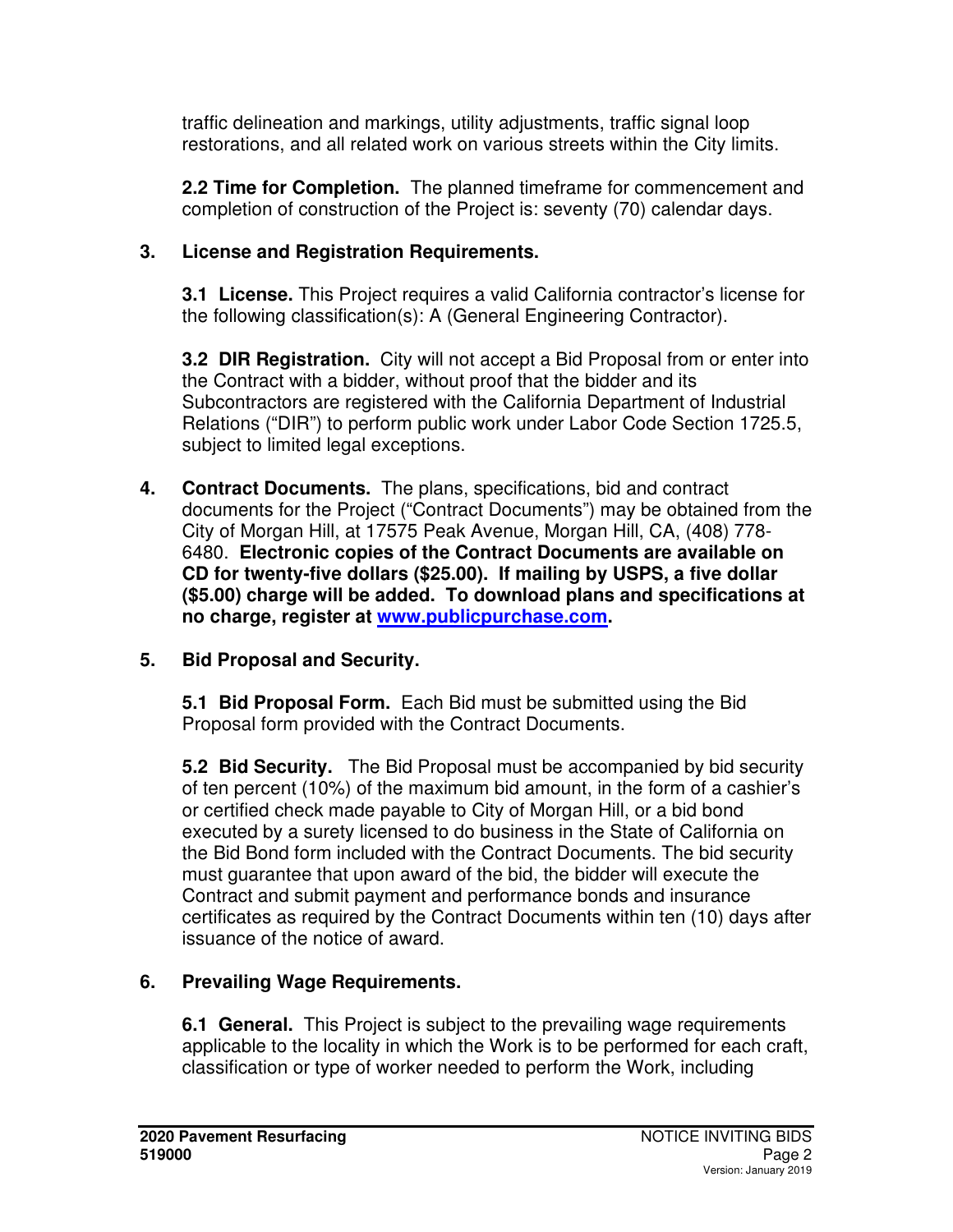employer payments for health and welfare, pension, vacation, apprenticeship and similar purposes.

**6.2 Rates.** These prevailing rates are available online at http://www.dir.ca.gov/DLSR. Each Contractor and Subcontractor must pay no less than the specified rates to all workers employed to work on the Project. The schedule of per diem wages is based upon a working day of eight (8) hours. The rate for holiday and overtime work must be at least time and one-half (1/2).

**6.3 Compliance.** The Contract will be subject to compliance monitoring and enforcement by the California Department of Industrial Relations, under Labor Code Section 1771.4.

- **7. Performance and Payment Bonds.** The successful bidder will be required to provide performance and payment bonds for one hundred percent (100%) of the Contract Price.
- **8. Substitution of Securities.** Substitution of appropriate securities in lieu of retention amounts from progress payments is permitted under Public Contract Code Section 22300.
- **9. Subcontractor List.** Each bidder must submit the name, location of the place of business, and California contractor license number and DIR registration number for each Subcontractor who will perform work or service or fabricate or install work for the prime contractor in excess of one-half (1/2) of one percent (1%) of the bid price, using the Subcontractor List form included with the Contract Documents.
- **10. Instructions to Bidders.** Additional and more detailed information is provided in the Instructions for Bidders, which should be carefully reviewed by all bidders before submitting a Bid Proposal.
- **11. Estimated Cost.** The estimated construction cost is \$3.5 million.

| By: Irma Torrez                   | Date: April 30, 2020 |
|-----------------------------------|----------------------|
| Publication Dates: 1) May 8, 2020 | 2) May 15, 2020      |

## END OF NOTICE INVITING BIDS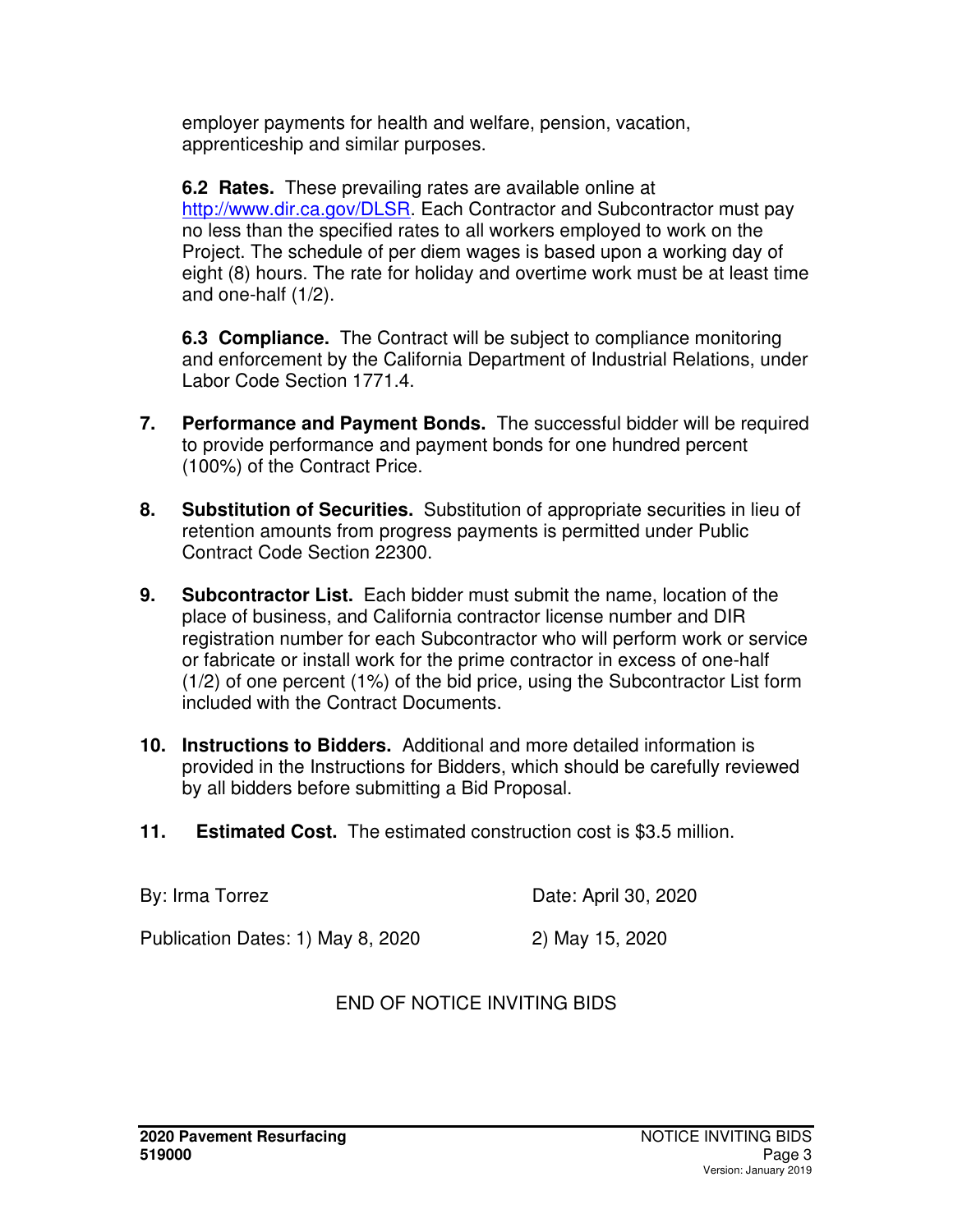### **INSTRUCTIONS TO BIDDERS**

Each Bid Proposal submitted to the City of Morgan Hill ("City") for its 2020 Pavement Resurfacing Project ("Project") must be submitted in accordance with the following instructions and requirements:

#### **1. Bid Submission.**

**1.1 General.** Each bid ("Bid Proposal") must be signed, sealed and submitted to City, using the form provided in the Contract Documents, by or before the date and time set forth in the Notice Inviting Bids, or as amended by subsequent addendum. Faxed or emailed Bid Proposals will not be accepted, unless otherwise specified. Late submissions will be returned unopened. City reserves the right to postpone the date and time for receiving or opening bids. Each bidder is solely responsible for all of its costs to prepare and submit its bid and by submitting a bid waives any right to recover those costs from City. The bid price(s) must include all costs to perform the Work as specified, including all indirect costs such as applicable taxes, insurance and field offices.

**1.2 Bid Envelope.** The envelope containing the sealed Bid Proposal and required attachments must be clearly labeled as follows:

> BID PROPOSAL Morgan Hill DSC 2020 Pavement Resurfacing Project City of Morgan Hill 17575 Peak Avenue Morgan Hill, CA 95037 Attention: Bid Opening Bid Date: May 21, 2020 Bid Time: 2:30 p.m.

The envelope must also be clearly labeled, as follows, with the bidder's name, address, and its registration number with the California Department of Industrial Relations ("DIR") for bidding on public works contracts (Labor Code sections 1725.5 and 1771.1):

> [Contractor company name] [Street address] [City, state, zip code] DIR Registration No.

Please note: If City is unable to confirm that the bidder's DIR registration is current, City must disqualify the bidder and return its bid unopened (Labor Code section 1725.5).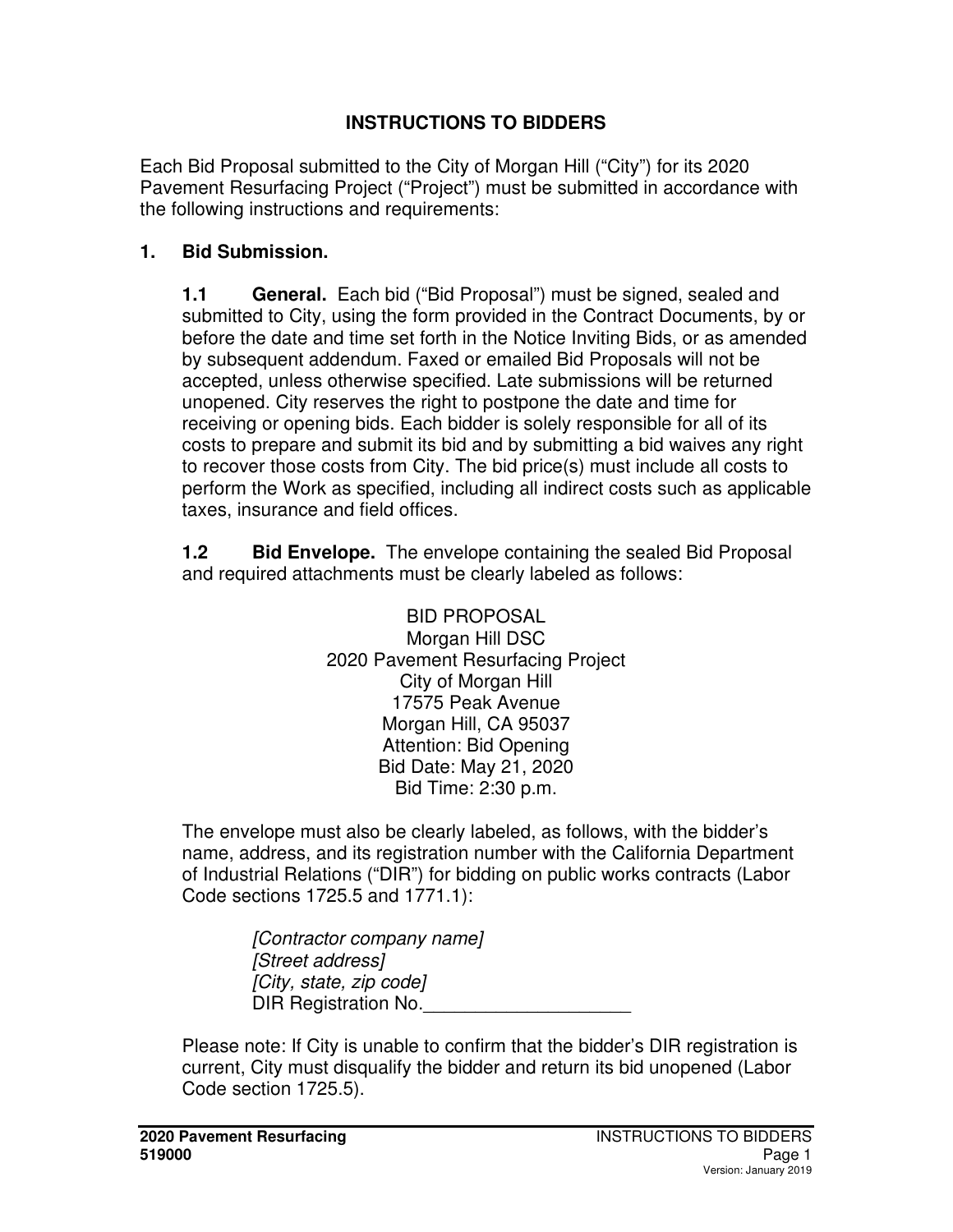- **2. Examination of Contract Documents and Project Site.** Each bidder is solely responsible for diligent and thorough review of the Contract Documents (as defined in the General Conditions), examination of Project site, and reasonable and prudent inquiry concerning known and potential site conditions prior to submitting a Bid Proposal. However, bidders should not enter onto City's property or the Project site without prior written authorization from City. Bidders are responsible for reporting any errors or omissions in the Contract Documents to City prior to submitting a Bid Proposal, subject to the limitations of Public Contract Code Section 1104. City expressly disclaims responsibility for assumptions the bidder might draw from the presence or absence of information provided by City.
- **3. Requests for Information.** Questions regarding the Project, the bid procedures or any of the Contract Documents must be submitted in writing to Lynette Kong at lynette.kong@morganhill.ca.gov.
- **4. Addenda.** Any addenda issued prior to the bid opening are part of the Contract Documents. Subject to the limitations of Public Contract Code section 4104.5, City reserves the right to issue addenda prior to bid time.
- **5. Brand Designations and "Or Equal" Substitutions.** Any specification designating a material, product, thing, or service by specific brand or trade name, followed by the words "or equal," is intended only to indicate quality and type of item desired, and bidders may request use of any equal material, product, thing, or service. All data substantiating the proposed substitute as an "equal" item must be submitted with the written request for substitution. This provision does not apply to materials, products, things, or services that may lawfully be designated by a specific brand or trade name under Public Contract Code Section 3400(c).

**5.1 Pre-Bid Requests.** Any request for submission made before the Contract is awarded must be submitted to the City Engineer at least ten (10) days before the opening of bids so that all interested bidders may be notified of any approved alternative.

**5.2 Post-Award Requests.** After the Contract is awarded, Contractor may submit a substitution within fourteen (14) days after the date of award of the Contract, or as specified in the Special Conditions.

**6. Bidders Interested in More Than One Bid.** No person, firm, or corporation may submit or be a party to more than one (1) Bid Proposal unless alternate bids are specifically called for. However, a person, firm, or corporation that has submitted a subcontract proposal or quote to a bidder may submit subcontract proposals or quotes to other bidders.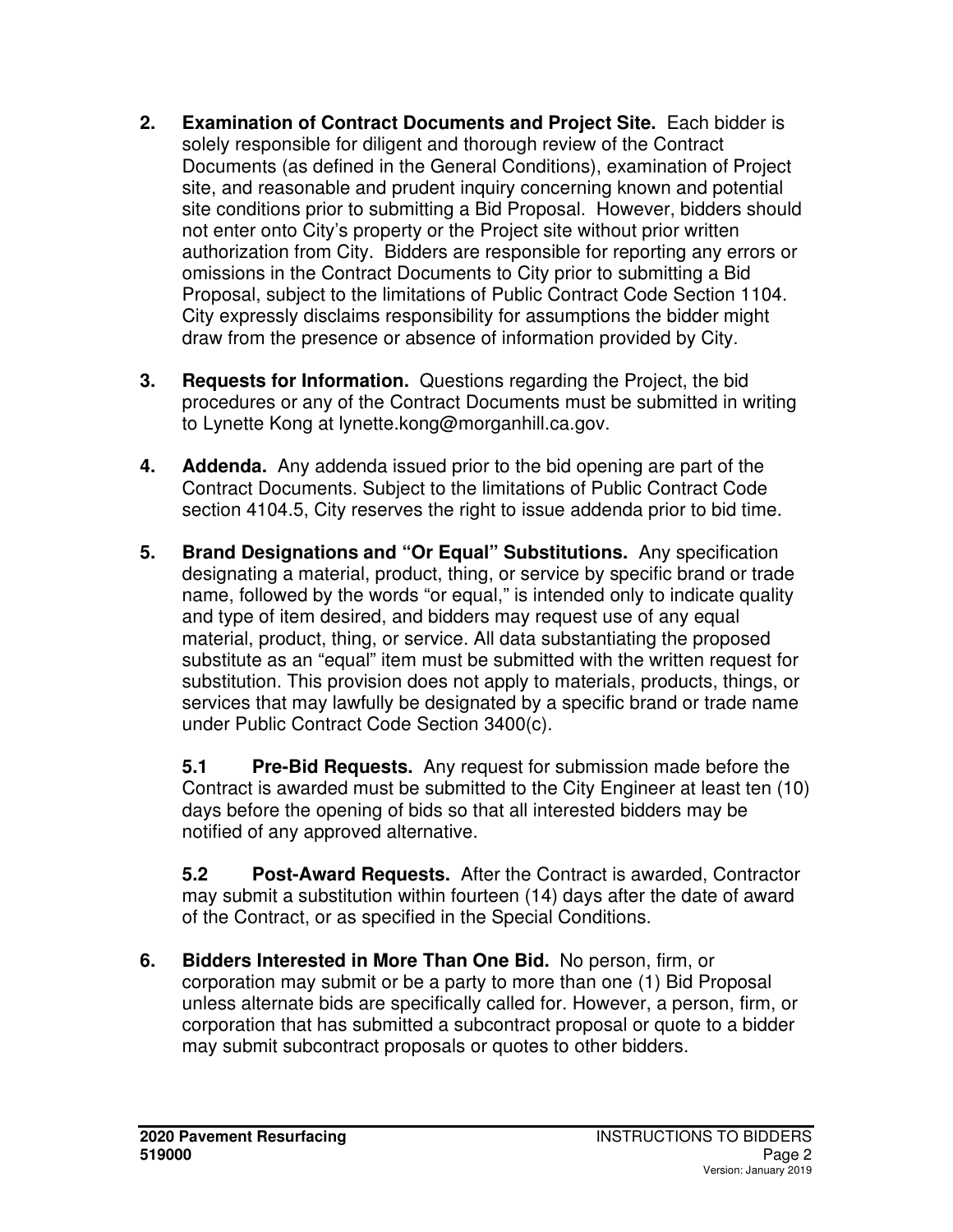- **7. Bid Proposal Form and Enclosures.** Each Bid Proposal must be completed in ink using the Bid Proposal form included in the Contract Documents. The Bid Proposal form should be fully completed without interlineations, alterations, or erasures. Any necessary corrections must be clear and legible, and must be initialed by the bidder's authorized representative. A Bid Proposal submitted with terms such as "negotiable," "will negotiate," or similar, will be considered non-responsive. Each Bid Proposal must be accompanied by bid security, as set forth in Section 9 below, and by the completed Subcontractor List, and Non-Collusion Declaration using the forms included in the Contract Documents.
- **8. Authorization and Execution.** Each Bid Proposal must be signed by the bidder's authorized representative. A Bid Proposal submitted by a partnership must be signed in the partnership name by a general partner with authority to bind the partnership. A Bid Proposal submitted by a corporation must be signed with the legal name of the corporation, followed by the signature and title of two (2) officers of the corporation with full authority to bind the corporation to the terms of the Bid Proposal, under California Corporation Code section 313.
- **9. Bid Security.** Each Bid Proposal must be accompanied by bid security of ten percent (10%) of the maximum bid amount, in the form of a cashier's check, a certified check, or a bid bond, using the form included in the Contract Documents, executed by a surety licensed to do business in the State of California, made payable to City. The bid security must guarantee that upon award of the bid, the bidder will execute and submit the Contract on the form included in the Contract Documents, will submit payment and performance bonds one hundred percent (100%) of the maximum Contract Price, and will submit the insurance certificates and endorsements as required by the Contract Documents within ten (10) days after issuance of the notice of award.
- **10. Withdrawal of Bid Proposals.** A Bid Proposal may not be withdrawn for a period of ninety (90) days after the bid opening without forfeiture of the bid security, except as authorized for material error under Public Contract Code Section 5100 et seq.
- **11. Bid Protest.** Any bid protest must be in writing and received by City at the City Attorney's Office at 17575 Peak Avenue, Morgan Hill, CA, (Fax: (408) 779-1592), before 5:00 p.m. no later than two (2) working days following bid opening (the "Bid Protest Deadline") and must comply with the following requirements:

**11.1 General.** Only a bidder who has actually submitted a Bid Proposal is eligible to submit a bid protest against another bidder. Subcontractors are not eligible to submit bid protests. A bidder may not rely on the bid protest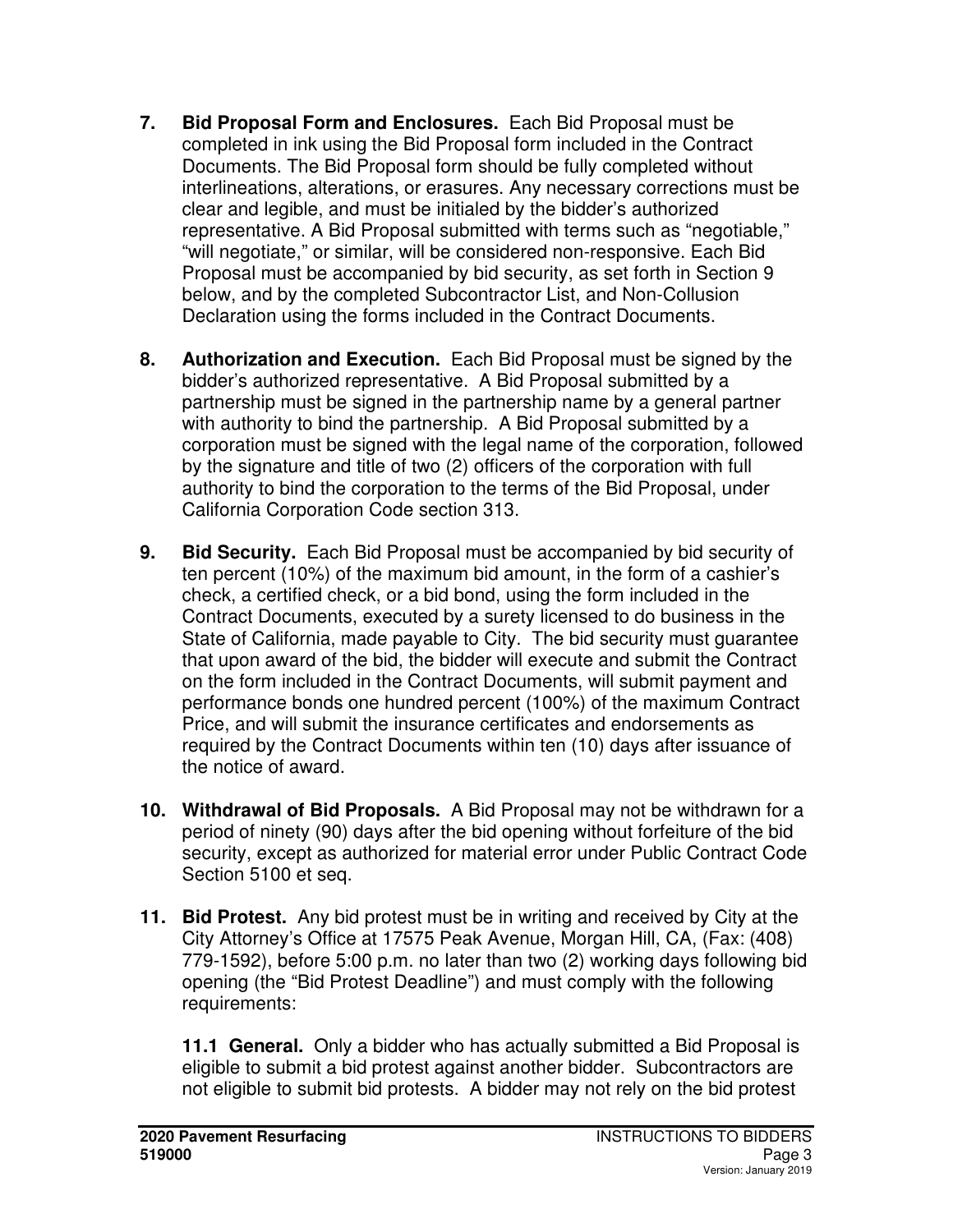submitted by another bidder, but must timely pursue its own protest. If required by City, the protesting bidder must submit a non-refundable fee in the amount specified by City, based upon City's reasonable costs to administer the bid protest. Any such fee must be submitted to City no later than the Bid Protest Deadline, unless otherwise specified. For purposes of this Section 11, a "working day" means a day that City is open for normal business, and excludes weekends and holidays observed by City.

**11.2 Protest Contents.** The bid protest must contain a complete statement of the basis for the protest and all supporting documentation. Material submitted after the Bid Protest Deadline will not be considered. The protest must refer to the specific portion or portions of the Contract Documents upon which the protest is based. The protest must include the name, address, email address, and telephone number of the person representing the protesting bidder if different from the protesting bidder.

**11.3 Copy to Protested Bidder.** A copy of the protest and all supporting documents must be concurrently transmitted by fax or by email, by or before the Bid Protest Deadline, to the protested bidder and any other bidder who has a reasonable prospect of receiving an award depending upon the outcome of the protest.

**11.4 Response to Protest.** The protested bidder may submit a written response to the protest, provided the response is received by City before 5:00 p.m., within two (2) working days after the Bid Protest Deadline or after actual receipt of the bid protest, whichever is sooner (the "Response Deadline"). The response must include all supporting documentation. Material submitted after the Response Deadline will not be considered. The response must include the name, address, email address, and telephone number of the person representing the protested bidder if different from the protested bidder.

**11.5 Copy to Protesting Bidder.** A copy of the response and all supporting documents must be concurrently transmitted by fax or by email, by or before the Response Deadline, to the protesting bidder and any other bidder who has a reasonable prospect of receiving an award depending upon the outcome of the protest.

**11.6 Exclusive Remedy.** The procedure and time limits set forth in this section are mandatory and are the bidder's sole and exclusive remedy in the event of bid protest. A bidder's failure to comply with these procedures will constitute a waiver of any right to further pursue a bid protest, including filing a Government Code Claim or initiation of legal proceedings.

**11.7 Right to Award.** City reserves the right to award the Contract to the bidder it has determined to be the responsible bidder submitting the lowest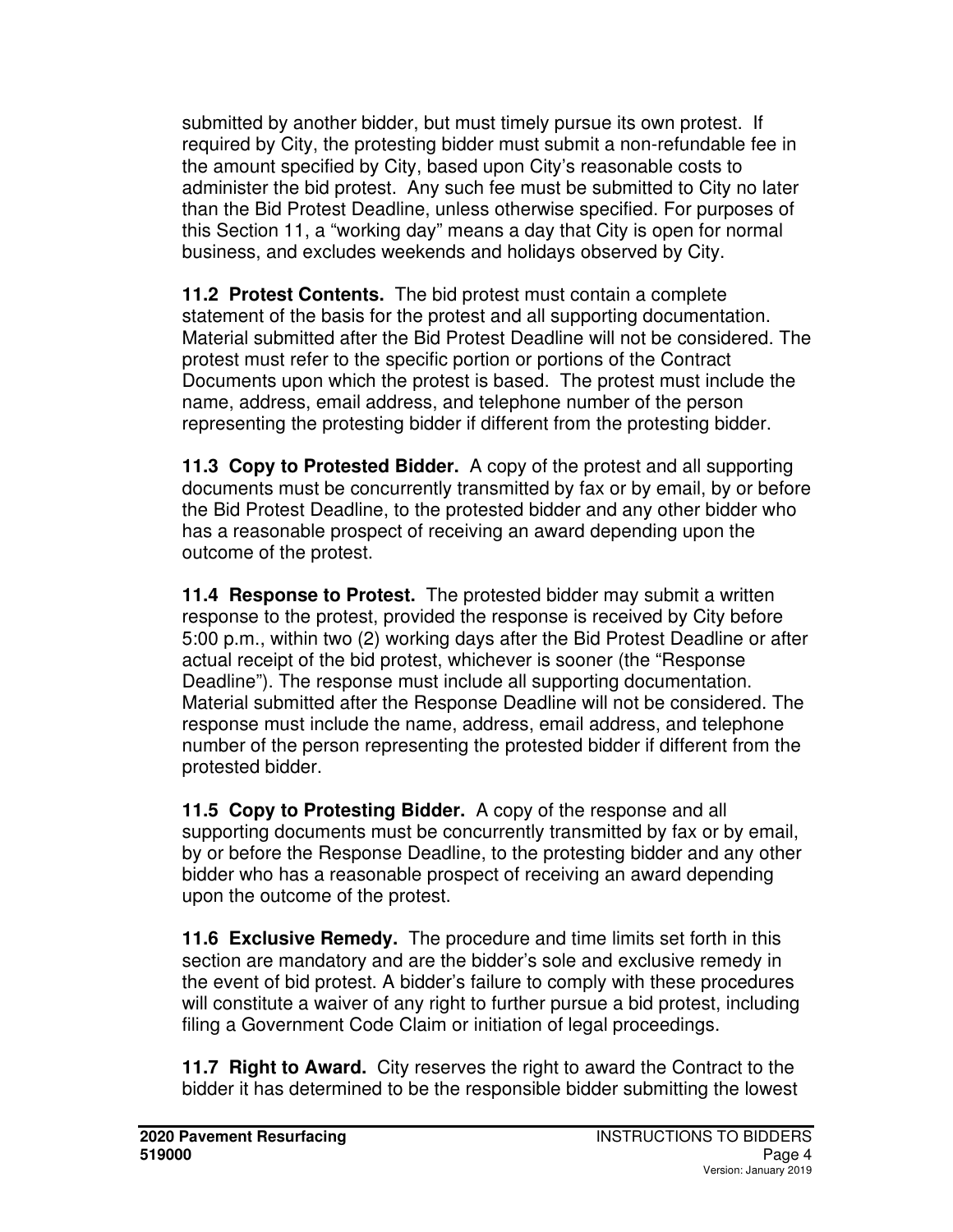responsive bid, and to issue a notice to proceed with the Work notwithstanding any pending or continuing challenge to its determination.

- **12. Rejection of Bids; Award of Contract.** City reserves the right, acting in its sole discretion, to waive immaterial bid irregularities, the right to accept or reject any and all bids, or to abandon the Project entirely. The Contract will be awarded, if at all, within ninety (90) days after opening of bids or as otherwise specified in the Special Conditions, to the responsible bidder that submitted the lowest responsive bid.
- **13. Bonds.** The successful bidder is required to submit payment and performance bonds as specified in the Contract Documents using the bond forms included in the Contract Documents. All required bonds must be calculated on the maximum total Contract price as awarded, including additive alternates, if applicable.
- **14. Evidence of Responsibility.** Within twenty four (24) hours following a request by City, a bidder must submit to City satisfactory evidence showing the bidder's financial resources, the bidder's experience in the type of work being required by City, the bidder's organization available for the performance of the Contract and any other required evidence of the bidder's qualifications to perform the proposed Contract. City may consider such evidence before making its decision awarding the proposed Contract.
- **15. License(s).** The successful bidder and its Subcontractor(s) must possess the California contractor's license(s) in the classification(s) required by law to perform the Work.
- **16. Taxes.** The bid price must include all applicable federal, state, and local taxes.
- **17. Ineligible Subcontractor.** Any Subcontractor who is ineligible to perform work on a public works project under Labor Code Sections 1777.1 or 1777.7 is prohibited from performing work on this Project.
- **18. Subcontract Limitation.** The successful bidder may not subcontract out more than fifty percent (50%) of the original total contract price, except that any items of work in the Engineer's Estimate designated "Specialty Items" may be performed by subcontract and the value of the work may be deducted from the original total contract price before computing the amount of work required to be performed by Contractor's own forces. When items of work in the Engineer's Estimate are preceded by the letters (S) or (S-F), those items are designated as "Specialty Items." Where an entire item is subcontracted, the value of work subcontracted will be based on the contract item bid price. When a portion of an item is subcontracted, the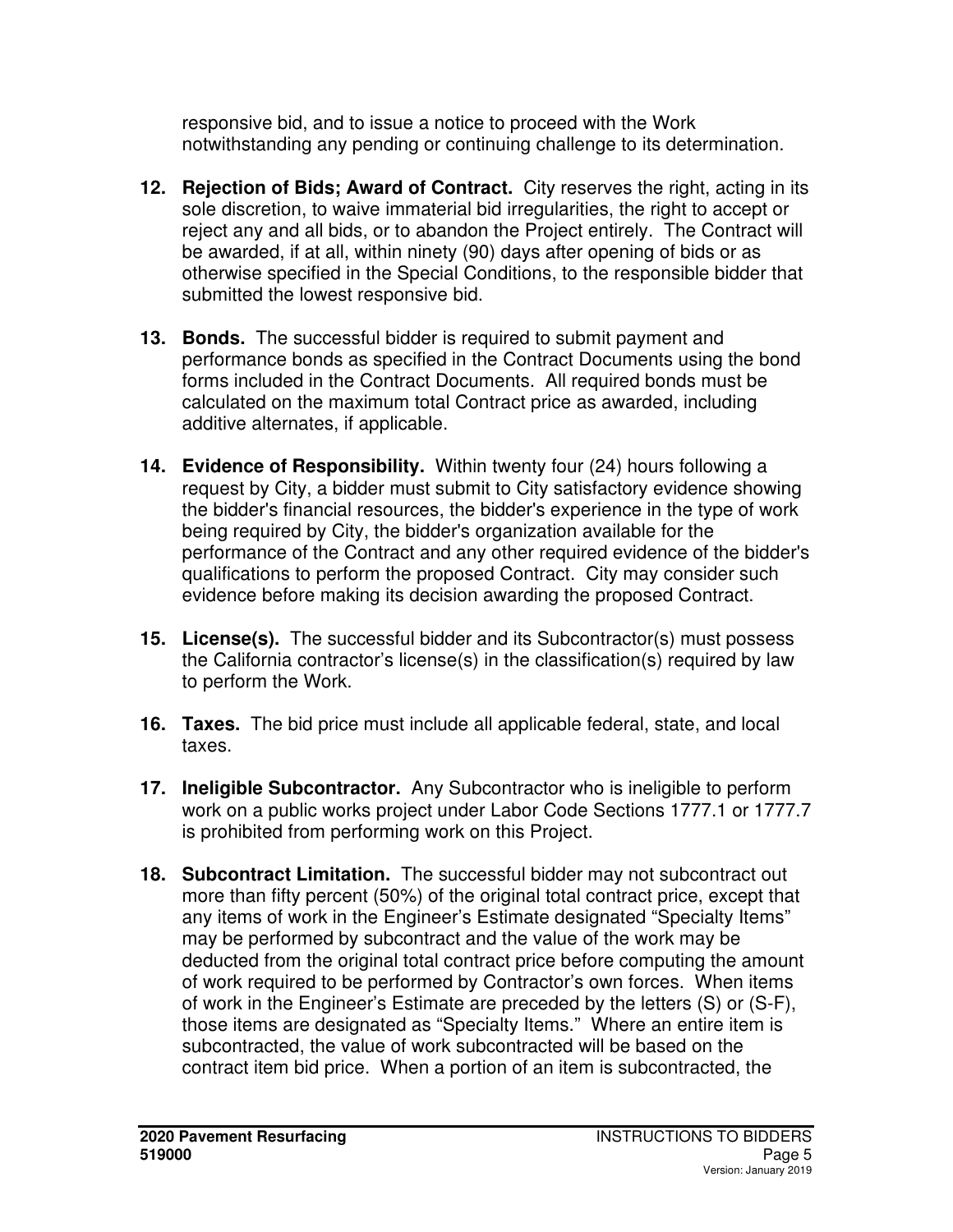value of work subcontracted will be determined by the Engineer based on the estimated percentage of the contract item bid price.

- **19. DIR Registration.** City will not accept a Bid Proposal from or enter into the Contract with a bidder, without proof that the bidder and its Subcontractors are registered with the DIR to perform public work under Labor Code Section 1725.5, subject to limited legal exceptions.
- **20. Bid Schedule.** Bidders are required to fully complete the Bid Schedule form accompanying the Bid Proposal form with unit prices as indicated, and to submit the completed Bid Schedule with their Bid Proposal.

**20.1 Incorrect Totals.** In the event of a computational error for any bid item (base bid or alternate) resulting in an incorrect extended total for that item, the submitted base bid or bid alternate total will be adjusted to reflect the corrected amount (estimated quantity X unit cost), unless the cumulative amount of correction changes the total amount of the base bid or bid alternate by more than five percent (5%). In the event of a discrepancy between the actual total of the itemized or unit prices shown on the Bid Schedule for the base bid, and the amount entered as the base bid on the Bid Proposal form, the actual total of the itemized or unit prices shown on the Bid Schedule for the base bid will be deemed the base bid price. Likewise, in the event of a discrepancy between the actual total of the itemized or unit prices shown on the Bid Schedule for any bid alternate, and the amount entered for the alternate on the Bid Proposal form, the actual total of the itemized prices shown on the Bid Schedule for that alternate will be deemed the alternate price. Nothing in this provision is intended to prevent a bidder from requesting to withdraw its bid for material error under Public Contract Code Section 5100 et seq.

**20.2 Estimated Quantities.** The quantities shown on the Bid Schedule are estimated and the actual quantities required to perform the Work may be greater or less than the estimated amount. The Contract Price will be adjusted to reflect the actual quantities required for the Work based on the itemized or unit prices provided in the Bid Schedule, with no allowance for anticipated profit for quantities that are deleted or decreased.

21. **Bidder's Questionnaire.** A completed, signed Bidder's Questionnaire using the form provided with the Contract Documents and including all required attachments must be submitted within 48 hours following a request by City. A bid that does not fully comply with this requirement may be rejected as nonresponsive. A bidder who submits a Bidder's Questionnaire which is subsequently determined to contain false or misleading information, or material omissions, may be disqualified as non-responsible.

# END OF INSTRUCTIONS TO BIDDERS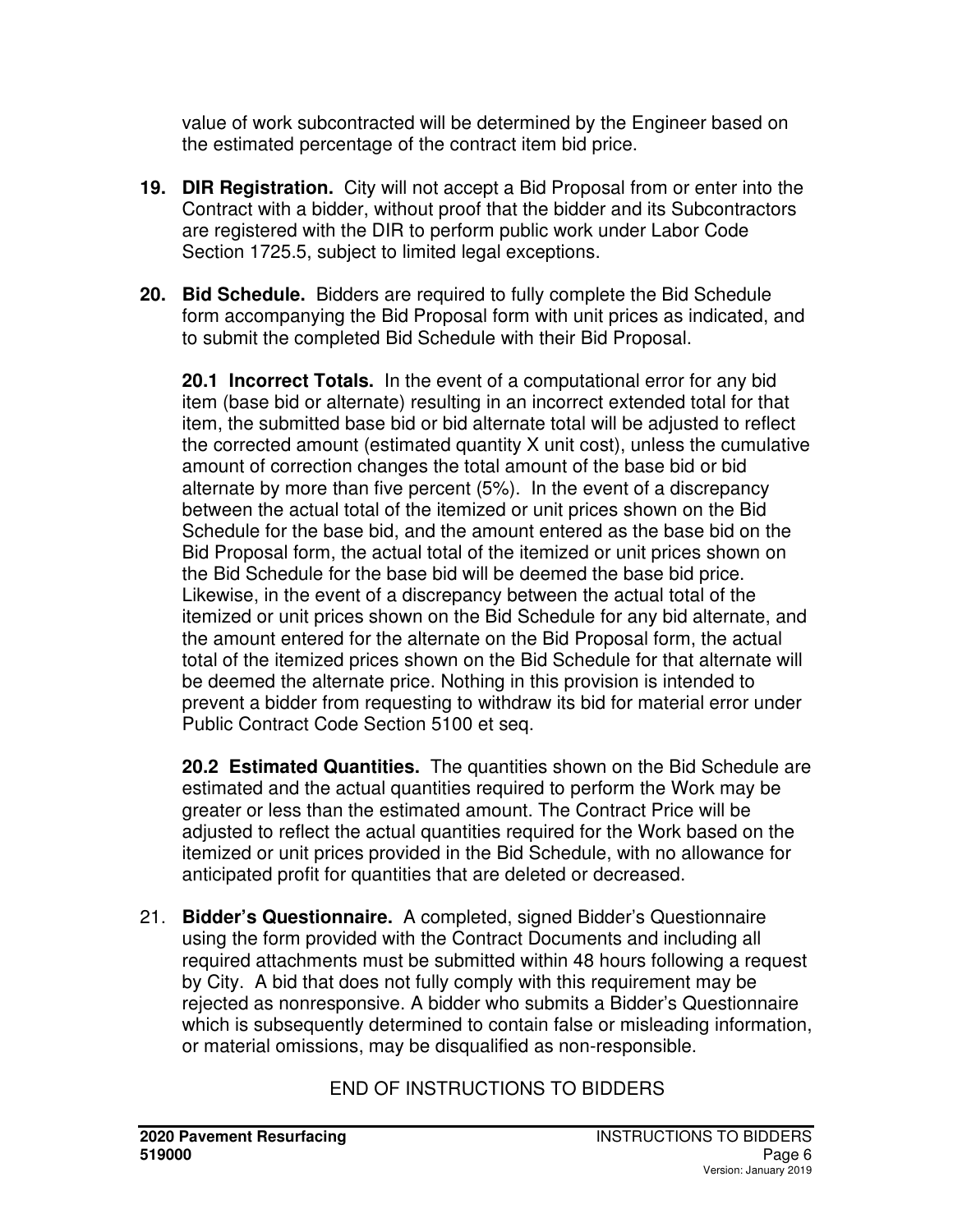#### **BID PROPOSAL**

#### 2020 Pavement Resurfacing Project

\_\_\_\_\_\_\_\_\_\_\_\_\_\_\_\_\_\_\_\_\_\_\_\_\_\_\_\_\_\_ ("Bidder") hereby submits this Bid Proposal to the City of Morgan Hill ("City") for the above-referenced project ("Project") in response to the Notice Inviting Bids and in accordance with the Contract Documents referenced therein.

- **1. Base Bid.** Bidder proposes to perform and fully complete the Work for the Project as specified in the Contract Documents, within the time required for full completion of the Work, for the following price ("Base Bid"): \$ \_\_\_\_\_\_\_\_\_\_\_\_\_\_\_\_\_\_\_\_\_\_\_\_.
- **2. Addenda.** Bidder acknowledges receipt of the following addenda:

|     | Addendum: Date Received: |     | Addendum: Date Received: |
|-----|--------------------------|-----|--------------------------|
| #01 |                          | #05 |                          |
| #02 |                          | #06 |                          |
| #03 |                          | #07 |                          |
| #04 |                          | #08 |                          |

- **3. Bidder's Warranties.** By signing and submitting this Bid Proposal, Bidder warrants the following:
	- **3.1 Examination of Contract Documents.** Bidder has thoroughly examined the Contract Documents, and represents that, to the best of Bidder's knowledge there are no errors, omissions, or discrepancies in the Contract Documents subject to the limitations of Public Contract Code Section 1104.
	- **3.2 Examination of Worksite.** Bidder has had the opportunity to examine the Worksite and local conditions at the Project location.
	- **3.3 Bidder is Qualified.** Bidder is fully qualified to perform the Work.
	- **3.4 Responsibility for Bid.** Bidder has carefully reviewed this Bid Proposal and is solely responsible for any errors or omissions contained in its completed Bid.
- **4. Award of Contract** . By signing and submitting this Bid Proposal, Bidder agrees that if Bidder is awarded the Contract for the Project, that within ten (10) days following issuance of the notice of award to Bidder, Bidder will do all of the following: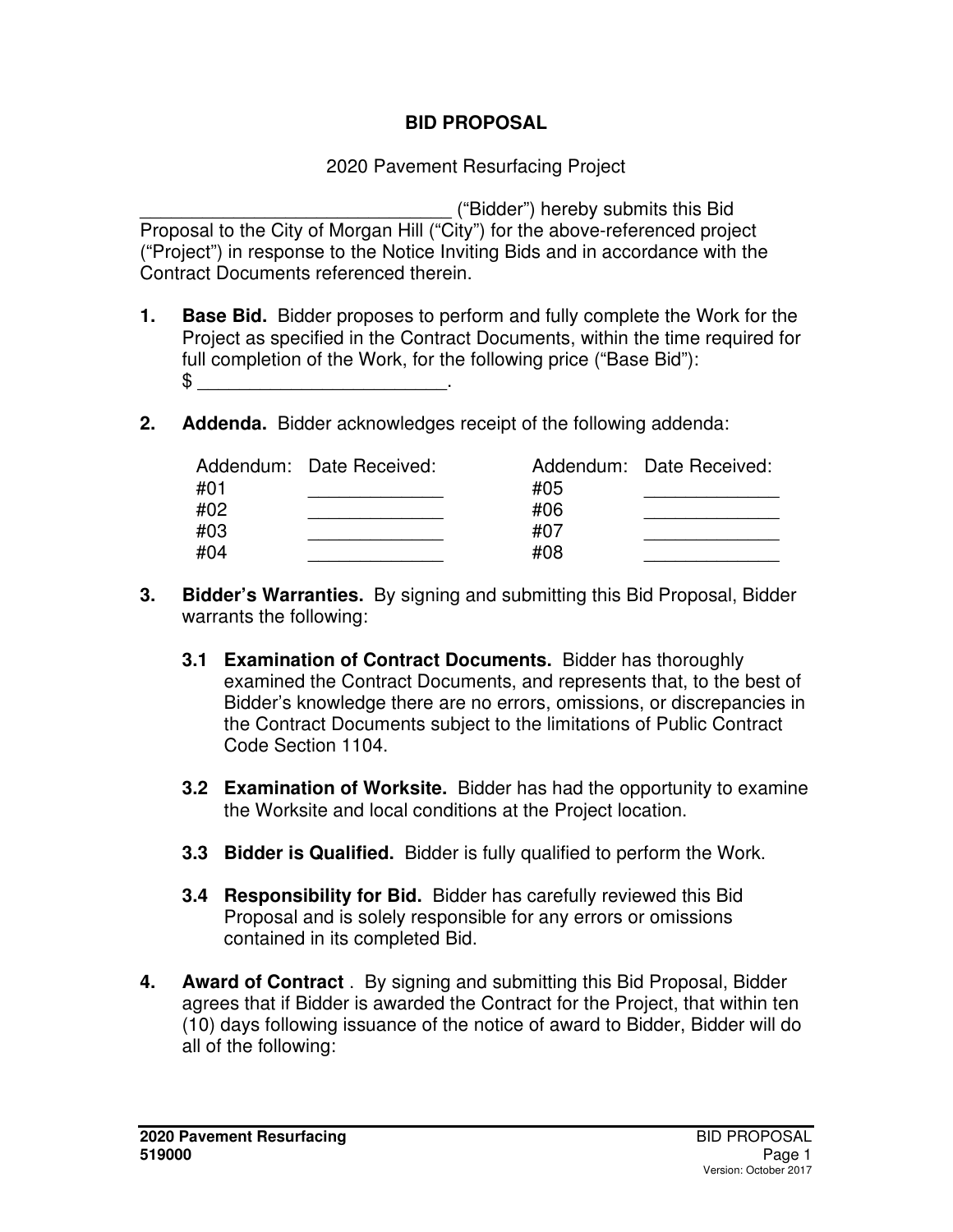- **4.1 Execute Contract.** Enter into the Contract with City in accordance with the terms of this Bid Proposal, by signing and submitting to City the Contract prepared by City using the form included with the Contract Documents;
- **4.2 Submit Required Bonds.** Submit to City a payment bond and a performance bond, each for one hundred percent (100%) of the Contract Price, using the bond forms provided and in accordance with the requirements of the Contract Documents; and
- **4.3 Insurance Requirements.** Submit to City the insurance certificate(s) and endorsement(s) as required by the Contract Documents.
- **5. Wage Theft Prevention**. All Bidders are expected to have read and understand the "Wage Theft Prevention Policy" adopted by the City Council on July 26, 2017.

The undersigned Bidder certifies that neither Bidder nor its principals have been found by a final court judgement or final administrative action of an investigatory agency to have violated federal, state or local wage and hour laws within the past five years from the date of the submitted bid. Bidder or its principals who are unable to so certify, must disclose wage and hour violations, and shall provide a copy of (i) the court order and judgment and/or final administrative decision; and (ii) documents demonstrating either that the order/judgment has been satisfied, or if the order/judgment has not been fully satisfied, a written and signed description of Bidder's efforts to date to satisfy the order/judgment. Signing this bid shall constitute signature of this Certification.

The City, at its sole discretion, may disqualify a bidder based on one or more disclosed judgments consistent with the criteria set forth in the Policy.

**6. Bid Security.** As a guarantee that if awarded the Contract, it will perform its obligations under Section 4, above, Bidder is enclosing bid security in the amount of ten percent (10%) of its maximum bid amount in the following form:

| A cashier's check or certified check payable to City of Morgan Hill |             |
|---------------------------------------------------------------------|-------------|
| and issued by                                                       | Bank in the |
| amount of \$                                                        |             |

A bid bond, using the Bid Bond form included with the Contract Documents, payable to City of Morgan Hill and executed by a surety licensed to do business in the State of California.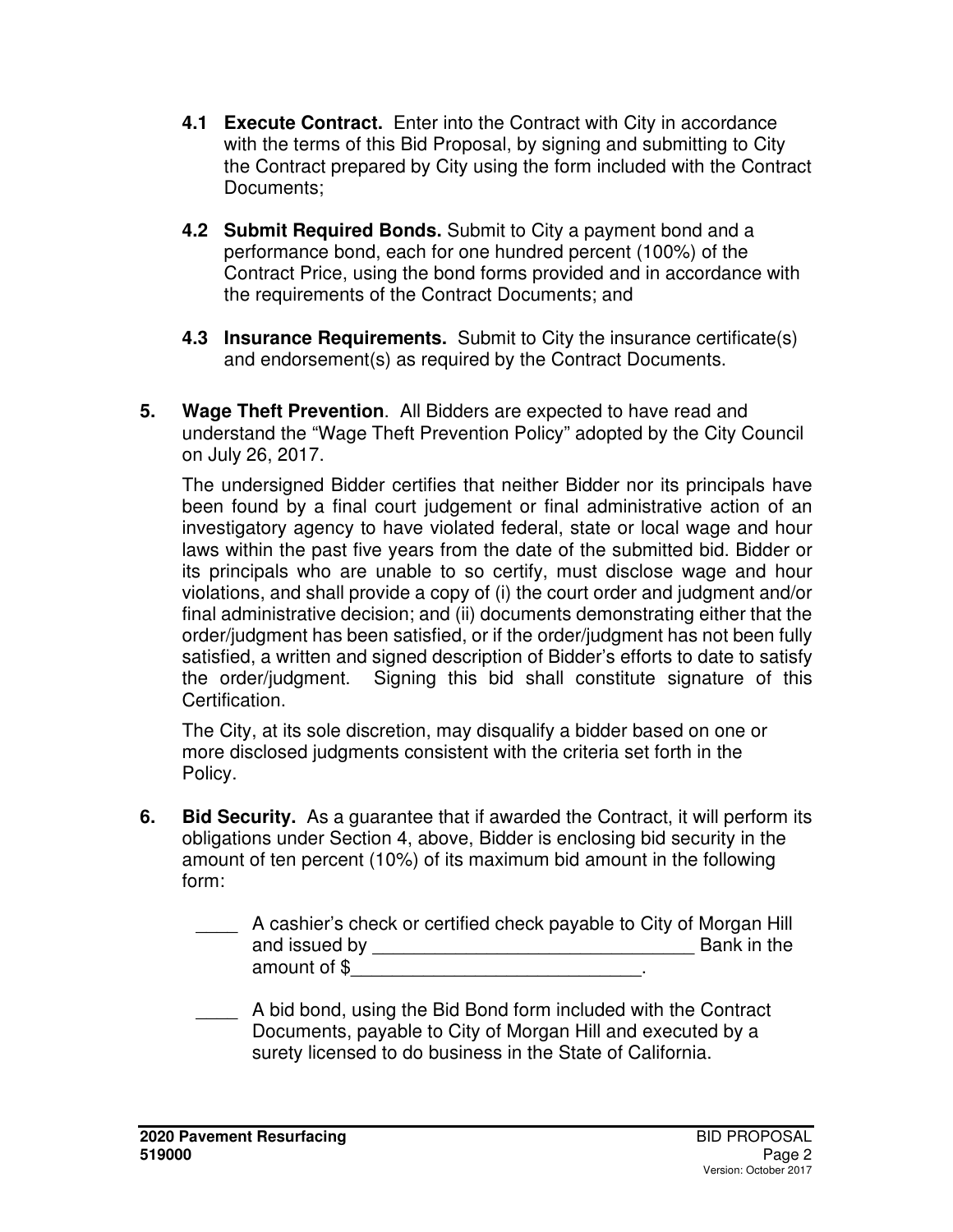**7. Iran Contracting Act.** Bidder certifies that it is not identified on a list created under the Iran Contracting Act, Public Contract Code 2200 et seq. (the "Act") as a person engaging in investment activities in Iran, as defined in the Act, or is otherwise expressly exempt under the Act.

| This Bid Proposal is hereby submitted on | , 20<br>- 1                  |
|------------------------------------------|------------------------------|
| s/                                       | Name and Title [print]       |
| <b>Company Name</b>                      | License # and Classification |
| DIR Registration #                       |                              |
| <b>Address</b>                           | Phone                        |
| City, State, Zip                         | Fax                          |

END OF BID PROPOSAL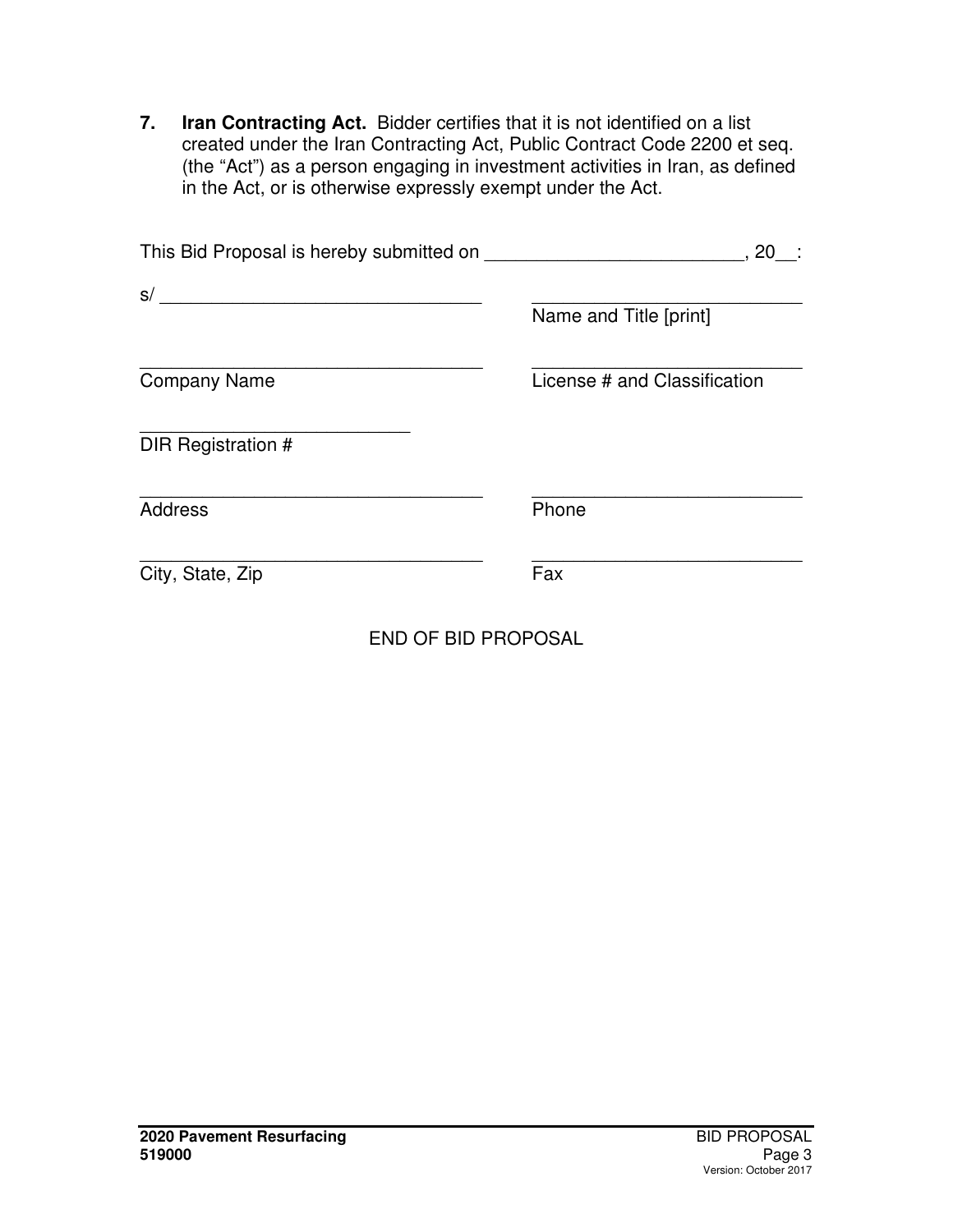#### **BID SCHEDULE I – GENERAL**

#### **2020 Pavement Resurfacing Project**

**This Bid Schedule must be completed in ink and must be included with the sealed Bid Proposal. The unit cost for each item must be inclusive of all costs, whether direct or indirect, including profit and overhead. The sum of all amounts entered in the "Extended Total" column must be identical to the Base Bid price entered in Section 1 of the Bid Proposal Form. Quantities shown are required for bid purposes and may or may not be final pay quantities. Actual quantities, if different, must be substantiated during the Project by the Contractor (either by field measurement, trucking tags, or other means acceptable to the Engineer).** 

| <b>Bid</b><br>Item | Description of Bid Item                                           | Approximate<br>Quantity/Unit of<br>Measure | <b>Unit Price</b> | Extended<br>Total |
|--------------------|-------------------------------------------------------------------|--------------------------------------------|-------------------|-------------------|
| $\mathbf{1}$       | Mobilization                                                      | 1 <sub>LS</sub>                            | \$                | \$                |
| $\overline{2}$     | <b>Traffic Control Systems</b>                                    | 1 <sub>LS</sub>                            | $\mathfrak{F}$    | \$                |
| 3                  | <b>Remove Pavement</b><br>Markers, Striping, &<br><b>Markings</b> | 1LS                                        | \$                | \$                |
| 4                  | <b>Temporary Pavement</b><br>Delineation                          | 1 <sub>LS</sub>                            | $\mathfrak{L}$    | \$                |
| 5                  | 6' Wide Wedge Grind (2")                                          | 12,140 LF                                  | \$                | \$                |
| 6                  | 12' Wide Wedge Grind (2")                                         | 5,775 LF                                   | $\mathfrak{F}$    | \$                |
| $\overline{7}$     | 20' Wide Cold Planing at<br>Overlay Conforms (2")                 | 17,770 SF                                  | $\mathfrak{L}$    | \$                |
| 8                  | 2" Full Pavement Grind                                            | 212,760 SF                                 | \$                | \$                |
| 9                  | <b>Pavement Micro-Milling</b>                                     | 340,405 SF                                 | \$                | \$                |
| 10                 | Crack Seal (Revocable)                                            | 200,000 LF                                 | \$                | \$                |
| 11                 | 4" Full Depth AC Pavement<br>Repair (Revocable)                   | 11,410 SF                                  | \$                | \$                |
| 12                 | 6" Full Depth AC Pavement<br>Repair (Revocable)                   | 31,700 SF                                  | \$                | \$                |
| 13                 | 3" Cold-in-Place Recycling<br>(CIR)                               | 193,975 SF                                 | \$                | \$                |
| 14                 | <b>Asphalt Concrete Overlay</b>                                   | 7,715 TONS                                 | \$                | \$                |
| 15                 | Slurry Seal (Type II)                                             | 45,426 SY                                  | \$                | \$                |
| 16                 | <b>Type E Traffic Detection</b><br>Loops                          | 127 EA                                     | \$                | \$                |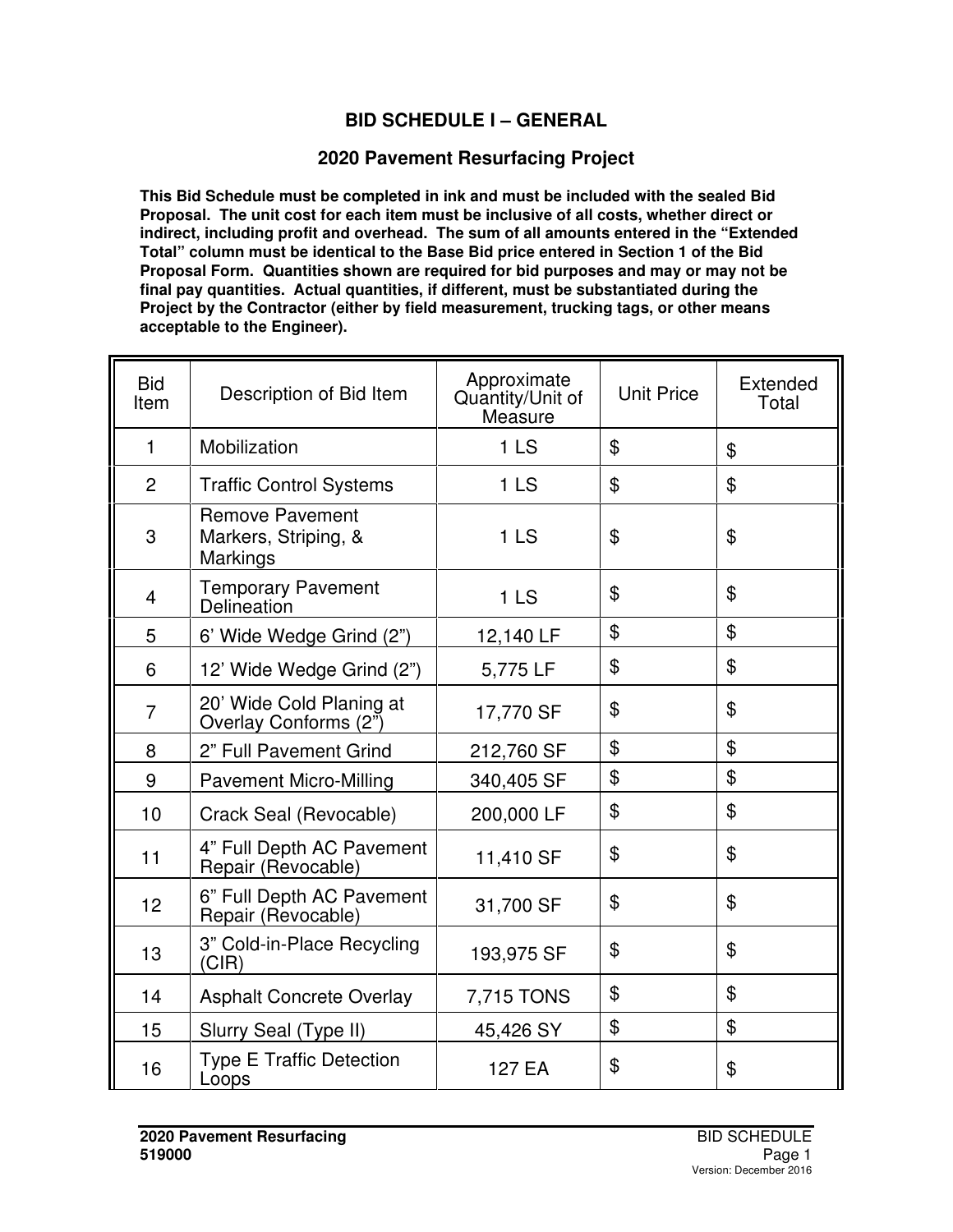| 17 | Type E (Modified) Traffic<br>Detection Loops                  | 32 EA     | \$             |    |
|----|---------------------------------------------------------------|-----------|----------------|----|
| 18 | Lower & Raise Valve Box<br>& Cover                            | 28 EA     | \$             |    |
| 19 | Lower & Raise Manhole<br>Frame & Cover                        | 18 EA     | $\mathfrak{F}$ |    |
| 20 | Lower & Raise Monument<br>Box & Cover                         | 13 EA     | \$             |    |
| 21 | Raise Manhole Frame &<br>Cover                                | 17 EA     |                |    |
| 22 | Raise Valve Box & Cover                                       | 27 EA     | \$             |    |
| 23 | Raise Monument Box &<br>Cover                                 | 2 EA      | \$             |    |
| 24 | 8" Striping (White)                                           | 270 LF    | \$             |    |
| 25 | 12" Striping - Limit Lines,<br>Crosswalks (White &<br>Yellow) | 5,425 LF  | \$             |    |
| 26 | 24" Striping (White &<br>Yellow)                              | 315 LF    | \$             |    |
| 27 | Striping, Detail 9                                            | 16,470 LF | \$             |    |
| 28 | Striping, Detail 21                                           | 700 LF    | \$             |    |
| 29 | Striping, Detail 22                                           | 455 LF    | \$             |    |
| 30 | Striping, Detail 25                                           | 3,500 LF  | \$             |    |
| 31 | Striping, Detail 27B                                          | 35 LF     | \$             |    |
| 32 | Striping, Detail 29                                           | 500 LF    | \$             |    |
| 33 | Striping, Detail 32                                           | 445 LF    | \$             |    |
| 34 | Striping, Detail 37B                                          | 475 LF    | \$             |    |
| 35 | Striping, Detail 38                                           | 5,554 LF  | \$             |    |
| 36 | Striping, Detail 39                                           | 13,790 LF | \$             |    |
| 37 | Striping, Detail 39A                                          | 3,135 LF  | \$             |    |
| 38 | Striping, Detail 41                                           | 135 LF    | \$             | \$ |
| 39 | Bike Lane Symbol with<br>Person & Bike Lane Arrow             | 38 EA     | \$             | \$ |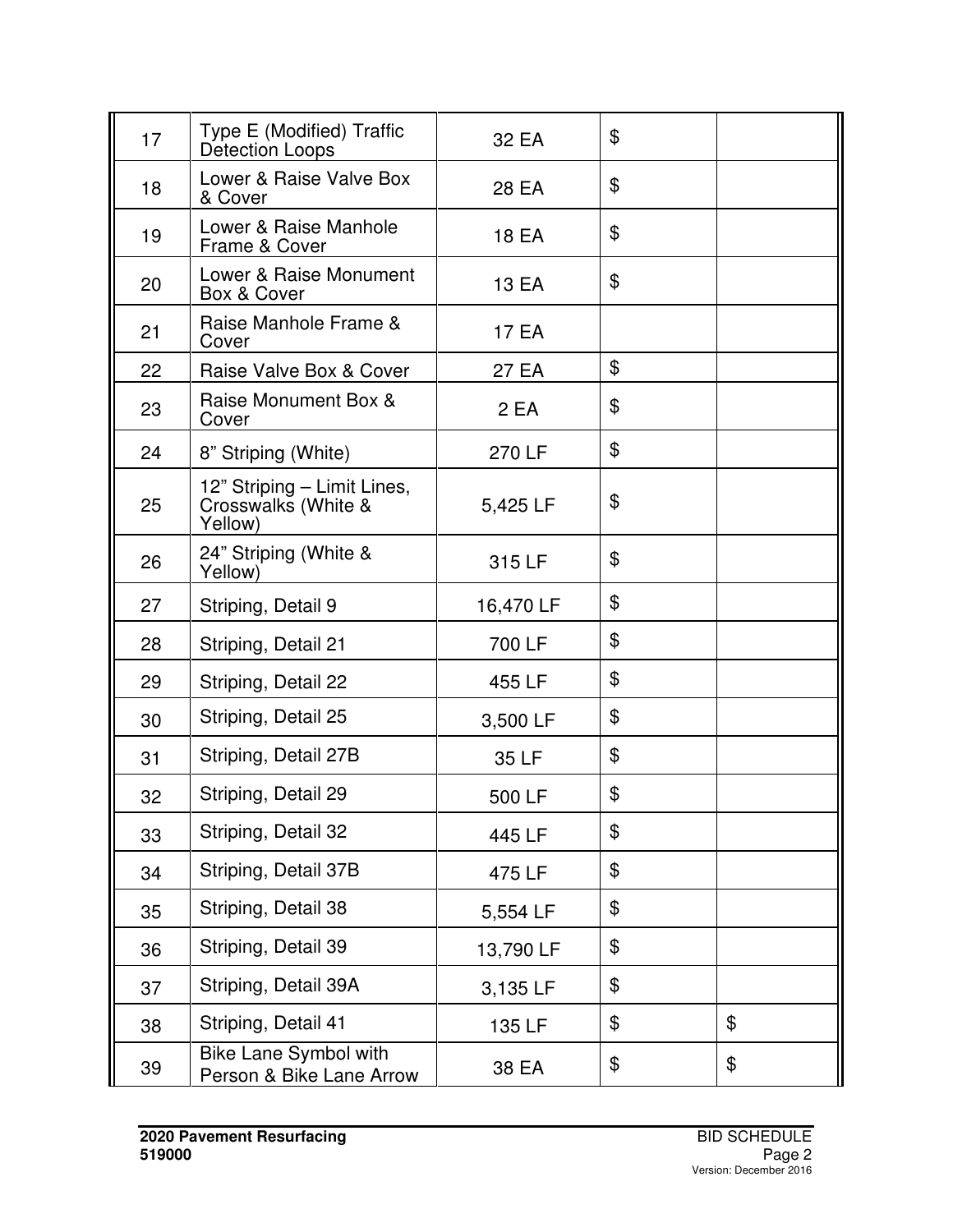| 40 | Markings & Legends<br>(White & Yellow)                           | 2,865 SF        | \$       | \$       |
|----|------------------------------------------------------------------|-----------------|----------|----------|
| 41 | Two-Way Blue Hydrant<br>Reflectors                               | 47 EA           | \$       | \$       |
| 42 | <b>Preformed Green</b><br><b>Thermoplastic Markings</b>          | 5,755 SF        | \$       | \$       |
| 43 | Sign & Pole                                                      | 8 EA            | \$       | \$       |
| 44 | <b>Project Funding Sign</b><br><b>Installation &amp; Removal</b> | 4 EA            | \$       | \$       |
| 45 | Supplemental Work                                                | 1 <sub>LS</sub> | \$50,000 | \$50,000 |
|    | Bid Schedule I Total Items (Items #1 – 45):                      |                 |          |          |

**Bid Schedule I Total:** \$

END OF BID SCHEDULE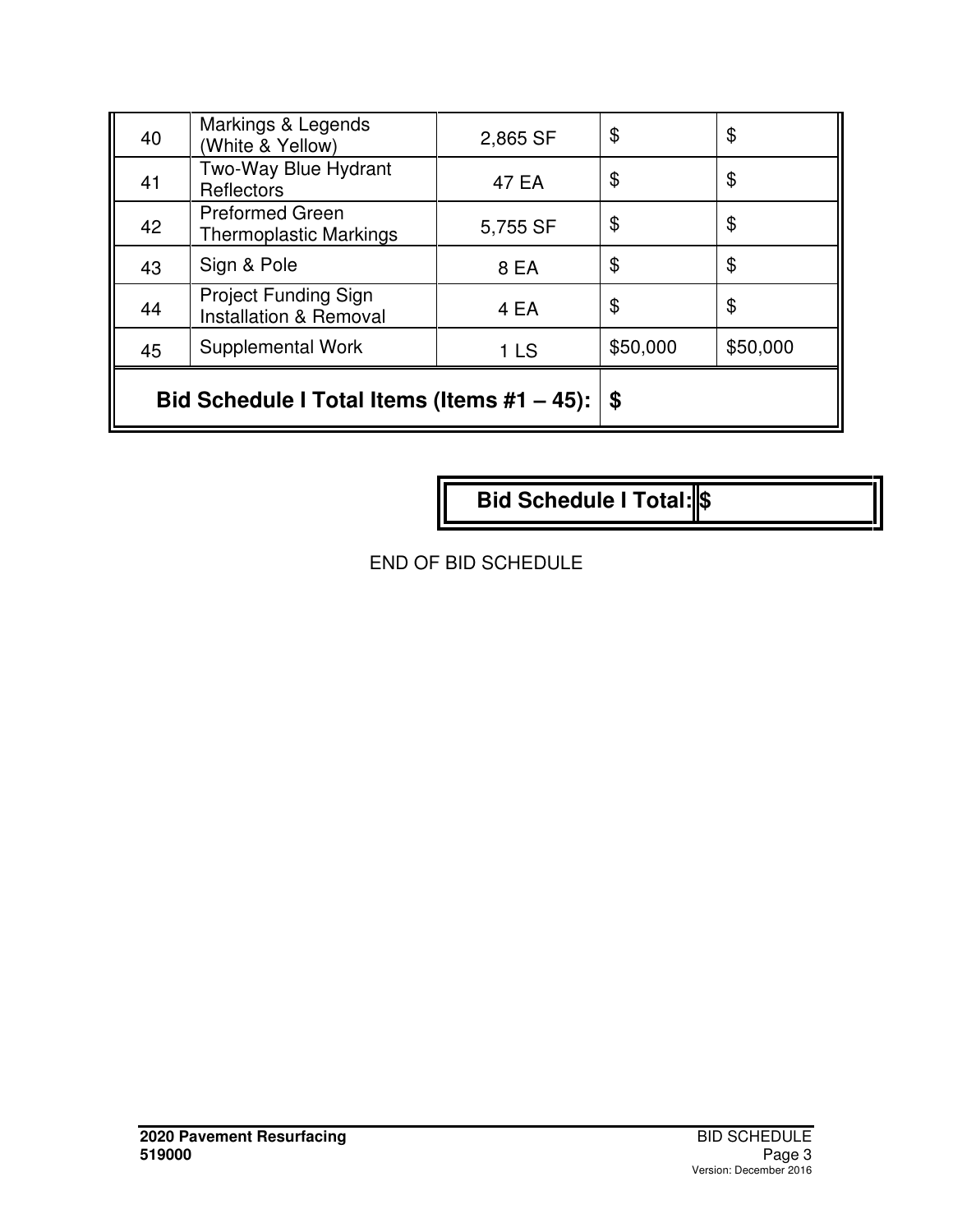#### **SUBCONTRACTOR LIST**

For each Subcontractor who will perform a portion of the Work in an amount in excess of one-half of 1% of the Bidder's total Contract Price,<sup>1</sup> the bidder must list a description of the work, the name of the Subcontractor, its California contractor license number, the location of its place of business, and DIR registration number. **Bidders: Please print legibly. Illegible forms may be rejected.** 

| <b>DESCRIPTION</b><br>OF WORK | <b>SUBCONTRACTOR</b><br><b>NAME</b> | <b>CALIFORNIA</b><br><b>CONTRACTOR</b><br><b>LICENSE</b><br><b>NUMBER</b> | DIR REG. NO. | <b>LOCATION OF</b><br><b>BUSINESS</b> | LOCAL<br>VENDOR <sup>2</sup><br>YES/NO |
|-------------------------------|-------------------------------------|---------------------------------------------------------------------------|--------------|---------------------------------------|----------------------------------------|
|                               |                                     |                                                                           |              |                                       |                                        |
|                               |                                     |                                                                           |              |                                       |                                        |
|                               |                                     |                                                                           |              |                                       |                                        |
|                               |                                     |                                                                           |              |                                       |                                        |
|                               |                                     |                                                                           |              |                                       |                                        |
|                               |                                     |                                                                           |              |                                       |                                        |
|                               |                                     |                                                                           |              |                                       |                                        |
|                               |                                     |                                                                           |              |                                       |                                        |
|                               |                                     |                                                                           |              |                                       |                                        |
|                               |                                     |                                                                           |              |                                       |                                        |
|                               |                                     |                                                                           |              |                                       |                                        |
|                               |                                     |                                                                           |              |                                       |                                        |
|                               |                                     |                                                                           |              |                                       |                                        |
|                               |                                     |                                                                           |              |                                       |                                        |

#### END OF SUBCONTRACTOR LIST

<sup>1</sup> For street or highway construction this requirement applies to any subcontract of \$10,000 or more.

<sup>&</sup>lt;sup>2</sup> A Subcontractor is considered local if its principle place of business is within the city limits of Morgan Hill.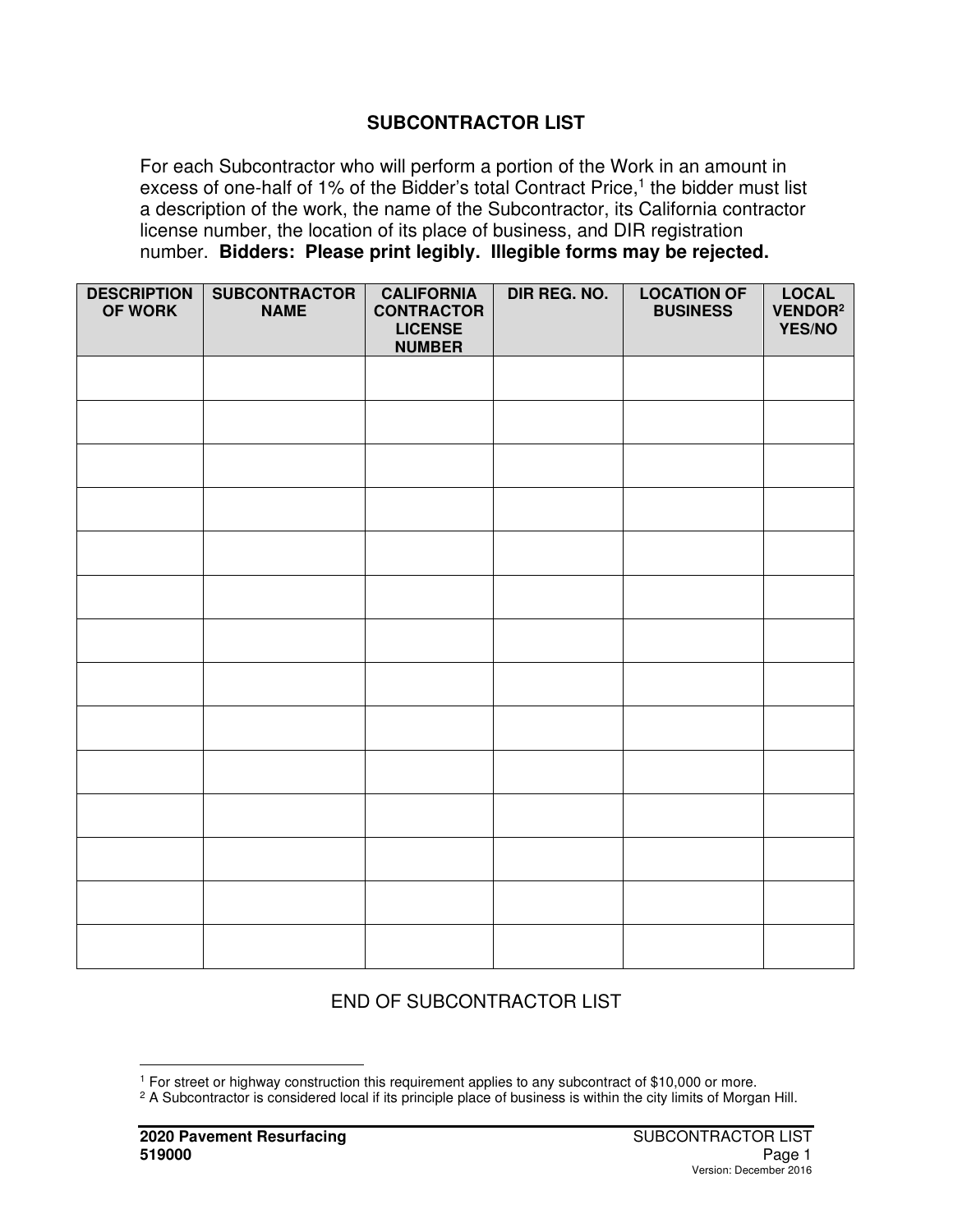#### **NONCOLLUSION DECLARATION**

(To be executed by bidder and submitted with bid)

| State of California |     |
|---------------------|-----|
| County of           | SS. |

The undersigned declares:

| I am the | [title] of                 |
|----------|----------------------------|
|          | [business name], the party |
|          |                            |

making the foregoing bid.

The bid is not made in the interest of, or on behalf of, any undisclosed person, partnership, company, association, organization, or corporation. The bid is genuine and not collusive or sham. The bidder has not directly or indirectly induced or solicited any other bidder to put in a false or sham bid. The bidder has not directly or indirectly colluded, conspired, connived, or agreed with any bidder or anyone else to put in a sham bid, or to refrain from bidding. The bidder has not in any manner, directly or indirectly, sought by agreement, communication, or conference with anyone to fix the bid price of the bidder or any other bidder, or to fix any overhead, profit, or cost element of the bid price, or of that of any other bidder. All statements contained in the bid are true. The bidder has not, directly or indirectly, submitted his or her bid price or any breakdown thereof, or the contents thereof, or divulged information or data relative thereto, to any corporation, partnership, company, association, organization, bid depository, or to any member or agent thereof, to effectuate a collusive or sham bid, and has no paid and will not pay, any person or entity for such purpose.

This declaration is intended to comply with California Public Contract Code Section 7106 and Title 23 U.S.C Section 112.

I declare under penalty of perjury under the laws of the State of California that the foregoing is true and correct and that this declaration is executed on

| [date],<br>at | <b>Loiture</b><br>. :IIV |
|---------------|--------------------------|
|               |                          |

\_\_\_\_\_\_\_ [state].

 $s/$ 

\_\_\_\_\_\_\_\_\_\_\_\_\_\_\_\_\_\_\_\_\_\_\_\_\_\_\_\_\_\_\_\_\_\_\_\_\_\_\_\_\_\_

Name [print]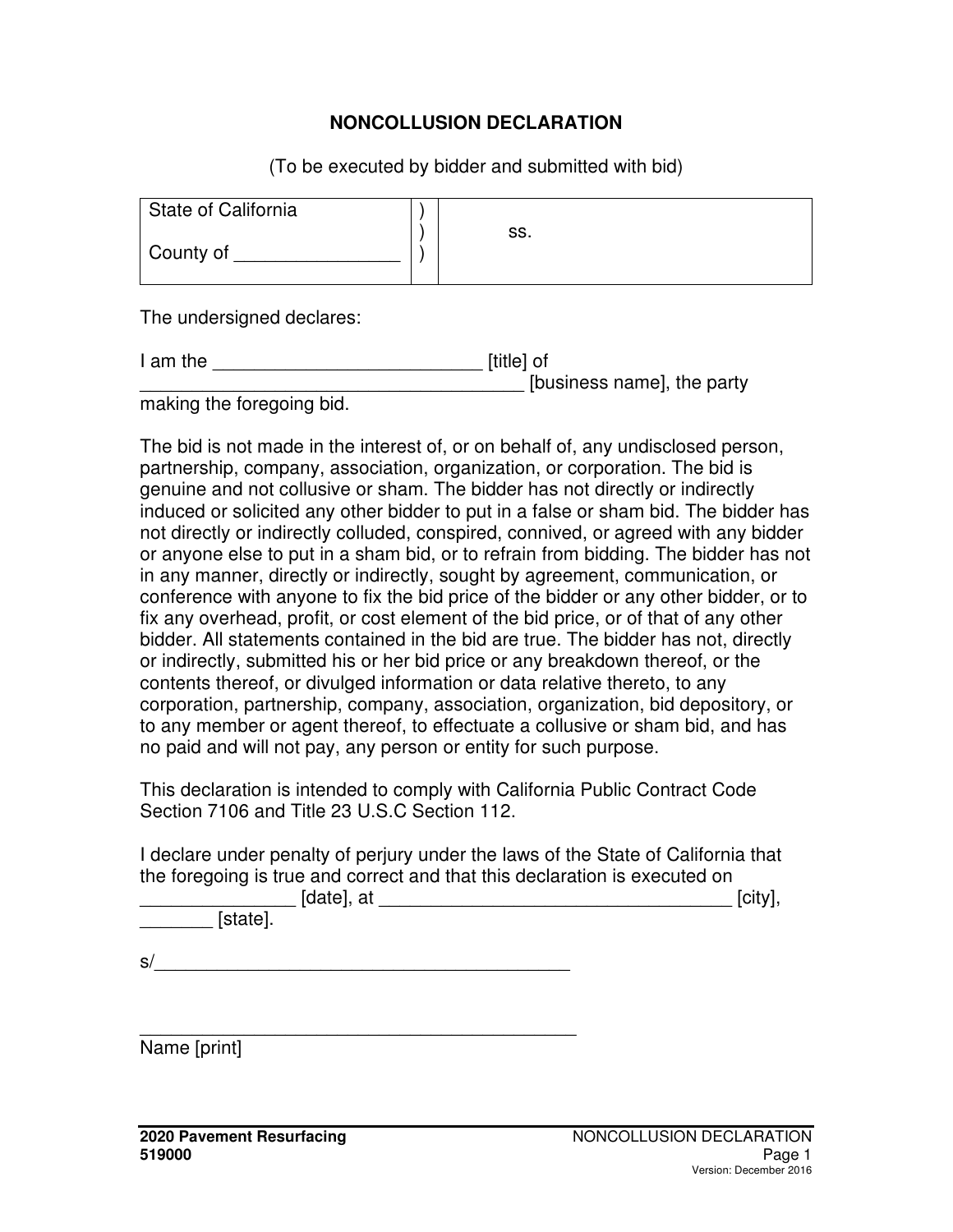A notary public or other officer completing this certificate verifies only the identity of the individual who signed the document, to which this certificate is attached, and not the truthfulness, accuracy, or validity of that document.

State of **CALIFORNIA** (1)

County of SANTA CLARA )

On before me,

 $\overline{a}$ 

a Notary Public in and for said County and State, personally appeared

 $\overline{a}$ proved to me on the basis of satisfactory evidence to be the person/s whose name/s is/are subscribed to the within instrument and acknowledged to me that he/she/they executed the same in his/her/their authorized capacity/ies, and that by his/her/their signature/s on the instrument the person/s, or the entity upon behalf of which the person/s acted, executed the instrument.

I certify under PENALTY OF PERJURY under the laws of the State of California that the foregoing paragraph is true and correct.

WITNESS my hand and official seal.

SIGNATURE OF NOTARY PUBLIC

Place Notary Seal Above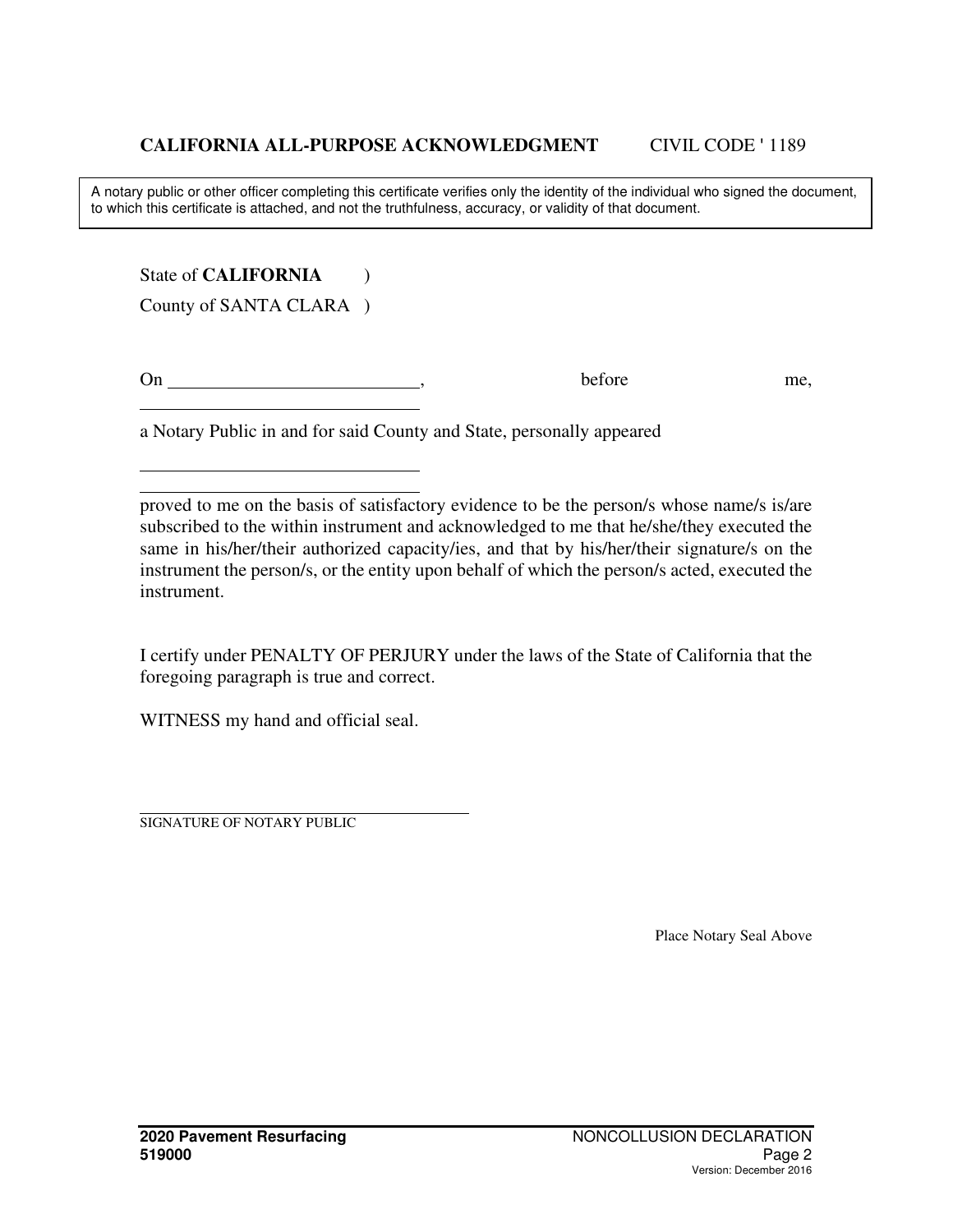#### **BID BOND**

\_\_\_\_\_\_\_\_\_\_\_\_\_\_\_\_\_\_\_\_\_\_\_\_\_\_\_\_\_\_\_\_\_\_\_\_\_\_\_\_\_\_\_\_\_\_\_\_\_\_\_\_\_\_\_\_ ("Bidder")

has submitted a bid, dated  $\qquad \qquad$ , 20 ("Bid"), to the City of Morgan Hill ("City") for work on the 2020 Pavement Resurfacing Project ("Project"). Under this duly executed bid bond ("Bid Bond"), Bidder as Principal and

\_\_\_\_\_\_\_\_\_\_\_\_\_\_\_\_\_\_\_\_\_\_\_\_\_\_\_\_\_\_\_\_\_\_\_\_\_\_\_\_\_\_\_\_\_\_\_\_\_\_\_\_\_\_\_\_\_\_, its surety ("Surety"), are bound to City as obligee in the penal sum of ten percent (10%) of the maximum amount of the Bid (the "Bond Sum"). Bidder and Surety bind themselves and their respective heirs, executors, administrators, successors and assigns, jointly and severally, as follows:

- **1. General.** If Bidder is awarded the Contract for the Project, Bidder will enter into the Contract with City in accordance with the terms of the Bid.
- **2. Submittals.** Within ten (10) days following issuance of the notice of award to Bidder, Bidder must submit to City the following:
	- **2.1 Contract.** The executed Contract, using the form provided by City in the Project contract documents ("Contract Documents");
	- **2.2 Payment Bond.** A payment bond for one hundred percent (100%) of the maximum Contract Price, executed by a surety licensed to do business in the State of California using the Payment Bond form included with the Contract Documents;
	- **2.3 Performance Bond.** A performance bond for one hundred percent (100%) of the maximum Contract Price, executed by a surety licensed to do business in the State of California using the Performance Bond form included with the Contract Documents; and
	- **2.4 Insurance.** The insurance certificate(s) and endorsement(s) required by the Contract Documents, and any other documents required under the Instructions for Bidders.
- **3. Enforcement.** If Bidder fails to execute the Contract and to submit the bonds and insurance certificates as required by the Contract Documents, Surety guarantees that Bidder forfeits the Bond Sum to City. Any notice to Surety may be given in the manner specified in the Contract and delivered or transmitted to Surety as follows:

| Attn:           |  |
|-----------------|--|
| Address:        |  |
| City/State/Zip: |  |
| Phone:          |  |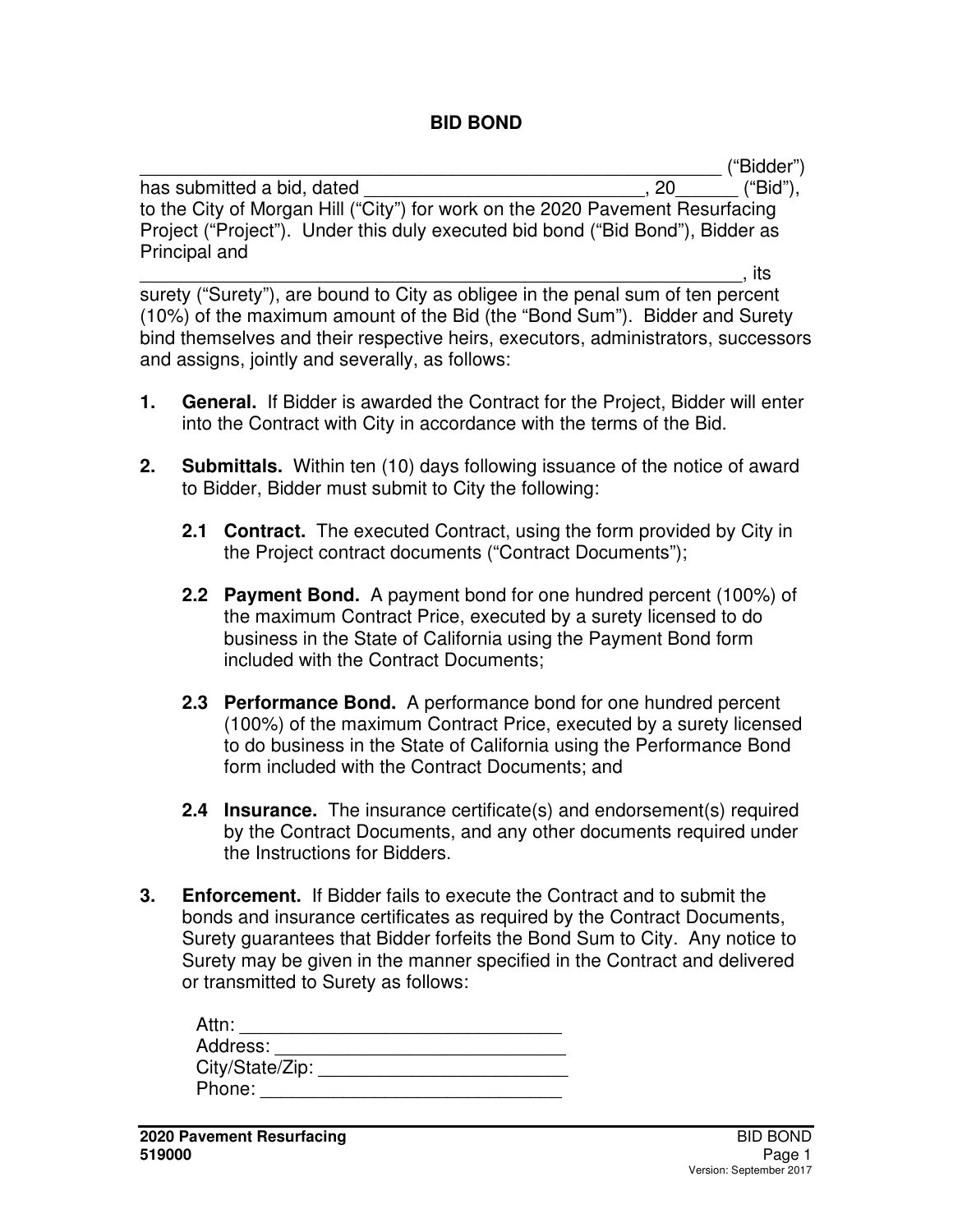| Fax:   |  |
|--------|--|
| Email: |  |

**4. Duration; Waiver.** If Bidder fulfills its obligations under Section 2, above, then this obligation will be null and void; otherwise it will remain in full force and effect for ninety (90) days following award of the Contract or until this Bid Bond is returned to Bidder, whichever occurs first. Surety waives the provisions of Civil Code Sections 2819 and 2845.

| This Bid Bond is entered into and is effective on |  |
|---------------------------------------------------|--|
| 20                                                |  |

SURETY:

\_\_\_\_\_\_\_\_\_\_\_\_\_\_\_\_\_\_\_\_\_\_\_\_\_\_\_\_\_\_\_\_\_\_\_  $s/$   $\overline{\phantom{a}}$ 

| Title: |
|--------|
|--------|

(Attach Acknowledgement, Notary Seal, and Attorney-In-Fact Certificate)

## CONTRACTOR:

| $\sim$ |  |  |  |
|--------|--|--|--|
| S      |  |  |  |

\_\_\_\_\_\_\_\_\_\_\_\_\_\_\_\_\_\_\_\_\_\_\_\_\_\_\_\_\_\_\_\_\_\_\_\_

| Name: |  |
|-------|--|
|-------|--|

 $\blacksquare$  Title:

## **APPROVED AS TO FORM:**

By:\_\_\_\_\_\_\_\_\_\_\_\_\_\_\_\_\_\_\_\_\_\_\_\_\_\_\_\_\_ Donald A. Larkin, City Attorney

Date: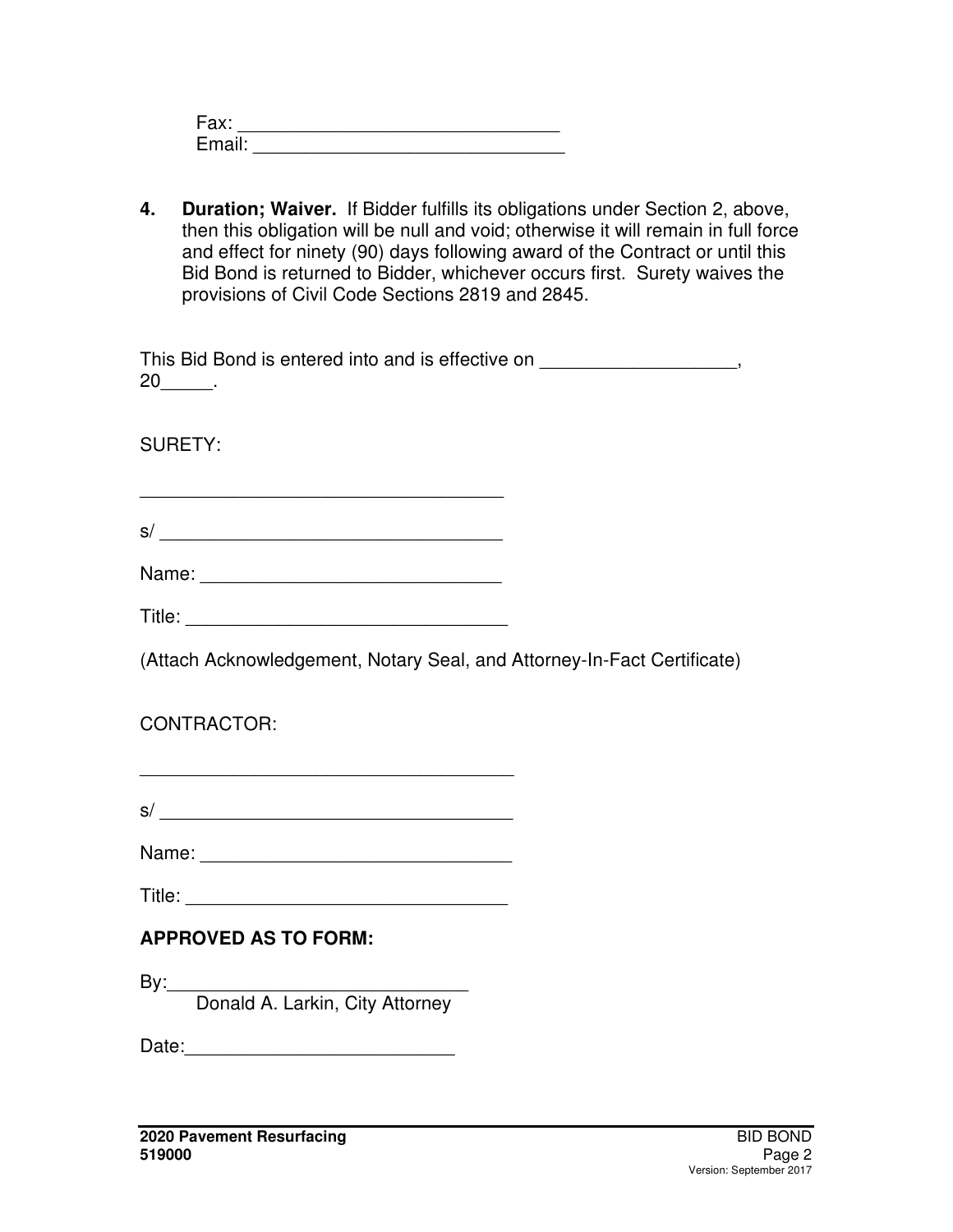#### **BIDDER'S QUESTIONNAIRE**

#### **2020 PAVEMENT RESURFACING PROJECT**

Within forty eight (48) hours following a request by City, a bidder must submit to City a completed, signed Bidder's Questionnaire using this form and including all required attachments. City may request the Questionnaire from one (1) or more of the apparent low bidders following the bid opening, and may use the completed Questionnaire to evaluate a bidder's qualifications for this Project. The Questionnaire must be filled out completely, accurately, and legibly. Any errors, omissions, or misrepresentations in completion of the Questionnaire may be grounds for rejection of the bid or termination of a Contract awarded pursuant to the bid.

#### **Part 1: General Information**

|  |                                                                                                          | ("Bidder") |
|--|----------------------------------------------------------------------------------------------------------|------------|
|  | Check One: Corporation<br>__ Partnership<br>___ Sole Proprietorship<br>Joint Venture of: 1999 March 1999 |            |
|  |                                                                                                          |            |
|  | ,我们也不会有什么。""我们的人,我们也不会有什么?""我们的人,我们也不会有什么?""我们的人,我们也不会有什么?""我们的人,我们也不会有什么?""我们的人                         |            |
|  |                                                                                                          |            |
|  |                                                                                                          |            |
|  |                                                                                                          |            |
|  |                                                                                                          |            |
|  | Bidder's California Contractor's License Number(s):                                                      |            |

#### **Part 2: Bidder Experience**

\_\_\_\_\_\_\_\_\_\_\_\_\_\_\_\_\_\_\_\_\_\_\_\_\_\_\_\_\_\_\_

1. How many years has Bidder been in business under its present business name? \_\_\_\_\_\_\_\_\_\_\_\_\_\_\_\_\_\_\_\_\_\_\_\_\_\_\_\_\_\_\_\_\_\_\_\_\_\_\_\_\_\_\_\_\_\_\_\_\_\_\_\_\_\_\_\_\_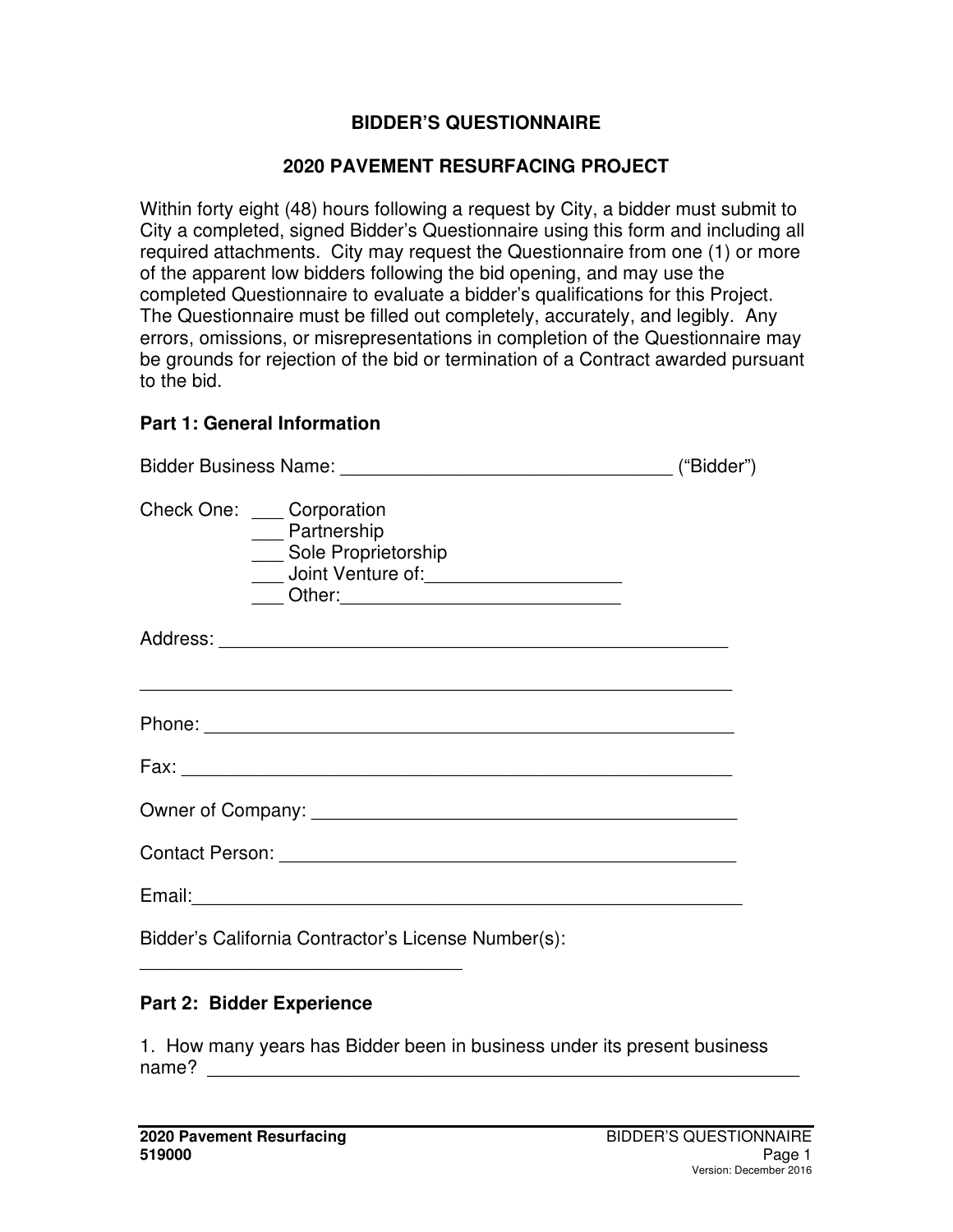2. Has Bidder completed projects similar in type and size to this Project as a general contractor? \_\_\_\_\_\_\_\_\_\_\_\_\_\_\_\_\_\_\_\_\_\_\_\_\_\_\_\_\_\_\_\_\_\_\_\_\_\_\_\_\_\_\_\_\_\_\_

3. Has Bidder ever been disqualified on grounds that it is not responsible? If yes, provide additional information on a separate sheet of paper regarding the disqualification, including the name and address of the agency or owner of the subject project, the type and size of the project, the reasons that Bidder was disqualified as not responsible, and the month and year in which the disqualification occurred.

4. Has Bidder ever been terminated from a construction project, either as a general contractor or as a subcontractor? If yes, provide additional information on a separate sheet of paper regarding the termination, including the name and address of the agency or owner of the subject project, the type and size of the project, whether Bidder was under contract as a general contractor or a subcontractor, the reasons that Bidder was terminated, and the month and year in which the termination occurred.

5. Provide information about Bidder's past projects performed as general contractor as follows:

5.1 Six (6) most recently completed public works projects within the last three (3) years;

5.2 Three (3) largest completed projects within the last three (3) years; and

5.3 Any project which is similar to this Project.

6. Use separate sheets of paper provide all of the following information for each project identified in response to the above three (3) categories:

- 6.1 Project name
- 6.2 Location
- 6.3 Owner
- 6.4 Owner contact (name and current phone number)
- 6.5 Architect or engineer name
- 6.6 Architect or engineer contact (name and current phone number)
- 6.7 Project manager (name and current phone number)
- 6.8 Description of project, scope of work performed
- 6.9 Initial contract value (at time of bid award)
- 6.10 Final cost of construction (including change orders)
- 6.11 Original scheduled completion date
- 6.12 Time extensions granted (number of days)
- 6.13 Actual date of completion
- 6.14 Number and amount of stop notices or mechanic's liens filed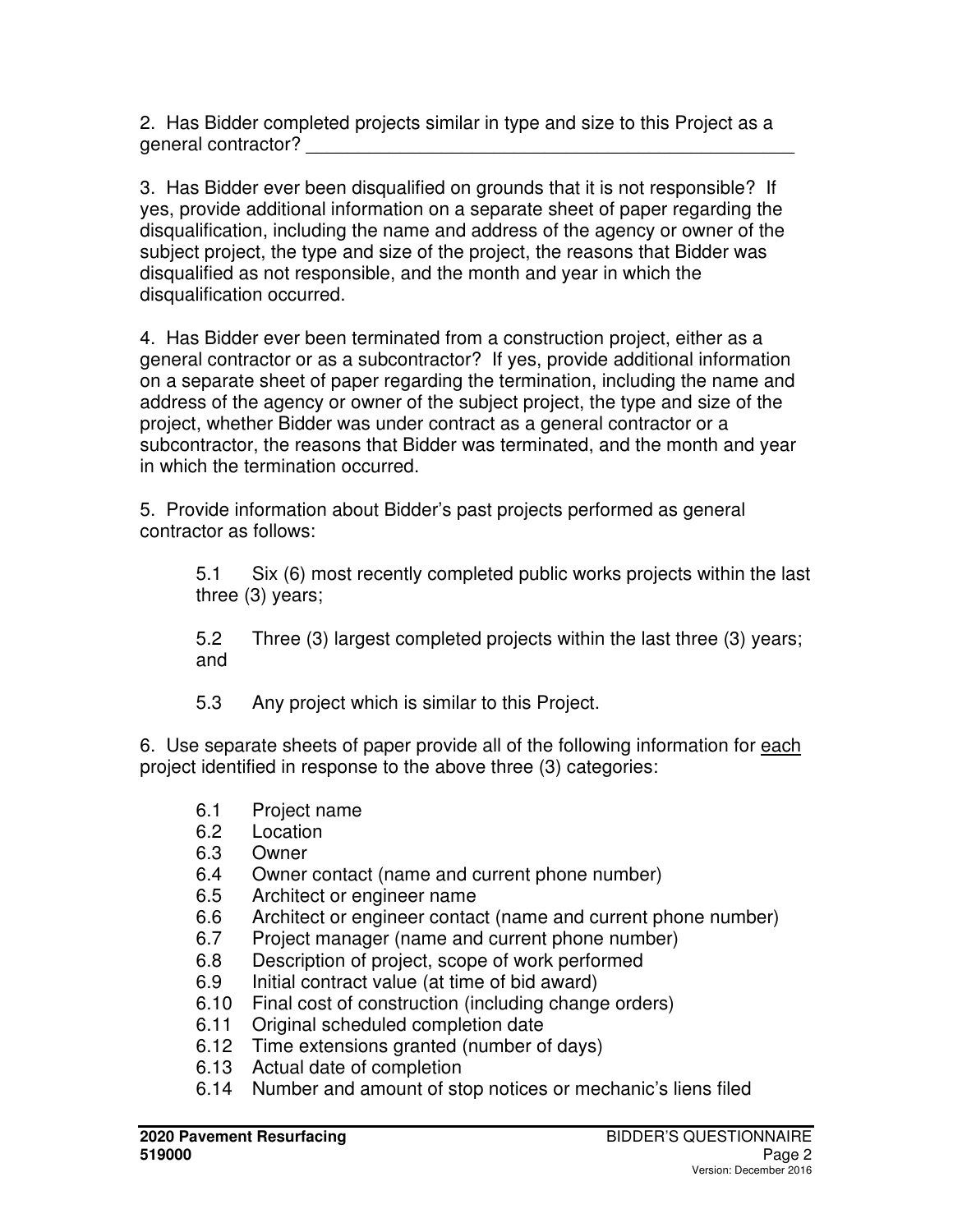6.15 Amount of liquidated damages assessed against Bidder

6.16 Nature and resolution of any claim, lawsuit, and/or arbitration between Bidder and the owner.

#### **Part 3: Verification**

In signing this document, I, the undersigned, declare that I am duly authorized to sign and submit this Bidder's Questionnaire on behalf of the named bidder, and that all responses and information set forth in this Bidder's Questionnaire and accompanying attachments are, to the best of my knowledge, true, accurate and complete as of the date of submission. **I declare under penalty of perjury under the laws of the State of California that the foregoing is true and correct.**

| Signature:        | Date: |  |
|-------------------|-------|--|
| By [name, title]: |       |  |
|                   |       |  |

#### END OF BIDDER'S QUESTIONNAIRE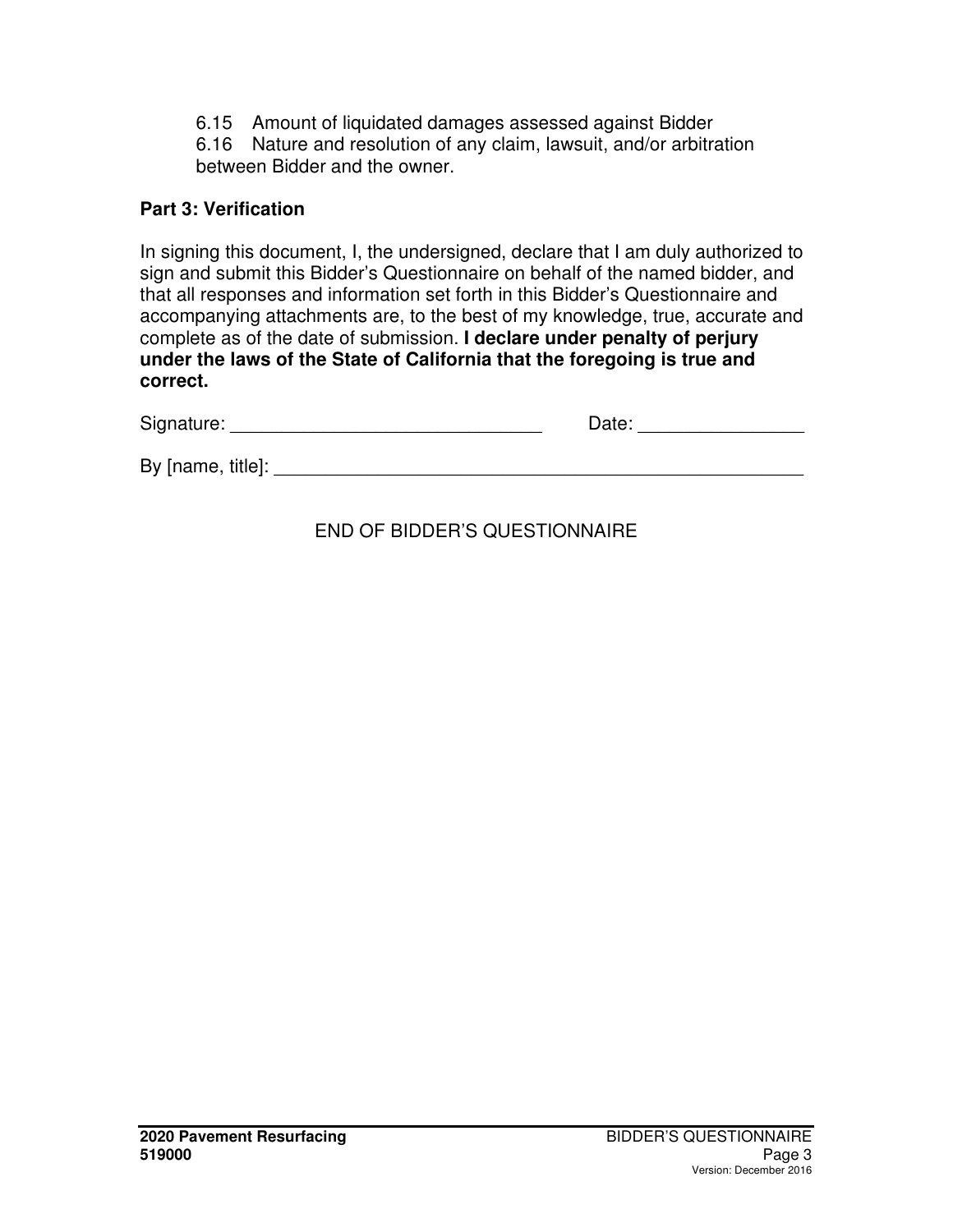## **CONTRACT**

This public works contract ("Contract") is entered into by and between the City of Morgan Hill ("City") and

("Contractor") for work on the 2020 Pavement Resurfacing Project ("Project").

The parties agree as follows:

- **1. Award of Contract**. In response to the Notice Inviting Bids, Contractor has submitted a Bid Proposal to perform work on the Project, and on \_\_\_\_\_\_\_\_\_\_\_\_\_, 20\_\_\_, (contract date) City authorized award of this Contract to Contractor for the amount of Contractor's bid.
- **2. Contract Documents**. The Contract Documents incorporated into this Contract include and are comprised of all of the following:
	- **2.1** Notice Inviting Bids;<br>**2.2** Instructions to Bidde
	- **2.2** Instructions to Bidders;
	- **2.3** Addenda, if any;
	- **2.4** Bid Proposal and attachments thereto;
	- **2.5** Contract;
	- **2.6** Payment and Performance Bonds;
	- **2.7** General Conditions;
	- **2.8** Special Conditions;
	- **2.9** Project Drawings and Specifications;
	- **2.10** Change Orders, if any;
	- **2.11** Notice of Award;
	- **2.12** Notice to Proceed;
	- **2.13** And the following: Caltrans Encroachment Permit requirements, Union Pacific Railroad Company Encroachment/Right of Entry requirements.
- **3. Contractor's Obligations.** Contractor agrees to perform all of the Work required for the Project, as specified in the Contract Documents. Contractor must provide, furnish, and supply all things necessary and incidental for the timely performance and completion of the Work, including all necessary labor, materials, equipment, transportation, and utilities, unless otherwise specified in the Contract Documents. Contractor must use its best efforts to complete the Work in a professional and expeditious manner and to meet or exceed the performance standards required by the Contract Documents.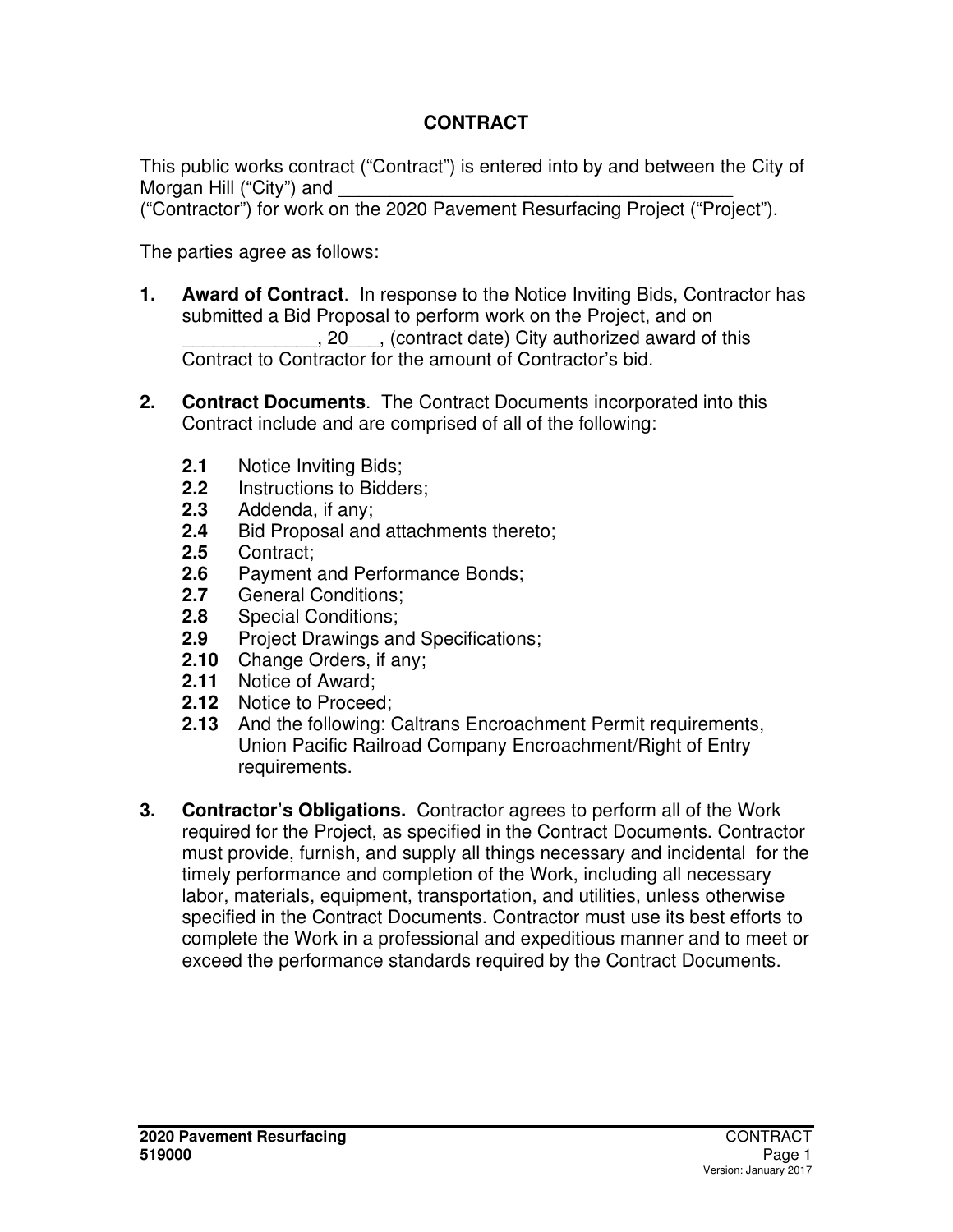**4. Payment.** As full and complete compensation for Contractor's timely performance and completion of the Work in strict accordance with the terms and conditions of the Contract Documents, City will pay Contractor

\_\_\_\_\_\_\_\_\_\_\_\_\_\_\_\_\_\_\_\_\_\_\_\_\_\_\_\_\_\_\_\_\_\_\_\_\_\_\_\_\_\_\_\_\_\_\_\_\_\_\_\_\_\_\_\_\_\_ Dollars (\$  $\blacksquare$ ) (the "Contract Price"), in accordance with the payment provisions in the General Conditions. The Contract Price includes all applicable federal, state, and local taxes.

- **5. Time for Completion.** Contractor will fully complete the Work for the Project within seventy (70) calendar days from the commencement date given in the Notice to Proceed ("Contract Time"). By signing below, Contractor expressly waives any claim for delayed early completion.
- **6. Liquidated Damages.** If Contractor fails to complete the Work within the Contract Time, City will assess liquidated damages in the amount of One Thousand Dollars (\$1,000.00) for each day of unexcused delay in completion, and the Contract Price will be reduced accordingly.

## **7. Labor Code Compliance.**

- **7.1 General.** This Contract is subject to all applicable requirements of Chapter 1 of Part 7 of Division 2 of the Labor Code, including requirements pertaining to wages, working hours and workers' compensation insurance.
- **7.2 Prevailing Wages.** This Project is subject to the prevailing wage requirements applicable to the locality in which the Work is to be performed for each craft, classification or type of worker needed to perform the Work, including employer payments for health and welfare, pension, vacation, apprenticeship and similar purposes. Copies of these prevailing rates are available online at http://www.dir.ca.gov/DLSR.
- **7.3 DIR Registration.** City will not enter into the Contract with a bidder, without proof that the bidder and its Subcontractors are registered with the California Department of Industrial Relations ("DIR") to perform public work under Labor Code Section 1725.5, subject to limited legal exceptions.
- **8. Workers' Compensation Certification.** Under Labor Code Section 1861, by signing this Contract, Contractor certifies as follows: "I am aware of the provisions of Labor Code Section 3700 which require every employer to be insured against liability for workers' compensation or to undertake selfinsurance in accordance with the provisions of that code, and I will comply with such provisions before commencing the performance of the Work on this Contract."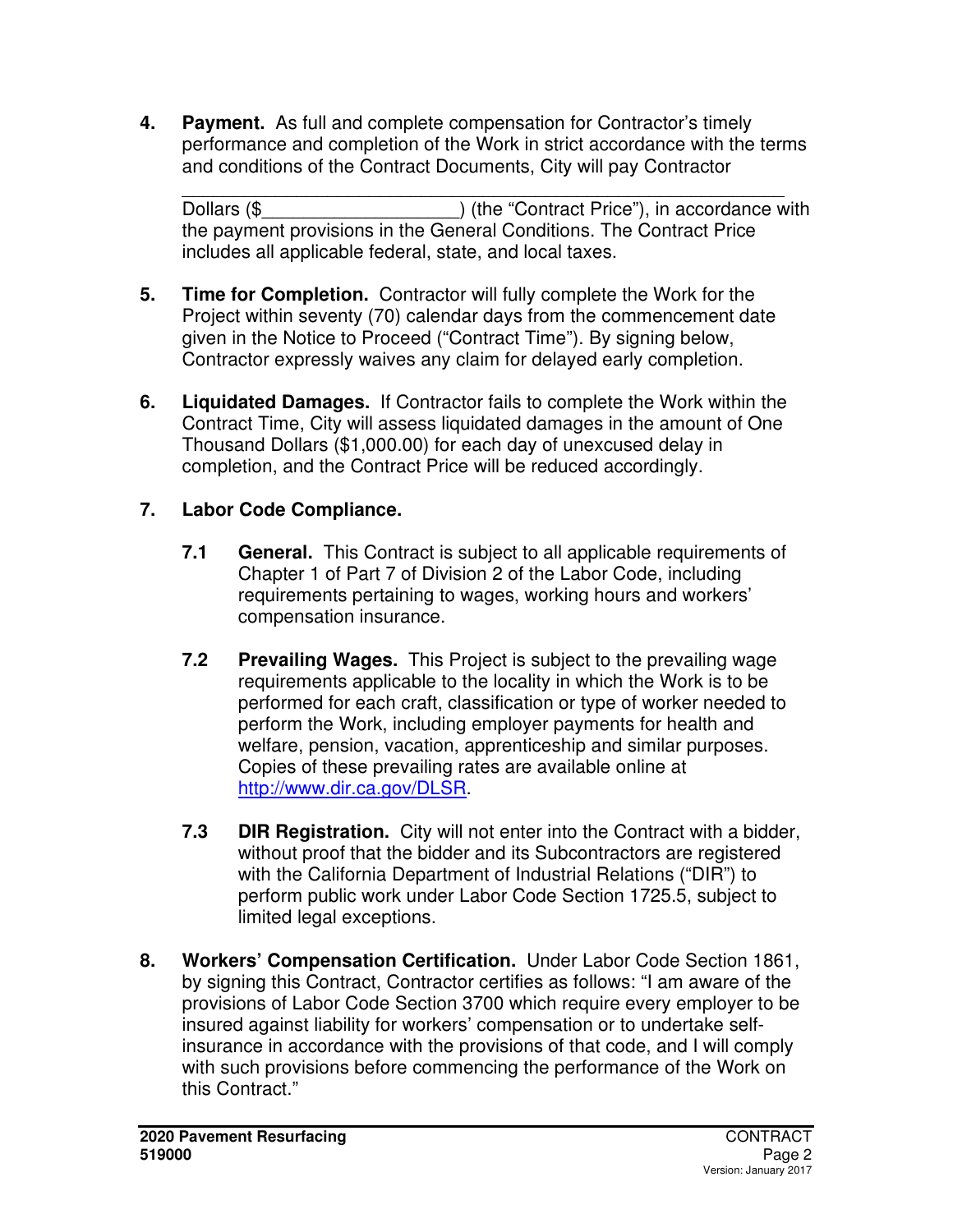**9. Notice.** Any notice required by the Contract Documents must be made in writing, and sent to the other party by personal delivery, U.S. Mail, a reliable overnight delivery service, facsimile, or by email as a PDF (or comparable) file. Notice is deemed effective upon delivery unless otherwise specified. Notice for each party must be given as follows:

City:

 City of Morgan Hill 17575 Peak Avenue Morgan Hill, CA 95037 Phone: (409) 779-7259 Attn: City Clerk Email: michelle.bigelow@morganhill.ca.gov Copy to: lynette.kong@morganhill.ca.gov

Contractor:

| Name:           |
|-----------------|
| Address:        |
| City/State/Zip: |
| Phone:          |
| Attn:           |
| Email:          |
| Copy to:        |

#### **10. General Provisions.**

- **10.1 Assignment and Successors.** Contractor may not assign its rights or obligations under this Contract, in part or in whole, without City's written consent. This Contract is binding on Contractor's successors and permitted assigns.
- **10.2 Third Party Beneficiaries.** There are no intended third party beneficiaries to this Contract except as expressly provided in the General Conditions or Special Conditions.
- **10.3 Governing Law and Venue.** This Contract will be governed by California law and venue will be in the Superior Court of Santa Clara County, and no other place.
- **10.4 Amendment.** No amendment or modification of this Contract will be binding unless it is in a writing duly authorized and signed by the parties to this Contract.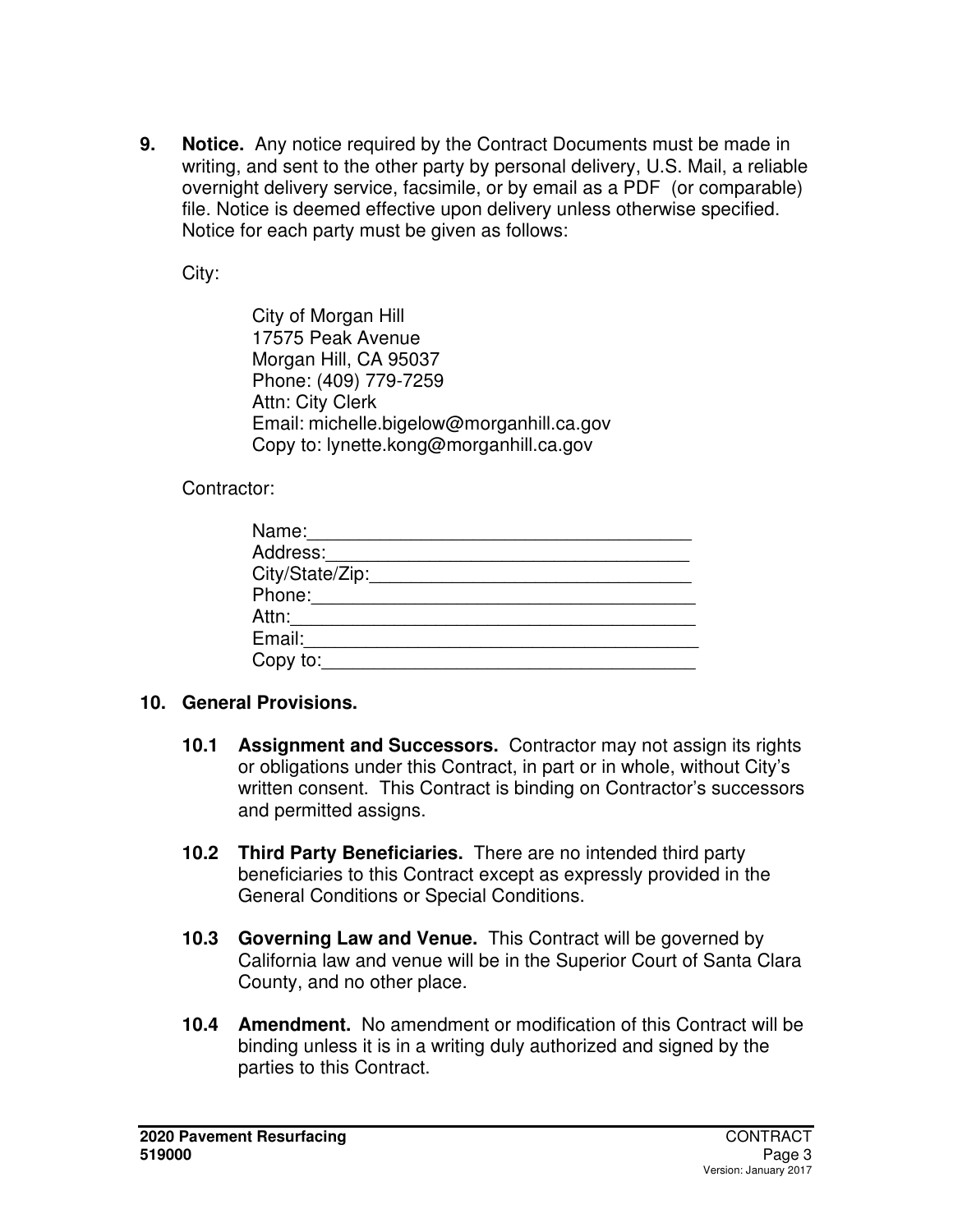- **10.5 Integration; Severability.** This Contract and the Contract Documents incorporated herein, including authorized amendments or Change Orders thereto, constitute the final, complete, and exclusive terms of the agreement between City and Contractor. If any provision of the Contract Documents, or portion of a provision, is determined to be illegal, invalid, or unenforceable, the remaining provisions of the Contract Documents will remain in full force and effect.
- **10.6 Authorization.** Each individual signing below warrants that he or she is authorized to do so by the party that he or she represents, and that this Contract is legally binding on that party. If Contractor is a corporation, signatures from two (2) officers of the corporation are required pursuant to California Corporation Code Section 313.

[Signatures are on the following page.]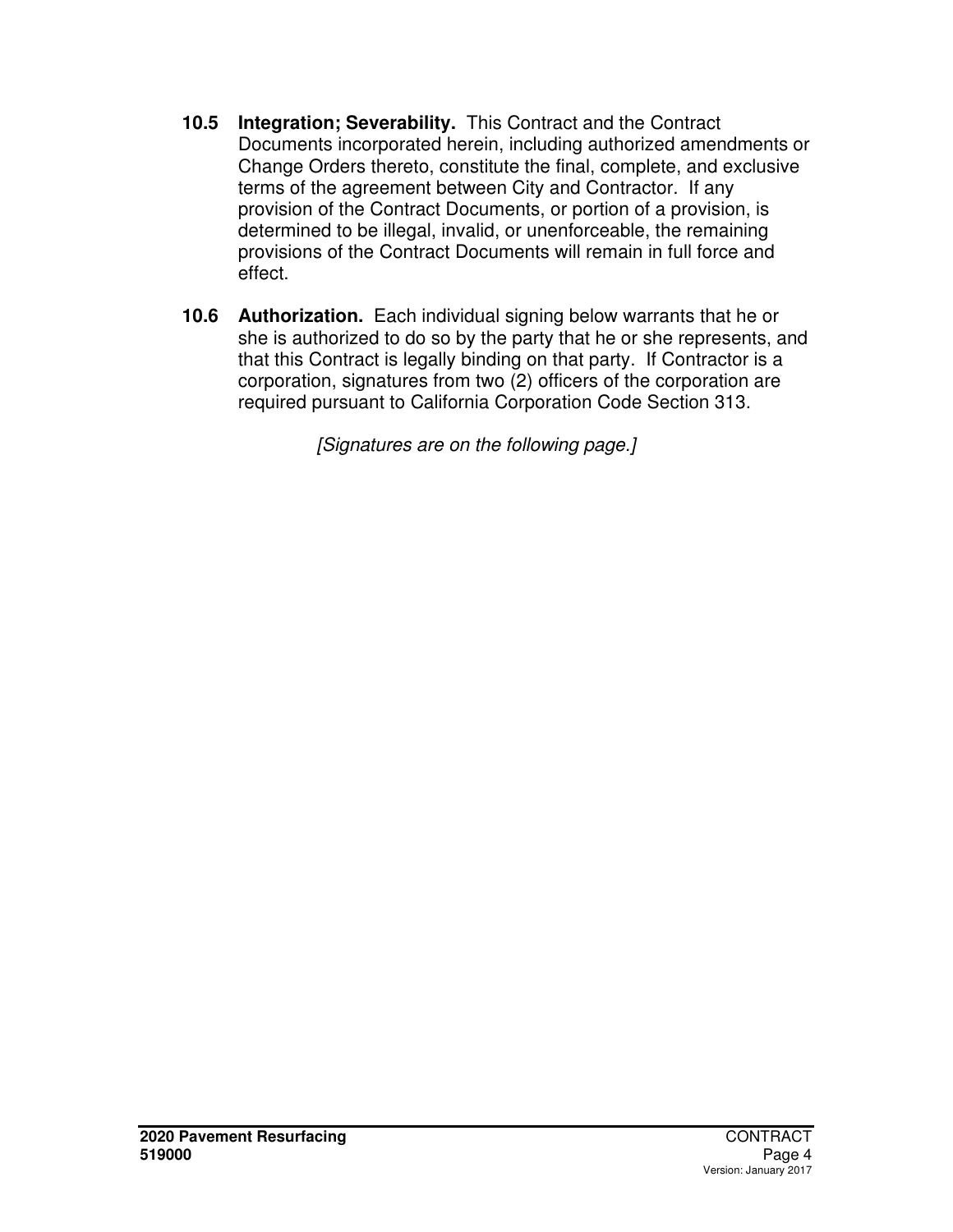AS SET FORTH IN CA. CORP. CODE § 313, TWO SIGNATURES ARE REQUIRED FOR CALIFORNIA CORPORATIONS: (1) CHAIRPERSON OF THE BOARD, PRESIDENT, OR VICE PRESIDENT; AND 2) SECRETARY, ASSISTANT SECRETARY, CHIEF FINANCIAL OFFICER OR ASSISTANT TREASURER.

The parties agree to this Contract as witnessed by the signatures below:

| <b>CITY OF MORGAN HILL:</b>                                                   | <b>CONTRACTOR:</b><br>[NAME OF CONTRACTOR]             |
|-------------------------------------------------------------------------------|--------------------------------------------------------|
| Christina J. Turner<br><b>City Manager</b>                                    | Signature                                              |
|                                                                               | Name/Title [print]                                     |
| <b>Attest:</b>                                                                |                                                        |
| Michelle Bigelow<br>Deputy City Clerk                                         | Corporate entities must provide a<br>second signature: |
|                                                                               | Signature                                              |
| <b>Approved as to Form:</b>                                                   | Name/Title [print]                                     |
| the control of the control of the<br>Donald A. Larkin<br><b>City Attorney</b> | Contractor's License Number(s)                         |
|                                                                               | Expiration Date(s)                                     |
|                                                                               | Seal:                                                  |
|                                                                               | Contractor's DIR Registration Number(s)                |
|                                                                               | <b>Expiration Date</b>                                 |
|                                                                               | <b>END OF CONTRACT</b>                                 |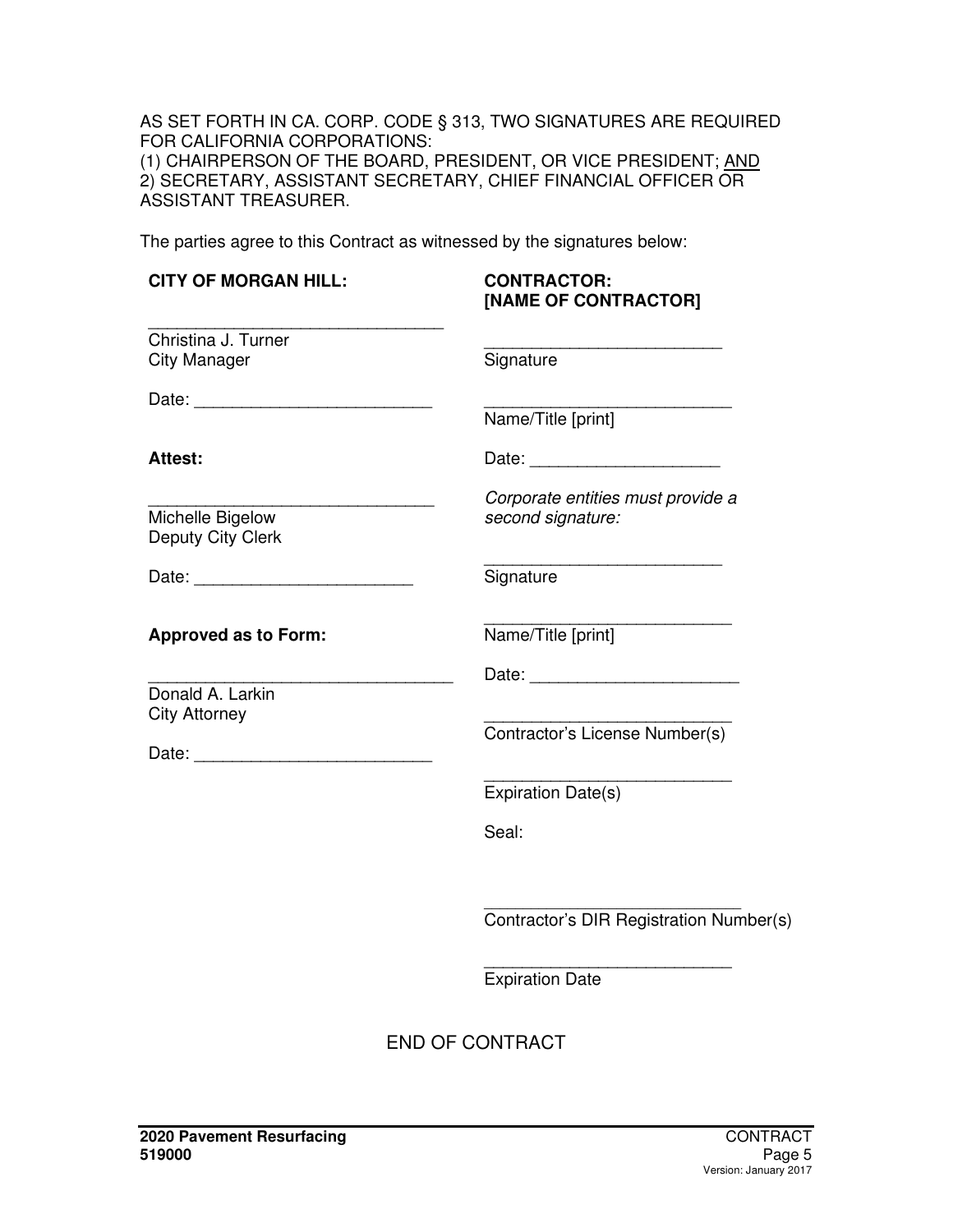#### **PAYMENT BOND**

The City of Morgan Hill ("City") and

\_\_\_\_\_\_\_\_\_\_\_\_\_\_\_\_\_\_\_\_\_\_\_\_\_\_\_\_\_\_\_\_\_\_\_\_\_\_\_\_\_\_ ("Contractor") have entered into a contract, dated \_\_\_\_\_\_\_\_\_\_\_\_\_\_\_\_\_, 20\_\_\_ ("Contract") for work on the 2020 Pavement Resurfacing Project ("Project"). The Contract is incorporated by reference into this Payment Bond ("Bond").

- **1. General.** Under this Bond, Contractor as principal and \_\_\_\_\_\_\_\_\_\_\_\_\_\_\_\_\_\_\_\_\_\_\_\_\_\_, its surety ("Surety"), are bound to City as obligee in an amount not less than Dollars (\$  $()$  ("Bond Sum"), under California Civil Code Sections 9550, et seq.
- **2. Surety's Obligation.** If Contractor or any of its Subcontractors fails to pay any of the persons named in California Civil Code Section 9100 amounts due under the Unemployment Insurance Code with respect to work or labor performed under the Contract, or for any amounts required to be deducted, withheld, and paid over to the Employment Development Department from the wages of employees of Contractor and its Subcontractors, under California Unemployment Insurance Code Section 13020, with respect to the work and labor, then Surety will pay for the same.
- **3. Beneficiaries.** This Bond inures to the benefit of any of the persons named in California Civil Code Section 9100, so as to give a right of action to those persons or their assigns in any suit brought upon this Bond. Contractor must promptly provide a copy of this Bond upon request by any person with legal rights under this Bond.
- **4. Duration.** If Contractor promptly makes payment of all sums for all labor, materials, and equipment furnished for use in the performance of the Work required by the Contract, in conformance with the time requirements set forth in the Contract and as required by California law, Surety's obligations under this Bond will be null and void. Otherwise, Surety's obligations will remain in full force and effect.
- **5. Waivers.** Surety waives any requirement to be notified of alterations to the Contract or extensions of time for performance of the Work under the Contract. Surety waives the provisions of Civil Code Sections 2819 and 2845. City waives requirement of a new bond for any supplemental contract under Civil Code Section 9550. Any notice to Surety may be given in the manner specified in the Contract and delivered or transmitted to Surety as follows: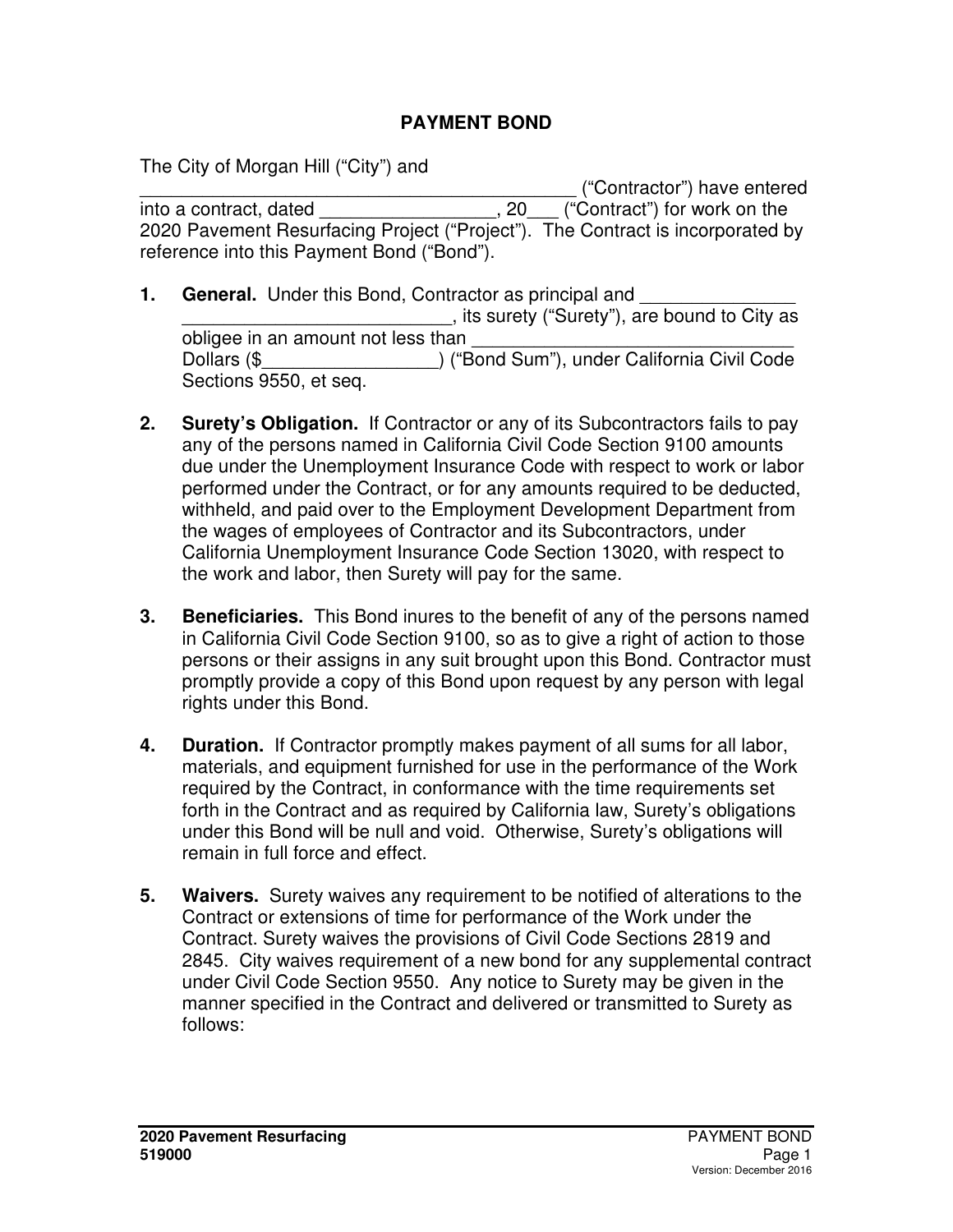| Attn:           |  |
|-----------------|--|
| Address:        |  |
| City/State/Zip: |  |
| Phone:          |  |
| Fax:            |  |
| Email:          |  |

- **6. Law and Venue.** This Bond will be governed by California law, and any dispute pursuant to this Bond will be venued in the Superior Court of Santa Clara County, and no other place. Surety will be responsible for City's attorneys' fees and costs in any action to enforce the provisions of this Bond.
- **7. Effective Date; Execution.** This Bond is entered into and is effective on \_\_\_\_\_\_\_\_\_\_\_\_\_\_\_\_\_\_\_\_, 20\_\_.

| <b>SURETY:</b>                                                                                                              | <b>CONTRACTOR:</b> |
|-----------------------------------------------------------------------------------------------------------------------------|--------------------|
| s/                                                                                                                          | s/                 |
| Name: __________________________                                                                                            |                    |
|                                                                                                                             |                    |
| (Attach Acknowledgment with Notary<br>Seal and Power of Attorney)                                                           |                    |
| <b>APPROVED AS TO FORM:</b>                                                                                                 |                    |
| By:<br><u> 1989 - Jan James James James James James James James James James James James James James James James James J</u> |                    |

Donald A. Larkin, City Attorney

Date:\_\_\_\_\_\_\_\_\_\_\_\_\_\_\_\_\_\_\_\_\_\_\_\_\_\_

END OF PAYMENT BOND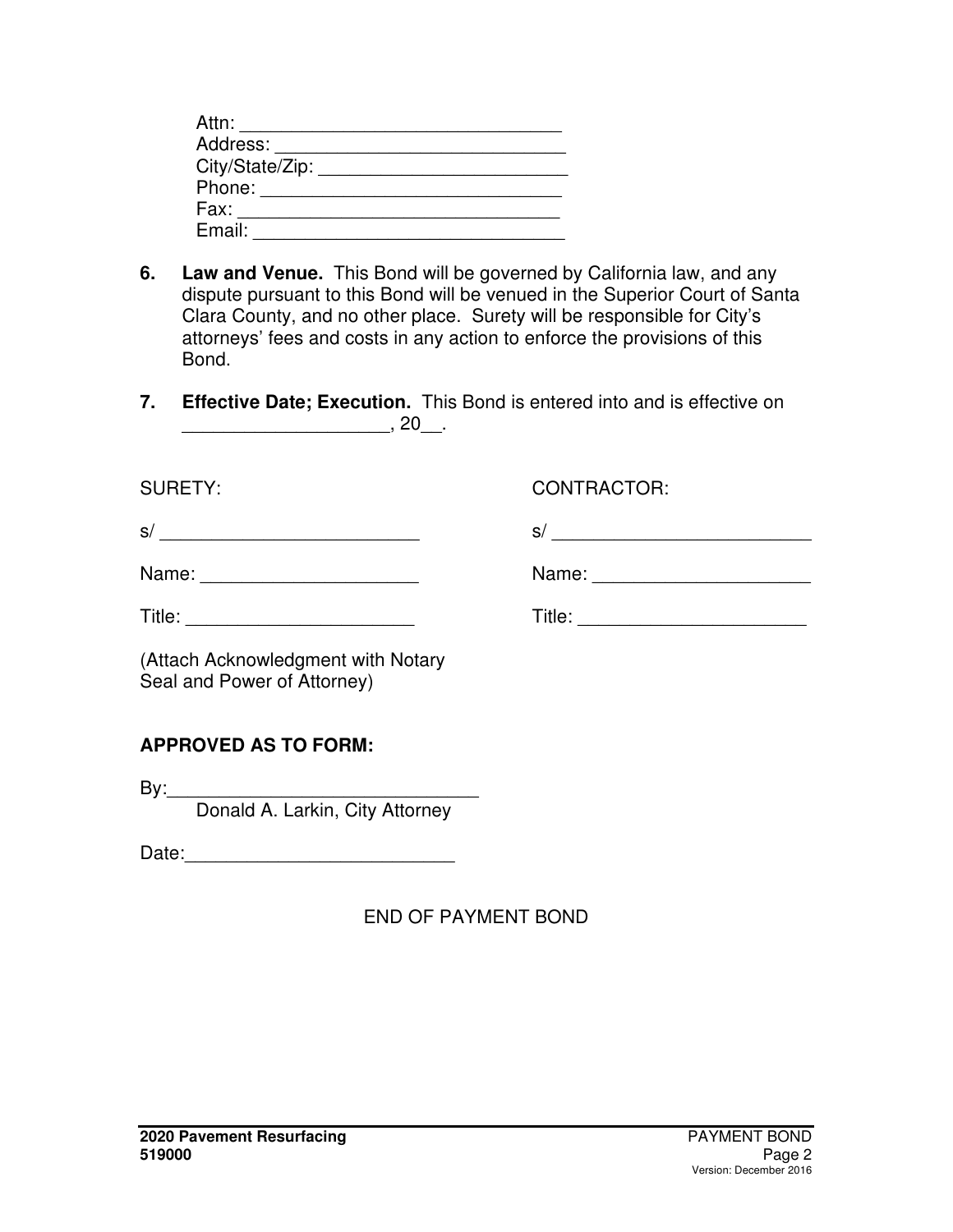#### **PERFORMANCE BOND**

The City of Morgan Hill ("City") and

\_\_\_\_\_\_\_\_\_\_\_\_\_\_\_\_\_\_\_\_\_\_\_\_\_\_\_\_\_\_\_\_\_\_\_\_\_\_\_\_\_\_\_\_\_\_\_\_\_\_\_ ("Contractor") have entered into a contract, dated  $\qquad \qquad \qquad \qquad 20 \qquad \qquad$  ("Contract") for work on the 2020 Pavement Resurfacing Project ("Project"). The Contract is incorporated by reference into this Performance Bond ("Bond").

- **1. General.** Under this Bond, Contractor as Principal and \_\_\_\_\_\_\_\_\_\_\_\_\_\_\_\_\_\_\_\_\_\_\_\_\_\_\_\_\_\_\_\_\_\_\_\_\_\_\_\_, its surety ("Surety"), are bound to City as obligee for an amount not less than Dollars (\$ (the "Bond Sum"). By executing this Bond, Contractor and Surety bind themselves and their respective heirs, executors, administrators, successors and assigns, jointly and severally, to the provisions of this Bond.
- **2. Surety's Obligations; Waiver.** If Contractor fully performs its obligations under the Contract, including its warranty obligations under the Contract, Surety's obligations under this Bond will become null and void upon recordation of the notice of completion, provided Contractor has timely provided a warranty bond as required under the Contract. Otherwise Surety's obligations will remain in full force and effect until expiration of the one (1) year warranty period under the Contract. Surety waives any requirement to be notified of and further consents to any alterations to the Contract made under the applicable provisions of the Contract Documents, including changes to the scope of Work or extensions of time for performance of Work under the Contract. Surety waives the provisions of Civil Code Sections 2819 and 2845.
- **3. Application of Contract Balance.** Upon making a demand on this Bond, City will make the Contract Balance available to Surety for completion of the Work under the Contract. For purposes of this provision, the Contract Balance is defined as the total amount payable by City to Contractor as the Contract Price minus amounts already paid to Contractor, and minus any liquidated damages, credits, or backcharges to which City is entitled under the terms of the Contract.
- **4. Contractor Default.** Upon written notification from City that Contractor is in default under Article 13 of the Contract General Conditions, time being of the essence, Surety must act within the time specified in Article 13 to remedy the default through one (1) of the following courses of action:

**4.1** Arrange for completion of the Work under the Contract by Contractor, with City's consent, but only if Contractor is in default solely due to its financial inability to complete the Work;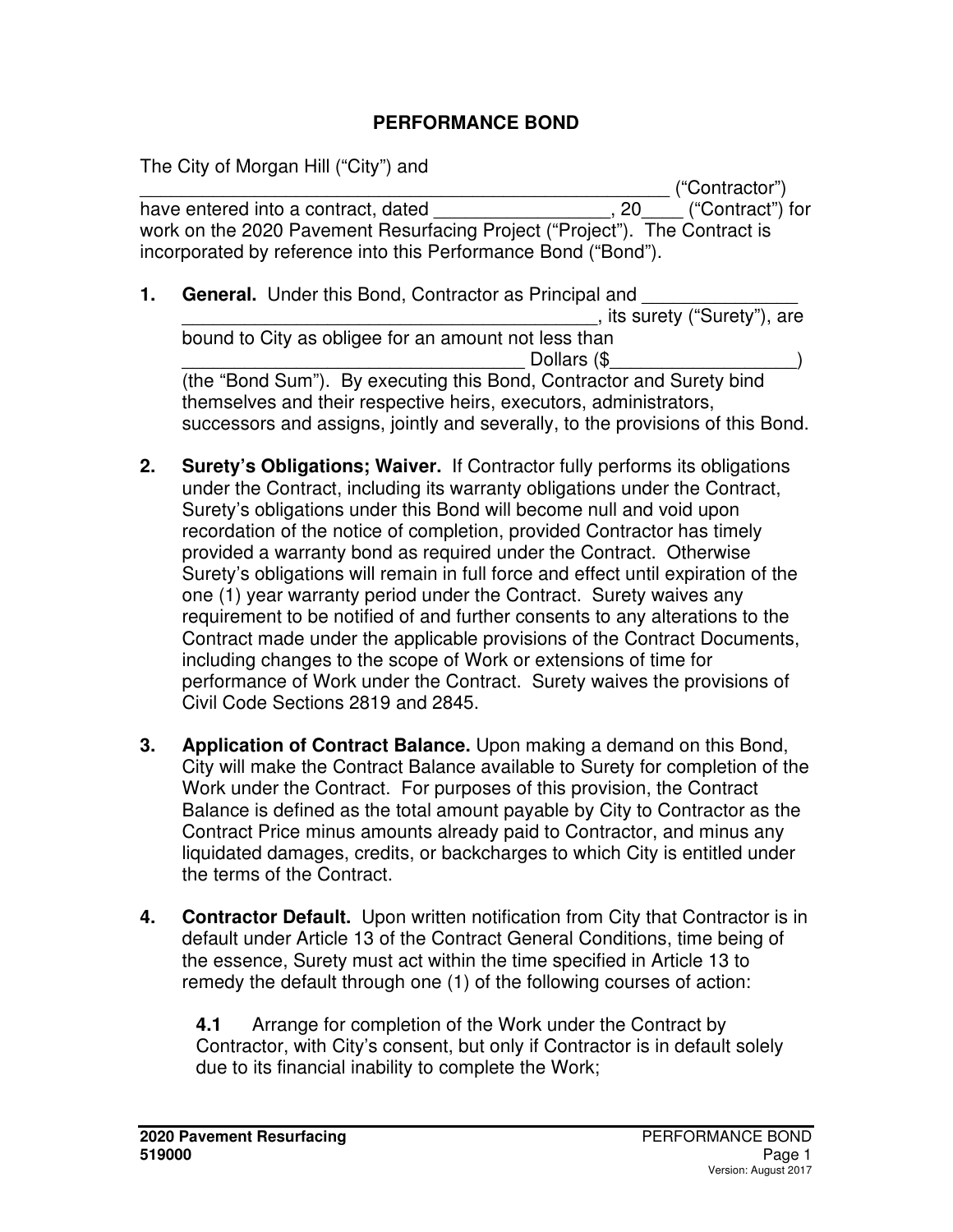**4.2** Arrange for completion of the Work under the Contract by a qualified contractor acceptable to City, and secured by performance and payment bonds issued by an admitted surety as required by the Contract Documents, at Surety's expense, or

**4.3** Waive its right to complete the Work under the Contract and reimburse City the amount of City's costs to have the remaining Work completed.

- **5. Surety Default.** If Surety defaults on its obligations under the Bond, City will be entitled to recover all costs it incurs due to Surety's default, including legal, design professional, or delay costs.
- **6. Notice.** Any notice to Surety may be given in the manner specified in the Contract and delivered or transmitted to Surety as follows:

| Attn:           |  |
|-----------------|--|
| Address:        |  |
| City/State/Zip: |  |
| Phone:          |  |
| Fax:            |  |
| Email:          |  |

- **7. Law and Venue.** This Bond will be governed by California law, and any dispute pursuant to this Bond will be venued in the Superior Court of Santa Clara County, and no other place. Surety will be responsible for City's attorneys' fees and costs in any action to enforce the provisions of this Bond.
- **8. Effective Date; Execution.** This Bond is entered into and effective on  $\blacksquare$ , 20 $\blacksquare$ .

[Signatures are on the following page.]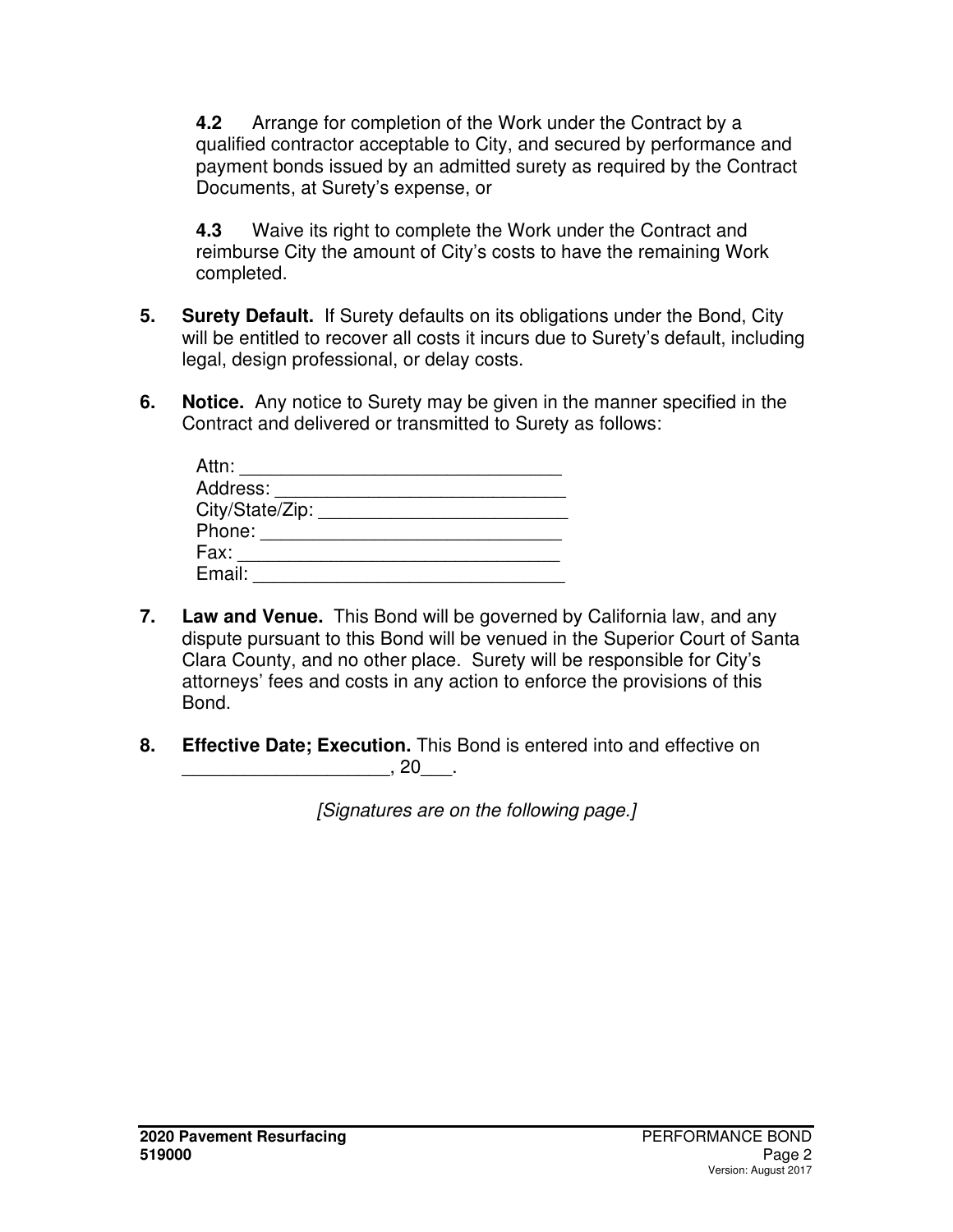s/ \_\_\_\_\_\_\_\_\_\_\_\_\_\_\_\_\_\_\_\_\_\_\_\_\_ s/ \_\_\_\_\_\_\_\_\_\_\_\_\_\_\_\_\_\_\_\_\_\_\_\_\_

Name: \_\_\_\_\_\_\_\_\_\_\_\_\_\_\_\_\_\_\_\_\_ Name: \_\_\_\_\_\_\_\_\_\_\_\_\_\_\_\_\_\_\_\_\_

(Attach Acknowledgment with Notary Seal and Power of Attorney)

## **APPROVED AS TO FORM:**

By:\_\_\_\_\_\_\_\_\_\_\_\_\_\_\_\_\_\_\_\_\_\_\_\_\_\_\_\_\_\_ Donald A. Larkin, City Attorney

Date:\_\_\_\_\_\_\_\_\_\_\_\_\_\_\_\_\_\_\_\_\_\_\_\_\_\_

# END OF PERFORMANCE BOND

## SURETY: CONTRACTOR:

Title: \_\_\_\_\_\_\_\_\_\_\_\_\_\_\_\_\_\_\_\_\_\_ Title: \_\_\_\_\_\_\_\_\_\_\_\_\_\_\_\_\_\_\_\_\_\_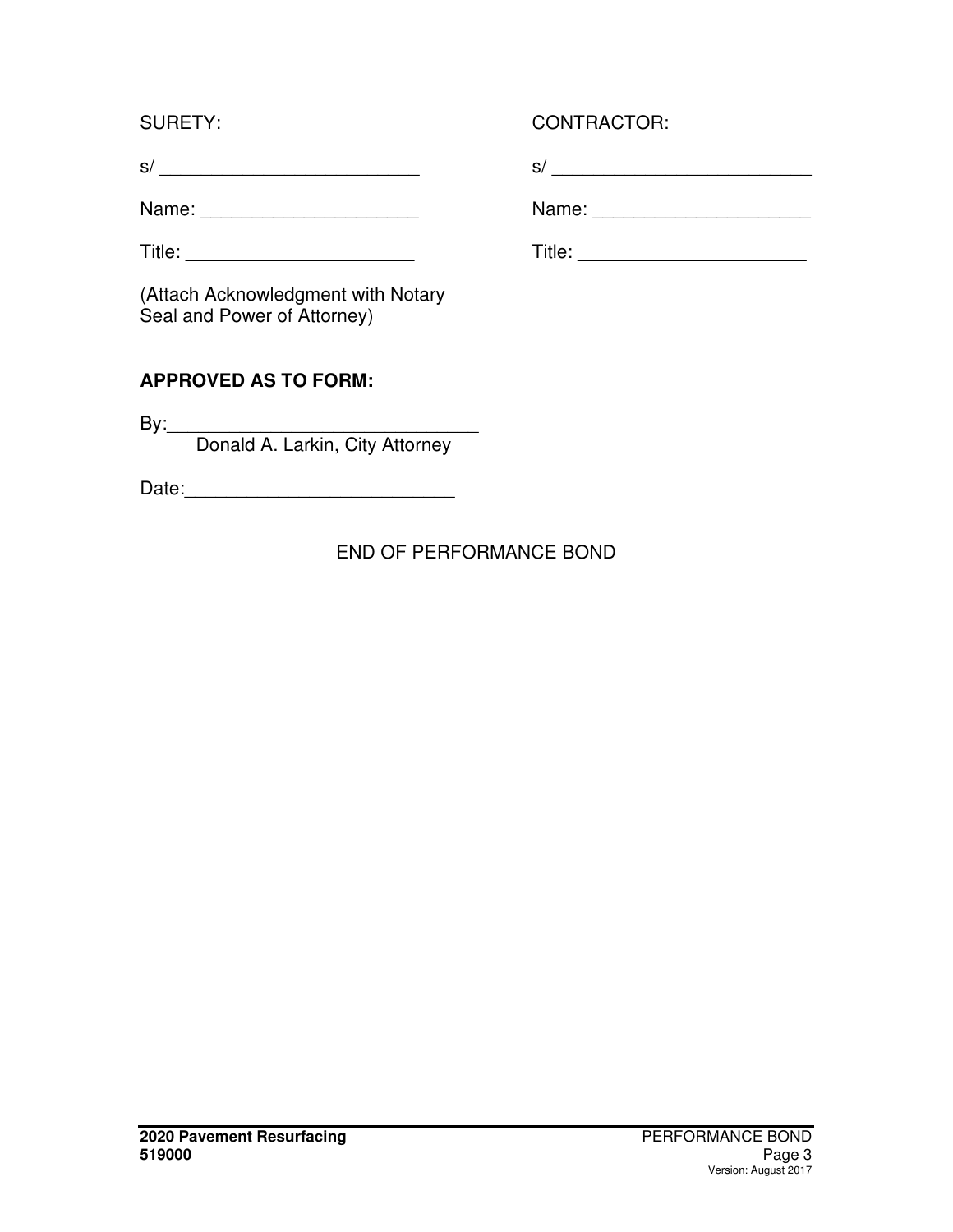#### **WARRANTY BOND**

The City of Morgan Hill ("City") and ("Contractor") have entered into a contract, dated \_\_\_\_\_\_\_\_\_\_\_\_\_\_\_\_\_, 20\_\_\_ ("Contract") for work on the 2020 Pavement Resurfacing Project ("Project"). The Contract is incorporated by reference into this Warranty Bond ("Bond").

**1. General.** Under this Bond, Contractor as principal and

, its surety ("Surety"). are bound to City as obligee in the maximum amount of \_\_\_\_\_\_\_\_\_\_\_\_\_\_\_\_\_\_\_\_\_\_\_\_\_\_\_\_\_\_\_\_\_\_\_\_\_\_\_\_\_\_\_\_\_\_\_\_\_\_ Dollars (\$\_\_\_\_\_\_\_\_\_\_\_\_\_\_\_\_\_) or 50% of the final Contract Price, whichever is greater ("Bond Sum").

- **2. Warranty Period.** The Contract requires Contractor to guarantee its work and that of its Subcontractors on the Project, against defects in materials or workmanship which are discovered during the one (1) year period commencing with recordation of the Notice of Completion (the "Warranty Period").
- **3. Surety's Obligations.** If Contractor faithfully carries out and performs its guarantee under the Contract, and, on due notice from City, repairs and make good at its sole expense any and all defects in materials and workmanship in the Project which are discovered during the Warranty Period, or if Contractor promptly reimburses City for all loss and damage that City sustains because of Contractor's failure to makes such repairs in accordance with the Contract requirements, then Surety's obligations under this Bond will be null and void. Otherwise, Surety's obligations will remain in full force and effect.
- **4. Waiver.** Surety waives the provisions of Civil Code Sections 2819 and 2845.
- **5. Notice.** Any notice to Surety may be given in the manner specified in the Contract and delivered or transmitted to Surety as follows:

| Attn:           |  |
|-----------------|--|
| Address:        |  |
| City/State/Zip: |  |
| Phone:          |  |
| Fax:            |  |
| Email:          |  |

**6. Law and Venue.** This Bond will be governed by California law, and any dispute pursuant to this Bond will be venued in the Superior Court of Santa Clara County, and no other place. Surety will be responsible for City's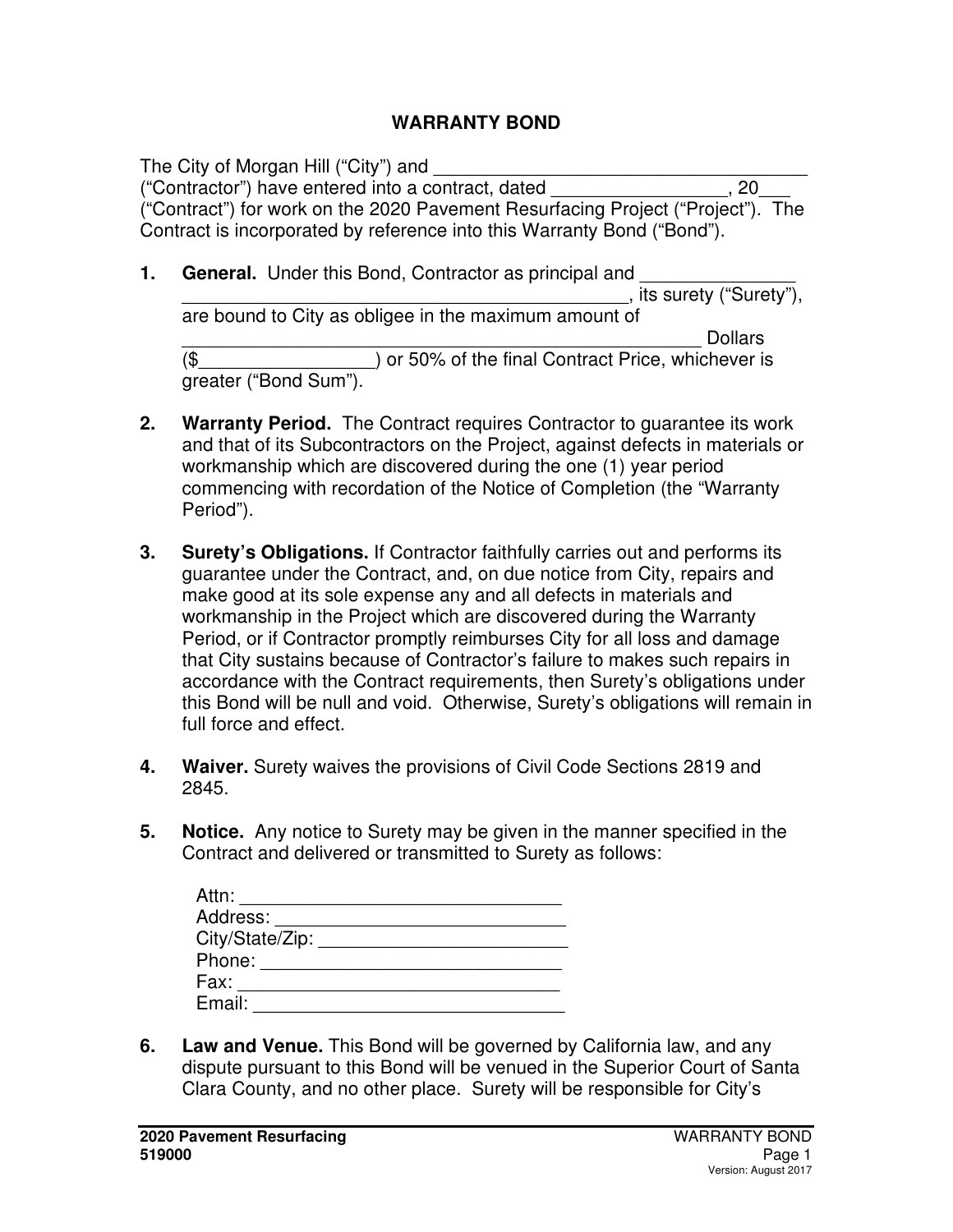attorneys' fees and costs in any action to enforce the provisions of this Bond.

**7. Effective Date; Execution.** This Bond is entered into and is effective on \_\_\_\_\_\_\_\_\_\_\_\_\_\_\_\_\_\_\_\_\_\_\_\_\_\_\_\_\_\_, 20\_\_.

SURETY: CONTRACTOR:

s/ \_\_\_\_\_\_\_\_\_\_\_\_\_\_\_\_\_\_\_\_\_\_\_\_\_ s/ \_\_\_\_\_\_\_\_\_\_\_\_\_\_\_\_\_\_\_\_\_\_\_\_\_

| Name: |  |
|-------|--|
|-------|--|

Title: \_\_\_\_\_\_\_\_\_\_\_\_\_\_\_\_\_\_\_\_\_\_ Title: \_\_\_\_\_\_\_\_\_\_\_\_\_\_\_\_\_\_\_\_\_\_

Name:  $\Box$ 

(Attach Acknowledgment with Notary Seal and Power of Attorney)

# **APPROVED AS TO FORM:**

By:\_\_\_\_\_\_\_\_\_\_\_\_\_\_\_\_\_\_\_\_\_\_\_\_\_\_\_\_

Donald A. Larkin, City Attorney

Date:

# END OF WARRANTY BOND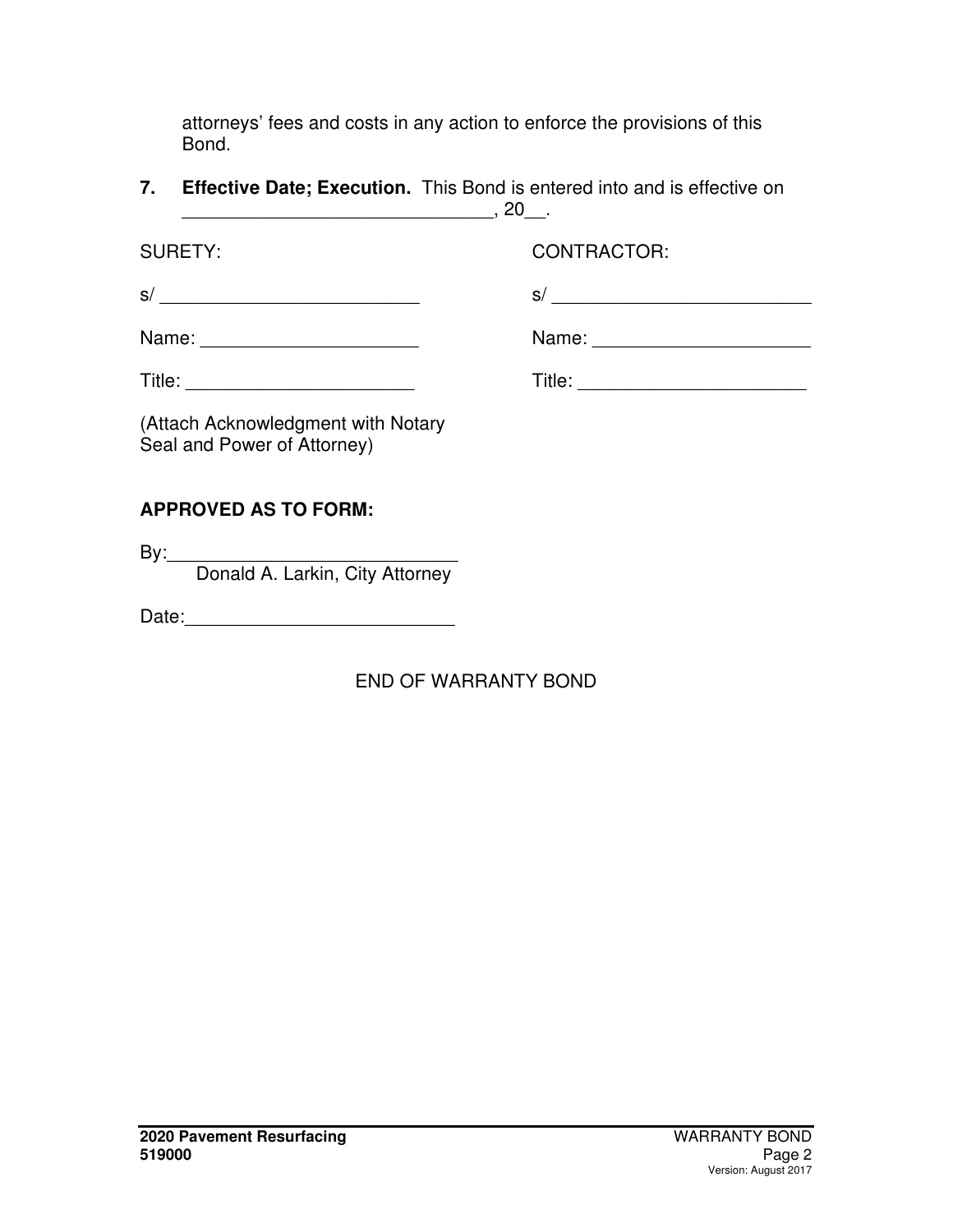### **GENERAL CONDITIONS**

#### **Table of Contents:**

#### **Article 1 Definitions**

**1.1 Definitions.** The following definitions apply to all of the Contract Documents unless otherwise indicated. Defined terms and titles of documents are capitalized in the Contract Documents, with the exception of the words "day," "furnish," "including," "install," "work day" or "working day."

**Allowance** means an amount included in the Bid Proposal for Work that may or may not be included in the Project, depending on conditions that will not become known until after bids are opened. If the Contract Price includes an Allowance and the cost of performing the Work covered by that Allowance is greater or less than the Allowance, the Contract Price will be increased or decreased accordingly.

**Article**, as used in these General Conditions, means a numbered Article of the General Conditions, unless otherwise indicated by the context.

**Change Order** means a written document duly approved and executed by City, which changes the scope of Work, the Contract Price, or the Contract Time.

**City** means the City of Morgan Hill, acting through its City Council, officers, employees, and authorized representatives.

**City Engineer** means the City Engineer for City and his or her authorized delegee(s) designated to oversee and manage the Project on City's behalf.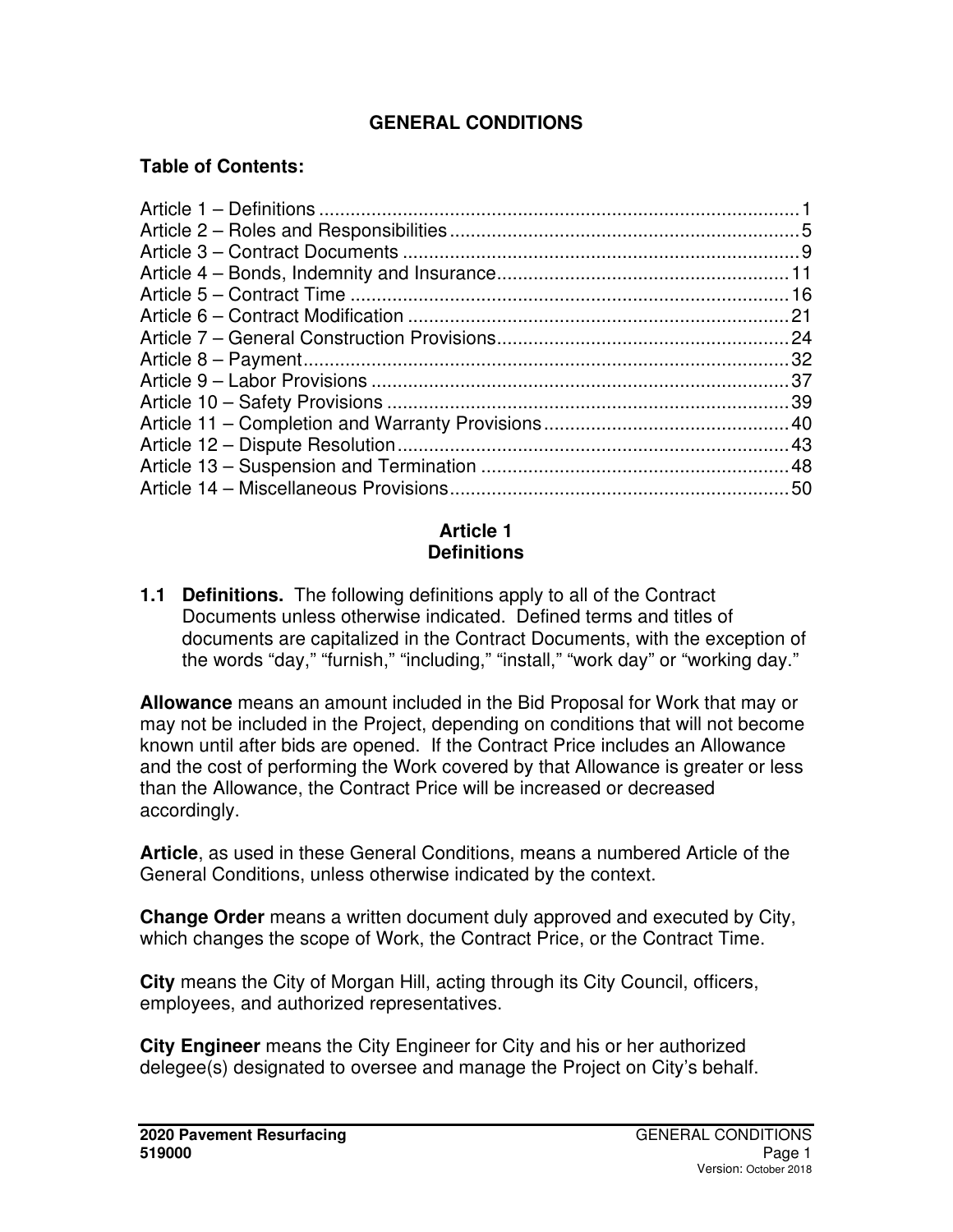**Claim** means a separate demand by Contractor for change in the Contract Time or Contract Price, that has previously been submitted to City in accordance with the requirements of the Contract Documents, and which has been rejected by City, in whole or in part; or a written demand by Contractor objecting to the amount of Final Payment.

**Contract** means the signed agreement between City and Contractor.

**Contract Documents** means, collectively, all of the documents listed as such in Section 2 of the Contract, including the Notice Inviting Bids; the Instructions to Bidders; addenda, if any; the Bid Proposal, and attachments thereto; the Contract; the notice of award and notice to proceed; the payment and performance bonds; the General Conditions; the Special Conditions; the Project Drawings and Specifications; any Change Orders; and any other documents expressly made part of the Contract Documents.

**Contract Price** means the total compensation to be paid to Contractor for performance of the Work, as set forth in the Contract and as amended by Change Order or adjusted for an Allowance. The Contract Price is not subject to adjustment due to inflation or due to the increased cost of labor, material, or equipment following submission of the Bid Proposal. The Contract Price is deemed to include all applicable federal, state, and local taxes

**Contract Time** means the number of calendar days for performance of the Work, as set forth in the Contract and as amended by Change Order.

**Contractor** means the individual, partnership, corporation, or joint-venture who has signed the Contract with City to perform the Work.

**Day** means a calendar day unless otherwise specified.

**Design Professional** means the licensed individual(s) or firm(s) retained by City to provide architectural or engineering services for the Project. If no Design Professional has been retained for this Project, any reference to Design Professional is deemed to refer to the Engineer.

**Drawings** means City-provided plans and graphical depictions of the Project requirements, and does not include Shop Drawings.

**Engineer** means the City Engineer for the City of Morgan Hill and his or her authorized delegee(s).

**Final Completion** means Contractor has fully completed all of the Work required by the Contract Documents, including all punch list items, any required commissioning, and has provided all required submittals, including the warranty bond, instructions and manuals, and as-built drawings to City's satisfaction.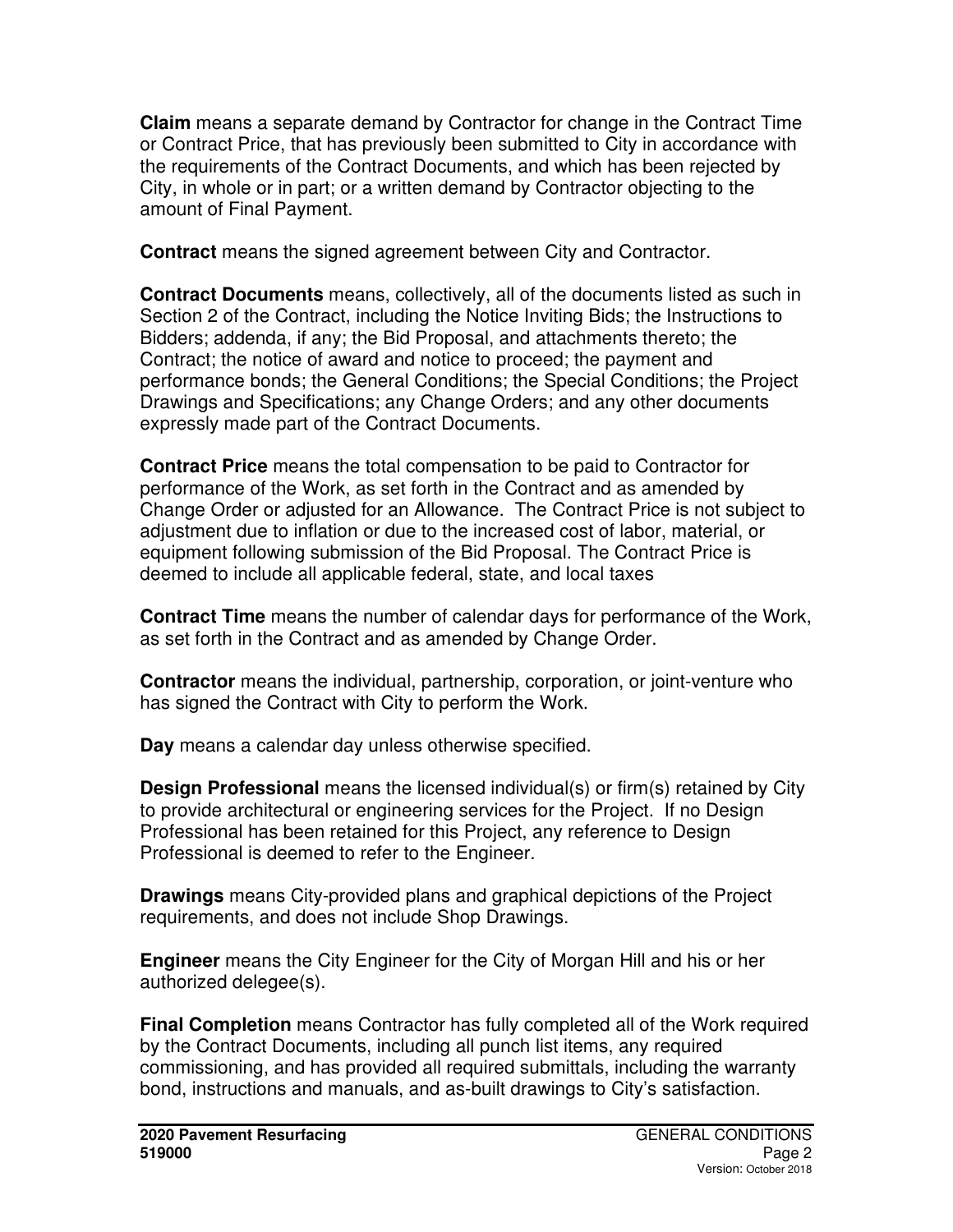**Final Payment** means payment to Contractor of the unpaid Contract Price, including release of undisputed retention, less amounts withheld pursuant to the Contract Documents, including liquidated damages, up to one hundred twenty five percent (125%) of the amount of any unreleased stop notice, amounts subject to setoff, up to one hundred fifty percent (150%) of any unresolved thirdparty claim for which Contractor is required to indemnify City, and up to one hundred fifty percent (150%) of any amount in dispute as authorized by Public Contract Code Section 7107.

**Furnish** means to purchase and deliver to the Worksite designated for installation.

**Hazardous Materials** means any substance or material identified now or in the future as hazardous under any federal, state, or local law or regulation, or any other substance or material that may be considered hazardous or otherwise subject to statutory or regulatory requirements governing handling, disposal, or cleanup.

**Including**, whether or not capitalized, means "including, but not limited to," unless the context requires otherwise.

**Inspector** means the individual(s) or firm(s) retained by City to inspect the workmanship, materials, and manner of construction of the Project and its components to ensure compliance with the Contract Documents and all applicable codes, regulations, and permits.

**Install** means to fix in place for materials, and to fix in place and connect for equipment.

**Project** means the public works project referenced in the Contract.

**Project Manager** means the individual designated by City to oversee and manage the Project on City's behalf and may include his or her authorized delegee(s) when the Project Manager is unavailable. If no Project Manager has been designated for this Project, any reference to Project Manager is deemed to refer to the Engineer.

**RFI** means a written request from Contractor for information from City or its Design Professional.

**Section** as used in these General Conditions, means a numbered Section of the General Conditions, unless otherwise indicated by the context.

**Shop Drawings** means drawings, plan details or other graphical depictions prepared by or on behalf of Contractor, and subject to City approval, which are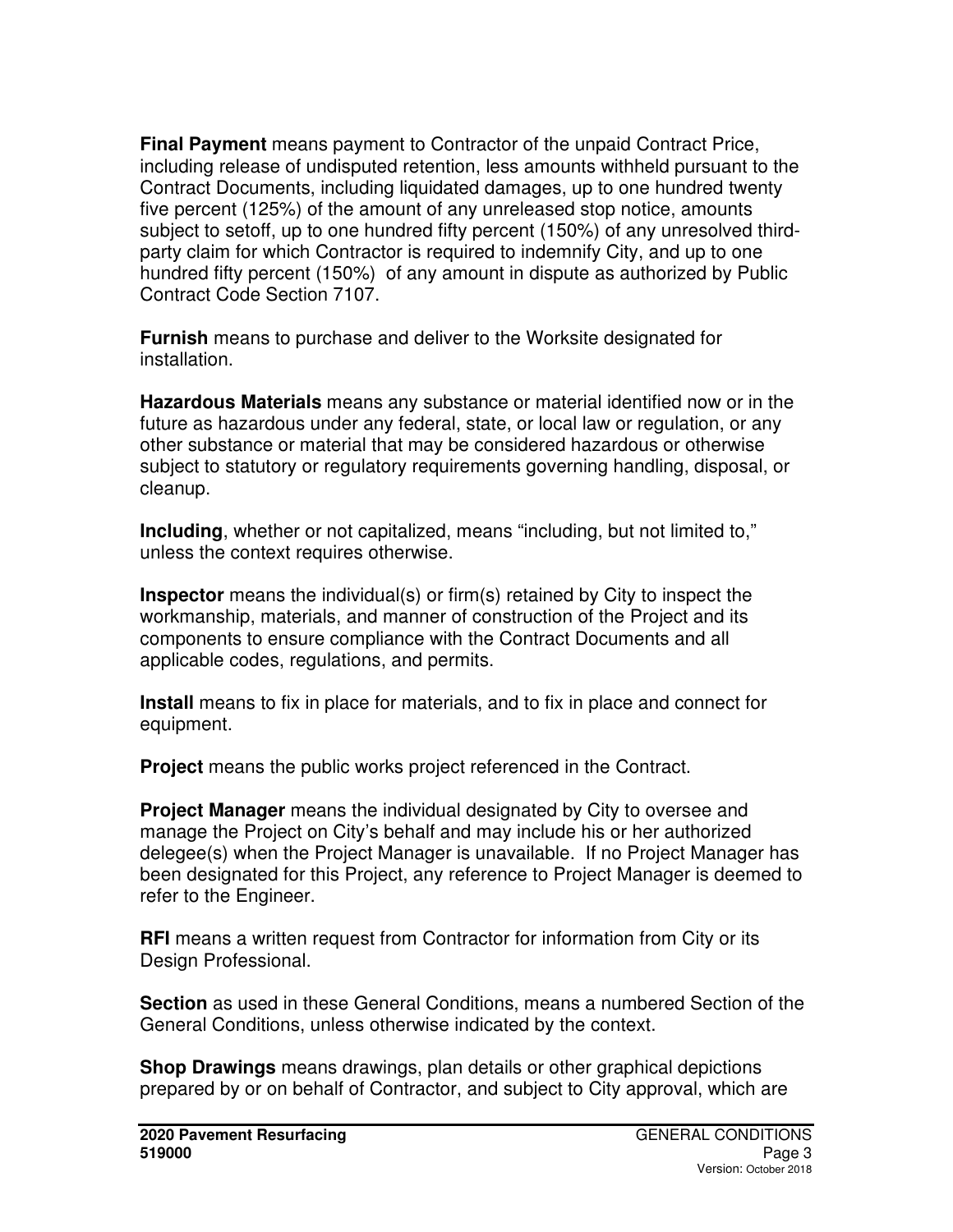intended to provide details for fabrication, installation, and the like, of items required by or shown in the Drawings and Specifications.

**Specifications** means the technical, text specifications describing the Project requirements, which are prepared for and incorporated into this Project by or on behalf of City, and does not include the Contract, General Conditions or Special Conditions.

**Subcontractor** means an individual, partnership, corporation, or joint-venture retained by Contractor directly or indirectly through a subcontract to perform a specific portion of the Work. The term Subcontractor applies to subcontractors, suppliers, fabricators, and equipment lessors of all tiers, unless otherwise indicated by the context.

**Technical Specifications** means Specifications.

**Work** means all of the construction and services necessary or incidental to completing the Project in conformance with the requirements of the Contract Documents.

**Work Day or Working Day**, whether or not capitalized, means a weekday which is not a holiday observed by City.

**Worksite** means the place or places where the Work is performed.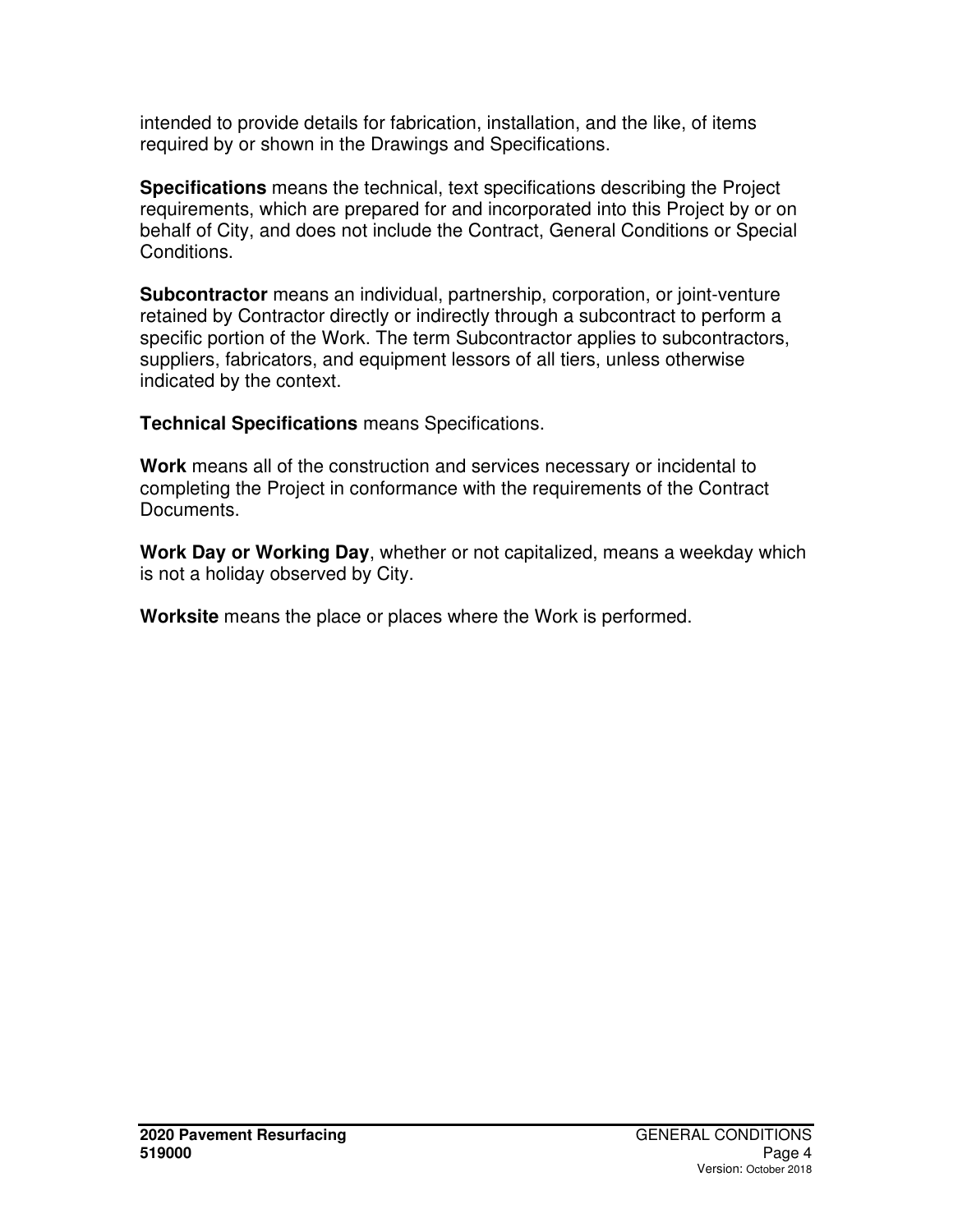#### **Article 2 Roles and Responsibilities**

### **2.1 Design Professional.**

(A) **General.** Design Professional, as City's representative, is responsible for the overall design of the Project, and to the extent authorized by City, may act on City's behalf to ensure performance of the Work in compliance with the Contract Documents.

(B) **Interpretation.** Design Professional will decide all questions pertaining to interpretation of the Drawings or Specifications. The Design Professional's decision regarding interpretation of the Drawings or Specifications is final and conclusive.

#### **2.2 Contractor.**

(A) **General.** Contractor must provide all labor, materials, equipment and services necessary to perform and timely complete the Work in strict accordance with the Contract Documents, and in an economic and efficient manner in the best interests of City.

(B) **Responsibility for the Work.** Contractor is responsible for supervising and directing all aspects of the Work to facilitate the efficient and timely completion of the Work. Contractor is solely responsible for, and required to exercise full control over, construction means, methods, techniques, sequences, procedures, and coordination of all portions of the Work with that of all other Contractors and Subcontractors, except to the extent that the Contract Documents provide other specific instructions.

(C) **Project Administration.** Contractor must provide sufficient and competent administration, staff, and skilled workforce necessary to perform and timely complete the Work in accordance with the Contract Documents. Before starting the Work, Contractor must designate in writing and provide complete contact information, including phone numbers and email address, for the officer or employee in Contractor's organization who is to serve as Contractor's primary representative for the Project, and who has authority to act on Contractor's behalf. A Subcontractor may not serve as Contractor's primary representative.

(D) **On-Site Superintendent.** Contractor must, at all times during performance of the Work, provide a qualified and competent full-time superintendent, acceptable to City, and assistants, as necessary, who must be physically present at the Project site while any aspect of the Work is being performed. Failure to comply may result in temporary suspension of the Work, at Contractor's sole expense and with no extension of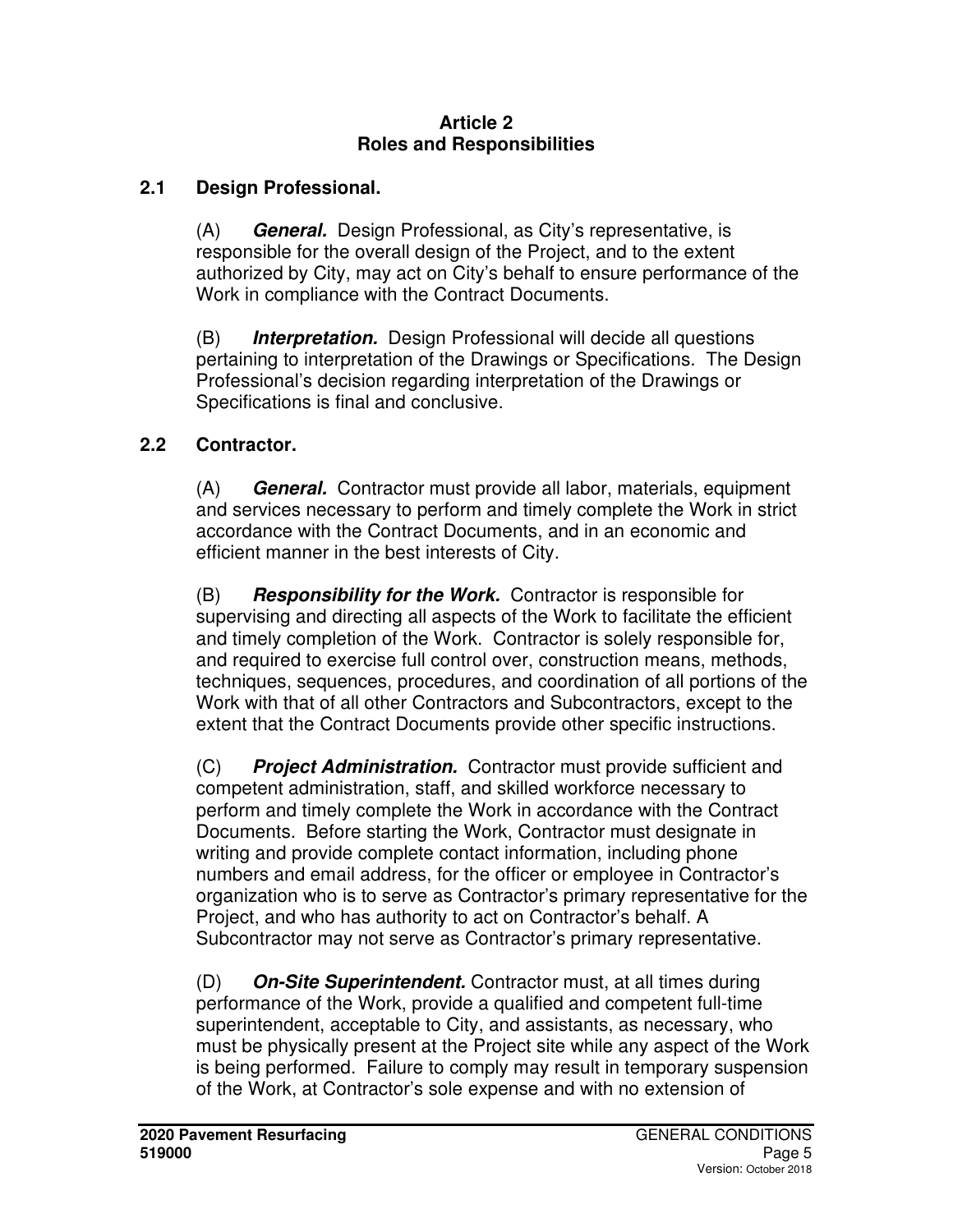Contract Time, until the superintendent is physically present to supervise the Work. Contractor must provide written notice to City, as soon as practicable, before replacing the superintendent.

(E) **Standards; Compliance.** Contractor must, at all times, ensure that the Work is performed in a good workmanlike manner following best practices and in full compliance with the Contract Documents and all applicable laws, regulations, codes, standards, and permits.

(F) **Responsible Party.** Contractor is solely responsible to City for the acts or omissions of any party or parties performing portions of the Work or providing equipment, materials or services for or on behalf of Contractor or its Subcontractors. If any person employed by Contractor fails or refuses to comply with the Engineer's directions regarding the performance of the Work, or is determined by the Engineer to be incompetent to perform the Work, or acts in a disorderly or improper manner at the Worksite, that person may be permanently dismissed from the Project at the request of the Engineer.

(G) **Correction of Defects.** Contractor must promptly correct, at Contractor's sole expense, any Work that is determined by City, Project Manager, or the Inspector to be deficient or defective in workmanship, materials, and equipment.

(H) **Contractor's Records.** Contractor must maintain all of its records relating to the Project in any form, including paper documents, photos, videos and electronic records. Project records subject to this provision include, but are not limited to, Project cost records and records relating to preparation of Contractor's bid.

- (1) Contractor's cost records must include all supporting documentation, including original receipts, invoices, and payroll records, evidencing its direct costs to perform the Work, including, but not limited to, costs for labor, materials and equipment. Each cost record should include, at a minimum, a description of the expenditure with references to the applicable requirements of the Contract Documents, the amount actually paid, the date of payment, and whether the expenditure is part of the original Contract Price, related to an executed Change Order, or otherwise categorized by Contractor as extra work. Contractor's failure to comply with this provision as to any claimed cost operates as a waiver of any rights to recover the claimed cost.
- (2) Contractor must continue to maintain its Project records in an organized manner for a period of four (4) years after City's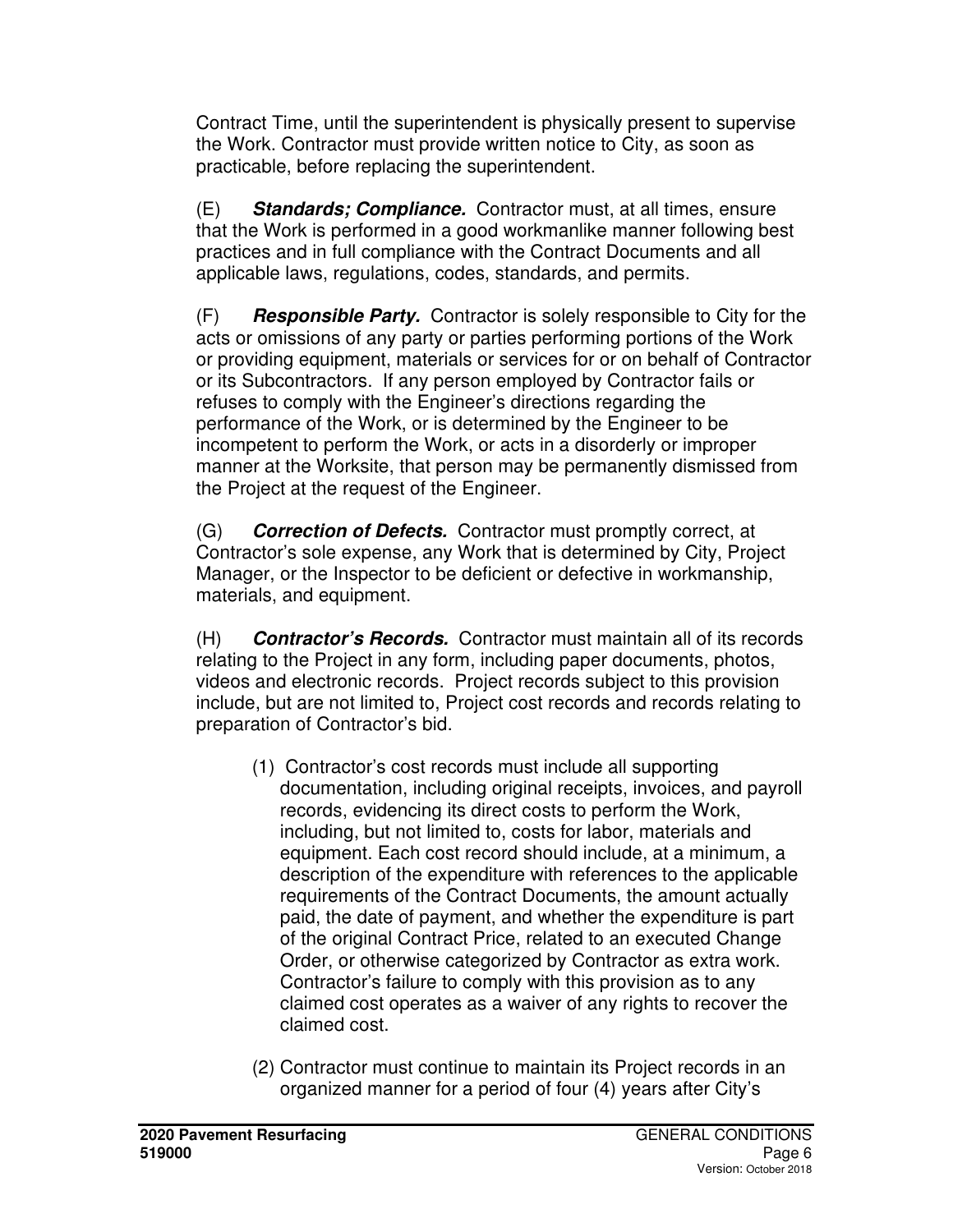acceptance of the Project or following termination, whichever occurs first. Subject to prior notice to Contractor, City is entitled to inspect or audit any of Contractor's Project records relating to the Project or to investigate Contractor's plant or equipment during Contractor's normal business hours.

### **2.3 Subcontractors.**

(A) **General.** All Work which is not performed by Contractor with its own forces must be performed by Subcontractors, subject to the fifty percent (50%) limitation set forth in the Instructions to Bidders. City reserves the right to approve or reject any and all Subcontractors proposed to perform the Work.

(B) **Contractual Obligations.** Contractor must require every Subcontractor to be bound to the provisions of the Contract Documents as they apply to the Subcontractor's portion(s) of the Work, and to likewise bind their subcontractors or suppliers. Nothing in these Contract Documents creates a contractual relationship between a Subcontractor and City, but City is deemed to be a third-party beneficiary of the contract between Contractor and each Subcontractor.

Copies of subcontracts must be available to the Engineer upon request. Before a Subcontractor commences Work on the Project, Contractor must provide the Engineer a written statement with the name of the Subcontractor, a description of each portion of the Work performed by the Subcontractor, and the percentage of the overall Work to be performed by the Subcontractor.

(C) **Termination.** If the Contract is terminated, each Subcontractor's agreement must be assigned by Contractor to City, subject to the prior rights of any surety, provided that City accepts the assignment by written notification, and assumes all rights and obligations of Contractor pursuant to each such subcontract agreement.

(D) **Substitution of Subcontractor.** If Contractor requests substitution of a listed Subcontractor under Public Contract Code Section 4107, Contractor is solely responsible for all costs City incurs in responding to the request, including legal fees and costs to conduct a hearing.

# **2.4 Coordination of Work.**

(A) **Concurrent Work.** City reserves the right to perform or to have performed other work on or adjacent to the Project site while the Work is being performed. Contractor is responsible for coordinating its Work with other work being performed on or adjacent to the Project site, and must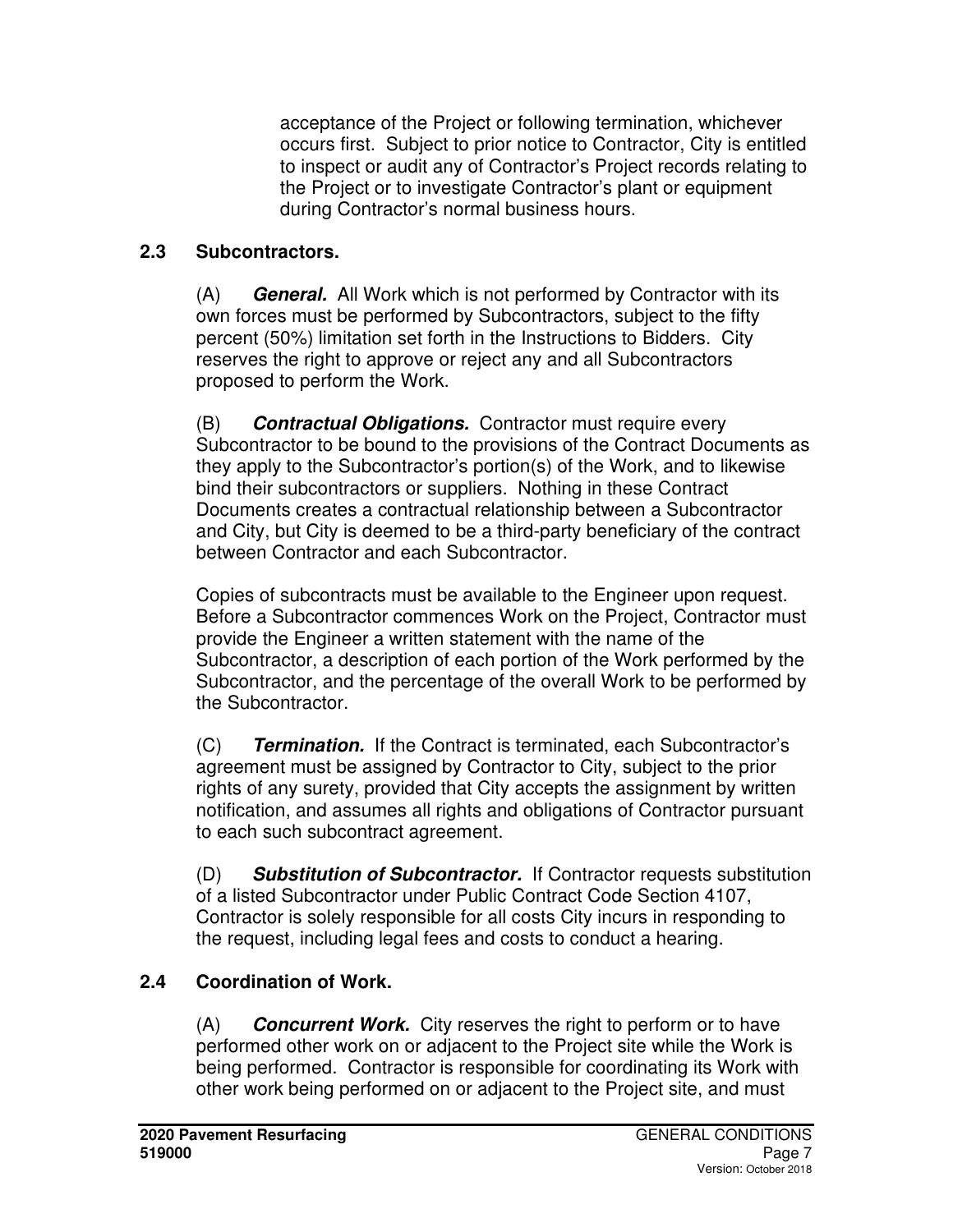avoid hindering, delaying, or interfering with the work of other contractors and subcontractors. To the full extent permitted by law, Contractor must hold harmless and indemnify City, Design Professional, and Project Manager against any and all claims arising from or related to Contractor's avoidable, negligent, or willful hindrance of, delay to, or interference with the work of another contractor or subcontractor.

(B) **Defects.** Before proceeding with any portion of the Work affected by the construction or operations of others, Contractor must give Project Manager prompt written notification of any defects Contractor discovers which will prevent the proper execution of the Work. Failure to give notice of any such known defects will be deemed acknowledgement by Contractor that the work of others is not defective and will not prevent the proper execution of the Work.

**2.5 Submittals.** Unless otherwise specified, Contractor must submit to Project Manager for review and approval, all schedules, Shop Drawings, samples, product data and similar submittals required by the Contract Documents, or upon request by Project Manager. Unless otherwise specified, all submittals, including requests for information (RFIs) are subject to the provisions of this Section.

(A) **General.** Contractor is responsible for ensuring that its submittals are accurate and conform to the Contract Documents.

(B) **Time and Manner of Submission.** Contractor must ensure that its submittals are prepared and delivered in a manner consistent with the current approved schedule for the Work and within the applicable time specified elsewhere in the Contract Documents, or if no time is specified, in such time and sequence so as not to delay the performance of the Work or completion of the Project.

(C) **Required Contents.** Each submittal must include the Project name and contact number, Contractor's name and address, the name and address of any Subcontractor or supplier involved with the submittal, the date, and references to applicable Specification section(s) and/or drawing and detail number(s).

(D) **Required Corrections.** If corrections are required, Contractor must promptly make and submit any required corrections in full conformance with the requirements of this Section.

(E) **Effect of Review and Approval.** Review and approval of a submittal by City will not relieve Contractor from complying with the requirements of the Contract Documents. Contractor is responsible for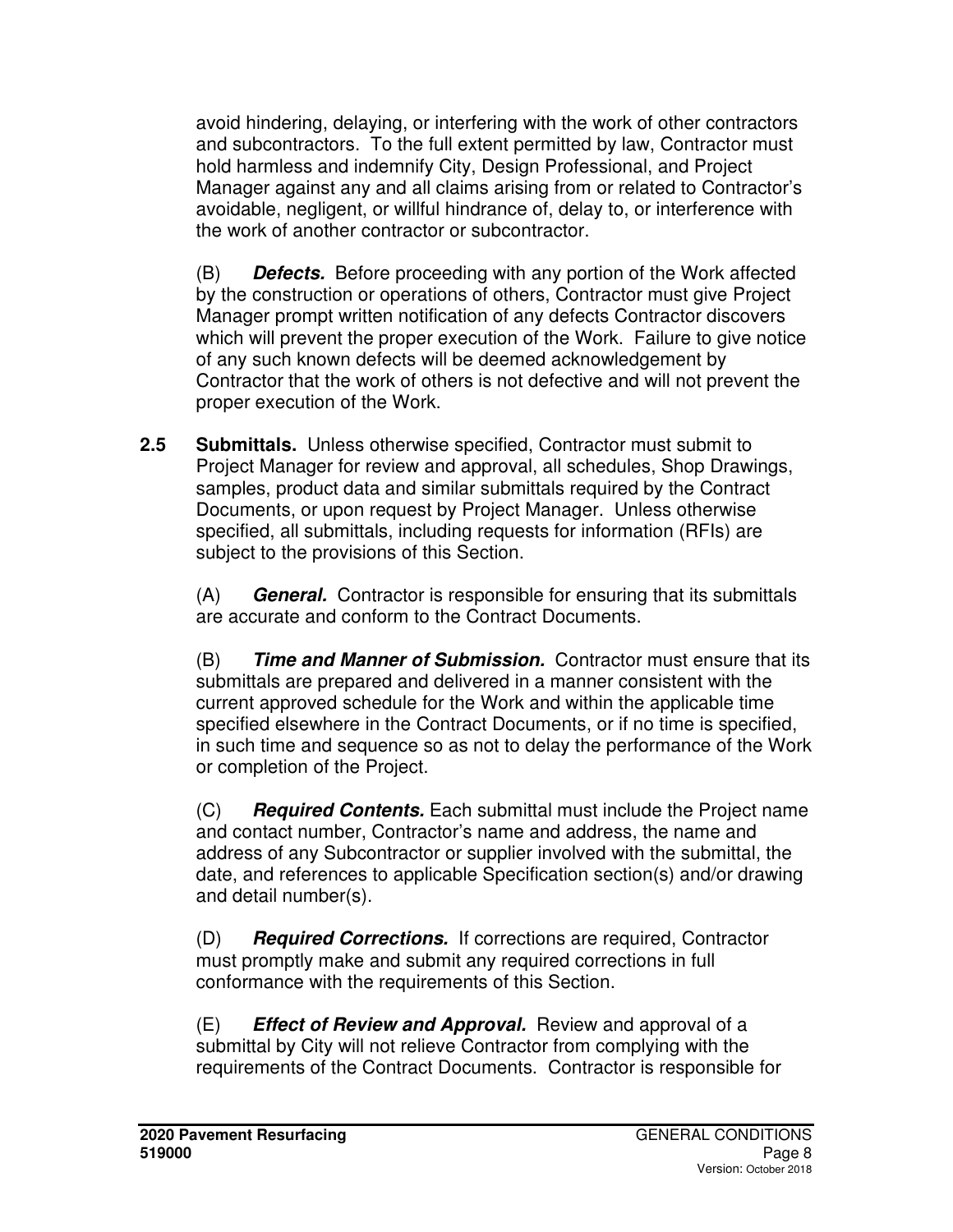any errors in any submittal, and review or approval of a submittal by City is not an assumption of risk or liability by City.

(F) **Enforcement.** Any Work performed or material used without prior approval of a required submittal will be performed at Contractor's risk, and Contractor may be required to bear the costs incident thereto, including the cost of removing and replacing such Work, repairs to other affected portions of the Work, and the cost of additional time or services required of the Design Professional, Project Manager, or Inspector.

(G) **Excessive RFIs.** RFIs will be considered excessive or unnecessary if the Engineer determines that the explanation or response to the RFI is clearly and unambiguously discernable in the Contract Documents. City's costs to review and respond to excessive or unnecessary RFIs may be deducted from payments otherwise due to Contractor.

#### **Article 3 Contract Documents**

## **3.1 Interpretation of Contract Documents.**

(A) **Drawings and Specifications.** The Drawings and Specifications included in the Contract Documents are complementary. If Work is shown on one (1) but not on the other, Contractor must perform the Work as though fully described on both, consistent with the Contract Documents and reasonably inferable from them as being necessary to produce the indicated results. The Drawings and Specifications are deemed to include and require everything necessary and reasonably incidental to completion of the Work, whether or not particularly mentioned or shown. Contractor must perform all work and services and supply all things reasonably related to and inferable from the Contract Documents. In the event of a conflict between the Drawings and Specifications, the Specifications will control.

(B) **Duty to Notify.** If Contractor becomes aware of any ambiguity, discrepancy, omission, or error in the Drawings or Specifications, Contractor must immediately notify the Design Professional and request clarification of such, by submitting a written request for information (RFI) in the manner specified by City. The Design Professional's clarifications or interpretations will be final and binding.

(C) **Figures and Dimensions.** Figures control over scaled dimensions.

(D) **Technical or Trade Terms.** Any terms that have well-known technical or trade meanings will be interpreted in accordance with those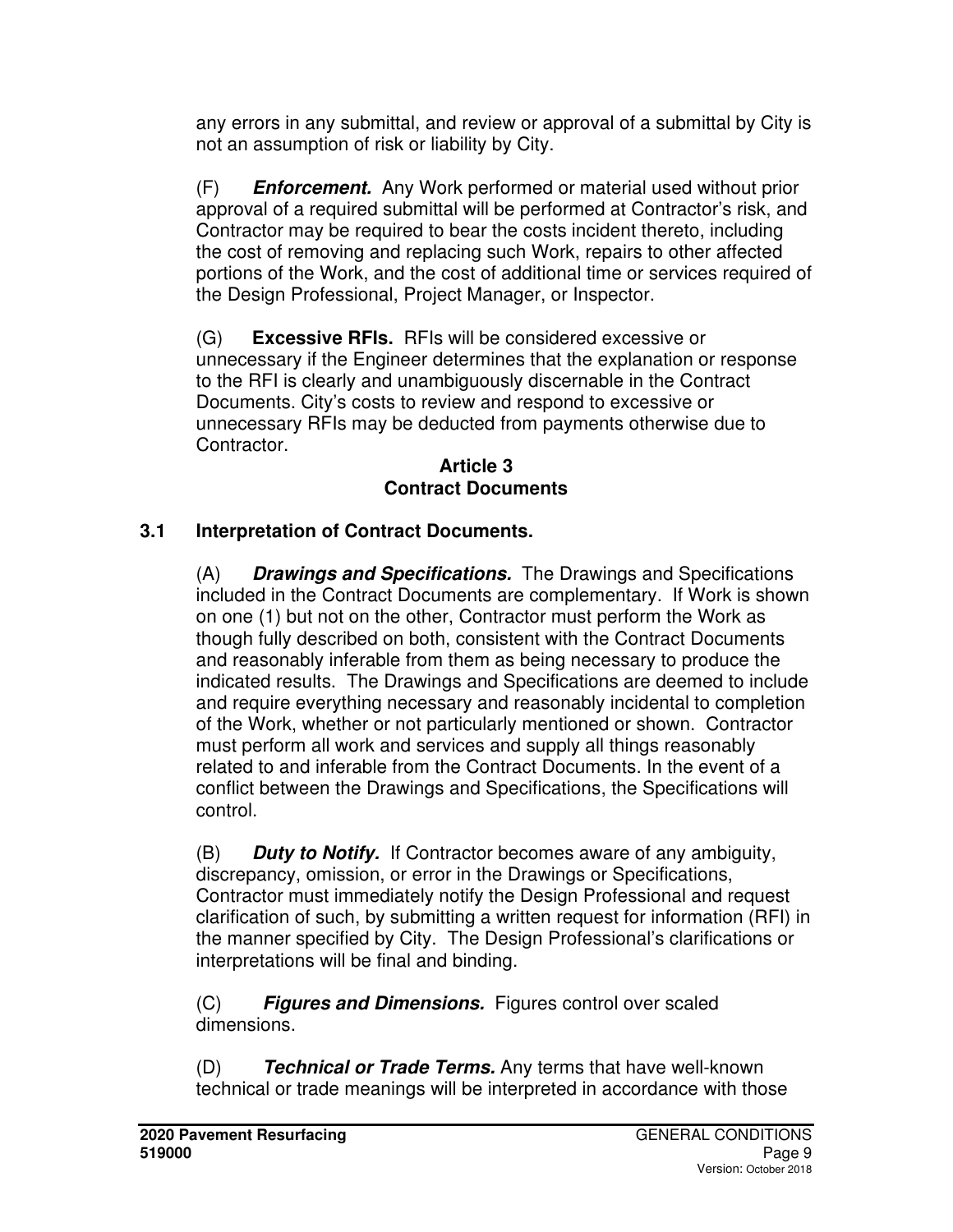meanings, unless otherwise specifically defined in the Contract Documents.

(E) **Measurements.** Contractor must verify all relevant measurements at the Worksite before ordering any material or performing any Work, and will be responsible for the correctness of those measurements.

- **3.2 Order of Precedence.** Information included in one (1) Contract Document but not in another will not be considered a conflict or inconsistency. Unless otherwise specified in the Special Conditions, in case of any conflict or inconsistency among the Contract Documents, the following order of precedence will apply, beginning from highest to lowest:
	- (A) Change Orders;
	- (B) Addenda;
	- (C) Contract;
	- (D) Notice to Proceed;
	- (E) Notice of Award;
	- (F) Special Conditions;
	- (G) General Conditions;
	- (H) Payment and Performance Bonds;
	- (I) Specifications;
	- (J) Drawings;
	- (K) Contractor's Bid Proposal and attachments;
	- (L) Notice Inviting Bids;
	- (M) Instructions to Bidders; and

(N) Any documents prepared by and on behalf of a third party, that were not prepared specifically for this Project, e.g., Caltrans Standard Specifications or Caltrans Special Provisions.

**3.3 Caltrans Standard Specifications.** Any reference to or incorporation of the Standard Specifications of the State of California, Department of Transportation ("Caltrans"), including "Standard Specifications," "Caltrans Specifications," "State Specifications," or "CSS," means the most current edition of Caltrans' Standard Specifications, unless otherwise specified ("Standard Specifications"), including the most current amendments as of the date that Contractor's bid was submitted for this Project. The following provisions apply to use of or reference to the Standard Specifications:

(A) **Limitations.** None of the "General Provisions" of the Standard Specifications, i.e., Sections 1 through 9, applies to these Contract Documents with the exception of any specific provisions, if any, which are expressly stated to apply to these Contract Documents.

(B) **Conflicts or Inconsistencies.** If there is a conflict or inconsistency between any provision in the Standard Specifications and a provision of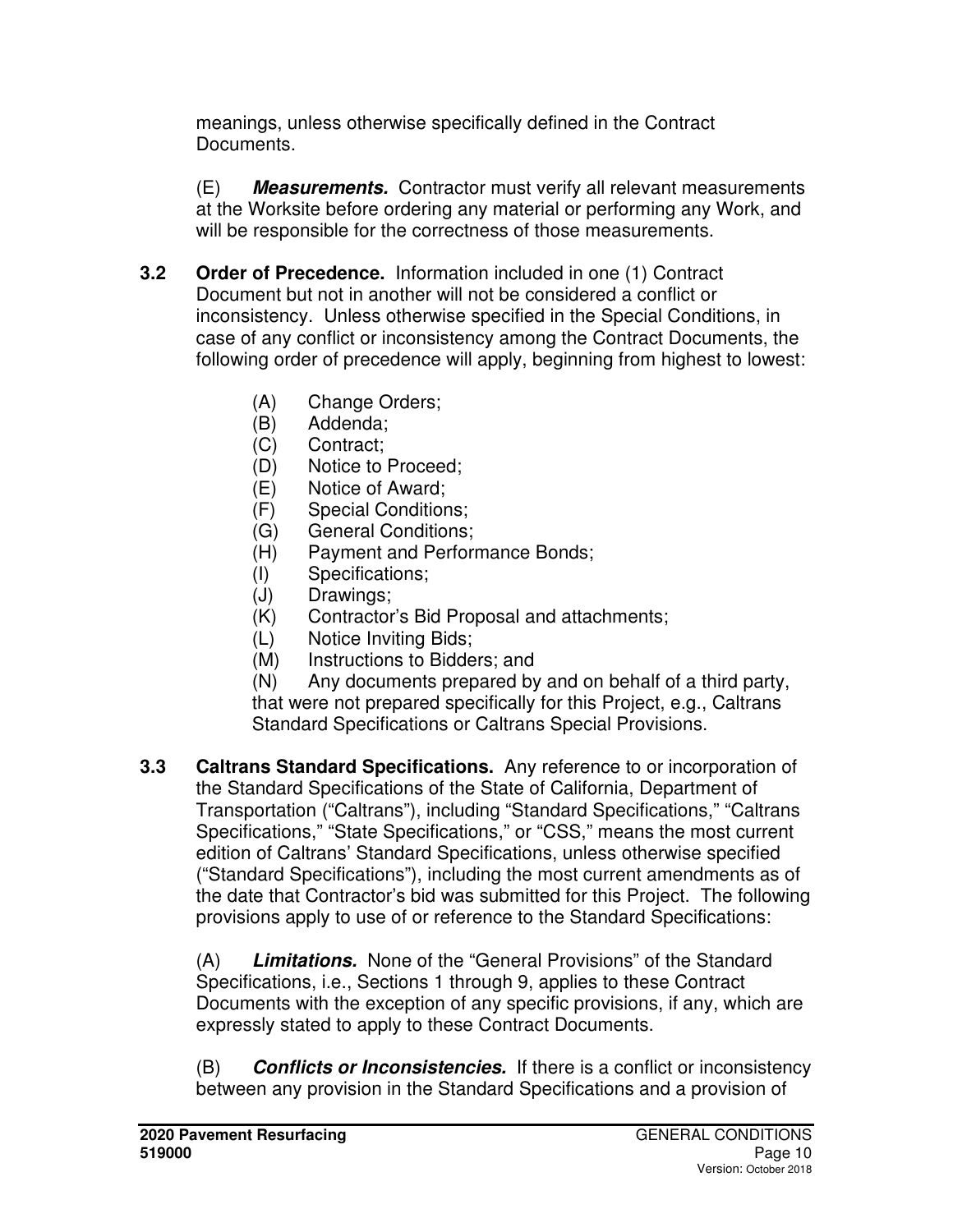these Contract Documents, as determined by City, the provision in the Contract Documents will govern.

(C) **Meanings.** Terms used in the Standard Specifications are to be interpreted as follows:

(1) Any reference to the "Engineer" is deemed to mean the City Engineer.

(2) Any reference to the "Special Provisions" is deemed to mean the Special Conditions.

(3) Any reference to the "Department" or "State" is deemed to mean City.

**3.4 For Reference Only.** Contractor is responsible for the careful review of any document, study, or report appended to the Contract Documents solely for informational purposes and identified as "For Reference Only." Nothing in any document, study, or report so appended and identified is intended to supplement, alter, or void any provision of the Contract Documents. However, Contractor is advised that City or its representatives may be guided by information or recommendations included in such reference documents, particularly when making determinations as to the acceptability of proposed materials, methods, or changes in the Work. Contractor must promptly notify City of any perceived or actual conflict between the Contract Documents and any document provided For Reference Only.

#### **Article 4 Bonds, Indemnity, and Insurance**

- **4.1 Payment and Performance Bonds.** Within ten (10) days following issuance of the notice of award, Contractor is required to provide a payment bond and a performance bond, each in the penal sum of not less than one hundred percent (100%) of the Contract Price, using the bond forms included with the Contract Documents. Each bond must be issued by a surety admitted in California. If an issuing surety cancels the bond or becomes insolvent, within seven (7) days following written notice from City, Contractor must substitute a surety acceptable to City. If Contractor fails to substitute an acceptable surety within the specified time, City may, at its sole discretion, withhold payment from Contractor until the surety is replaced to City's satisfaction, or terminate the Contract for default.
- **4.2 Indemnity.** To the fullest extent permitted by law, Contractor must indemnify, defend, and hold harmless City, its agents and consultants, and Design Professional (individually, an "Indemnitee," and collectively the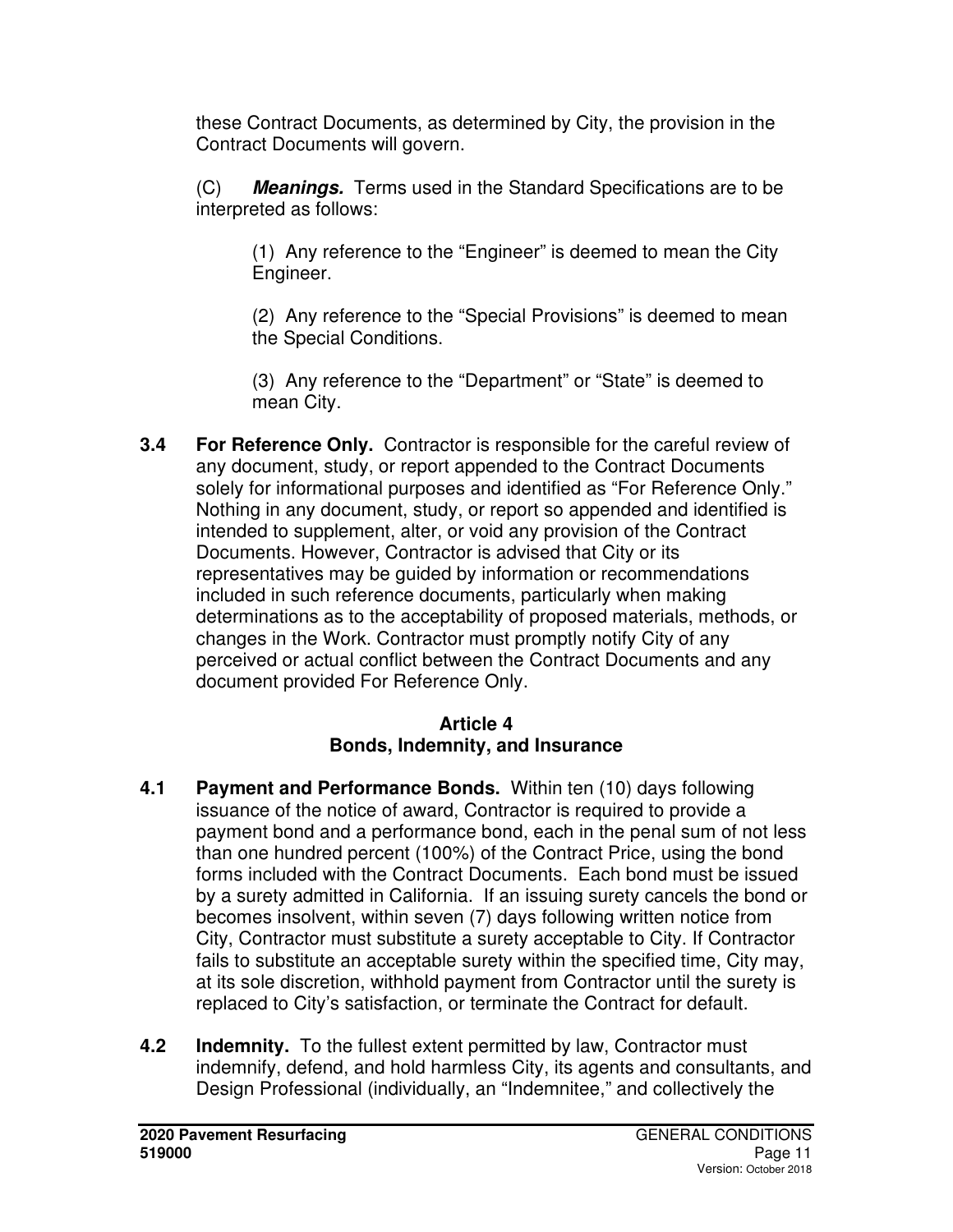"Indemnitees") from and against any and all liability, loss, damage, claims, expenses (including, without limitation, attorney fees, expert witness fees, paralegal fees, and fees and costs of litigation or arbitration) (collectively, "Liability") of every nature arising out of or in connection with the acts or omissions of Contractor, its employees, Subcontractors, representatives, or agents, in bidding or performing the Work or its failure to comply with any of its obligations under the Contract, except such Liability caused by the active negligence, sole negligence, or willful misconduct of an Indemnitee. This indemnity requirement applies to any Liability arising from alleged defects in the content or manner of submission of Contractor's bid for the Contract. Contractor's failure or refusal to timely accept a tender of defense pursuant to this provision will be deemed a material breach of this Contract. City will timely notify Contractor upon receipt of any third-party claim relating to the Contract, as required by Public Contract Code Section 9201.

**4.3 Insurance.** No later than ten (10) days following issuance of the notice of award, Contractor is required to procure and provide proof of the insurance coverage required by this section in the form of certificates and endorsements. The required insurance must cover the activities of Contractor and its Subcontractors relating to or arising from the performance of the Work, and must remain in full force and effect at all times during the period covered by the Contract until the date of recordation of the notice of completion. The coverages may be arranged under a single policy for the full limits required or by a combination of underlying policies with the balance provided by excess or "umbrella" policies, provided each such policy complies with the requirements set forth herein. Any deductibles or self-insured retentions must be declared to and approved by City. All required insurance must be issued by a company licensed to do business in the State of California, and each such insurer must have an A.M. Best's financial strength rating of "A" or better and a financial size rating of "VIII" or better. If Contractor fails to provide any of the required coverage in full compliance with the requirements of the Contract Documents, City may, at its sole discretion, purchase such coverage at Contractor's expense and deduct the cost from payments due to Contractor, or terminate the Contract for default. Contractor further understands that City reserves the right to modify the insurance requirements set forth herein, with thirty (30) days' notice provided to Contractor, at any time as deemed necessary to protect the interests of City.

(A) **Policies and Limits.** The following insurance policies and limits are required for this Contract unless otherwise specified in the Special Conditions: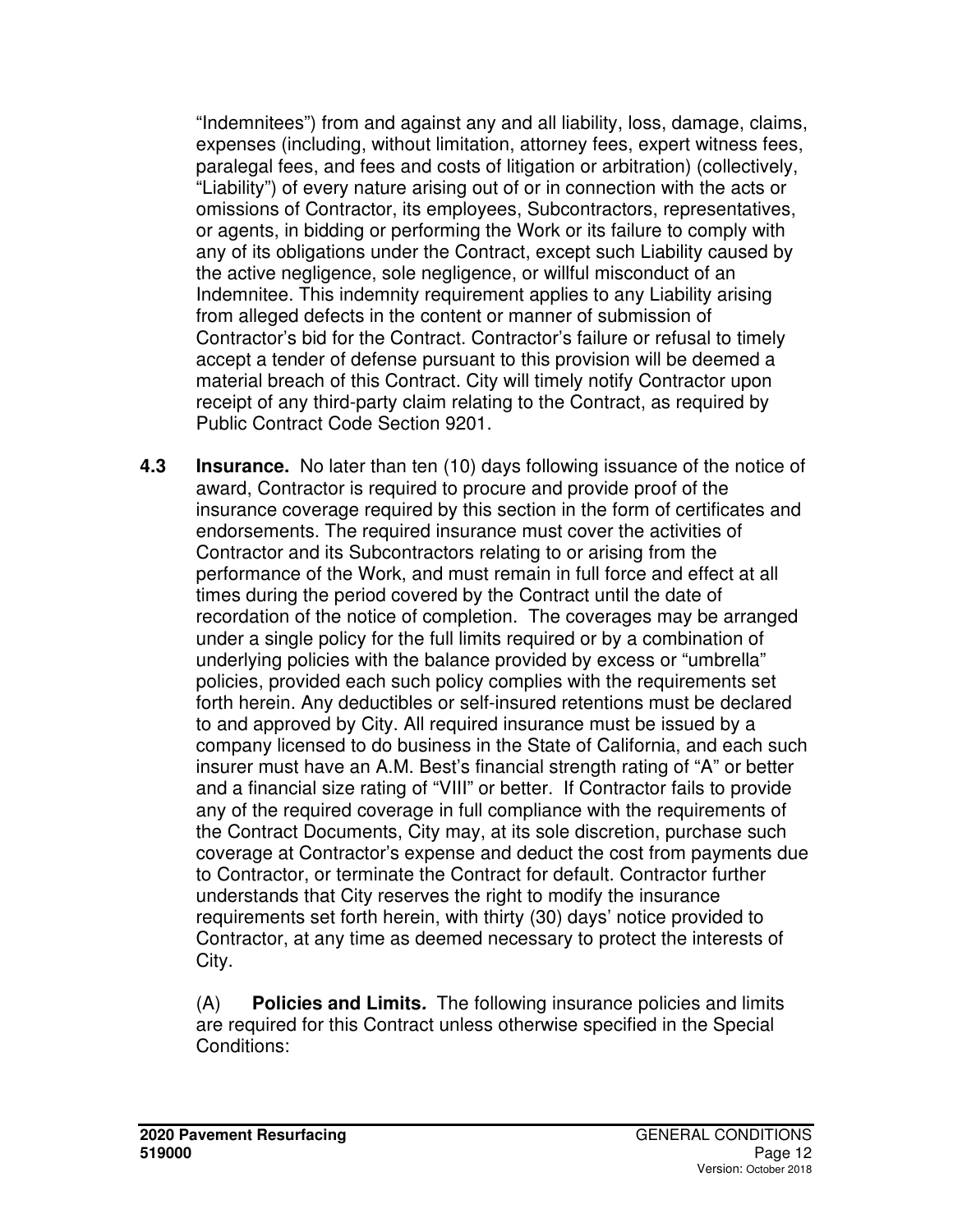#### (1) **Commercial General Liability Insurance ("CGL").**

Contractor shall maintain CGL and must include coverage for liability arising from Contractor's or its Subcontractor's acts or omissions in the performance of the Work against claims and liabilities for personal injury, death, or property damage providing protection in the minimum amount of: (i) two million dollars (\$2,000,000.00) combined single limit each occurrence and either a general aggregate limit of four million dollars (\$4,000,000.00) or a general aggregate limit of two million dollars (\$2,000,000.00) as applied on a "per project" or "per location" basis, or (ii) the maximum amount of such insurance available to Contractor under Contractor's combined insurance policies (including any excess or "umbrella" policies), whichever is greater.

- a. CGL policy may not exclude explosion, collapse, underground excavation hazard, or removal of lateral support.
- b. CGL policy must include contractor's protected coverage, blanket contractual, and completed operations.
- (2) **Workers' Compensation Insurance and Employer's Liability**: Contractor shall maintain Workers Compensation coverage, as required by law. The policy must comply with the requirements of the California Workers' Compensation Insurance and Safety Act and provide protection in the minimum amount of: (i) One Million Dollars (\$1,000,000.00) for any one accident or occurrence, or (ii) the maximum amount of such insurance available to Contractor under Contractor's combined insurance policies (including any excess or "umbrella" policies), whichever is greater.. If Contractor is self-insured, Contractor must provide its Certificate of Permission to Self-Insure, duly authorized by the Department of Industrial Relations.
- (3) **Automobile Liability**: Contractor shall maintain Automobile Liability covering all owned, non-owned and hired automobiles (if Contractor does not own automobiles, then Contractor shall maintain Hired/Non-owned Automobile Liability) against claims and liabilities for personal injury, death, or property damage providing protection in the minimum amount of: (i) One Million Dollars (\$1,000,000.00) combined single limit, or (ii) the maximum amount of such insurance available to Contractor under Contractor's combined insurance policies (including any excess or "umbrella" policies), whichever is greater.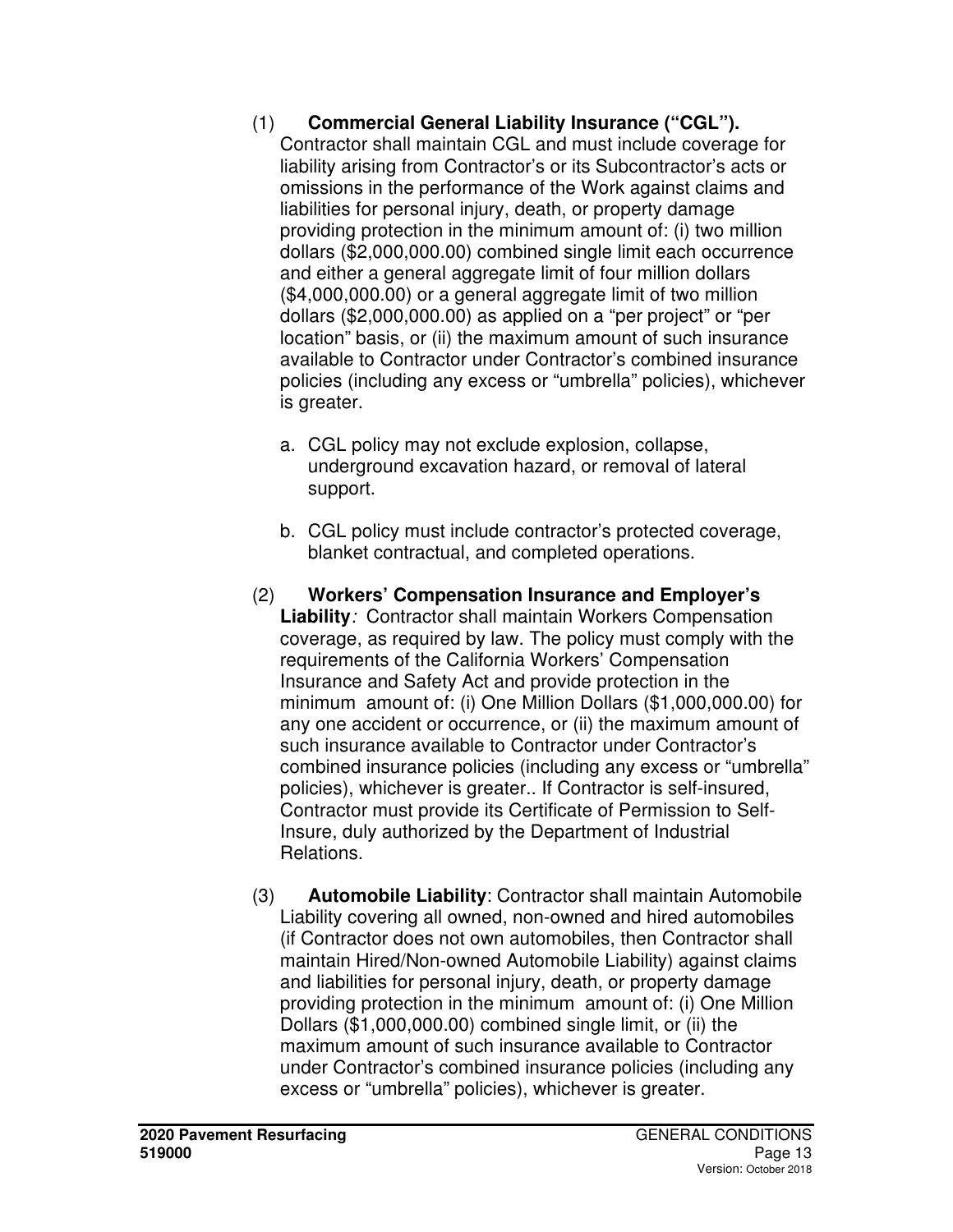(4) **Pollution (Environmental) Liability**: Because the performance of Contractor's work or service under this Contract involves hazardous materials, contaminated soil disposal, and/or a risk of accidental release of fuel oil, chemicals or other toxic gases or hazardous materials, Contractor shall procure and maintain Pollution Liability covering Contractor's liability for bodily injury, property damage and environmental damage resulting from pollution and related cleanup costs arising out of the work or services to be performed under this Contract. Coverage shall be provided for both work performed on site, as well as during the transport of hazardous materials. Such coverage shall be in the minimum amount of: (i) One Million Dollars (\$1,000,000.00) for any one accident or occurrence, or (ii) the maximum amount of such insurance available to Contractor under Contractor's combined insurance policies (including any excess or "umbrella" policies), whichever is greater.

### (5) **Professional Liability**:

a. Because the performance of Contractor's work or service under this Contract involves professional and/or technical services (examples include, but are not limited to, architects, engineers, land surveyors, legal services, and appraisers), Contractor shall procure and maintain either a claims made or occurrence Errors and Omission liability insurance in the minimum amount of: (i) One Million Dollars (\$1,000,000.00) each claim, or (ii) the maximum amount of such insurance available to Contractor under Contractor's combined insurance policies (including any excess or "umbrella" policies), whichever is greater. Further, if Contractor maintains a claims-made policy, Contractor shall provide written evidence of such insurance to City for at least five (5) years after the completion of work performed under this Contract.

(B) **Required Endorsements.** Contractor must provide proof of the following endorsements, listed for each policy for which endorsements are required, as outlined below:

- (1) For all Policies except Professional Liability:
	- a. "Waiver of Subrogation" endorsements providing that the carrier agrees to waive any right of subrogation it may have against the City of Morgan Hill and the City's elected or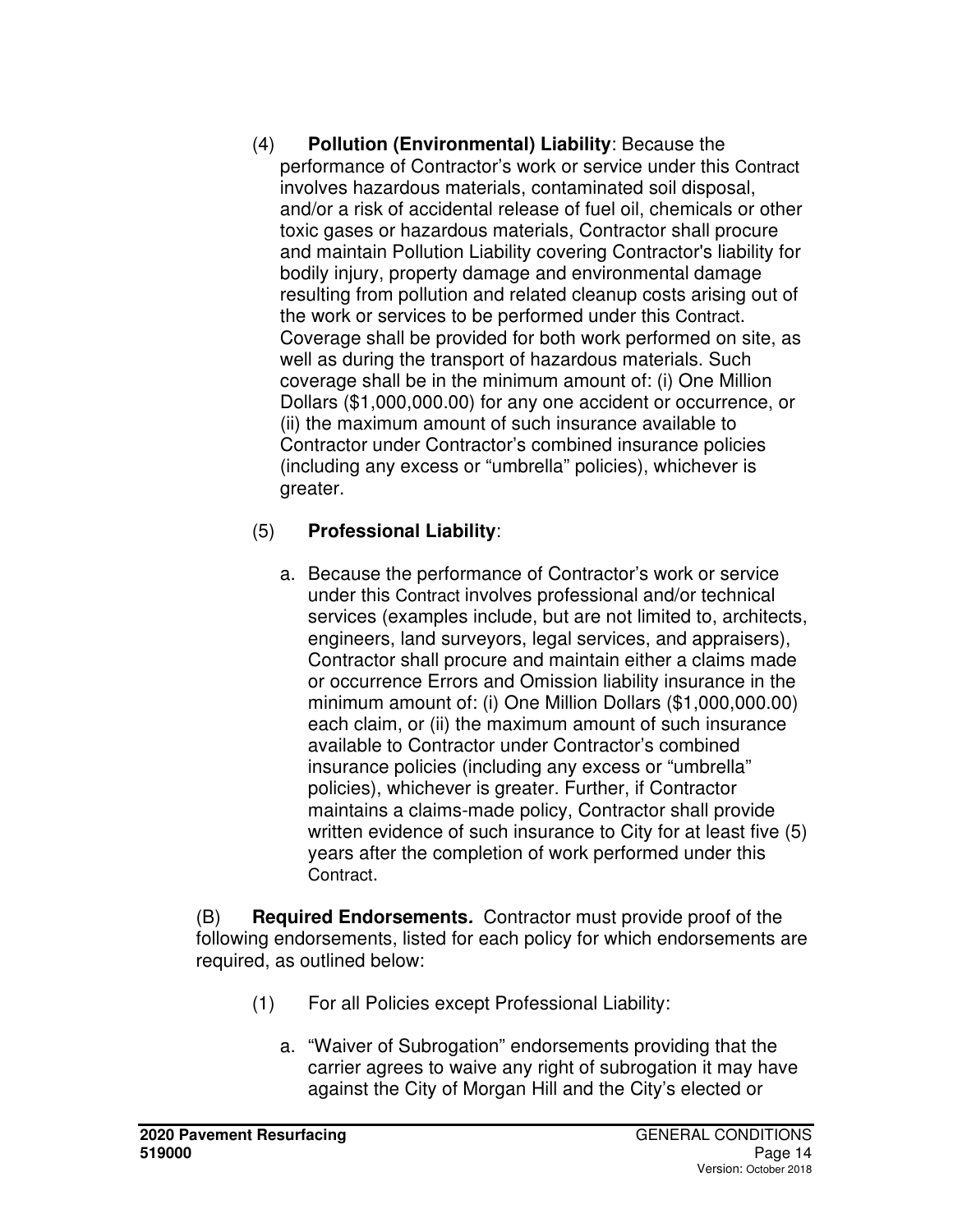appointed officials, boards, agencies, officers, agents, employees, and volunteers.

- (2) General Liability, Automobile, and Pollution Liability:
	- a. "Additionally Insured" endorsements naming the City of Morgan Hill, its elected or appointed officials, boards, agencies, officers, agents, employees, and volunteers as additional insureds;
	- b. "Primary and Non-Contributing" endorsements stating that the policy is primary non-contributing;
- (3) General Liability:
	- a. "Separation of Insureds" endorsements stating that the inclusion of more than one insured will not operate to impair the rights of one insured against another, and the coverages afforded will apply as though separate policies have been issued to each insured.

(C) **Subcontractors.** Contractor must ensure that each Subcontractor is required to maintain the same insurance coverage required under this Section 4.3, with respect to its performance of Work on the Project, including those requirements related to the additional insureds and waiver of subrogation.

(D) **Certificates**. Contractor must furnish City with copies of all policies or certificates as outlined herein, whether new or modified, promptly upon receipt. No policy subject to Contractor's Contract with City shall be reduced, canceled, allowed to expire, or materially changed except after thirty (30) days' notice by the insurer to City, unless due to non-payment of premiums, in which case ten (10) days written notice must be made to City. Certificates, including renewal certificates, may be mailed electronically to riskmgmt@morganhill.ca.gov or delivered to the Certificate Holder address as follows:

City of Morgan Hill Attn: Risk Management 17575 Peak Avenue Morgan Hill, CA 95037

**4.4 Warranty Bond.** As a condition precedent to Final Completion, Contractor must submit a warranty bond, using the form provided by City, to guarantee its Work as specified in Article 11, Completion and Warranty Procedures. The warranty bond must be issued by a surety admitted in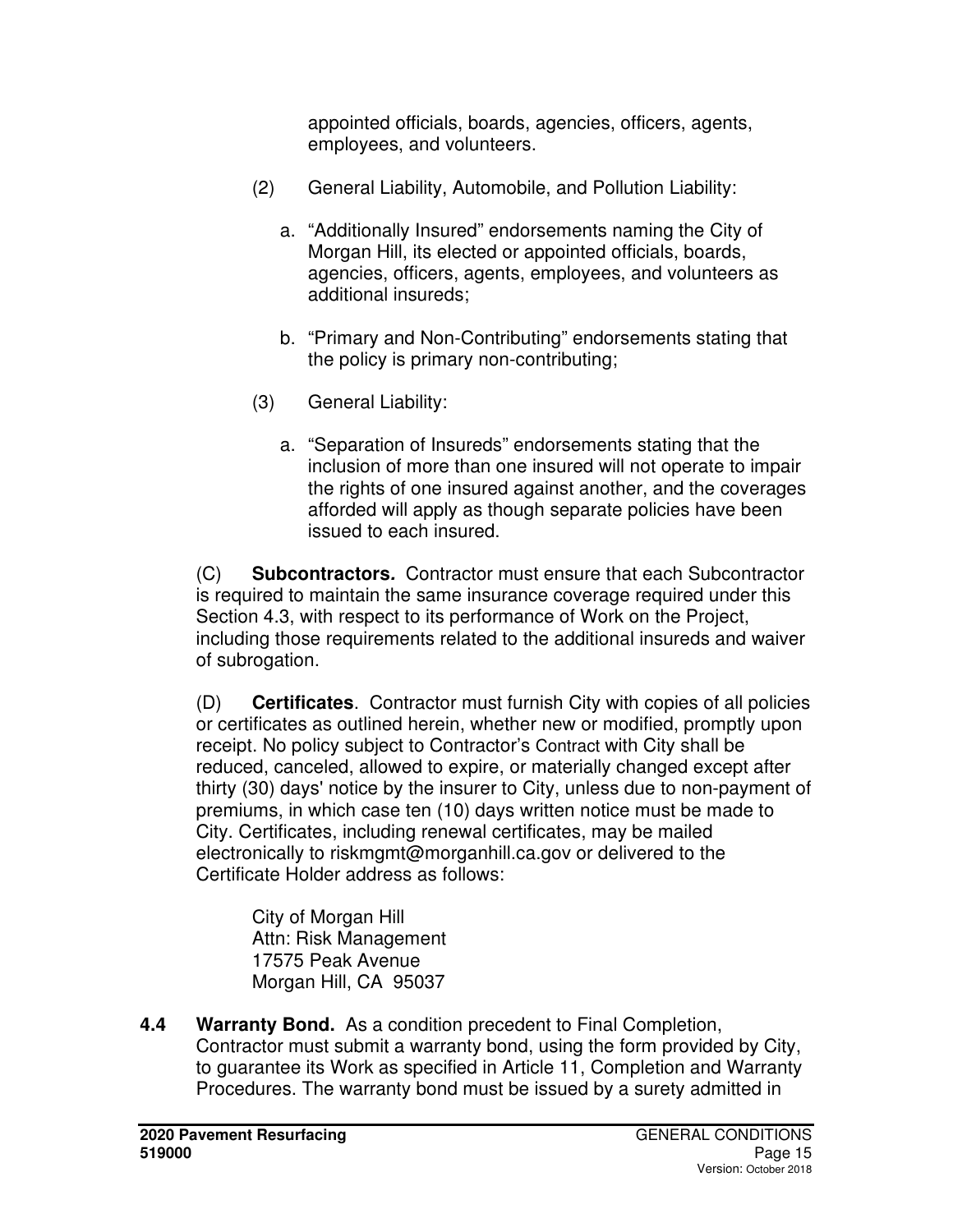California for fifty percent (50%) of the final Contract Price or as otherwise specified in the Contract Documents. If an issuing surety cancels the bond or becomes insolvent, within seven (7) days following written notice from City, Contractor must substitute a surety acceptable to City.

#### **Article 5 Contract Time**

**5.1 Time is of the Essence.** Time is of the essence in Contractor's performance and completion of the Work, and Contractor must diligently prosecute the Work and complete it within the Contract Time.

(A) **General.** Contractor must commence the Work on the date indicated in the notice to proceed, and must fully complete the Work, in strict compliance with all requirements of the Contract Documents, and within the Contract Time.

(B) **Rate of Progress.** Contractor and its Subcontractors must, at all times, provide workers, materials, and equipment sufficient to maintain the rate of progress necessary to ensure full completion of the Work within the Contract Time. If City determines that Contractor is failing to prosecute the Work at a sufficient rate of progress, City may, in its sole discretion, direct Contractor to provide additional workers, materials, or equipment, or to work additional hours or days without additional cost to City, in order to achieve a rate of progress satisfactory to City. If Contractor fails to comply with City's directive in this regard, City may, at Contractor's expense, separately contract for additional workers, materials, or equipment or use City's own forces to achieve the necessary rate of progress. Alternatively, City may terminate the Contract based on Contractor's default.

**5.2 Schedule Requirements.** All schedules must be prepared using standard scheduling software acceptable to City, and must provide schedules in electronic and paper form as requested.

(A) **As-Planned (Baseline) Schedule.** Within fifteen (15) calendar days following issuance of the notice of award (or as otherwise specified in the Special Conditions), Contractor must submit to City for review and approval an as-planned (baseline) schedule showing in detail how Contractor plans to perform and fully complete the Work within the Contract Time using critical path methodology. The as-planned schedule must include the work of all trades required for the Work, and must be sufficiently comprehensive and detailed to enable progress to be monitored on a day-by-day basis. For each activity, the as-planned schedule must be dated, provided in the format specified in the Contract Documents or as required by City, and must include, at a minimum, a description of the activity, the start and completion dates, and the duration.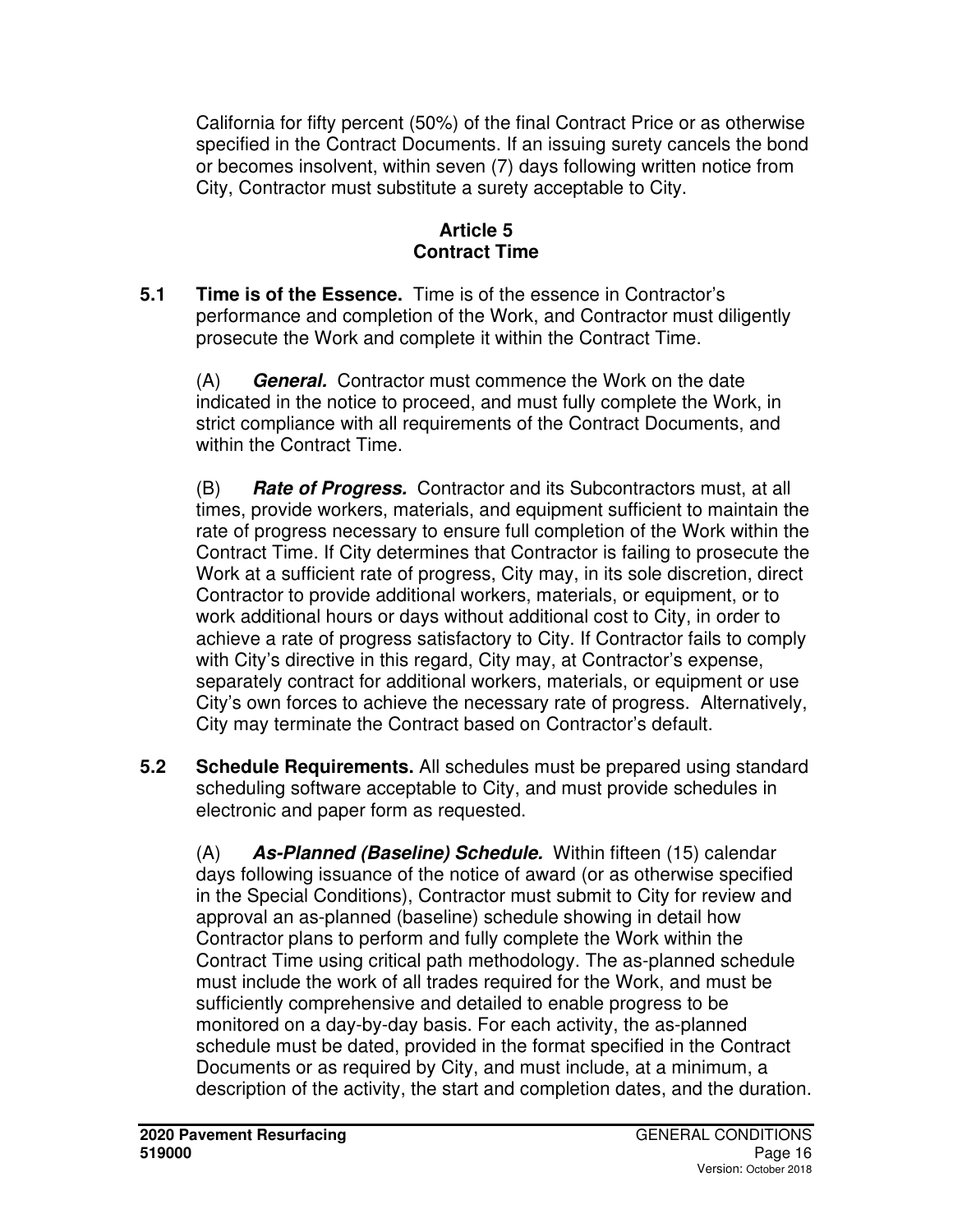(B) **Progress Schedules.** Contractor must submit an updated progress schedule and three (3) week look-ahead schedule, in the format specified by City, for review and approval with each application for a progress payment. The progress schedule must show how the actual progress of the Work to date compared to the as-planned schedule, and must identify any actual or potential impacts to the critical path.

(C) **Recovery Schedule.** If City determines that the Work is more than one (1) week behind schedule, within seven (7) days following written notice of such determination, Contractor must submit a recovery schedule, showing how Contractor intends to perform and complete the Work within the Contract Time, based on actual progress to date.

(D) **Effect of Approval.** Contractor and its Subcontractors must perform the Work in accordance with the most current approved schedule unless otherwise directed by City. City approval of a schedule does not operate to extend the time for completion of the Work or any component of the Work, and will not affect City's right to assess liquidated damages for Contractor's unexcused delay in completing the Work within the Contract Time.

(E) **Posting.** Contractor must at all times maintain a copy of the most current approved progress or recovery schedule posted prominently in its on-site office.

(F) **Reservation of Rights.** City reserves the right to direct the sequence in which the Work must be performed or to make changes in the sequence of the Work in order to facilitate the performance of work by City or others, or to facilitate City's use of its property. The Contract Time or Contract Price may be adjusted to the extent such changes in sequence actually increase or decrease Contractor's time or cost to perform the Work.

(G) **Authorized Working Days and Times.** Contractor is limited to working Monday through Friday, excluding City of Morgan Hill-observed holidays, during City's normal business hours, except as expressly provided in the Special Conditions, or as authorized in writing by City. City reserves the right to charge Contractor for additional costs incurred by City due to Work performed on days or during hours not expressly authorized in these Contract Documents, including reimbursement of costs incurred for inspection, testing, and construction management services.

### **5.3 Delay and Extensions of Contract Time.**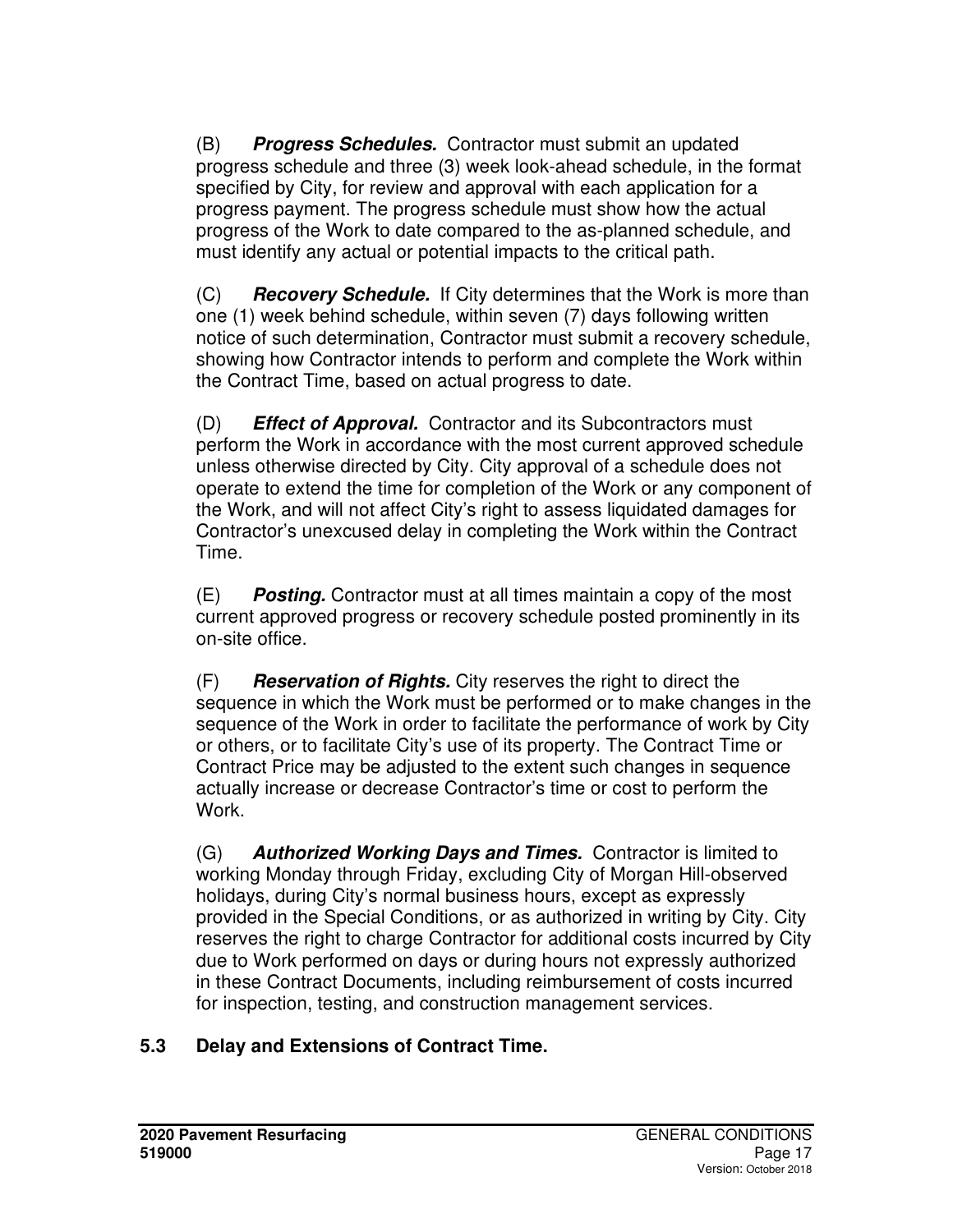(A) **Excusable Delay.** The Contract Time may be extended if Contractor encounters an unavoidable delay in completing the Work within the Contract Time due to causes completely beyond Contractor's control, and which Contractor could not have avoided or mitigated through planning, foresight, and diligence ("Excusable Delay"). Grounds for Excusable Delay may include fire, earthquake, acts of terror or vandalism, epidemic, unforeseeable adverse government actions, unforeseeable actions of third parties, encountering unforeseeable hazardous materials, unforeseeable site conditions, suspension for convenience under Article 13, or unusually severe weather.

(B) **Non-Excusable Delay**. Excusable Delay does not include delay that is concurrent with non-Excusable Delay, and does not include delay caused by:

- (1) weather conditions which are normal for the location of the Project, as determined by reliable records, including monthly rainfall averages, for the preceding ten (10) years;
- (2) Contractor's failure to order equipment and materials sufficiently in advance of the time needed for timely completion of the Work;
- (3) Contractor's failure to provide adequate notification to utility companies for connections or services necessary for the timely performance and completion of the Work;
- (4) foreseeable conditions Contractor could have ascertained from reasonably diligent inspection of the Worksite or review of the Contract Documents; or
- (5) Contractor's financial inability to perform the Work, including insufficient funds to pay its Subcontractors or suppliers.

(C) **Request for Extension of Contract Time.** A request for an extension of time and associated delay costs must be submitted in writing to City within ten (10) calendar days of the date the delay is first encountered, even if the duration of the delay is not yet known at that time, or will be deemed waived. In addition to complying with the requirements of this Article 5, the request must be submitted in compliance with the Change Order request procedures in Article 6, below. Strict compliance with these requirements is necessary to ensure that any delay or delay costs may be mitigated as soon as possible, and to facilitate cost-efficient administration of the Project and timely performance of the Work. Any request for an extension of time or delay costs that does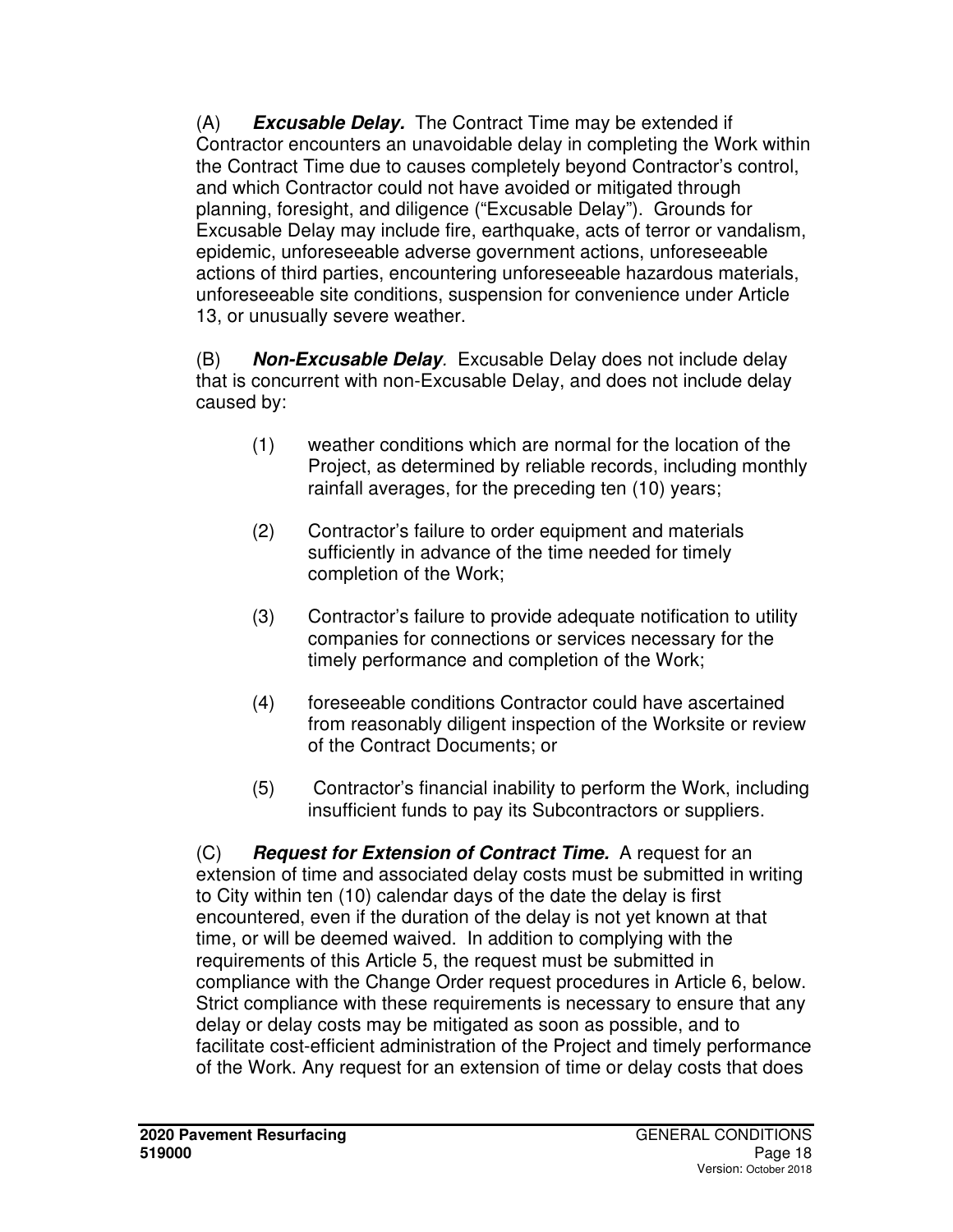not strictly comply with the requirements of Article 5 and Article 6 will be deemed waived.

(1) Required Contents. The request must include a detailed description of the cause(s) of the delay, and must also describe the measures that Contractor has taken to mitigate the delay and/or its effects, including efforts to mitigate the cost impact of the delay, e.g., by workforce management, change in sequencing, etc. If the delay is still ongoing at the time the request is submitted, the request should also include Contractor's plan for continued mitigation of the delay or its effects.

(2) Delay Days and Costs. The request must specify the number of days of Excusable Delay claimed, or provide a realistic estimate if the duration of the delay is not yet known. The request must specify the amount of any delay-related costs that are claimed, or provide a realistic estimate if the amount is not yet known. Any estimate of delay duration or cost must be updated in writing and submitted with all required supporting documentation as soon as the actual time and cost is known.

(3) Supporting Documentation. The request must also include any and all supporting documentation necessary to evidence the delay and its actual impacts, including schedule and cost impacts, including a time impact analysis using critical path methodology, and demonstrating unavoidable delay to Final Completion. The time impact analysis must be submitted in a form or format acceptable to City.

(4) Burden of Proof. Contractor has the burden of proving 1) that the delay was an Excusable Delay, as defined above, 2) that Contractor has made reasonable efforts to mitigate the delay and its schedule and cost impacts, 3) that the delay will unavoidably result in delaying Final Completion, and 4) that any delay costs claimed by Contractor were actually incurred and were reasonable under the circumstances.

(5) Recoverable Costs. If Contractor is granted an extension of time for Excusable Delay, recompense for delay costs will be limited to actual, direct, reasonable, and substantiated costs, and will not include home office overhead, or markup for overhead and profit.

(6) Legal Compliance. Nothing in this provision is intended to require the waiver, alteration, or limitation of the applicability of Public Contract Code Section 7102.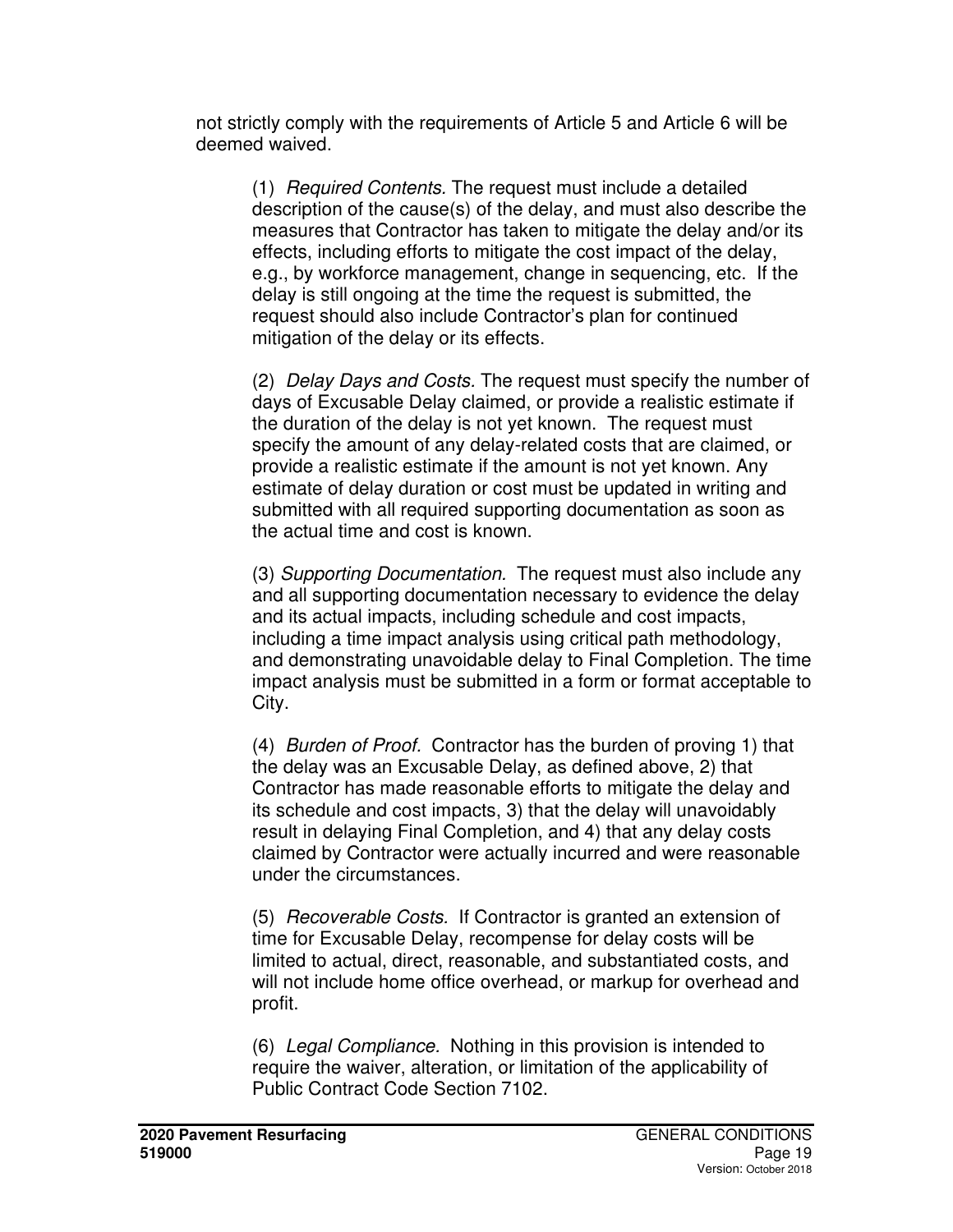(7) No Waiver. Any grant of an extension of time or delay costs due to an Excusable Delay will not operate as a waiver of City's right to assess liquidated damages for unexcused delay.

(8) Dispute Resolution. In the event of a dispute over entitlement to an extension of time or delay costs, Contractor may not stop working pending resolution of the dispute, but must continue to comply with its duty to diligently prosecute the performance and timely completion of the Work. Contractor's sole recourse for an unresolved dispute based on City's rejection of a Change Order request for an extension of time or delay costs is to comply with the Dispute Resolution provisions set forth in Article 12, below.

**5.4 Liquidated Damages.** It is expressly understood that if Final Completion is not achieved within the Contract Time, City will suffer damages which are difficult to determine and accurately specify. Pursuant to Public Contract Code section 7203, if Contractor fails to achieve Final Completion within the Contract Time, City will charge Contractor in the amount specified in the Contract for each day that Final Completion is delayed beyond the Contract Time, as liquidated damages and not as a penalty.

(A) **Liquidated Damages.** Liquidated damages will not be assessed for any Excusable Delay, as set forth above.

(B) **Milestones.** Liquidated damages will also be separately assessed for failure to meet milestones specified elsewhere in the Contract Documents.

(C) **Setoff.** City is entitled to set off the amount of liquidated damages assessed against any payments otherwise due to Contractor, including setoff against release of retention. If there are insufficient Contract funds remaining to cover the full amount of liquidated damages assessed, City is entitled to recover the balance from Contractor or its performance bond surety.

(D) **Occupancy or Use.** Occupancy or use of the Project in whole or in part prior to Final Completion does not constitute City's acceptance of the Project and will not operate as a waiver of City's right to assess liquidated damages for Contractor's unexcused delay in achieving Final Completion.

#### **Article 6 Contract Modification**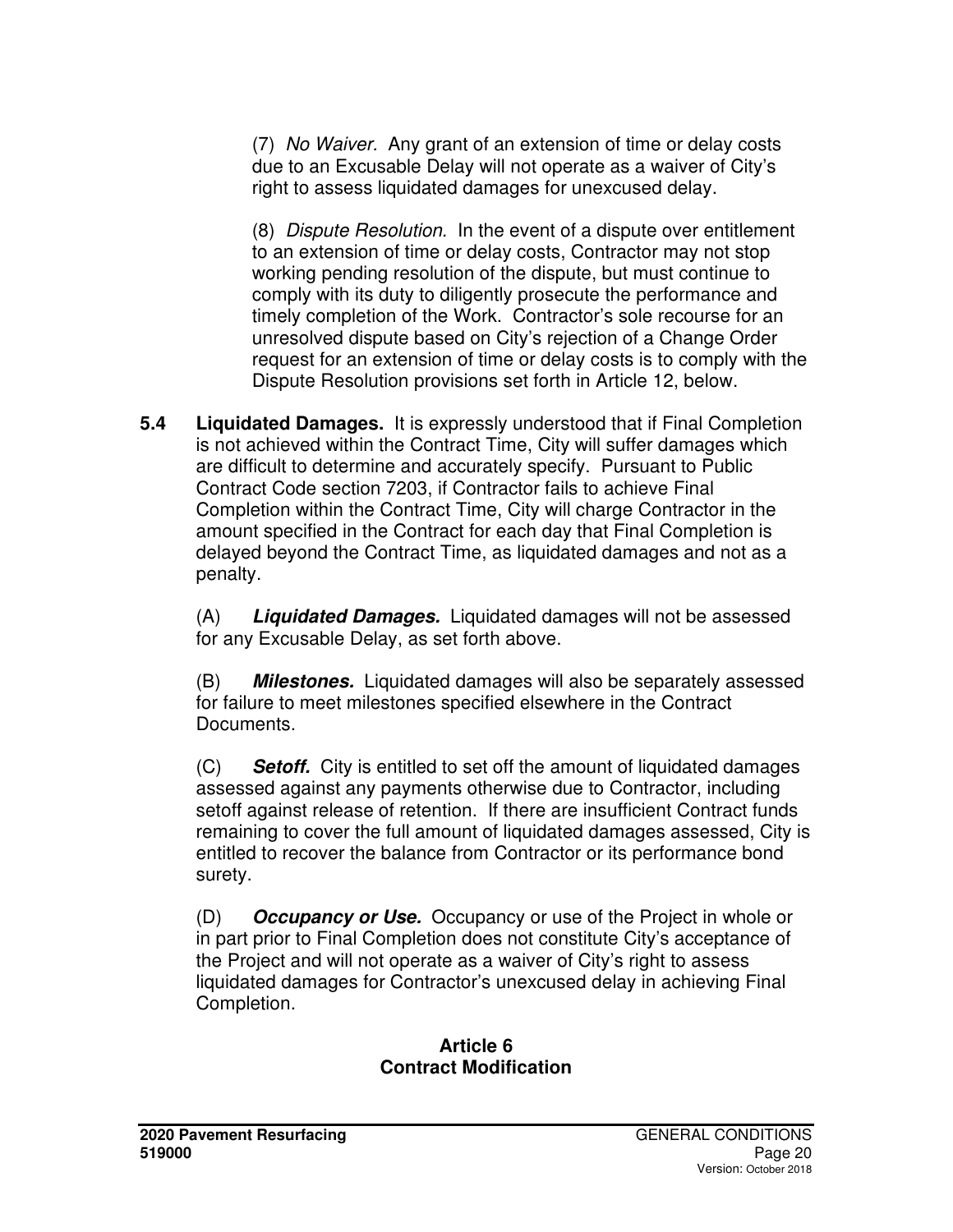**6.1 Changes in Work.** City reserves the right to make changes in the Work without invalidating the Contract. City may direct or Contractor may request changes in the Work, and any such changes will be formalized in a Change Order, which may include commensurate changes in the Contract Price or Contract Time as applicable. Contractor must promptly comply with City-directed changes in the Work in accordance with the intent of the original Contract Documents, even if Contractor and City have not yet reached agreement as to adjustments to the Contract Price or Contract Time.

(A) **City-Directed Change.** In the event of a dispute over entitlement to or the amount of a change in Contract Time or a change in Contract Price related to an City-directed change, Contractor must perform the Work as directed and may not delay its work or cease work pending resolution of the dispute, but must continue to comply with its duty to diligently prosecute the performance and timely completion of the Work, including the Work in dispute.

(B) **Contractor's Obligations.** In the event that City and Contractor dispute whether a portion or portions of the Work are already required by the Contract Documents as opposed to changed or extra Work, Contractor must perform the Work as directed and may not delay its Work or cease Work pending resolution of the dispute, but must continue to comply with its duty to diligently prosecute the performance and timely completion of the Work, including the Work in dispute.

(C) **Remedy for Non-Compliance.** Contractor's failure to promptly comply with an City-directed change is deemed a material breach of the Contract, and in addition to all other remedies available to it, City may, at its sole discretion, hire another contractor or use its own forces to complete the disputed Work at Contractor's sole expense, and may deduct the cost from the Contract Price.

(D) **Dispute Resolution.** Contractor's sole recourse for an unresolved dispute related to changes in the Work is to comply with the dispute resolution provisions set forth in Article 12, below.

**6.2 Contractor Change Order Requests.** Contractor must submit a request or proposal for a change in the Work or a change in the Contract Price or Contract Time as a written Change Order request or proposal.

(A) **Time for Submission.** Any request for a change in the Contract Price must be submitted in writing to Project Manager within ten (10) calendar days of the date that Contractor first encounters the circumstances, information or conditions giving rise to the Change Order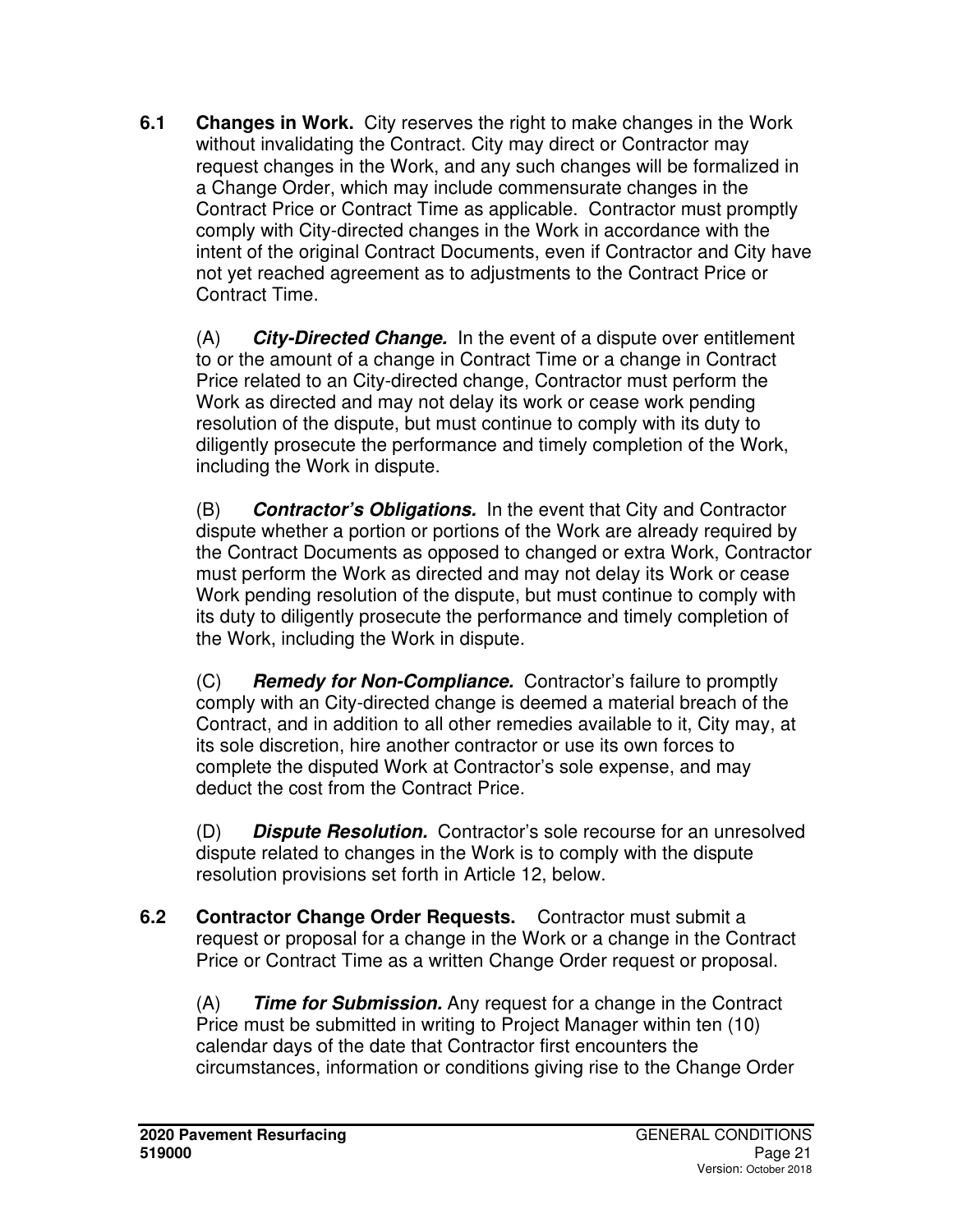request, even if the total amount of the requested change in the Contract Price or impact on the Contract Time is not yet known at that time.

(B) **Required Contents.** Any Change Order request or proposal submitted by Contractor must include a complete breakdown of actual or estimated costs and credits, and must itemize labor, materials, equipment, taxes, insurance, and subcontract amounts. Any estimated cost must be updated in writing as soon as the actual amount is known.

(C) **Required Documentation.** All claimed costs must be fully documented, and any related request for an extension of time or delayrelated costs must be included at that time and in compliance with the requirements of Article 5 of the General Conditions.

(D) **Required Form.** Contractor must use City's form(s) for submitting all Change Order requests or proposals, unless otherwise specified by City.

(E) **Certification.** All Change Order requests must be signed by Contractor and must include the following certification:

> "The undersigned Contractor certifies under penalty of perjury that its statements and representations in this Change Order request are true and correct. Contractor warrants that this Change Order request is comprehensive and complete, and agrees that any costs, expenses, or time extension request not included herein is deemed waived. Contractor understands that submission of claims which have no basis in fact or which Contractor knows to be false may violate the False Claims Act, as set forth in Government Code Sections 12650 et seq."

**6.3 Adjustments to Contract Price.** The amount of any increase or decrease to the Contract Price will be determined based on one (1) of the following methods in the order provided:

(A) **Unit Pricing.** Amounts previously provided by Contractor in the form of unit prices, either in a bid schedule or schedule of values, will apply if unit pricing has previously been provided in Contractor's accepted bid schedule or schedule of values for the affected Work;

(B) **Lump Sum.** A mutually agreed upon lump sum;

(C) **Time and Materials.** On a time and materials basis, which may include a not-to-exceed limit, calculated as the total of the following sums: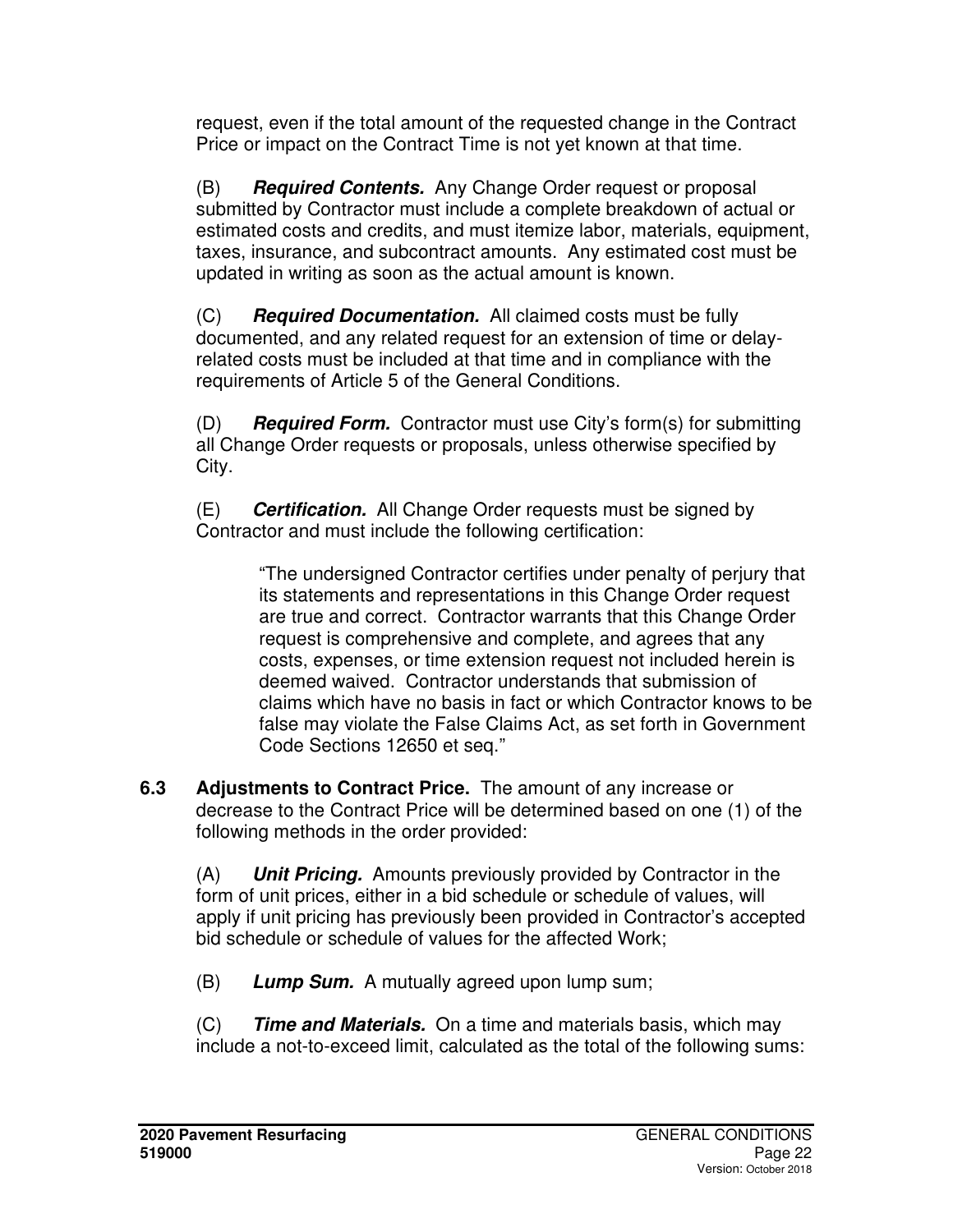(1) All direct labor costs plus fifteen percent (15%) for overhead and profit;

(2) All direct material costs, including sales tax, plus fifteen percent (15%) for overhead and profit;

(3) All direct plant and equipment rental costs, plus fifteen percent (15%) for overhead and profit;

(4) All direct subcontract costs plus ten percent (10%) for overhead and profit; and

(5) Increased bond or insurance premium costs computed at one and one half percent (1½%) of total of the previous four (4) sums.

- **6.4 Unilateral Change Order.** If City disagrees with the amount of compensation or extension of time that Contractor has requested, City may elect to issue a unilateral Change Order, directing performance of the Work, and authorizing a change in the Contract Price or Contract Time in the amount City believes is merited. Contractor's sole recourse to dispute the terms of a unilateral Change Order is to submit a timely Claim pursuant to Article 12, below.
- **6.5 Non-Compliance Deemed Waiver.** Contractor waives its entitlement to any increase in the Contract Price or Contract Time if Contractor fails to full comply with the provisions of this Article. Contractor will not be paid for unauthorized extra work.

#### **Article 7 General Construction Provisions**

### **7.1 Permits and Taxes.**

(A) **General.** Contractor must obtain and pay for any and all permits, fees, or licenses required to perform the Work, unless otherwise indicated in the Contract Documents. Contractor must cooperate with and provide notifications to government agencies with jurisdiction over the Project, as may be required. Contractor must provide City with copies of all notices, permits, licenses, and renewals required for the Work.

**\*\* The contractor will be responsible for securing the necessary building permit and encroachment permit for this project (no cost to the contractor). \*\***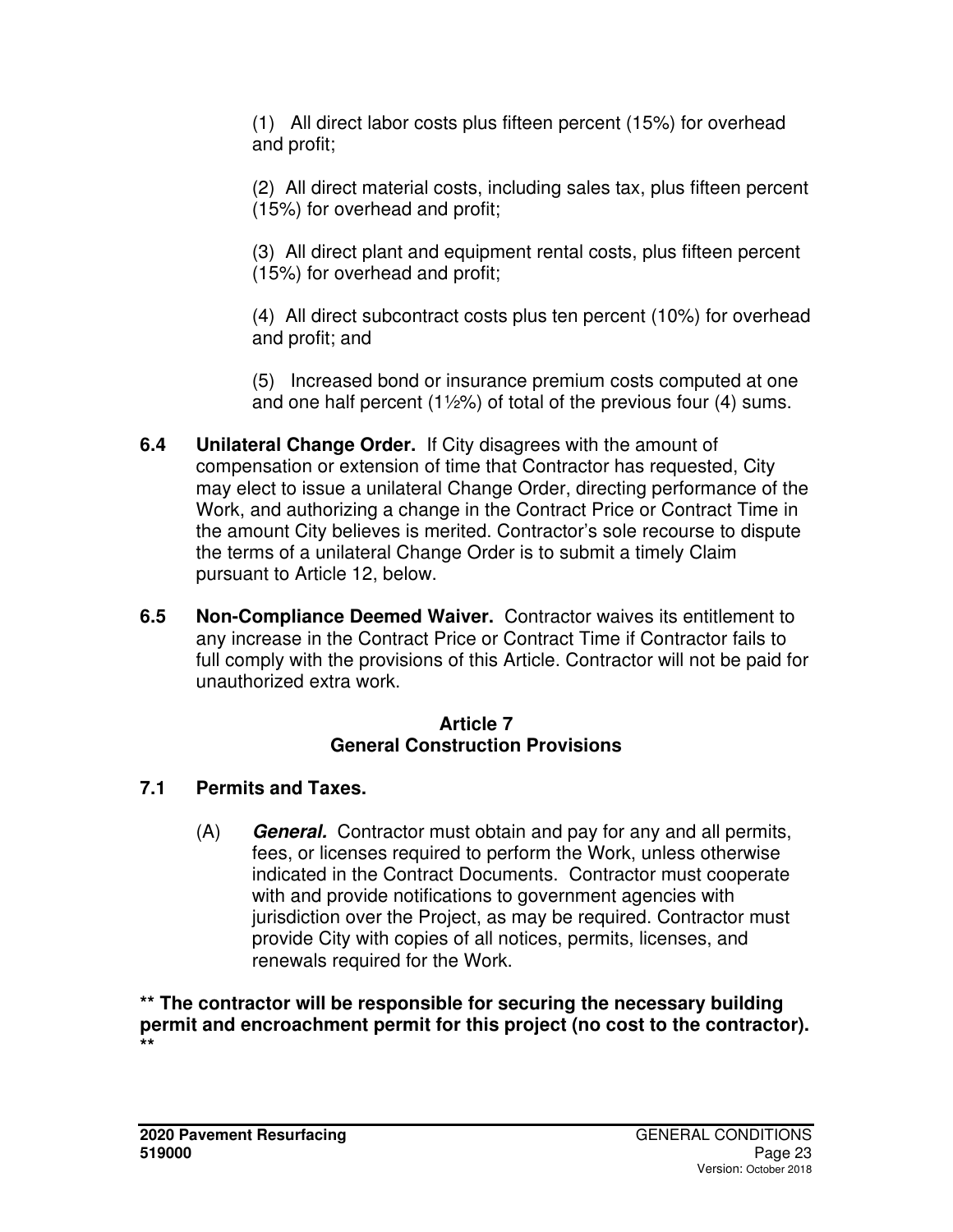(B) **Federal Excise Tax.** Contractor must pay for all taxes on labor, material and equipment, except Federal Excise Tax to the extent that City is exempt from Federal Excise Tax.

**7.2 Temporary Facilities.** Contractor must provide, at Contractor's sole expense, any and all temporary facilities, including onsite office, sanitary facilities, storage, scaffolds, barricades, walkways, and any other temporary structure required to safely perform the Work along with any utility services incidental thereto.

(A) **Standards.** Such structures must be safe and adequate for the intended use, and installed and maintained in accordance with all applicable federal, state, and local laws, codes, and regulations.

(B) **Removal and Repair.** Contractor must promptly remove all such temporary facilities when they are no longer needed or upon completion of the Work, whichever comes first. Contractor must promptly repair any damage to City's property caused by the installation, use, or removal of the temporary facilities, and must promptly restore the property to its original or intended condition.

(C) **Additional Requirements.** Additional provisions pertaining to temporary facilities may be included in the Specifications or Special Conditions.

**7.3 Signs.** No signs may be displayed on or about City's property, except signage which is required by law or by the Contract Documents, without City's prior written approval as to content, size, design, and location.

# **7.4 Protection of Work and Property.**

(A) **General.** Contractor is responsible at all times for protecting the Work and materials and equipment to be incorporated into the Work from damage until the Notice of Completion has been recorded. Except as specifically authorized by City, Contractor must confine its operations to the area of the Project site indicated in the Drawings. Contractor is liable for any damage caused to City's real or personal property, the real or personal property of adjacent property owners, or the work or personal property of other contractors working for City.

(B) **Unforeseen Conditions.** If Contractor encounters facilities, utilities, or other unknown conditions not shown on or reasonably inferable from the Drawings or apparent from inspection of the Project site, Contractor must promptly notify Project Manager, and must avoid taking any action which could cause damage to the facilities or utilities pending further direction from Project Manager. If Project Manager's subsequent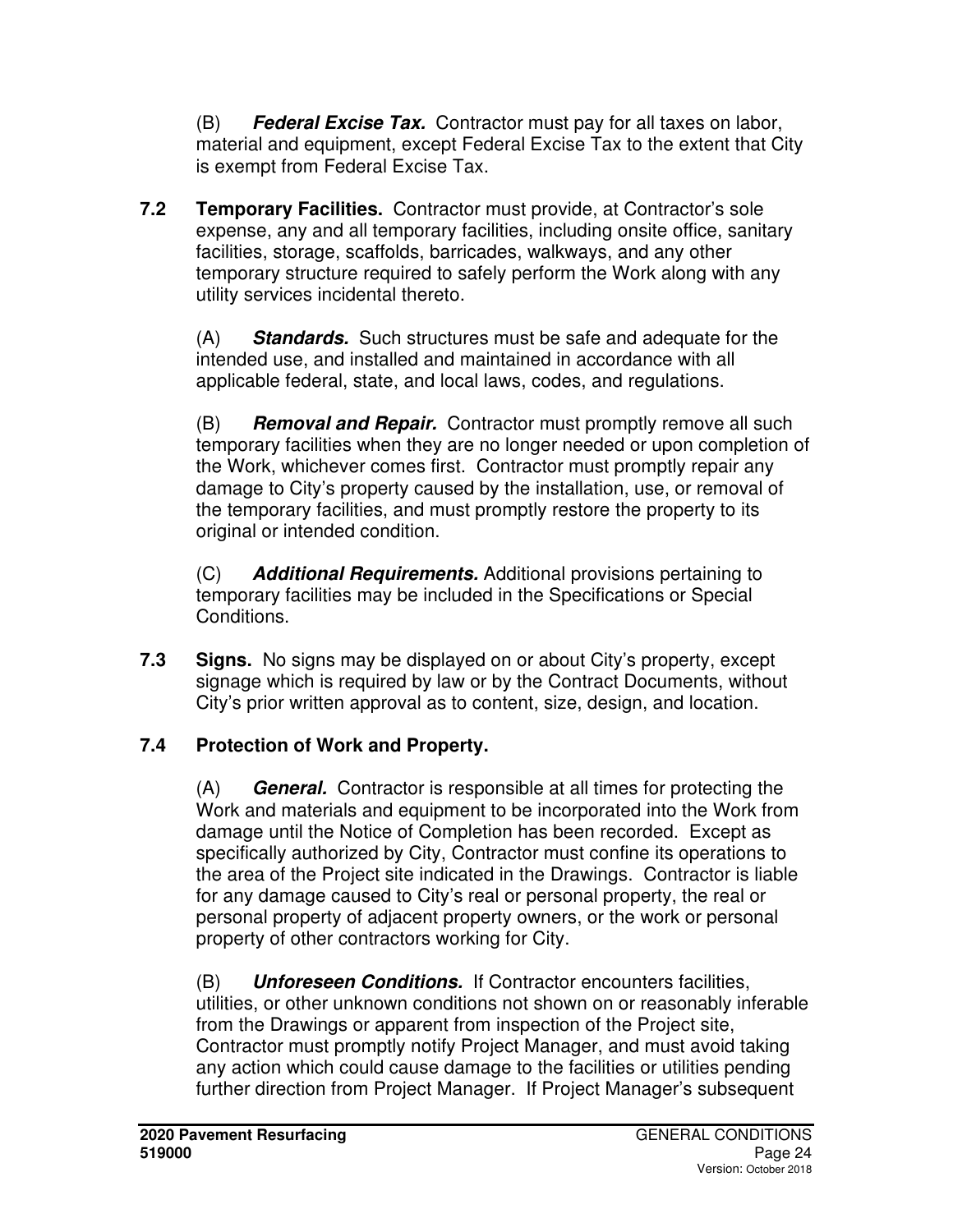direction to Contractor affects Contractor's cost or time to perform the Work, Contractor may submit a Change Order request as set forth in Article 6, above.

(C) **Support; Adjacent Properties.** Contractor must provide, install, and maintain all shoring, bracing, underpinning, etc., necessary to provide support to City's property and adjacent properties and improvements thereon. Contractor must provide notifications to adjacent property owners as may be required by law.

**7.5 Noninterference.** Contractor must take reasonable measures to avoid interfering with City's use of its property at or adjacent to the Project site, including use of roadways, entrances, parking areas, walkways, and structures.

## **7.6 Materials and Equipment.**

(A) **General.** Unless otherwise specified, all materials and equipment required for the Work must be new and of the best grade for the intended purpose, and furnished in sufficient quantities to ensure the proper and expeditious performance of the Work. Unless otherwise specified, all materials and equipment required for the Work are deemed to include all components required for complete installation and intended operation, and must be installed in accordance with the manufacturer's recommendation. Contractor is responsible for all shipping, handling, and storage costs associated with the materials and equipment required for the Work, and is responsible for protecting the Work and all of the required materials, supplies, tools and equipment at Contractor's sole cost until City accepts the Project.

(B) **City-Provided.** If the Work includes installation of materials or equipment to be provided by City, Contractor is solely responsible for the proper examination, handling, storage, and installation of such items in accordance with the Contract Documents. Contractor must promptly notify City of any defects discovered in City-provided materials or equipment. Contractor is solely responsible for any loss of or damage to such items which occurs while the items are in Contractor's custody and control, the cost of which may be offset from the Contract Price and deducted from any payment(s) due to Contractor.

(C) **Intellectual Property Rights.** Contractor must, at its sole expense, obtain any authorization required for use of patented or copyright protected materials, equipment, devices or processes that are incorporated into the Work. Contractor's indemnity obligation in Article 4, applies to any claimed violation of intellectual property rights in violation of this provision.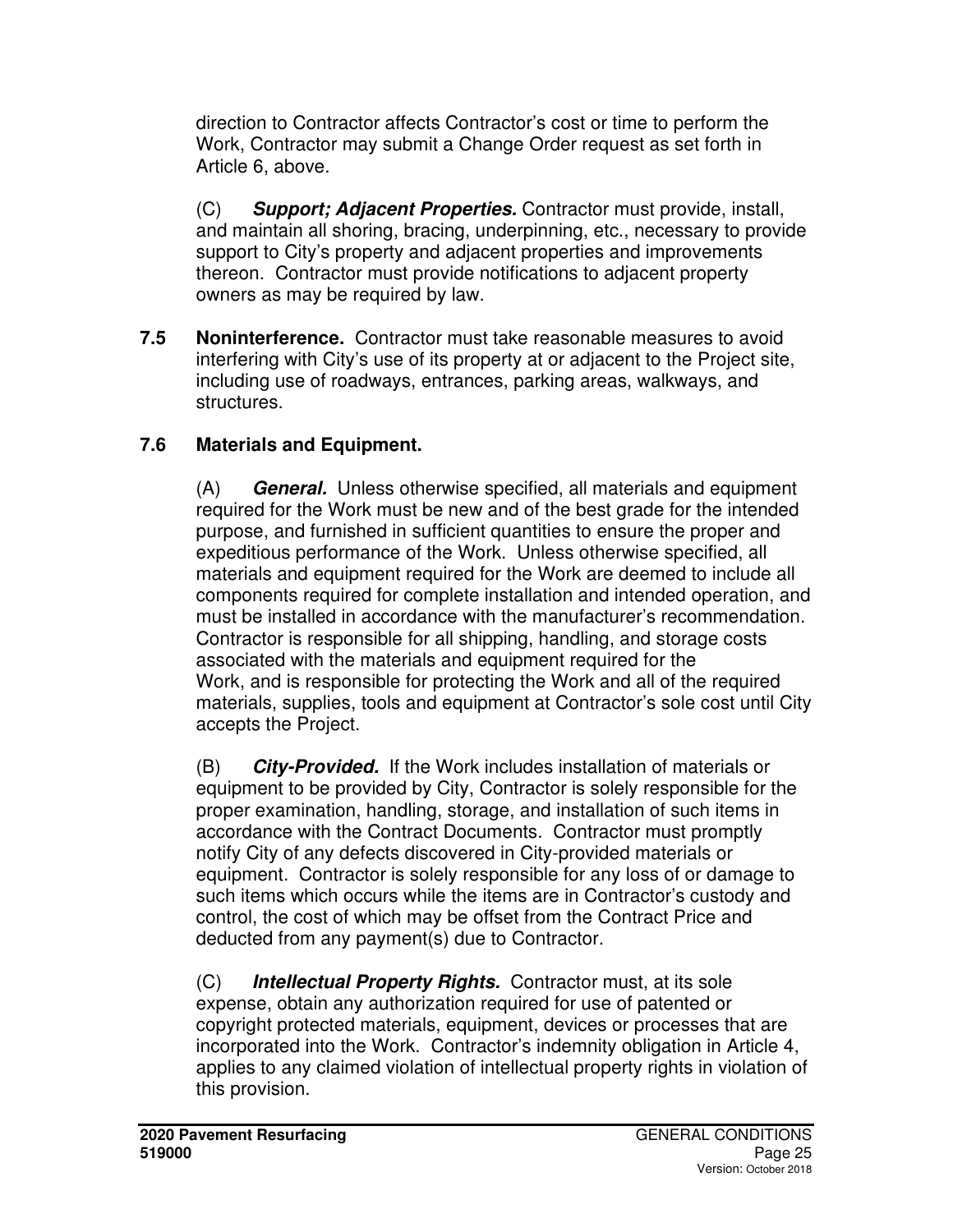# **7.7 Substitutions.**

(A) **"Or Equal."** Any specification designating a material, product, thing, or service by specific brand or trade name, followed by the words "or equal," is intended only to indicate quality and type of item desired, and Contractor may request use of any equal material, product, thing, or service.

(B) **Request for Substitution.** A request for substitution must be submitted to Project Manager for approval within the applicable time period provided in the Contract Documents. If no time period is specified, the substitution request may be submitted any time within thirty five (35) days after the date of award of the Contract, or sufficiently in advance of the time needed to avoid delay of the Work, whichever is earlier.

(C) **Substantiation.** All data substantiating the proposed substitute as an "equal" item must be submitted with the written request for substitution. Contractor's failure to timely provide necessary substantiation is ground for rejection of the proposed substitution, without further review.

(D) **Burden of Proving Equality.** Contractor has the burden of proving the equality of the proposed substitution. City has sole discretion to determine whether a proposed substitution is "equal," and City's determination is final.

(E) **Approval or Rejection.** If the proposed substitution is approved, Contractor is solely responsible for any additional costs associated with the substituted item(s). If the proposed substitution is rejected, Contractor must, without delay, install the item specified.

(F) **Contractor's Obligations.** City's review of a proposed substitution will not relieve Contractor from any of its obligations under the Contract Documents. In the event Contractor makes an unauthorized substitution, Contractor will be solely responsible for all resulting cost impacts, including the cost of removal and replacement and the impact to other design elements.

### **7.8 Testing and Inspection.**

(A) **General.** All materials, equipment, and workmanship used in the Work are subject to inspection by Inspector at all times and locations during construction and/or fabrication. All manufacturers' application or installation instructions must be provided to the Inspector at least ten (10) days prior to the first such application or installation. Contractor must, at all times, make the Work available for inspection.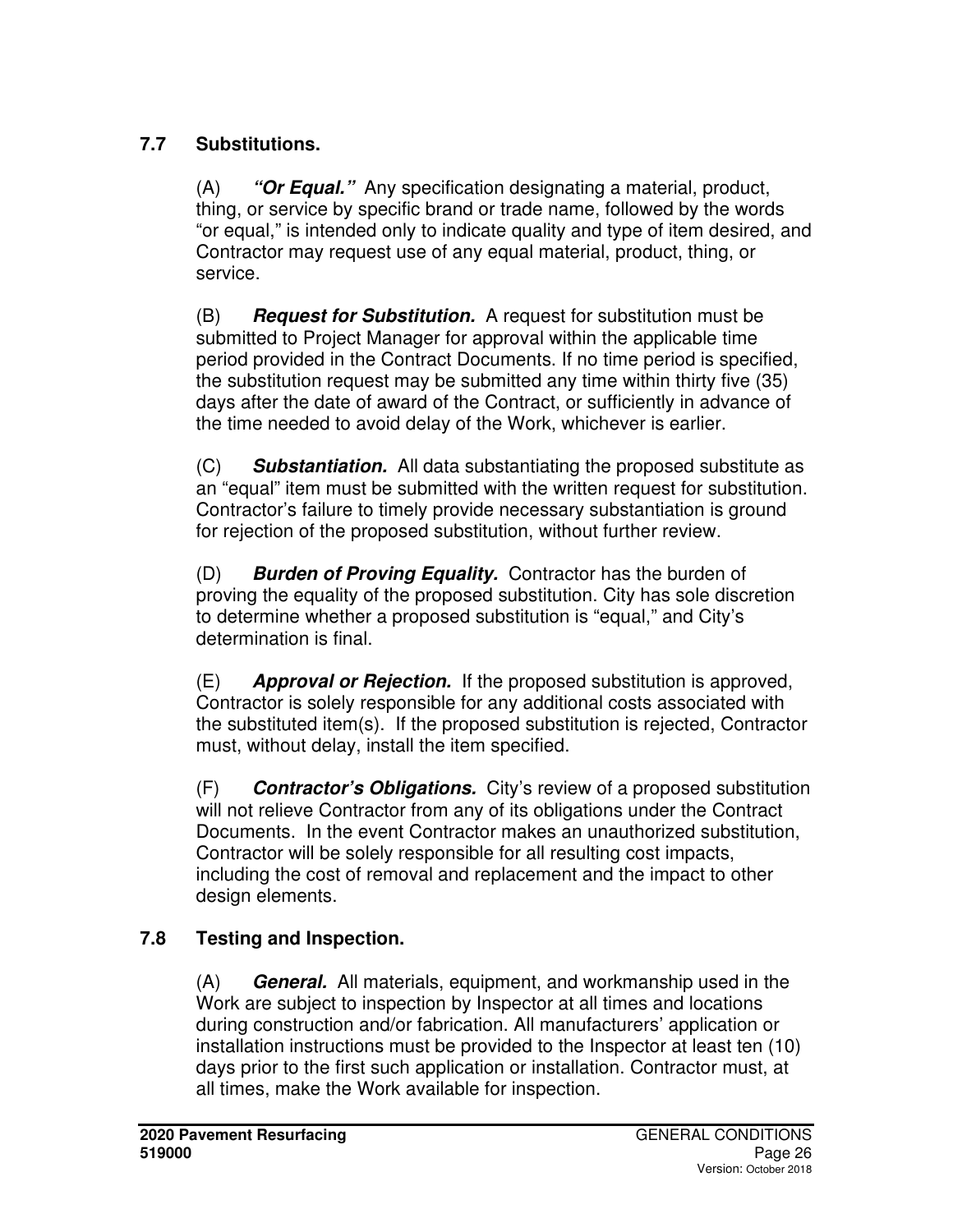(B) **Scheduling and Notification.** Contractor must schedule all tests required by the Contract Documents in time to avoid any delay to the progress of the Work. Contractor must provide timely notice to all necessary parties as specified in the Contract Documents.

(C) **Responsibility for Costs.** City will bear the initial cost of testing to be performed by independent testing consultants retained by City, subject to the following exceptions:

(1) Contractor will be responsible for the costs of any subsequent tests which are required to substantiate compliance with the Contract Documents, and any associated remediation costs.

(2) Contractor will be responsible for inspection costs, at City's established rates, for inspection time lost because the Work is not ready or Contractor fails to appear for a scheduled inspection.

(3) In addition, if any portion of the Work which is subject to testing is covered or concealed by Contractor prior to testing, Contractor will bear the cost of making that portion of the Work available for the testing required by the Contract Documents, and any associated repair or remediation costs.

(D) **Contractor's Obligations.** Any Work that fails to comply with the requirements of the Contract Documents must be promptly repaired, replaced, or corrected by Contractor, at Contractor's sole expense, even if that Work was previously inspected or included in a progress payment. Contractor is solely responsible for any delay occasioned by remediation of noncompliant Work. Inspection of the Work does not in any way relieve Contractor of its obligations to perform the Work as specified.

(E) **Distant Locations.** If required off-site testing or inspection must be conducted at a location more than 100 miles from the Project site, Contractor is solely responsible for the additional travel costs required for testing and/or inspection at such locations.

(F) **Final Inspection.** The provisions of this Section 7.8 apply to final inspection under Article 11, Completion and Warranty Provisions.

**7.9 Clean up.** Contractor must regularly remove debris and waste materials and maintain the Worksite in clean and neat condition.

(A) **General.** Prior to discontinuing work in an area, Contractor must clean the area and remove all rubbish along with its construction equipment, tools, machinery, waste and surplus materials. Contractor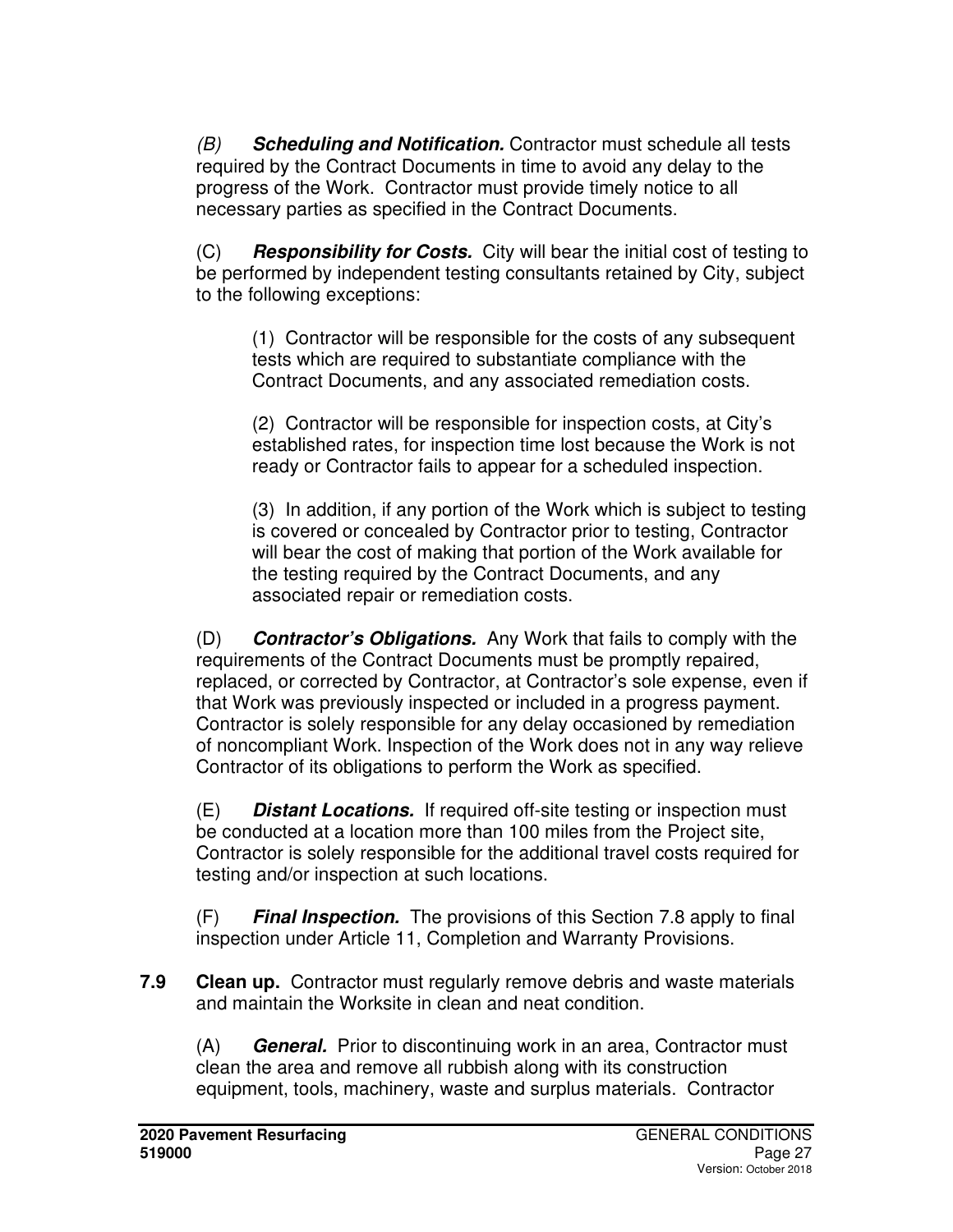must, at all times, minimize and confine dust and debris resulting from construction activities.

(B) **Completion.** At the completion of the Work, Contractor must remove from the Worksite all of its equipment, tools, surplus materials, waste materials and debris. Before demobilizing from the Worksite, Contractor must ensure that all surfaces are cleaned, sealed, waxed, or finished as applicable, and that all marks, stains, paint splatters, and the like have been properly removed from the completed Work and the surrounding areas.

(C) **Non-Compliance.** If Contractor fails to commence compliance with its cleanup obligations within two (2) business days following written notification from City or its representative, City may undertake appropriate cleanup measures without further notice and the cost will be deducted from any amounts due or to become due Contractor.

**7.10 Instructions and Manuals.** Contractor must provide three (3) copies each of all instructions and manuals required by the Contract Documents, unless otherwise specified. These must be complete as to drawings, details, parts lists, performance data, and other information that may be required for City to easily maintain and service the materials and equipment installed for this Project.

(A) **Submittal Requirements.** All manufacturers' application or installation instructions must be provided to the Inspector at least ten (10) days prior to the first such application. The instructions and manuals, along with any required guarantees, must be delivered to City for review.

(B) **Instruction of Personnel.** Contractor or its Subcontractors must instruct City's personnel in the operation and maintenance of any complex equipment as a condition precedent to Final Completion, if required in the Contract Documents.

**7.11 As-built Drawings.** Contractor and its Subcontractors must maintain on the Worksite a separate complete set of the Drawings which will be used solely for the purpose of recording changes made in any portion of the Work in order to create accurate record drawings at the end of the Project.

(A) **Duty to Update.** The as-built drawings must be updated as changes occur, on a daily basis if necessary. Progress payments may be delayed, in whole or in part, until the as-built drawings are brought up to date to the satisfaction of City. Actual locations to scale must be identified on the as-built drawings for all runs of mechanical and electrical work, including all site utilities, etc., installed underground, in walls, floors, or otherwise concealed. Deviations from the original Drawings must be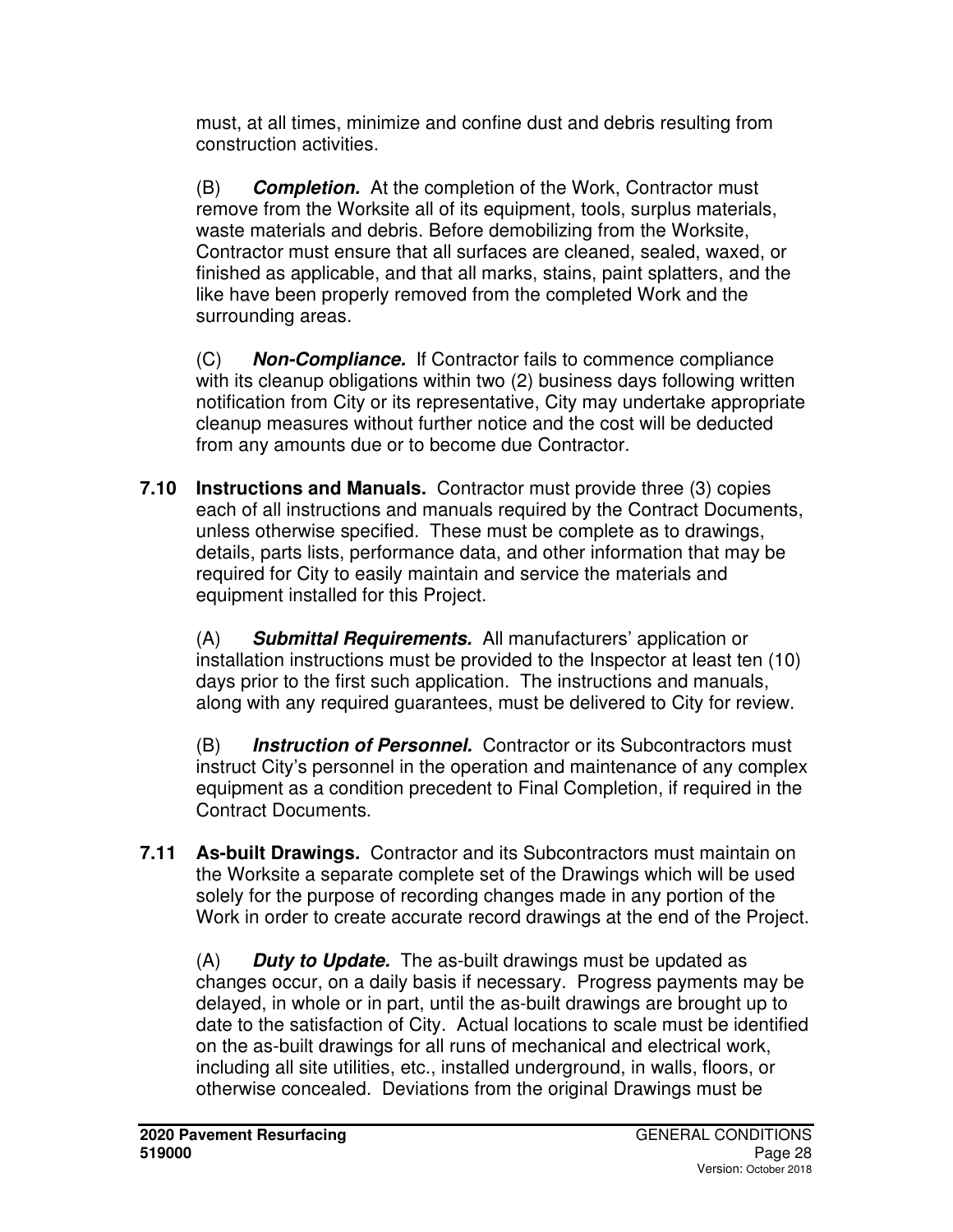shown in detail. The location of all main runs, whether piping, conduit, ductwork, drain lines, etc., must be shown by dimension and elevation.

(B) **Final Completion.** Contractor must verify that all changes in the Work are depicted in the as-built drawings and must deliver the complete set of as-built drawings to City for review and approval as a condition precedent to Final Completion.

- **7.12 Existing Utilities.** As required by Government Code Section 4215, if, during the performance of the Work, Contractor discovers utility facilities not identified by City in the Contract Documents, Contractor must immediately provide written notice to City and the utility. City assumes responsibility for the timely removal, relocation, or protection of existing main or trunkline utility facilities located on the Project site, if those utilities are not identified in the Contract Documents. Contractor will be compensated in accordance with the provisions of the Contract Documents for the costs of locating, repairing damage not due to Contractor's failure to exercise reasonable care, and removing or relocating such utility facilities not indicated in the Drawings or Specifications with reasonable accuracy, and for equipment on the Project necessarily idled during such work. Contractor will not be assessed liquidated damages for delay in completion of the Work, to the extent such delay was caused by City's failure to provide for removal or relocation of the utility facilities.
- **7.13 Notice of Excavation.** Government Code Section 4216.2, requires that except in an emergency, Contractor must contact the appropriate regional notification center, or Underground Services Alert at 800-642-2444 (for Northern California), at least two (2) working days, but not more than fourteen (14) calendar days before starting any excavation if the excavation will be conducted in an area that is known, or reasonably should be known, to contain subsurface installations, and if practical, Contractor must delineate with white paint or other suitable markings the area to be excavated.

### **7.14 Trenching and Excavations.**

(A) **Duty to Notify.** Contractor must promptly, and before the following conditions are disturbed, provide written notice to City if Contractor finds any of the following conditions:

(1) Material that Contractor believes may be a hazardous waste, as defined in Section 25117 of the Health and Safety Code, that is required to be removed to a Class I, Class II, or Class III disposal site in accordance with the provisions of existing law;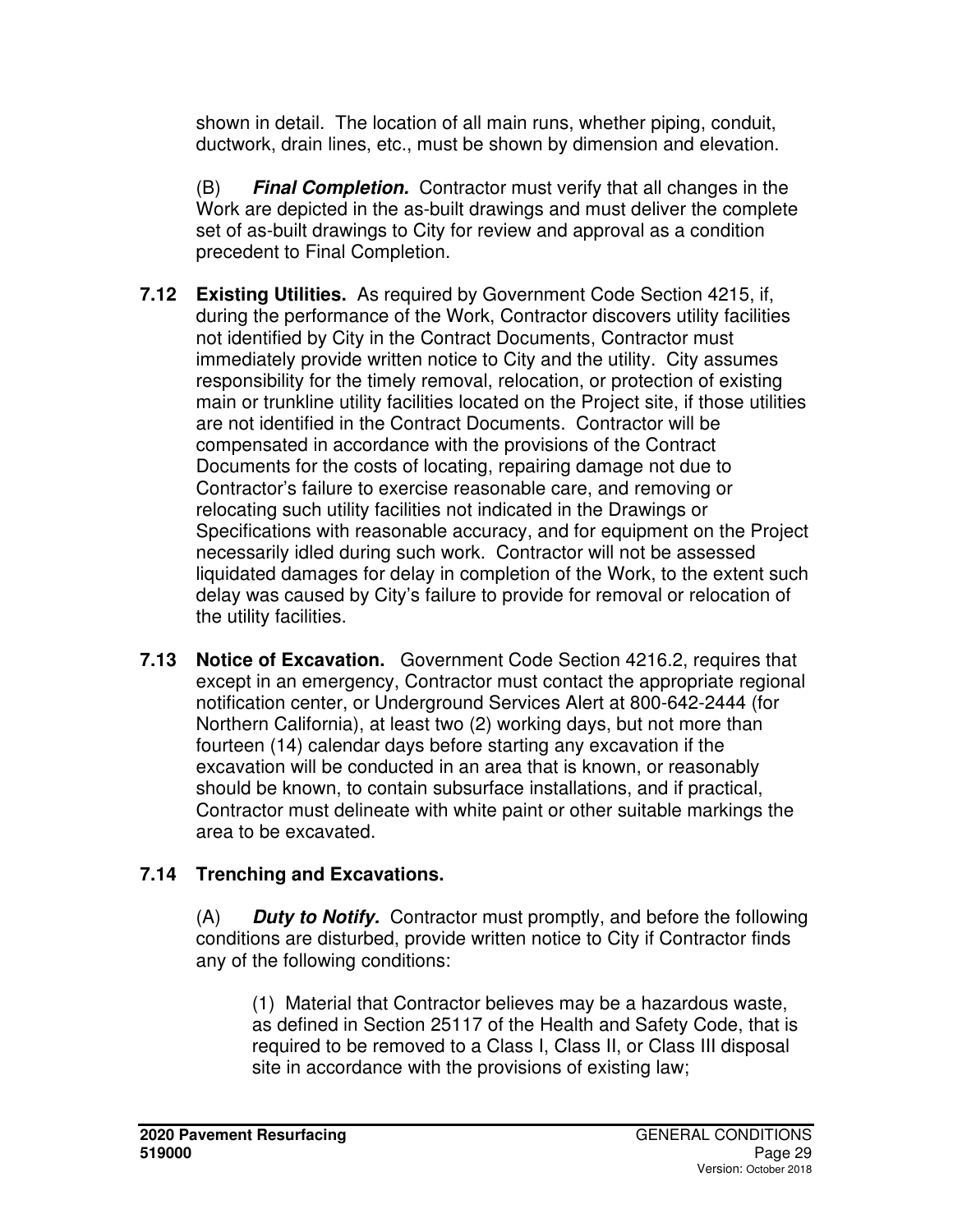(2) Subsurface or latent physical conditions at the Worksite differing from those indicated by information about the Worksite made available to bidders prior to the deadline for submitting bids; or

(3) Unknown physical conditions at the Worksite of any unusual nature, materially different from those ordinarily encountered and generally recognized as inherent in work of the character required by the Contract Documents.

(B) **City Investigation.** City will promptly investigate the conditions and if City finds that the conditions do materially differ or do involve hazardous waste, and cause a decrease or increase in Contractor's cost of, or the time required for, performance of any part of the Work, City will issue a Change Order.

(C) **Disputes.** In the event that a dispute arises between City and Contractor regarding any of the conditions specified in subsection (A) above, Contractor will not be excused from any scheduled completion date provided for in the Contract Documents, but must proceed with all Work to be performed under the Contract. Contractor will retain any and all rights provided either by the Contract or by law which pertain to the resolution of disputes between Contractor and City.

- **7.15 Trenching of Five Feet or More.** As required by Labor Code Section 6705, if the Contract Price exceeds Twenty Five Thousand Dollars (\$25,000.00) and the Work includes the excavation of any trench or trenches of five (5) feet or more in depth, a detailed plan must be submitted to City or its civil or structural engineer, for acceptance in advance of the excavation. The detailed plan must show the design of shoring, bracing, sloping, or other provisions to be made for worker protection from the hazard of caving ground during the excavation. If the plan varies from the shoring system standards, it must be prepared by a registered civil or structural engineer. Use of a shoring, sloping, or protective system less effective than that required by the Construction Safety Orders is prohibited.
- **7.16 New Utility Connections.** City will pay connection charges and meter costs for new permanent utilities required by the Contract Documents, if any. Contractor must notify City sufficiently in advance of the time needed to request service from each utility provider so that connections and services are initiated in accordance with the Project schedule.
- **7.17 Lines and Grades.** Contractor is required to use any benchmark provided by the Engineer. Unless otherwise specified in the Contract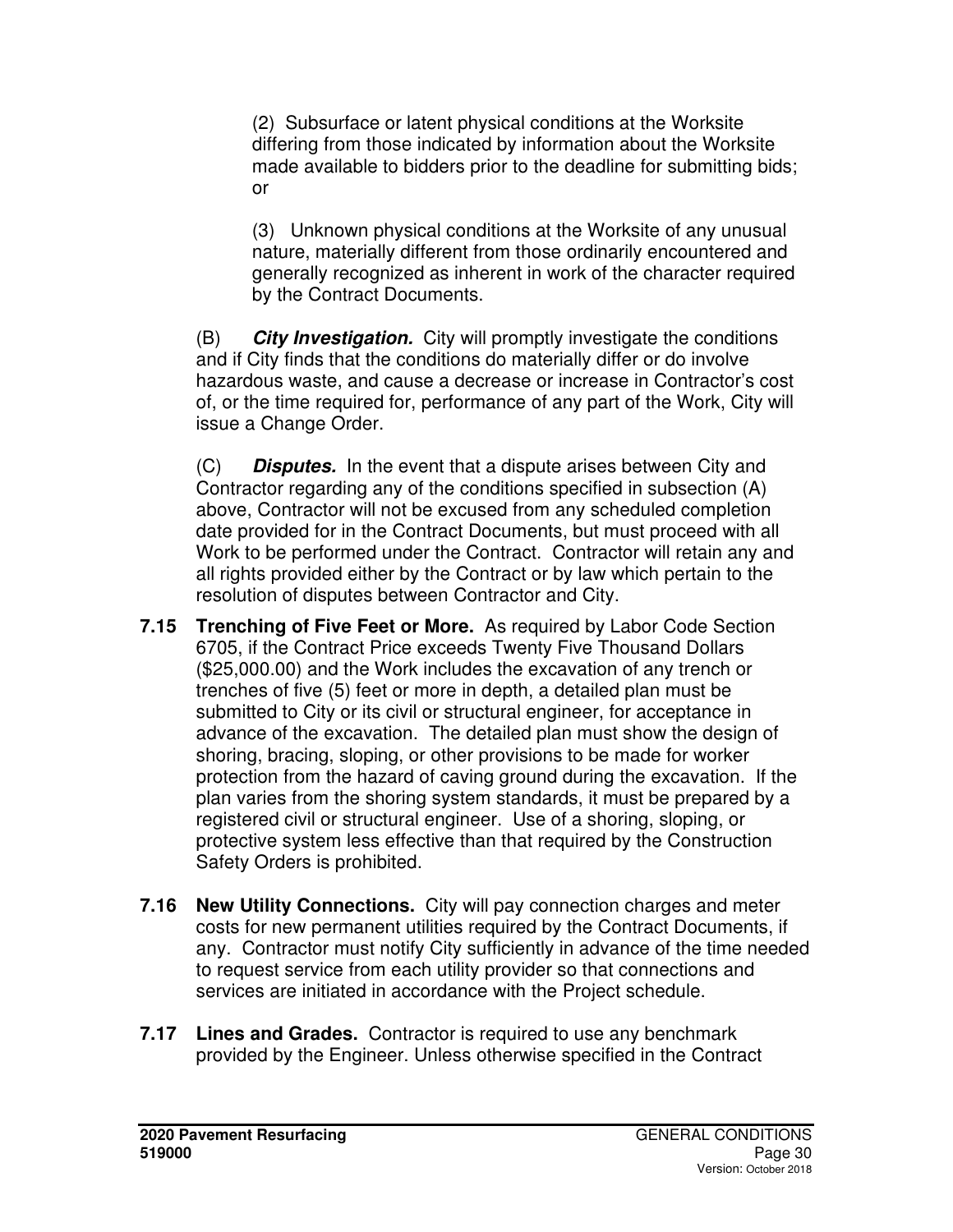Documents, Contractor must provide all lines and grades required to execute the Work.

# **7.18 Historic or Archeological Items**.

(A) **Contractor's Obligations.** Contractor must ensure that all persons performing Work at the Project site are required to immediately notify Project Manager, upon discovery of any potential historic or archeological items, including historic or prehistoric ruins, burial grounds, archaeological or vertebrate paleontological site, including fossilized footprints or other archeological, paleontological or historical feature on the Project site (collectively, "Historic or Archeological Items").

(B) **Discovery; Cessation of Work.** Upon discovery of any potential Historic or Archeological Items, Work must be stopped within an eighty five (85) foot radius of the find and may not resume until authorized in writing by City. If required by City, Contractor must assist in protecting or recovering the Historic or Archeological Items, any such assistance to be compensated as extra work on a time and materials basis under Article 6, Contract Modification. Any suspension of Work required due to discovery of Historic or Archeological Items will be treated as a suspension for convenience under Article 13.

**7.19 Environmental Control.** Contractor must not pollute any drainage course or its tributary inlets with fuels, oils, bitumens, acids, insecticides, herbicides or other harmful materials. Contractor and its Subcontractors must at all times in the performance of the Work comply with all applicable federal, state, and local laws and regulations concerning pollution of waterways.

(A) **Stormwater Permit.** Contractor must comply with all applicable conditions of the State Water Resources Control Board national Pollutant Discharge Elimination System General Permit for Waste Discharge Requirements for Discharges of Stormwater Runoff Associated with Construction Activity ("Stormwater Permit").

(B) **Contractor's Obligations.** If required for the Work, a copy of the Stormwater Permit is on file in City's principal administrative offices, and Contractor must comply with the same without adjustment of the Contract Price or the Contract Time. Contractor must timely and completely submit required reports and monitoring information required by the conditions of the Stormwater Permit, Contractor must comply with all other applicable state, municipal or regional laws, ordinances, rules or regulations governing discharge of stormwater, including applicable municipal stormwater management programs.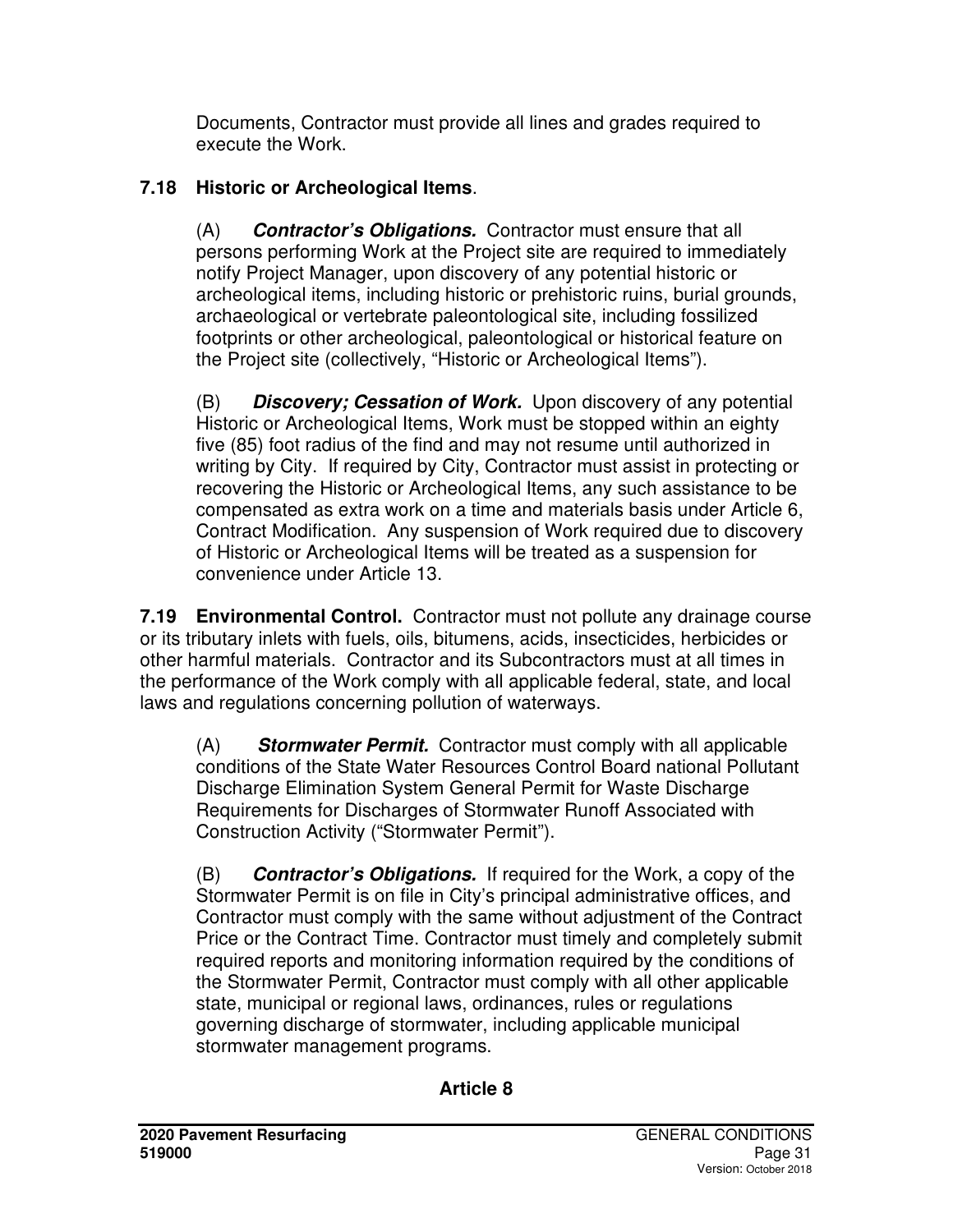### **Payment**

- **8.1 Schedule of Values.** Prior to submitting its first application for payment, Contractor must prepare and submit to Project Manager a schedule of values apportioned to the various divisions and phases of the Work. Each line item contained in the schedule of values must be assigned a value such that the total of all items equals the Contract Price. The items must be sufficiently detailed to enable accurate evaluation of the percentage of completion claimed in each application for payment, and the assigned value consistent with any itemized or unit pricing submitted with Contractor's bid.
- **8.2 Progress Payments.** Following the last day of each month, or as otherwise required by the Special Conditions or Specifications, Contractor will submit to Project Manager a monthly application for payment for Work performed during the preceding month based on the estimated value of the Work performed during that preceding month.

(A) **Application for Payment.** Each application for payment must be itemized to include labor, materials, and equipment incorporated into the Work, and materials and equipment delivered to the Worksite, as well as authorized and approved Change Orders. Each pay application must be supported by Contractor's schedule of values and any other substantiating data required by the Contract Documents.

**Each application for payment shall be accompanied by completed "Contract Balance Form," a copy of which is provided at the end of Article 8.**

(B) **Payment of Undisputed Amounts.** City will pay the undisputed amount due, as certified the Design Professional, within thirty (30) days after Contractor has submitted a complete and accurate payment application, subject to Public Contract Code Section 20104.50. City will deduct a percentage from each progress payment as retention, as set forth in Section 8.5, below, and may deduct additional amounts as set forth in Section 8.3, below.

**8.3 Adjustment of Payment Application.** City may adjust or reject a payment application, including application for Final Payment, in whole or in part, based upon any of the circumstances listed below. Contractor will be notified in writing of the basis for the adjustment, and will be promptly paid once the basis for that adjustment has been remedied and no longer exists.

(A) Contractor's unexcused failure to perform the Work as required by the Contract Documents, including correction or completion of punch list items;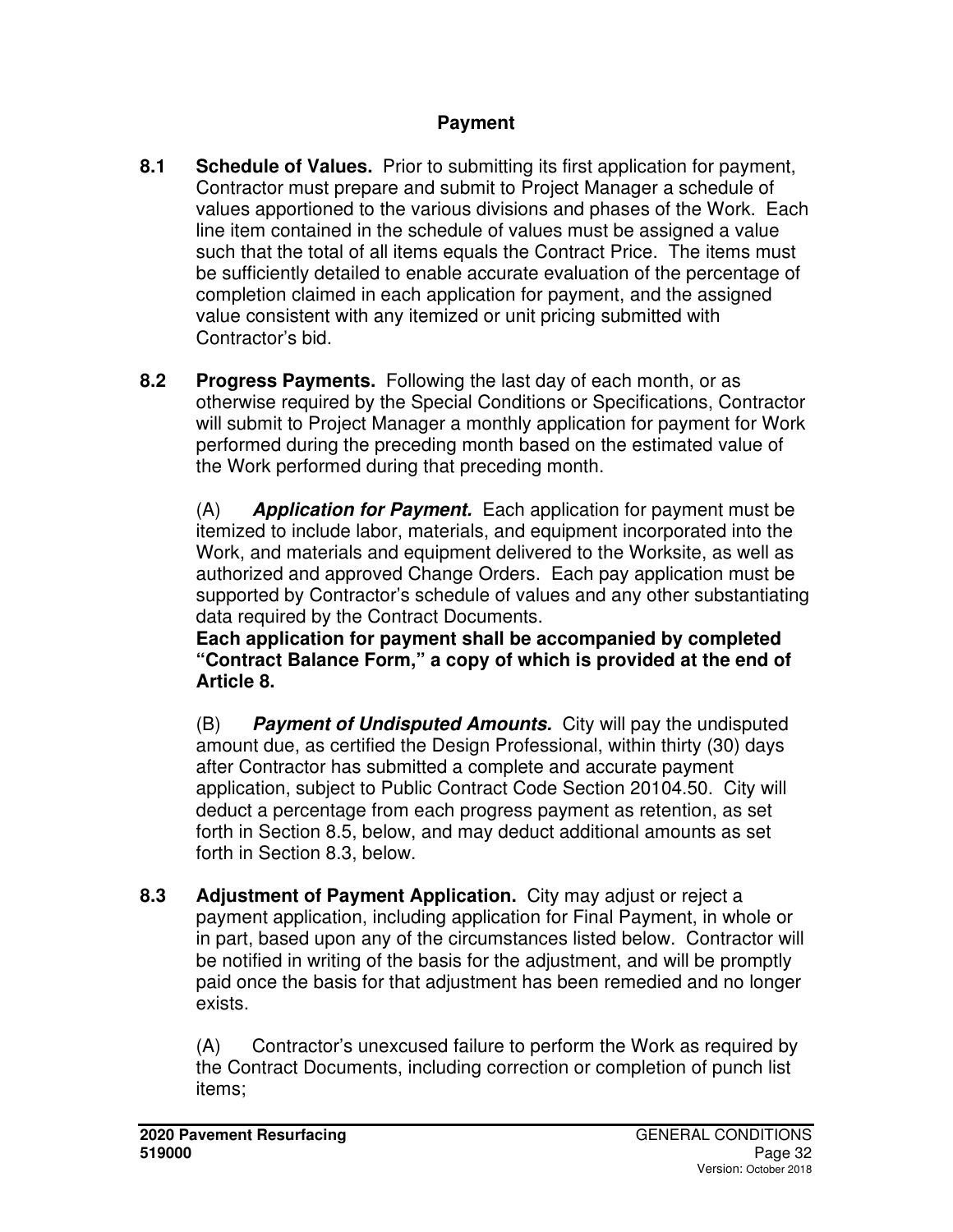(B) Loss or damage caused by Contractor or its Subcontractor(s) arising out of or relating to performance of the Work;

(C) Contractor's failure to pay its Subcontractors and suppliers when payment is due;

(D) Failure to timely correct rejected, nonconforming, or defective Work;

(E) Unexcused delay in performance of the Work;

(F) Any unreleased stop notice, retained as one hundred twenty five percent (125%) of the amount claimed;

(G) Failure to submit any required schedule or schedule update in the manner and within the time specified in the Contract Documents:

(H) Failure to maintain or submit as-built documents in the manner and within the time specified in the Contract Documents;

(I) Work performed without approved Shop Drawings, when approved Shop Drawings are required before proceeding with the Work;

(J) Contractor's payroll records are delinquent or inadequate; and

(K) Any other costs or charges that may be offset against payments due, as provided in the Contract Documents, including liquidated damages.

- **8.4 Acceptance of Work.** Neither City's payment of progress payments nor its partial or full use or occupancy of the Project constitutes acceptance of any part of the Work.
- **8.5 Retention.** City will retain five percent (5%) of the amount due on each progress payment, or the percentage stated in the Notice Inviting Bids, whichever is greater, as retention to ensure full and satisfactory performance of the Work.

(A) **Substitution of Securities.** As provided by Public Contract Code Section 22300, Contractor may request in writing that it be allowed, at its sole expense, to substitute securities for the retention withheld by City. Any escrow agreement entered into pursuant to this provision must fully comply with Public Contract Code Section 22300, and will be subject to approval as to form by City's legal counsel.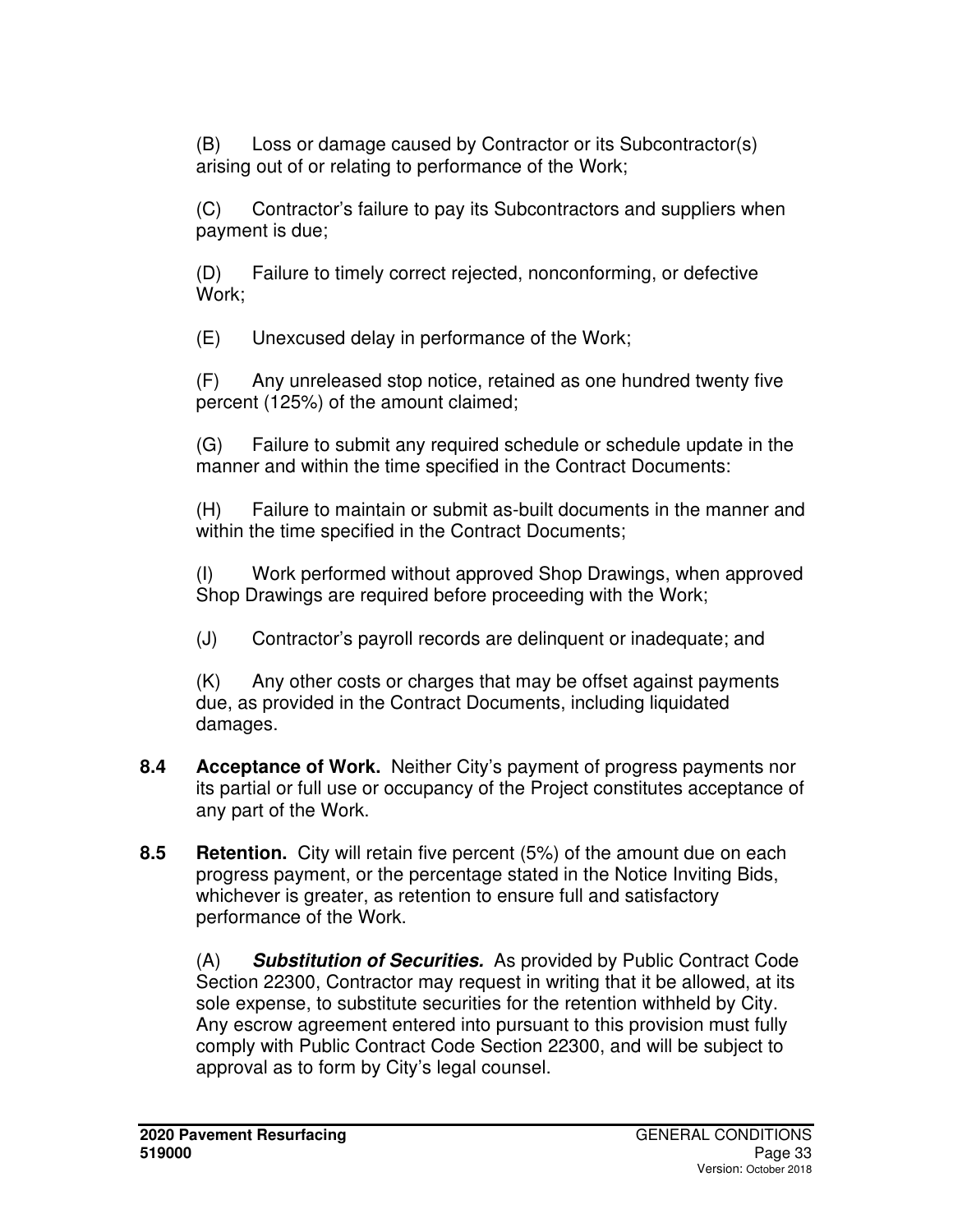(B) **Release of Undisputed Retention.** All undisputed retention, less any amounts that may be assessed as liquidated damages, retained for stop notices, or otherwise withheld under Section 8.3 or 8.6 will be released as Final Payment to Contractor no sooner than thirty five (35) days following recordation of the notice of completion, and no later than sixty (60) days following acceptance of the Project by City's governing body or authorized designee, or, if the Project has not been accepted, no later than sixty (60) days after the Project is otherwise considered complete under Public Contract Code Section 7107(c).

- **8.6 Setoff.** City is entitled to set off any amounts due from Contractor against any payments due to Contractor. City's entitlement to setoff includes progress payments as well as Final Payment and release of retention.
- **8.7 Payment to Subcontractors and Suppliers.** Each month, Contractor must promptly pay each Subcontractor and supplier the value of the portion of labor, materials, and equipment incorporated into the Work or delivered to the Worksite by the Subcontractor or supplier during the preceding month. Such payments must be made in accordance with the requirements of the law, and those of the Contract Documents and applicable subcontract or supplier contract.

(A) **Withholding for Stop Notice.** City will withhold one hundred twenty five percent (125%) of the amount claimed by an unreleased stop notice, a portion of which may be retained by City for the costs incurred in handling the stop notice claim, including attorneys' fees and costs, as authorized by law.

(B) **Joint Checks.** City reserves the right to issue joint checks made payable to Contractor and its Subcontractors or suppliers. As a condition to release of payment by a joint check, the joint check payees may be required to execute a joint check agreement in a form provided or approved by City. The joint check payees will be jointly and severally responsible for the allocation and disbursement of funds paid by joint check. Payment by joint check will not be construed to create a contractual relationship between City and a Subcontractor or supplier of any tier beyond the scope of the joint check agreement.

**8.8 Final Payment.** Final Completion, acceptance of the Work by City, and recordation of the Notice of Completion, and any release required by the Contract Documents are conditions precedent to Final Payment and release of undisputed retention, as set forth above. Contractor's application for Final Payment must comply with the requirements for submitting an application for a progress payment as stated in Section 8.2, above. Corrections to previous progress payments, including adjustments to estimated quantities for unit priced items, may be included in the Final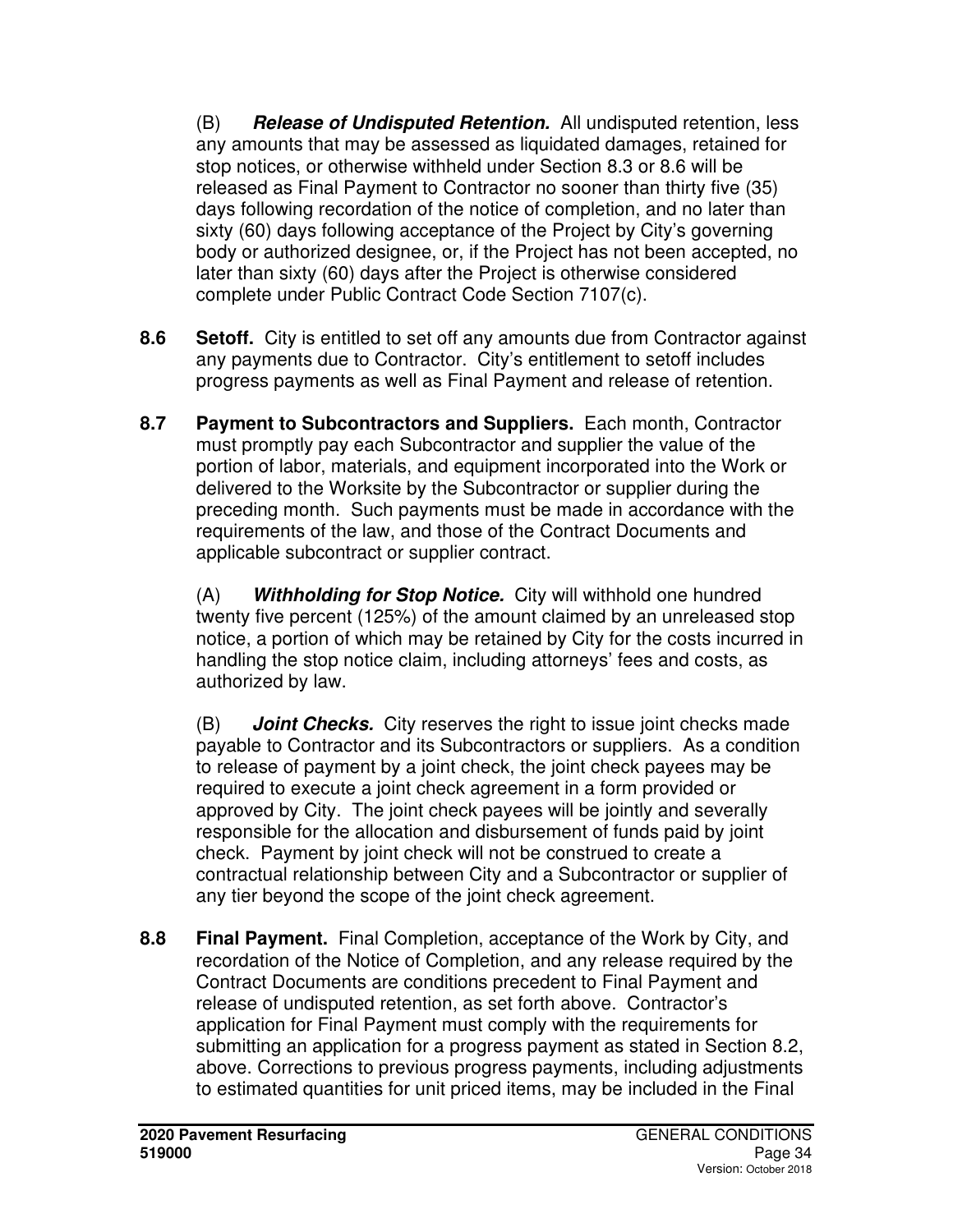Payment. The date of Final Payment is deemed to be effective on the date that City acts to release retention as final payment to Contractor, or otherwise provides written notice to Contractor of Final Payment. If the amount due from Contractor to City exceeds the amount of Final Payment, City retains the right to recover the balance from Contractor or its sureties.

- **8.9 Release of Claims.** City may, at any time, require that payment of the undisputed portion of any progress payment or Final Payment be contingent upon Contractor furnishing City with a written release of all claims against City arising from or related to the portion of Work covered by those undisputed amounts. Any disputed amounts may be specifically excluded from the release.
- **8.10 Warranty of Title.** Contractor warrants that title to all work, materials, or equipment incorporated into the Work and included in a request for payment will pass over to City free of any claims, liens, or encumbrances upon payment to Contractor.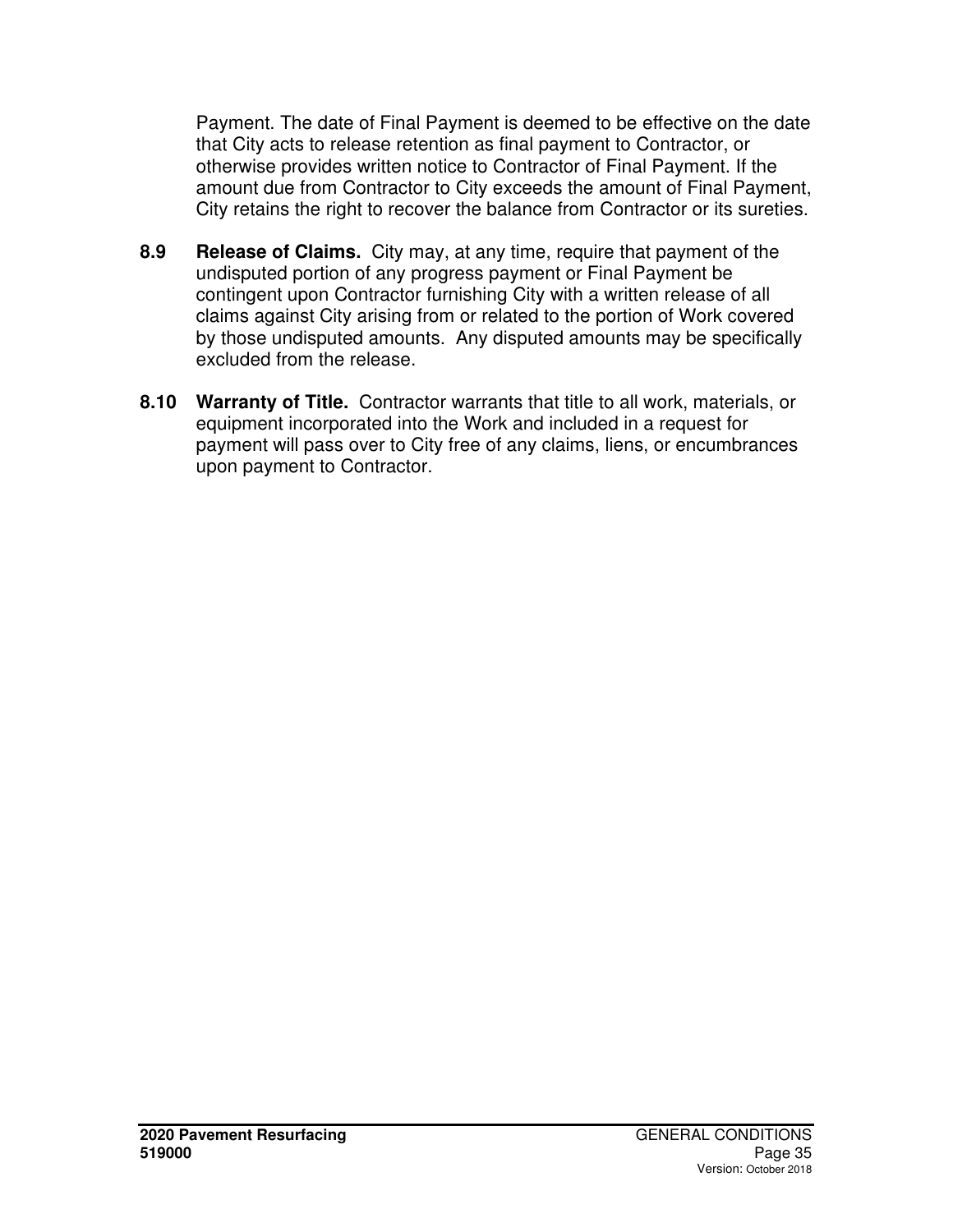## **CONTRACT BALANCE FORM**

## **2020 PAVEMENT RESURFACING PROJECT**

Note: A detailed invoice MUST be attached to this Contract Balance Form.

|  | TELEPHONE NO.: _______________________    |
|--|-------------------------------------------|
|  | FAX NO.: ________________________________ |
|  |                                           |
|  | INVOICE NO.:                              |
|  |                                           |

| 1. ORIGINAL CONTRACT AMOUNT:                                                               |             |                        |  |
|--------------------------------------------------------------------------------------------|-------------|------------------------|--|
| 2. APPROVED CHANGE ORDERS TOTAL:                                                           | $\mathbb S$ |                        |  |
| 3. REVISED CONTRACT AMOUNT:                                                                |             | $(1+2)$ \$             |  |
| 4. PREVIOUS BALANCE PAID:                                                                  | \$          |                        |  |
| 5. REMAINING BALANCE:                                                                      |             | $(3-4)$ \$             |  |
| 6. CURRENT PROGRESS PAYMENT DUE: \$<br>(before retention)                                  |             |                        |  |
| 7.5% RETENTION FROM WORK DONE:                                                             | $(-)$ \$    |                        |  |
| 8. CURRENT BALANCE DUE:                                                                    |             | $(6-7)$ \$             |  |
| 9. REMAINING BALANCE OF REVISED<br><b>CONTRACT AMOUNT:</b><br><i>(including retention)</i> |             | $\mathbb S$<br>$(5-8)$ |  |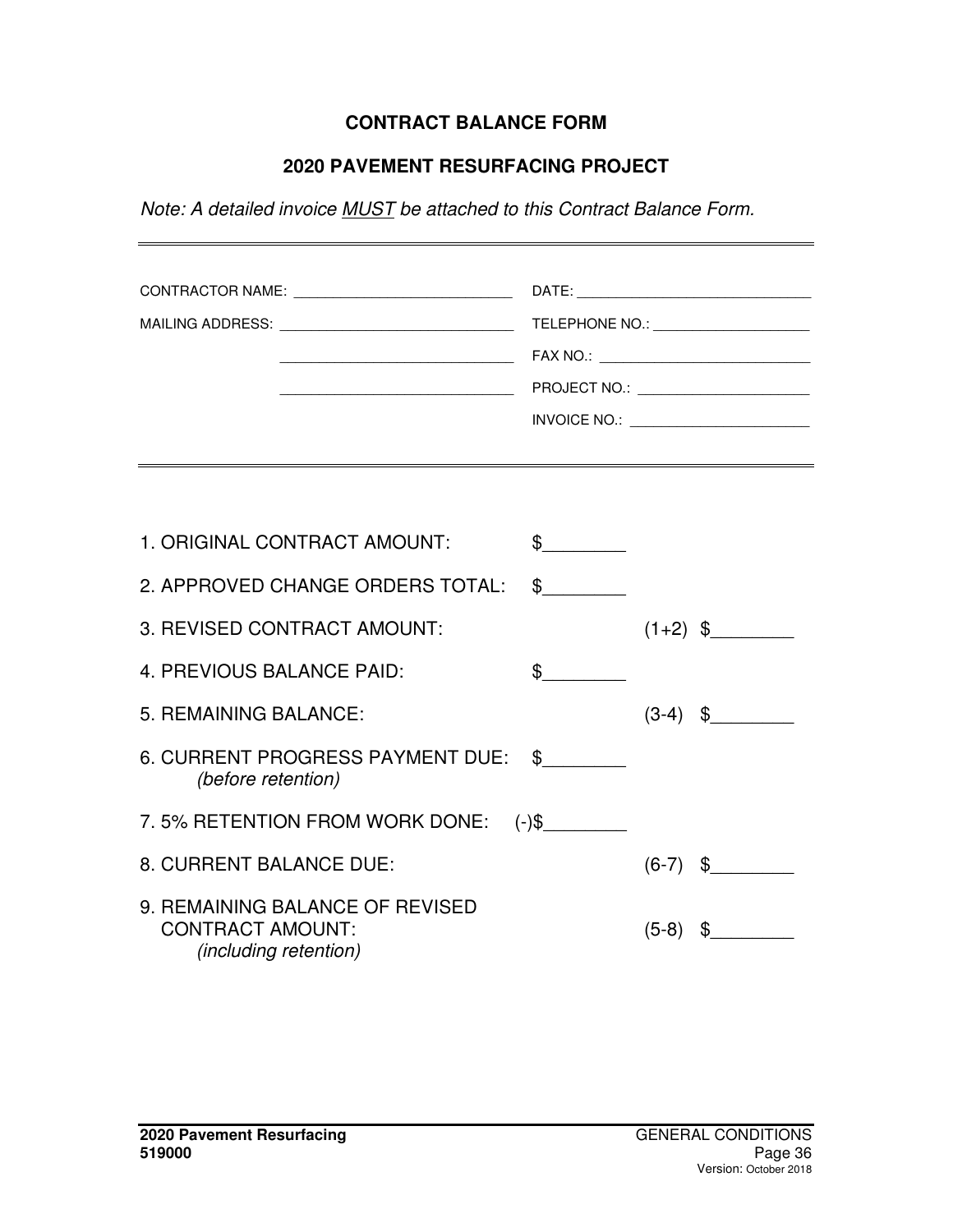### **Article 9 Labor Provisions**

**9.1 Discrimination Prohibited**. Discrimination against any prospective or present employee engaged in the Work on grounds of race, color, ancestry, national origin, ethnicity, religion, sex, sexual orientation, age, disability, or marital status is strictly prohibited. Contractor and its Subcontractors are required to comply with all applicable Federal and California laws including the California Fair Employment and Housing Act (Government Code Sections 12900 et seq.), Government Code Section 11135, and Labor Code Sections 1735, 1777.5, 1777.6, and 3077.5.

## **9.2 Labor Code Requirements.**

(A) **Eight Hour Day.** Under Labor Code Section 1810, eight (8) hours of labor constitute a legal day's work under this Contract.

(B) **Penalty.** Under Labor Code Section 1813, Contractor will forfeit to City as a penalty, the sum of \$25.00 for each day during which a worker employed by Contractor or any Subcontractor is required or permitted to work more than eight (8) hours in any one (1) calendar day or more than forty (40) hours per calendar week, except if such workers are paid overtime under Labor Code Section 1815.

(C) **Apprentices.** Contractor is responsible for compliance with the requirements governing employment and payment of apprentices, as set forth in Labor Code Section 1777.5, which is fully incorporated by reference.

(D) **Notices.** Under Labor Code Section 1771.4, Contractor is required to post all job site notices prescribed by law or regulation.

**9.3 Prevailing Wages.** Each worker performing Work under this Contract that is covered under Labor Code Section 1720, including cleanup at the Project site, must be paid at a rate not less than the prevailing wage as defined in Sections 1771 and 1774 of the Labor Code. The prevailing wage rates are available online at http://www.dir.ca.gov/dlsr. Contractor must post a copy of the applicable prevailing rates at the Worksite.

(A) **Penalties.** Under Labor Code Section 1775, Contractor and any Subcontractor will forfeit to City as a penalty up to Two Hundred Dollars (\$200.00) for each calendar day, or portion a day, for each worker paid less than the applicable prevailing wage rate. Contractor must also pay each worker the difference between the applicable prevailing wage rate and the amount actually paid to that worker.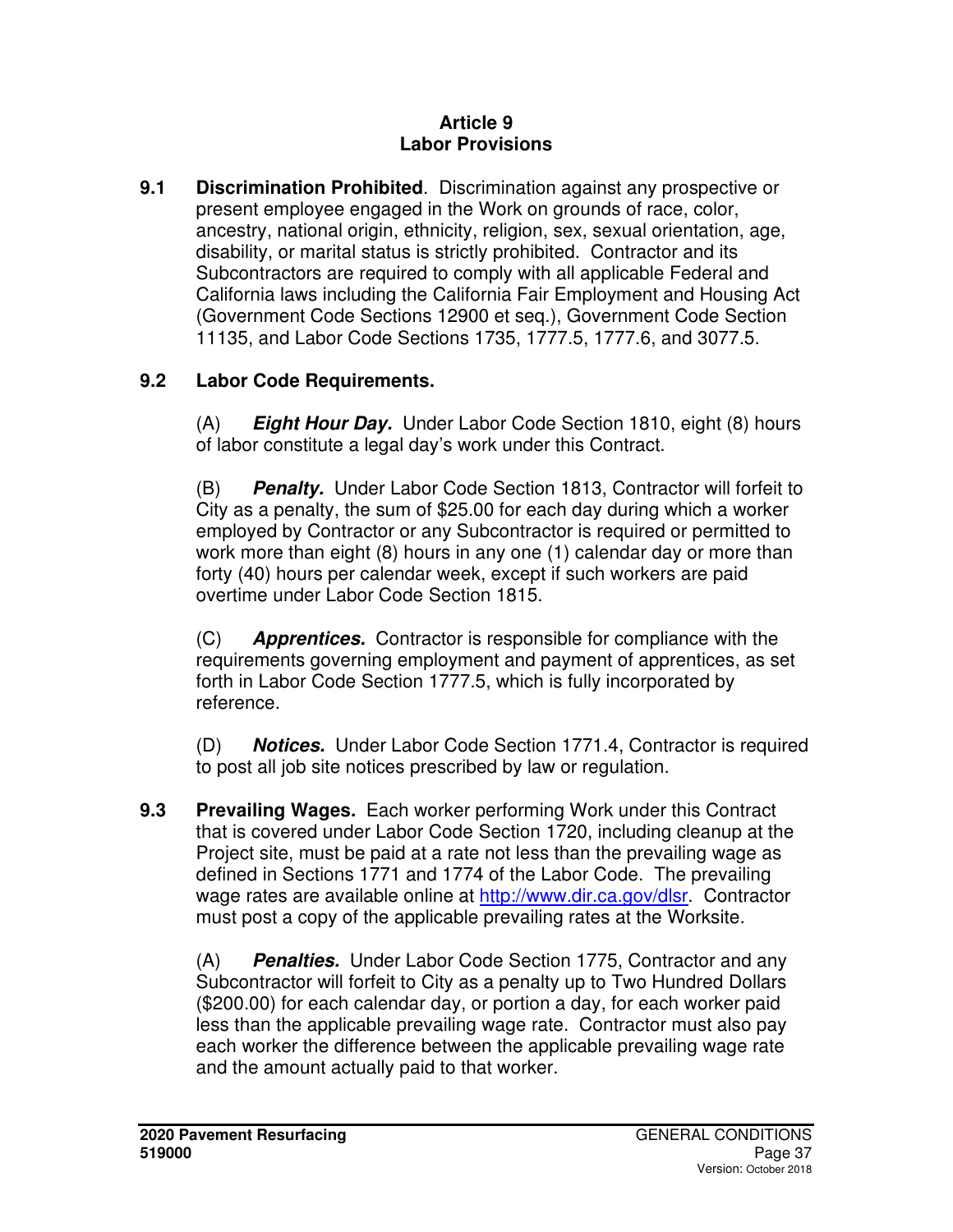(B) **Federal Requirements.** If this Project is subject to Federal prevailing wage requirements in addition to California prevailing wage requirements, Contractor and its Subcontractors are required to pay the higher of the current applicable prevailing wage rates under federal law, available online at http://www.access.gpo.gov/davisbacon/ca.html.

**9.4 Payroll Records.** Contractor must comply with the provisions of Labor Code Sections 1776 and 1812 and all implementing regulations, which are fully incorporated by this reference, including requirements for electronic submission of payroll records.

(A) **Contractor and Subcontractor Obligations**. Contractor and each Subcontractor must keep accurate payroll records, showing the name, address, social security number, work classification, straight time and overtime hours worked each day and week, and the actual per diem wages paid to each journeyman, apprentice, worker, or other employee employed in connection with the Work. Each payroll record must contain or be verified by a written declaration that it is made under penalty of perjury, stating both of the following:

(1) The information contained in the payroll record is true and correct.

(2) Contractor or Subcontractor has complied with the requirements of Labor Code Sections 1771, 1811, and 1815 for any Work performed by its employees on the Project.

(B) **Certified Record.** A certified copy of an employee's payroll record must be made available for inspection or furnished to the employee or his or her authorized representative on request, to City, or to the Division of Labor Standards Enforcement, and the Division of Apprenticeship Standards of the Department of Industrial Relations, and as further provided by the Labor Code.

(C) **Enforcement.** Upon notice of noncompliance with Labor Code Section 1776, Contractor or Subcontractor has ten (10) days in which to comply with requirements of this section. If Contractor or Subcontractor fails to do so within the ten (10) day period, Contractor or Subcontractor will forfeit a penalty of One Hundred Dollars (\$100.00) per day, or portion a day, for each worker for whom compliance is required, until strict compliance is achieved. Upon request by the Division of Apprenticeship Standards, or the Division of Labor Standards Enforcement, these penalties will be withheld from progress payments then due.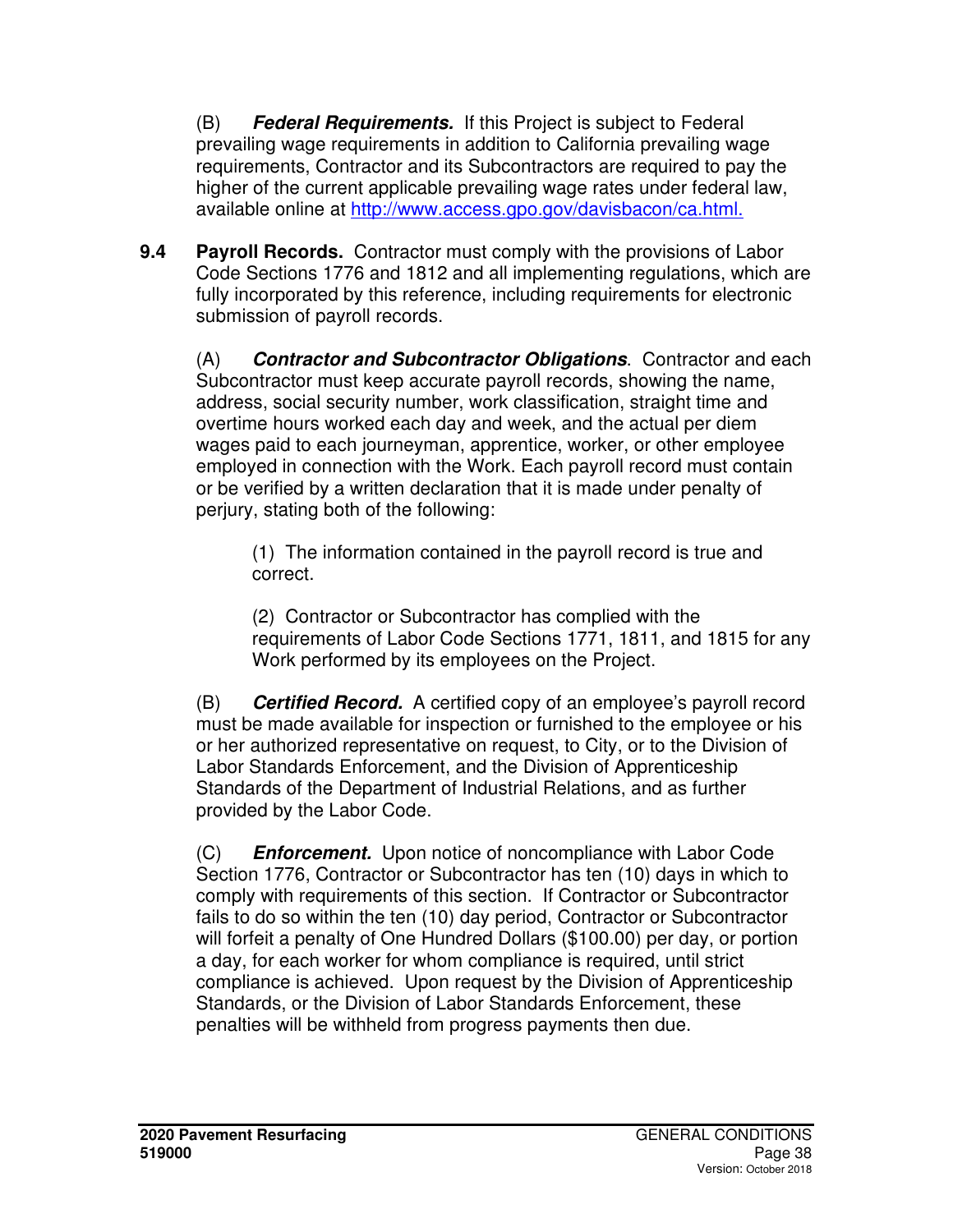**9.5 Labor Compliance.** Under Labor Code section 1771.4, the Contract for this Project is subject to compliance monitoring and enforcement by the California Department of Industrial Relations.

**9.6 Wage Theft Prevention.** Compliance with Wage and Hour Laws: Contractor, and any subcontractor it employs to complete work under this Agreement, shall comply with all applicable federal, state and local wage and hour laws. Applicable laws may include, but are not limited to, the Federal Fair Labor Standards Act and the California Labor Code.

Final Judgments, Decisions, and Orders: For purposes of this Section, a "final judgment, decision, or order" refers to one for which all appeals have been exhausted or the time to appeal has expired. Relevant investigatory government agencies include: the federal Department of Labor, the California Division of Labor Standards Enforcement, or any other governmental entity or division tasked with the investigation and enforcement of wage and hour laws.

Prior Judgments against Contractor and/or its Subcontractors: BY SIGNING THIS AGREEMENT, CONTRACTOR AFFIRMS THAT IT HAS DISCLOSED ANY FINAL JUDGMENTS, DECISIONS OR ORDERS FROM A COURT OR INVESTIGATORY GOVERNMENT AGENCY FINDING – IN THE FIVE (5) YEARS PRIOR TO EXECUTING THIS AGREEMENT – THAT CONTRACTOR OR ITS SUBCONTRACTOR(S) HAS VIOLATED ANY APPLICABLE WAGE AND HOUR LAWS. CONTRACTOR FURTHER AFFIRMS THAT IT OR ITS SUBCONTRACTOR(S) HAS SATISFIED AND COMPLIED WITH – OR HAS REACHED AGREEMENT WITH THE CITY REGARDING THE MANNER IN WHICH IT WILL SATISFY – ANY SUCH JUDGMENTS, DECISIONS OR ORDERS.

Judgments or Decisions During Term of Contract: If at any time during the term of this Agreement, a court or investigatory government agency issues a final judgment, decision or order finding that Contractor or an subcontractor it employs to perform work under this Agreement has violated any applicable wage and hour law, or Contractor learns of such a judgment, decision, or order that was not previously disclosed, Contractor shall inform the City Attorney, no more than fifteen (15) days after the judgment, decision or order becomes final or of learning of the final judgment, decision or order. Contractor and its subcontractors shall promptly satisfy and comply with any such judgment, decision, or order, and shall provide the City Attorney with documentary evidence of compliance with the final judgment, decision or order within five (5) days of satisfying the final judgment, decision or order. The City reserves the right to require Contractor to enter into an agreement with the City regarding the manner in which any such final judgment, decision, or order will be satisfied.

City's Right to Withhold Payment: Where Contractor or any subcontractor it employs to perform work under this Agreement has been found in violation of any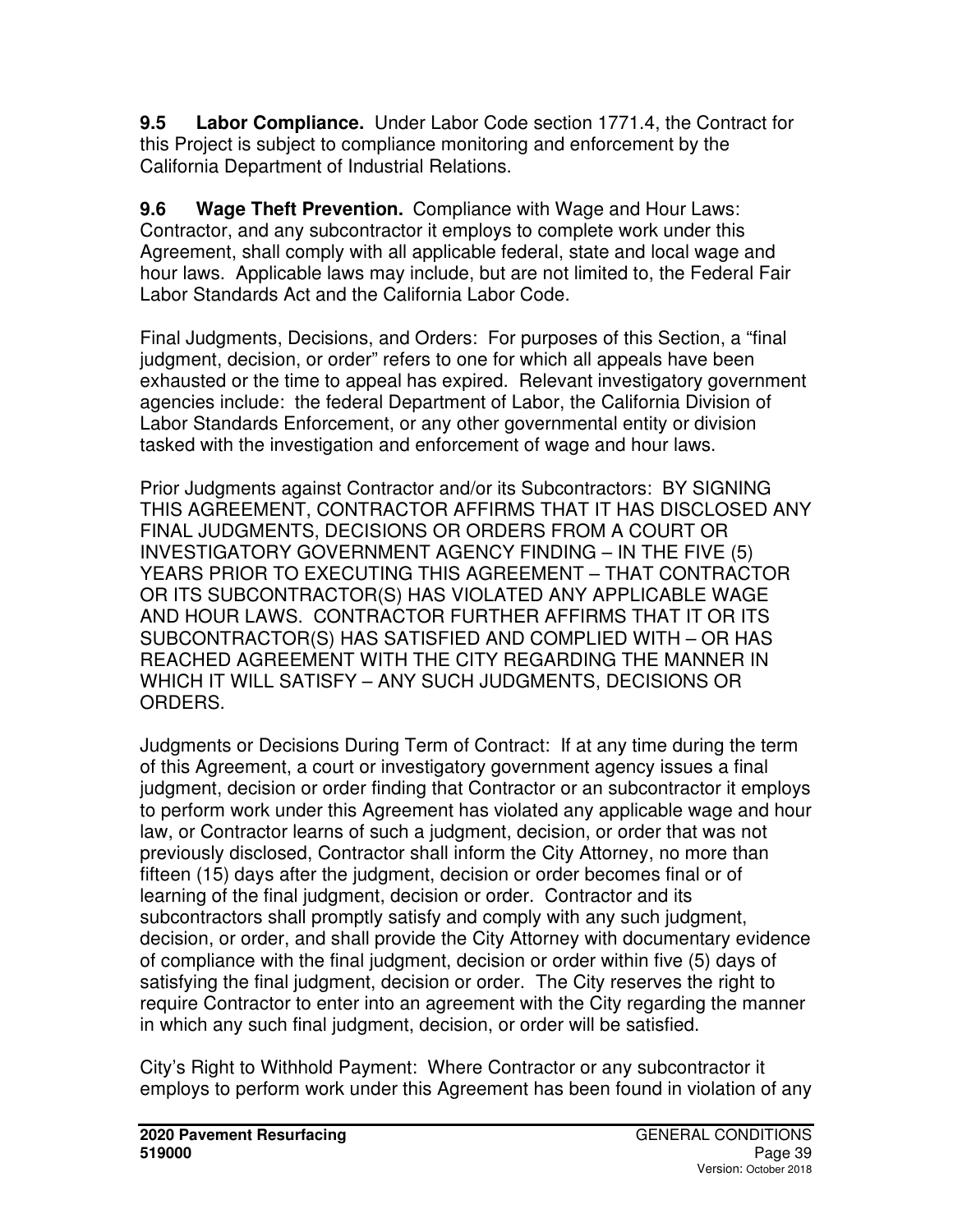applicable wage and hour law by a final judgment, decision or order of a court or government agency, the City reserves the right to withhold payment to Contractor until such judgment, decision or order has been satisfied in full.

Material Breach: Failure to comply with any part of this Section constitutes a material breach of this Agreement. Such breach may serve as a basis for immediate termination of this Agreement and/or any other remedies available under this Agreement and/or law.

Notice to City Related to Wage Theft Prevention: Notice provided to the City Attorney as required under this Section shall be addressed to: City Attorney, City of Morgan Hill, 17575 Peak Avenue, Morgan Hill, CA 95037. The Notice provisions of this Section are separate from any other notice provisions in this Agreement and, accordingly, only notice provided to the above address satisfies the notice requirements in this Section.

## **Article 10 Safety Provisions**

**10.1 Safety Precautions and Programs.** Contractor and its Subcontractors are fully responsible for safety precautions and programs, and for the safety of persons and property in the performance of the Work. Contractor and its Subcontractors must comply with all applicable safety laws, rules and regulations and seek to avoid injury, loss, or damage to persons or property by taking reasonable steps to protect its employees and other persons at the Worksite, materials and equipment stored on or off site, and property at or adjacent to the Worksite.

(A) **Reporting Requirements.** Contractor must immediately provide a written report to City of all recordable accidents and injuries occurring at the Worksite. If Contractor is required to file an accident report with a government agency, Contractor will provide a copy of the report to City.

(B) **Legal Compliance.** Contractor's safety program must comply with the applicable legal and regulatory requirements. Contractor must provide City with copies of all notices required by law or regulation.

(C) **Contractor's Obligations.** Any damage or loss caused by Contractor arising from the Work which is not insured under property insurance must be promptly remedied by Contractor.

(D) **Remedies.** If City determines, in its sole discretion, that any part of the Work or Worksite is unsafe, City may, without assuming responsibility for Contractor's safety program, require Contractor or its Subcontractor to cease performance of the Work or to take corrective measures to City's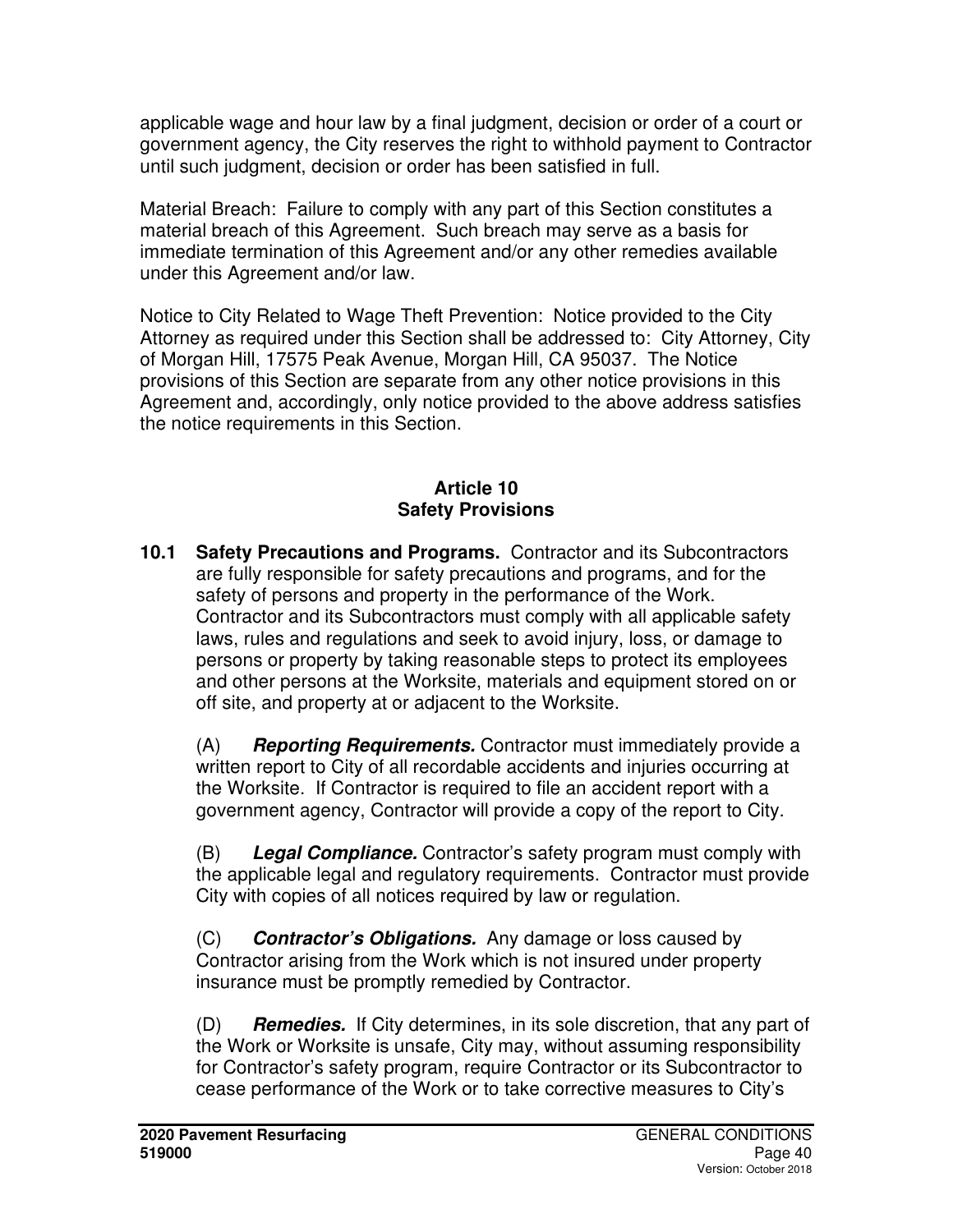satisfaction. If Contractor fails to promptly take the required corrective measures, City may perform them and deduct the cost from the Contract Price. Contractor agrees it is not entitled to submit a Claim for damages, for an increase in Contract Price, or for a change in Contract Time based on Contractor's compliance with City's request for corrective measures pursuant to this provision.

- **10.2 Hazardous Materials.** Unless otherwise specified, this Contract does not include the removal, handling, or disturbance of any asbestos or other Hazardous Materials. If Contractor encounters materials on the Worksite that Contractor reasonably believes to be asbestos or other Hazardous Materials, and the asbestos or other Hazardous Materials have not been rendered harmless, Contractor may continue Work in unaffected areas reasonably believed to be safe, but must immediately cease work on the area affected and report the condition to City. No asbestos, asbestoscontaining products or other Hazardous Materials may be used in performance of the Work.
- **10.3 Material Safety.** Contractor must maintain Material Safety Data Sheets ("MSDS") at the Worksite, as required by law, for materials or substances used or consumed in the performance of the Work. The MSDS will be accessible and available to Contractor's employees, Subcontractors, and City.

(A) **Contractor Obligations.** Contractor is solely responsible for the proper delivery, handling, use, storage, removal, and disposal of all materials brought to the Worksite and/or used in the performance of the Work.

(B) **Labeling.** Contractor must ensure proper labeling on any material brought onto the Worksite so that any persons working with or in the vicinity of the material may be informed as to the identity of the material, any potential hazards, and requirements for proper handling, protections, and disposal.

### **Article 11 Completion and Warranty Provisions**

## **11.1 Final Completion.**

(A) **Final Inspection.** When the Work required by this Contract is fully performed, Contractor must provide written notification to Project Manager requesting final inspection. Based on this inspection, the Design Professional will prepare a punch list of items that are incomplete, incorrectly installed, or not operating as required by the Contract Documents. The omission of any such item from this punch list will not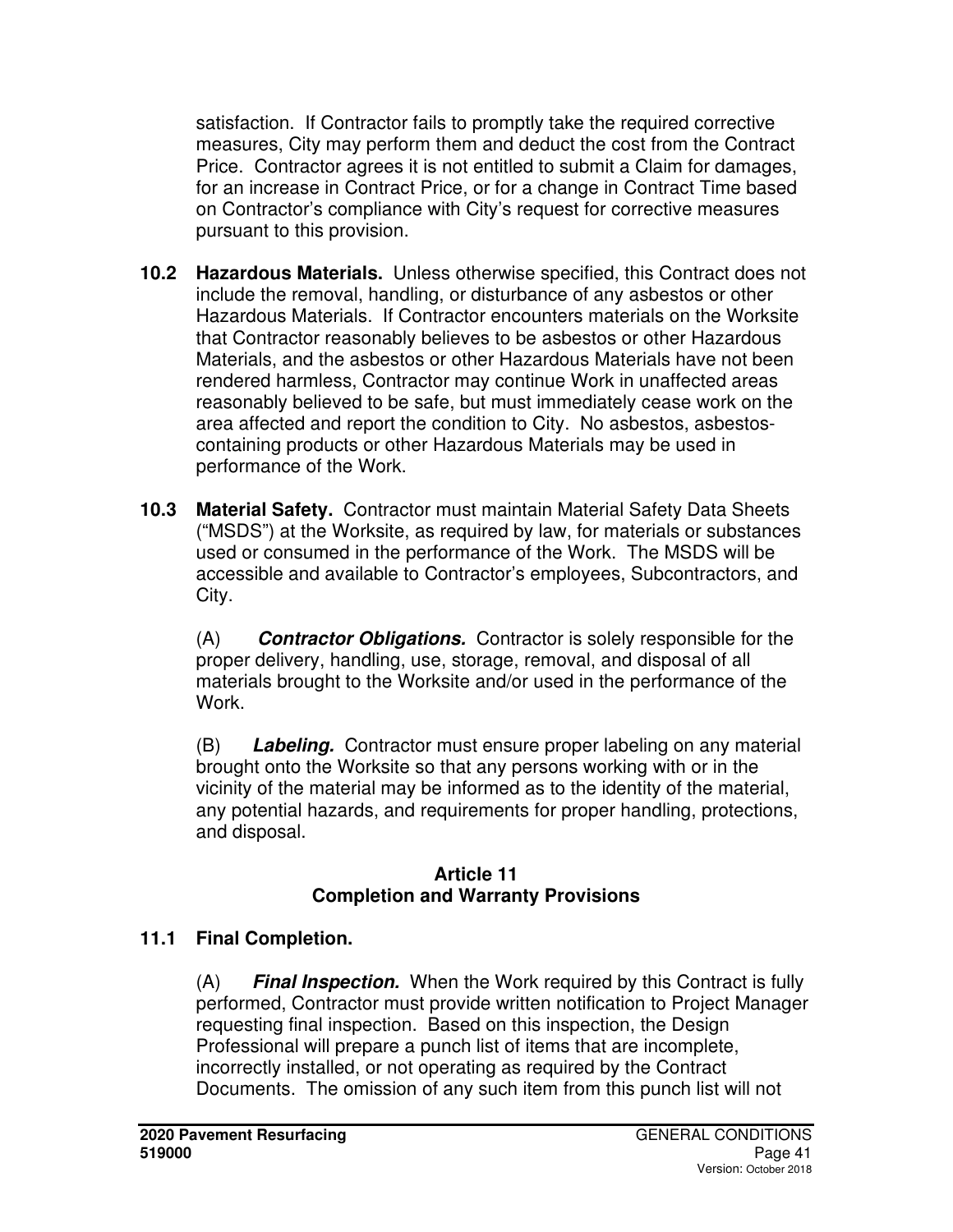relieve Contractor from fulfilling all requirements of the Contract Documents.

(B) **Punch List.** City will promptly deliver the punch list to Contractor and will specify the time by which all of the punch list items must be completed or corrected. The punch list may include City's estimated cost to complete each punch list item if Contractor fails to do so within the specified time.

(C) **Requirements for Final Completion.** Final Completion will be achieved upon completion or correction of all punch list items, as verified by inspection, and upon satisfaction of all other Contract requirements, including any commissioning required under the Contract Documents, and submission of all final submittals, including a warranty bond as required under Section 4.4, instructions and manuals as required under Section 7.10, and as-built drawings as required under Section 7.11, all to City's satisfaction. Once Final Completion is achieved, and the Project has been formally accepted by City, City will file a notice of completion with the County Recorder.

(D) **Final Payment.** Final Payment and release of retention, less any sums withheld pursuant to the provisions of the Contract Documents, will not be made sooner than thirty five (35) days after recordation of the notice of completion. If Contractor fails to complete all of the punch list items within the specified time, City may elect to accept the Project and record the notice of completion, and withhold up to one hundred fifty percent (150%) of City's estimated cost to complete the remaining items from Final Payment.

# **11.2 Warranty.**

(A) **General.** Contractor warrants that all materials and equipment will be new unless otherwise specified, of good quality, in conformance with the Contract Documents, and free from defective workmanship and materials. Contractor further warrants that the Work will be free from material defects not intrinsic in the design or materials required in the Contract Documents. At City's request, Contractor must furnish satisfactory evidence of the quality and type of materials and equipment furnished. Contractor's warranty does not extend to damage caused by normal wear and tear, or improper use or maintenance.

(B) **Warranty Period.** Contractor's warranty must guarantee its Work for a period of one (1) year from the date of recordation of the notice of completion (the "Warranty Period"), except when a longer guarantee is provided by a supplier or manufacturer or is required by the Specifications or Special Conditions. Contractor must obtain from its Subcontractors,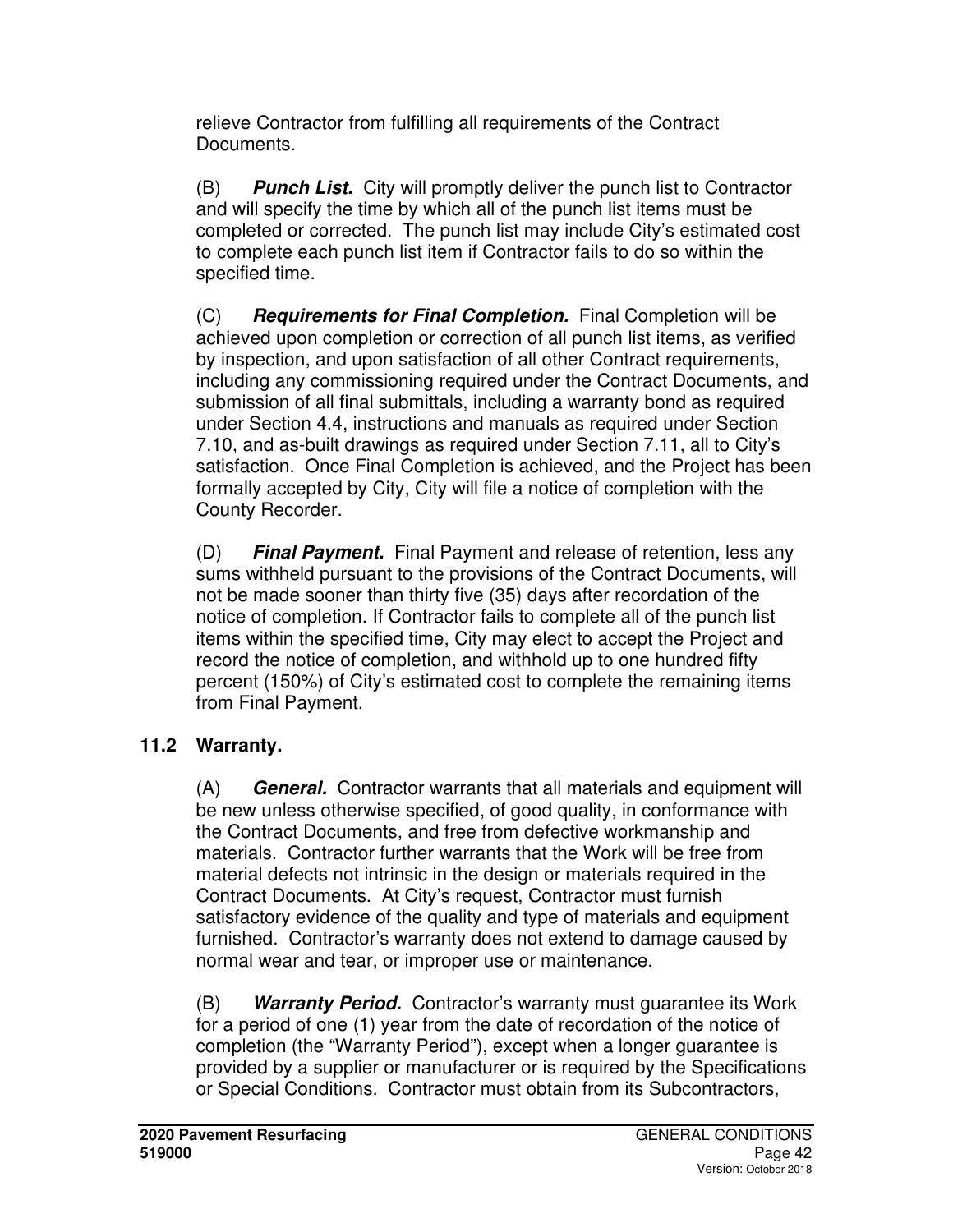suppliers and manufacturers any special or extended warranties required by the Contract Documents.

(C) **Warranty Documents.** As a condition precedent to acceptance, Contractor must supply City with all warranty and guarantee documents relevant to equipment and materials incorporated into the Work and guaranteed by their suppliers or manufacturers.

(D) **Subcontractors.** The warranty obligations in the Contract Documents apply to Work performed by Contractor and its Subcontractors, and Contractor expressly agrees to act as co-guarantor of such Work.

(E) **Contractor's Obligations.** Upon written notice from City to Contractor of any defect in the Work discovered during the Warranty Period, Contractor or its responsible Subcontractor must promptly correct the defective Work at its own cost. Contractor's obligation to correct defects discovered during the Warranty Period will continue past the expiration of the Warranty Period as to any defects in Work for which Contractor was notified prior to expiration of the Warranty Period.

(F) **City's Remedies.** If Contractor and/or its responsible Subcontractor fails to correct defective Work within ten (10) days following notice by City, or sooner, if required by the circumstances, Contractor expressly agrees that City may correct the defects to conform with Contract Documents at Contractor's sole expense, and Contractor agrees to reimburse City for its costs within thirty (30) days following City's submission of a demand for payment pursuant to this provision. If City is required to initiate legal action to compel Contractor's compliance with this provision, and City is the prevailing party in such action, Contractor is solely responsible for all of City's attorney's fees and legal costs expended to enforce Contractor's warranty obligations herein in addition to any and all costs incurred by City to correct the defective Work.

**11.3 Use Prior to Final Completion.** City reserves the right to occupy or make use of the Project, or any portions of the Project, prior to Final Completion if City has determined that the Project or portion of it is in a condition suitable for the proposed occupation or use, and that it is in its best interest to occupy or make use of the Project, or any portions of it, prior to Final Completion. City will notify Contractor in writing of its intent to occupy or make use of the Project or any portions of the Project, pursuant to this provision.

(A) **Non-Waiver.** Occupation or use prior to Final Completion will not operate as acceptance of the Work or any portion of it, nor will it operate as a waiver of any of City's rights or Contractor's duties pursuant to these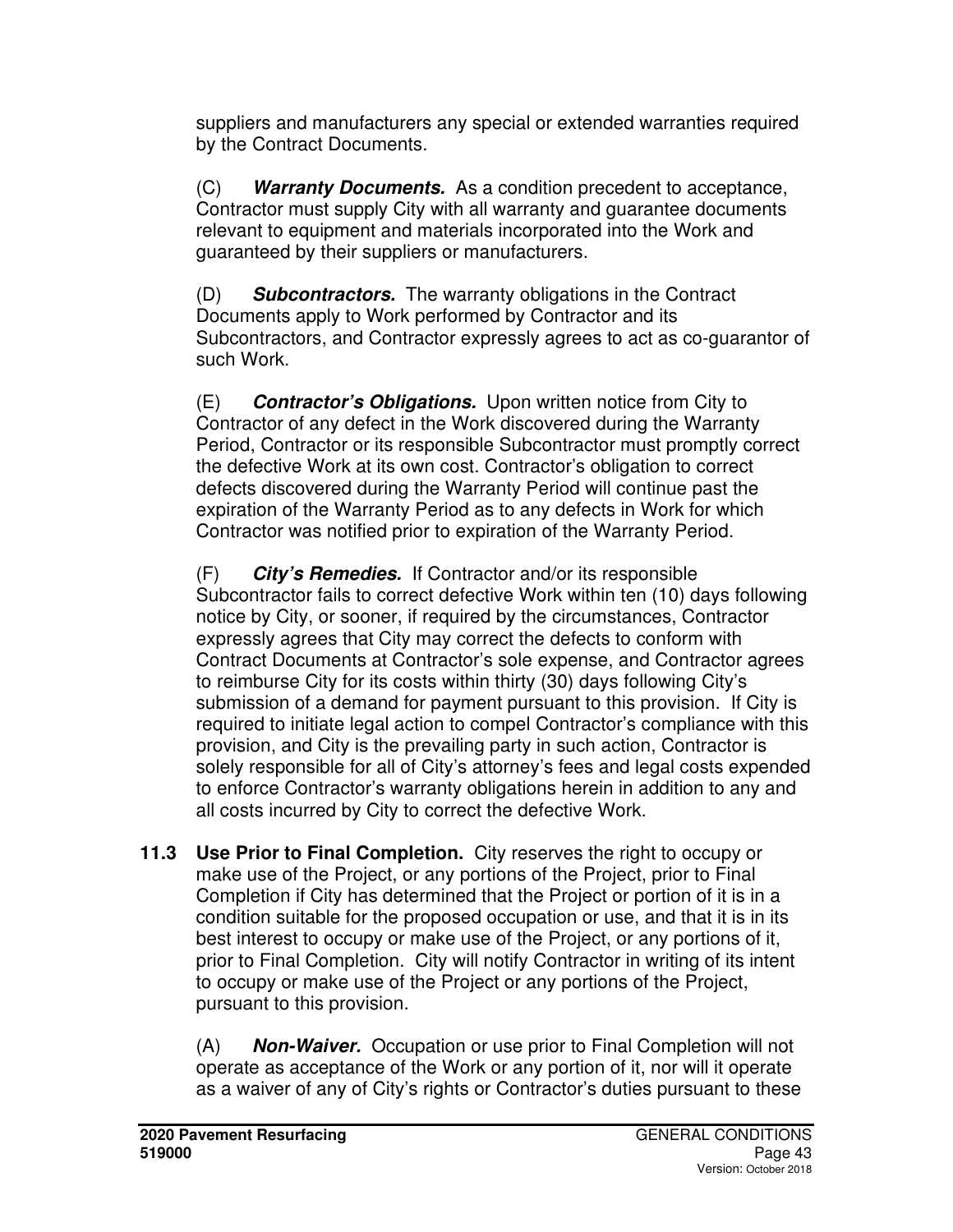Contract Documents, and will not affect nor bear on the determination of the time of substantial completion with respect to any statute of repose pertaining to the time for filing an action for construction defect.

(B) **City's Responsibility.** City will be responsible for the cost of maintenance and repairs due to normal wear and tear with respect to those portions of the Project that are being occupied or used before final completion. The Contract Price or the Contract Time may be adjusted pursuant to the applicable provisions of these Contract Documents if, and only to the extent that, any occupation or use under this Section actually adds to Contractor's cost or time to perform the Work.

**11.4 Substantial Completion.** For purposes of determining "substantial completion" with respect to any statute of repose pertaining to the time for filing an action for construction defect, "substantial completion" is deemed to mean the last date that Contractor or any Subcontractor performs Work on the Project prior to recordation of the Notice of Completion, except for warranty work performed under this Article.

### **Article 12 Dispute Resolution**

**12.1 Claims.** This Article applies to and provides the exclusive procedures for any Claim arising from or related to the Contract or performance of the Work.

(A) **Definition.** "Claim" means a separate demand by Contractor, submitted in writing, for change in the Contract Time or Contract Price that has previously been submitted to City in accordance with the requirements of the Contract Documents, and which has been rejected by City, in whole or in part.

(B) **Limitations.** A Claim may only include the portion of a previously rejected demand that remains in dispute between Contractor and City. With the exception of any dispute regarding the amount of money actually paid to Contractor as Final Payment, Contractor is not entitled to submit a Claim demanding a change in the Contract Time or the Contract Price, which has not previously been submitted to City in full compliance with Article 5 and Article 6, and subsequently rejected in whole or in part by City.

(C) **Scope of Article.** This Article is intended to provide the exclusive procedures for submission and resolution of Claims of any amount, and applies in addition to the provisions of Public Contract Code Section 9204 and Sections 20104 et seq.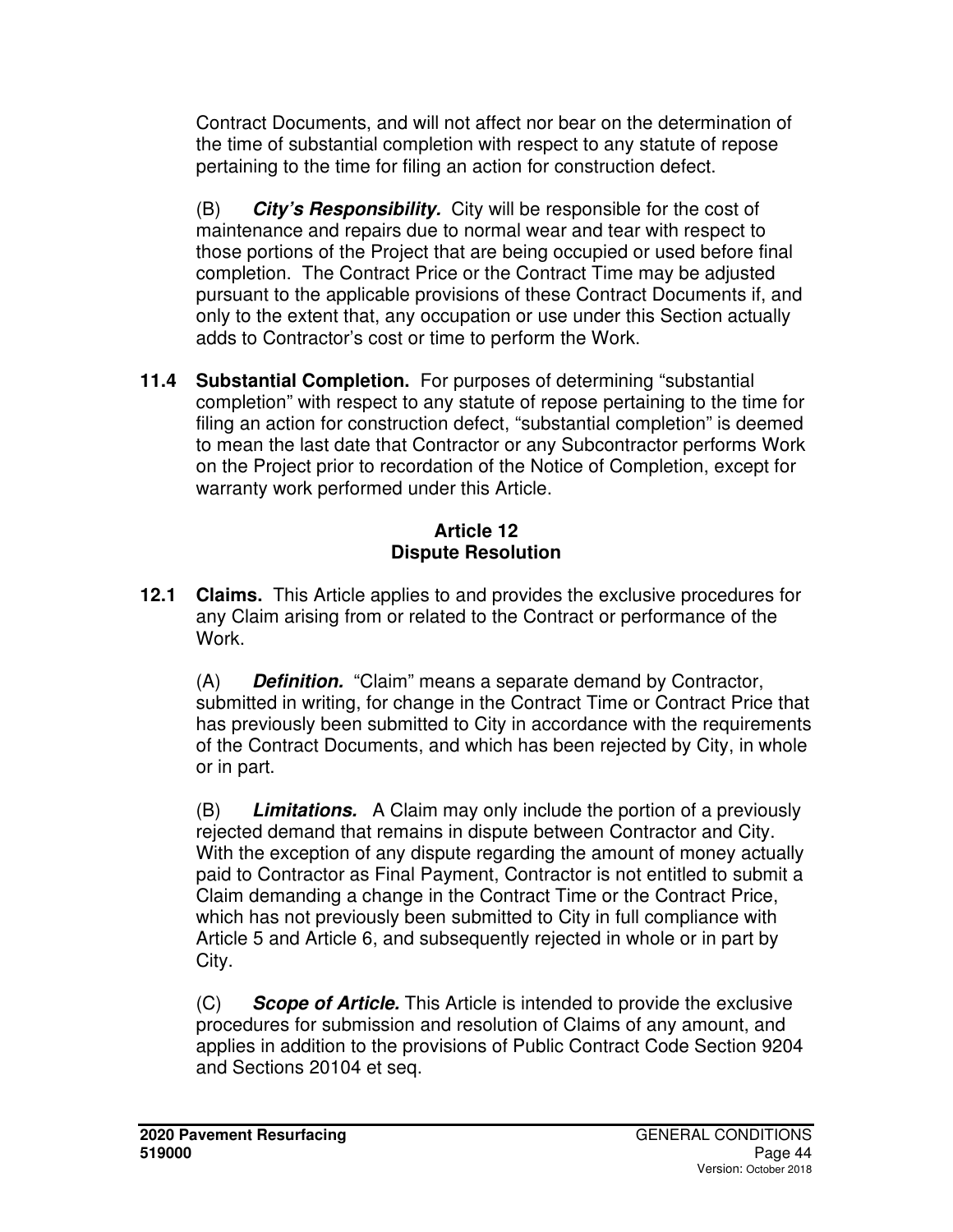(D) **No Work Delay.** Notwithstanding the submission of a Claim or any other dispute between the parties related to the Project or the Contract Documents, Contractor must perform the Work and may not delay or cease Work pending resolution of the Claim or other dispute, but must continue to diligently prosecute the performance and timely completion of the Work, including the Work pertaining to the Claim or other dispute.

**12.2 Claims Submission.** The following requirements apply to any Claim subject to this Article:

(A) **Substantiation.** The Claim must be submitted to City in writing, clearly identified as a "Claim" submitted pursuant to this Article 12, and must include all of the documents necessary to substantiate the Claim including the Change Order request that was rejected in whole or in part, and copy of the City's written rejection that is in dispute. The Claim must clearly identify and describe the dispute, including relevant references to applicable portions of the Contract Documents, and a chronology of relevant events. Any Claim for additional payment must include a complete, itemized breakdown of all labor, materials, taxes, insurance, and subcontract, or other costs. Substantiating documentation such as payroll records, receipts, invoices, or the like, must be submitted in support of each claimed cost. Any Claim for an extension of time or delay costs must be substantiated with schedule analysis and narrative depicting and explaining claimed time impacts.

(B) **Claim Format.** A Claim must be submitted in the following format:

(1) General introduction, specifically identifying the submission as a "Claim" submitted under this Article 12.

(2) Relevant background information, including identification of the specific demand at issue, and the date of City's rejection of that demand.

(3) Detailed explanation of the issue(s) in dispute. For multiple issues, separately number and identify each issue and include the following for each separate issue:

> (a) The background of the issue, including references to relevant provisions of the Contract Documents;

(b) A succinct statement of the matter in dispute, including Contractor's position and the basis for that position;

(c) A chronology of relevant events;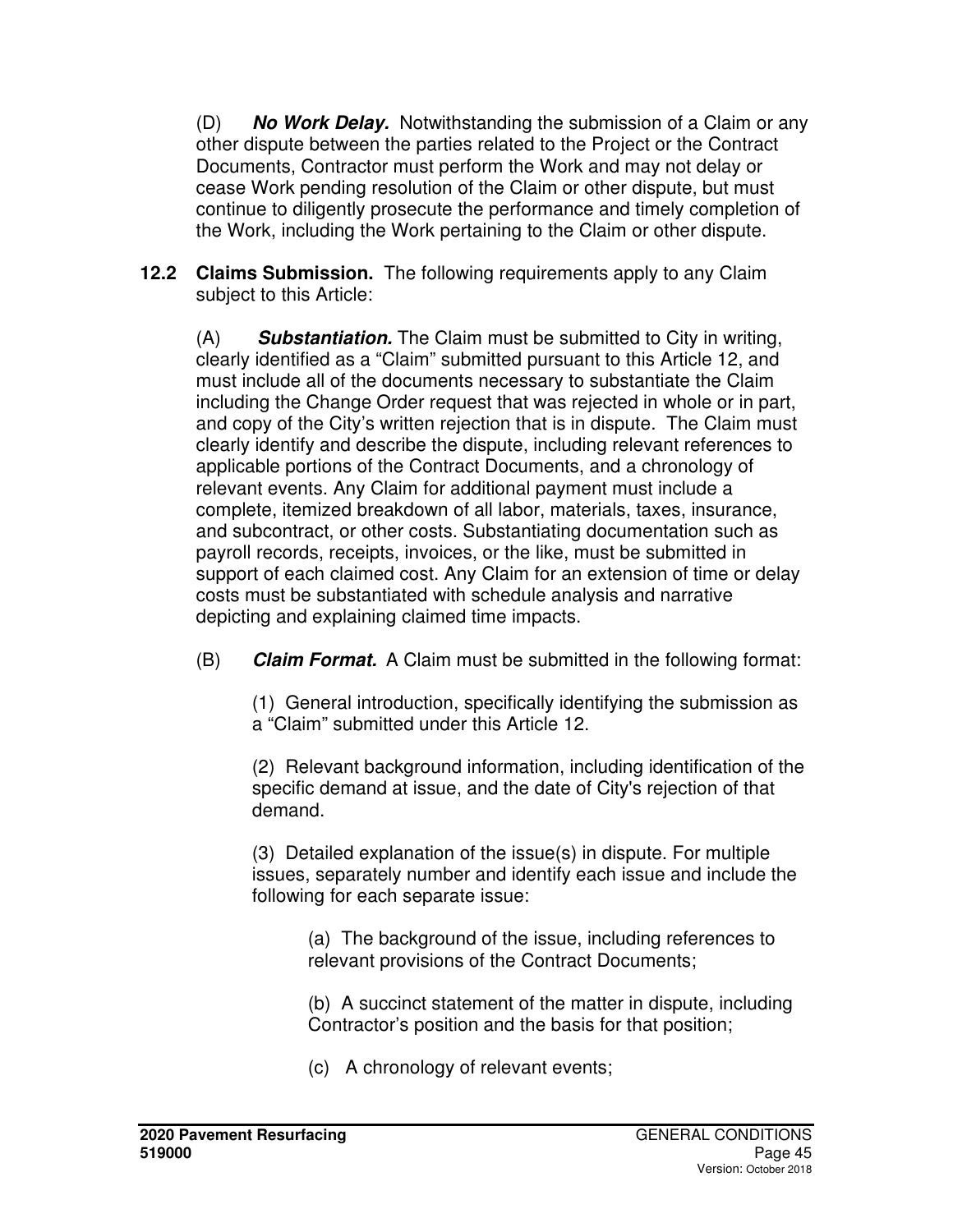(d) The identification and attachment of all supporting documents (see subsection (A), above, on Substantiation); and

- (e) Use of a separate page for each issue.
- (4) Summary of issues and damages.

(5) The following certification, executed by Contractor's authorized representative:

"The undersigned Contractor certifies under penalty of perjury that its statements and representations in this Claim are true and correct. Contractor warrants that this Claim is comprehensive and complete as to the matters in dispute, and agrees that any costs, expenses, or delay claim not included herein are deemed waived. Contractor understands that submission of a Claim which has no basis in fact or which Contractor knows to be false may violate the False Claims Act (Government Code Section 12650 et seq.)."

## (C) **Submission Deadlines.**

(1) A Claim must be submitted within fifteen (15) days following the date that City notified Contractor in writing that a request for a change in the Contract Time or Contract Price, duly submitted in compliance with Article 5 and Article 6, has been rejected in whole or in part.

(2) With the exception of any dispute regarding the amount of Final Payment, any Claim must be filed on or before the date of Final Payment, or will be deemed waived.

(3) A Claim disputing the amount of Final Payment must be submitted within fifteen (15) days of the effective date of Final Payment, under Section 8.8, above.

(4) Strict compliance with these Claim submission deadlines is necessary to ensure that any dispute may be mitigated as soon as possible, and to facilitate cost-efficient administration of the Project. Any Claim that is not submitted within the specified deadlines will be deemed waived by Contractor.

**12.3 City's Response.** City will respond within forty five (45) days of receipt of the Claim with a written statement identifying which portion(s) of the Claim are disputed, unless the forty five (45)-day period is extended by mutual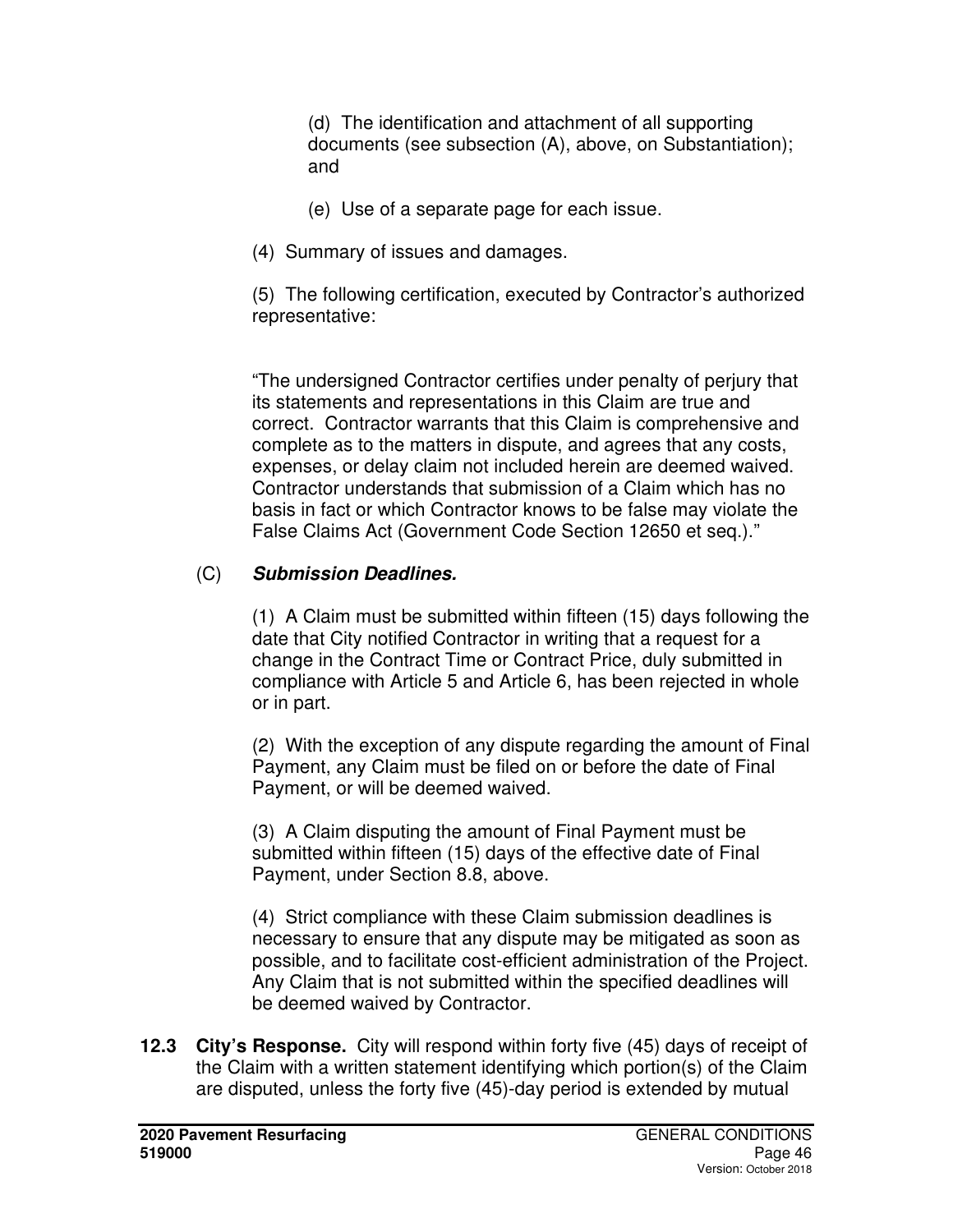agreement of City and Contractor. However, the City may first request, in writing, within thirty (30) days of receipt of the Claim, any additional documentation supporting the Claim or relating to defenses to the Claim that City may have against Contractor. If Contractor fails to submit the additional documentation to City within fifteen (15) days of receipt of City's request, the Claim will be deemed waived.

(A) **Additional Information.** If additional information is thereafter required, it may be requested and provided upon mutual agreement of City and Contractor.

(B) **City's Response.** City's written response to the Claim, as further documented, will be submitted to Contractor within fifteen (15) days after receipt of the further documentation or within a period of time no greater than that taken by Contractor in producing the additional information, whichever is greater.

(C) **Non-Waiver.** Any failure by City to respond within the times specified above may not be construed as acceptance of the Claim in whole or in part, or as a waiver of any provision of these Contract Documents.

**12.4 Meet and Confer.** If Contractor disputes City's written response, or City fails to respond within the specified time, Contractor must notify City in writing, either within fifteen (15) days of receipt of City's response, or within fifteen (15) days of City's failure to respond within the specified time, respectively, and demand an informal conference to meet and confer for settlement of the issues in dispute. If Contractor fails to dispute City's response, in writing, within the specified times, Contractor's Claim will be deemed waived.

(A) **Schedule Meet and Confer.** Upon receipt of the demand to meet and confer, City will schedule the meet and confer conference to be held within thirty (30) days, or later if needed to ensure the mutual availability of all of the individuals that each party requires to represent its interests at the meet and confer conference.

(B) **Location for Meet and Confer.** The meet and confer conference will be scheduled at a location at or near City's principal office.

(C) **Written Statement After Meet and Confer.** Within ten (10) working days after the meet and confer has concluded, City will issue a written statement identifying which portion(s) of the Claim remain in dispute, if any.

(D) **Submission to Mediation.** If the Claim or any portion remains in dispute following the meet and confer conference, within ten (10) working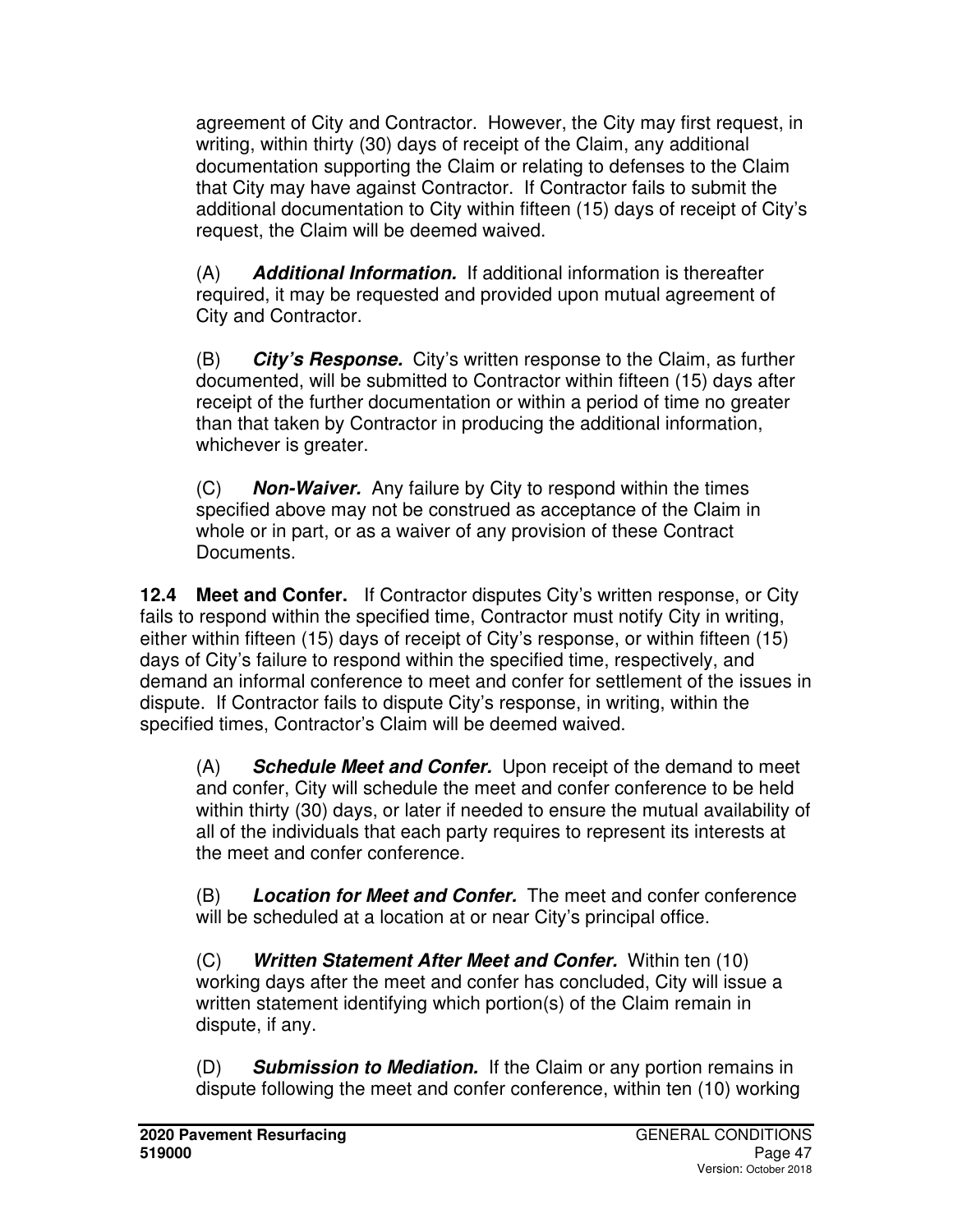days after the City issues the written statement identifying any portion(s) of the Claim remaining in dispute, the disputed portion(s) will be submitted for mediation as set forth below.

## **12.5 Mediation and Government Code Claims.**

(A) **Mediation.** Mediation under this Article will be scheduled within sixty (60) days following conclusion of the meet and confer process, with a mediator that the parties mutually agreed upon. The mediation itself may take place more than sixty (60) days following conclusion of the meet and confer process to ensure the mutual availability of the selected mediator and all of the individuals that each party requires to represent its interests. The parties must share the costs of mediation equally, except costs incurred by each party for representation by legal counsel or any other consultant.

## (B) **Government Code Claims**.

(1)Timely presentment of a Government Code Claim is a condition precedent to filing any legal action based on or arising from the Contract.

(2) The time for filing a Government Code Claim will be tolled from the time Contractor submits its written Claim pursuant to Section 12.2, above, until the time that Claim is denied as a result of the meet and confer process, including any period of time used by the meet and confer process. If the parties agree to mediation, the time for filing a Government Code Claim will be tolled until conclusion of the mediation if the Claim is not fully resolved by mutual agreement of the parties during the mediation or any continuation of the mediation.

- **12.6 Tort Claims.** This Article does not apply to tort claims and nothing in this Article is intended nor will be construed to change the time periods for filing tort-based Government Code Claims.
- **12.7 Arbitration.** It is expressly agreed, under California Code of Civil Procedure Section 1296, that in any arbitration to resolve a dispute relating to this Contract, the arbitrator's award must be supported by law and substantial evidence.
- **12.8 Damages.** Contractor bears the burden of proving entitlement to and the amount of any claimed damages. Contractor is not entitled to damages calculated on a total cost basis, but must prove actual damages. Contractor is not entitled to recovery of any alleged home office overhead. The Eichleay Formula or similar formula may not be used for any recovery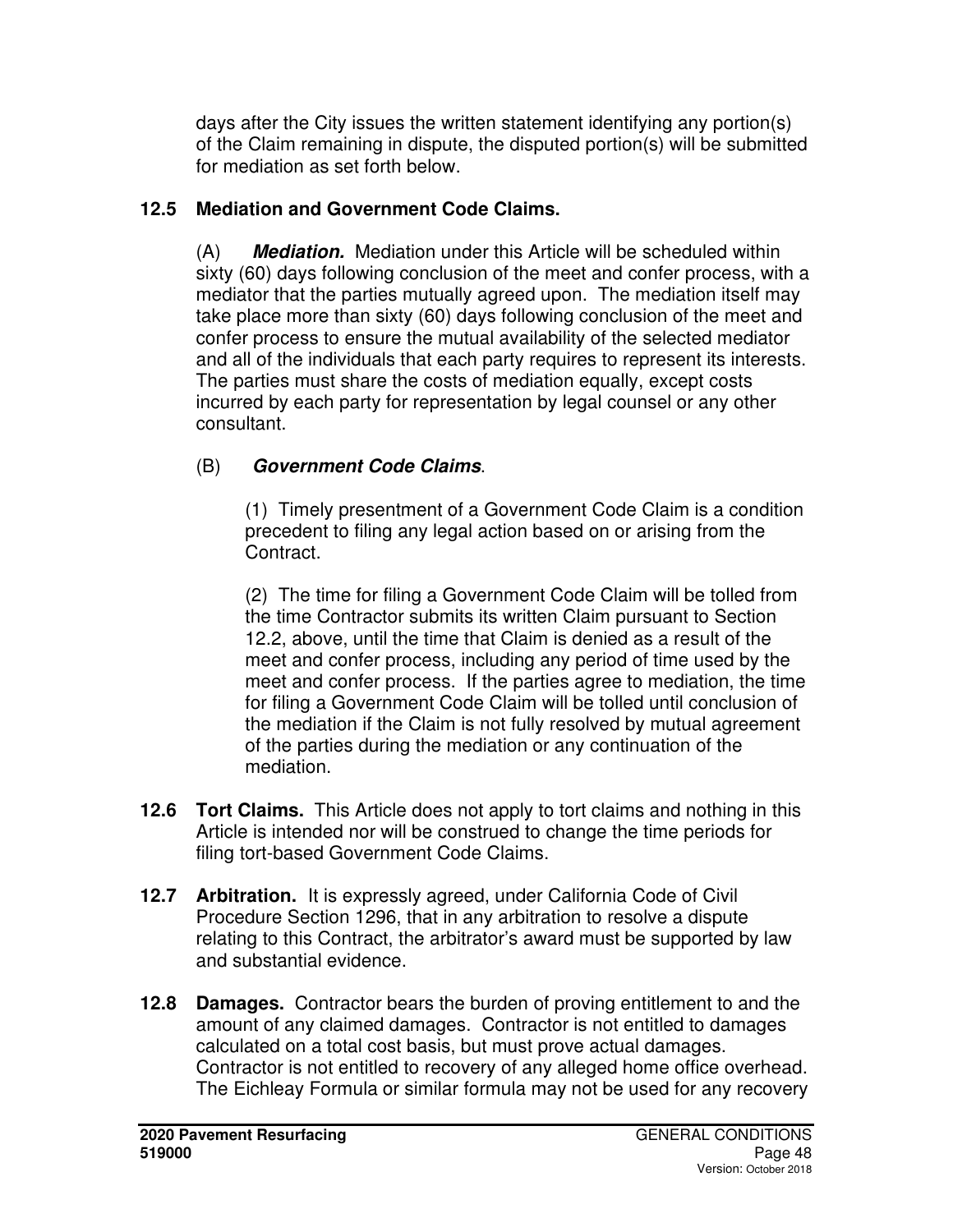under the Contract. Contractor is not entitled to consequential damages, including home office overhead or any form of overhead not directly incurred at the Worksite; lost profits; loss of productivity; lost opportunity to work on other projects; diminished bonding capacity; increased cost of financing for the Project; extended capital costs; non-availability of labor, material or equipment due to delays; or any other indirect loss arising from the Contract.

**12.9 Other Disputes.** The procedures in this Article 12 will apply to any and all disputes or legal actions, in addition to Claims, arising from or related to this Contract, unless and only to the extent that compliance with a procedural requirement is expressly and specifically waived by City. Nothing in this Article is intended to delay suspension or termination under Article 13.

#### **Article 13 Suspension and Termination**

**13.1 Suspension for Cause.** In addition to all other remedies available to City, if Contractor fails to perform or correct work in accordance with the Contract Documents, City may immediately order the Work, or any portion of it, suspended until the cause for the suspension has been eliminated to City's satisfaction.

(A) **Failure to Comply.** Contractor will not be entitled to an increase in Contract Time or Contract Price for a suspension occasioned by Contractor's failure to comply with the Contract Documents.

(B) **No Duty to Suspend.** City's right to suspend the Work will not give rise to a duty to suspend the Work, and City's failure to suspend the Work will not constitute a defense to Contractor's failure to comply with the requirements of the Contract Documents.

- **13.2 Suspension for Convenience.** City reserves the right to suspend, delay, or interrupt the performance of the Work in whole or in part, for a period of time determined to be appropriate for City's convenience, and not due to any act or omission by Contractor or its Subcontractors. Upon notice by City pursuant to this provision, Contractor must immediately suspend, delay, or interrupt the Work as directed by City. The Contract Price and the Contract Time will be equitably adjusted by Change Order to reflect the cost and delay impact occasioned by such suspension for convenience.
- **13.3 Termination for Default.** Contractor may be deemed in default for a material breach of or inability to perform the Contract, including Contractor's refusal or failure to supply sufficient skilled workers, proper materials, or equipment to perform the Work within the Contract Time;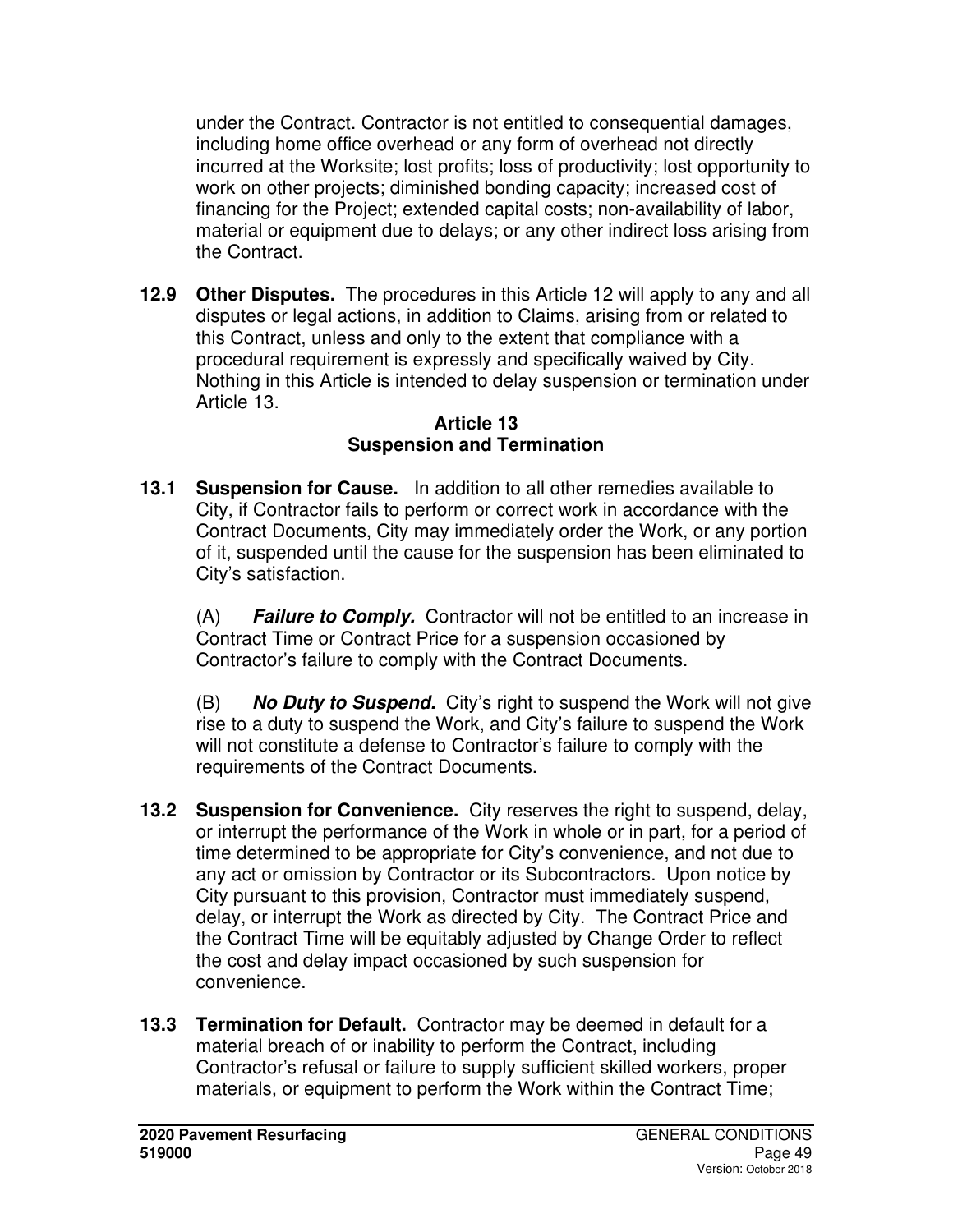refusal or failure to make prompt payment to its employees, Subcontractors, or suppliers or to correct rejected work; disregard of laws, regulations, ordinances, rules, or orders of any public agency with jurisdiction over the Project; or if Contractor lacks financial capacity to complete the Work within the Contract Time; or is otherwise responsible for a material breach of the Contract requirements.

(A) **Notice.** Upon City's determination that Contractor is in default, City may provide Contractor and its surety written notice of default and intent to terminate the Contract.

(B) **Termination.** Within seven (7) calendar days after notice of intent to terminate for default has been given, unless the default is cured or arrangements to cure the default have been made and memorialized in writing, to City's satisfaction, City may terminate the Contract by written notice to Contractor with a copy to Contractor's surety.

(C) **Waiver.** Time being of the essence in the performance of the Work, if Contractor's surety fails to arrange for completion of the Work in accordance with the Performance Bond, within seven (7) calendar days from the date of the notice of termination, Contractor's surety will be deemed to have waived its right to complete the Work under the Contract, and City may immediately make arrangements for the completion of the Work through use of its own forces, by hiring a replacement contractor, or by any other means that City determines advisable under the circumstances. Contractor and its surety will be jointly and severally liable for any additional cost incurred by City to complete the Work following termination. In addition, City will have the right to use any materials, supplies, and equipment belonging to Contractor and located at the Worksite for the purposes of completing the remaining Work.

(D) **Wrongful Termination.** If a court of competent jurisdiction or an arbitrator later determines that the termination for default was wrongful, the termination will be deemed to be a termination for convenience, and Contractor's damages will be strictly limited to the compensation provided for termination for convenience, in Section 13.4, below. Contractor waives any claim for any other damages for wrongful termination including consequential damages, lost opportunity costs or lost profits.

**13.4 Termination for Convenience.** City reserves the right to terminate all or part of the Contract for convenience upon written notice to Contractor. Upon receipt of such notice, Contractor must immediately stop the Work, comply with City's instructions to protect the completed Work and materials, and use its best efforts to minimize further costs. In the event of termination for convenience, the parties agree that the following will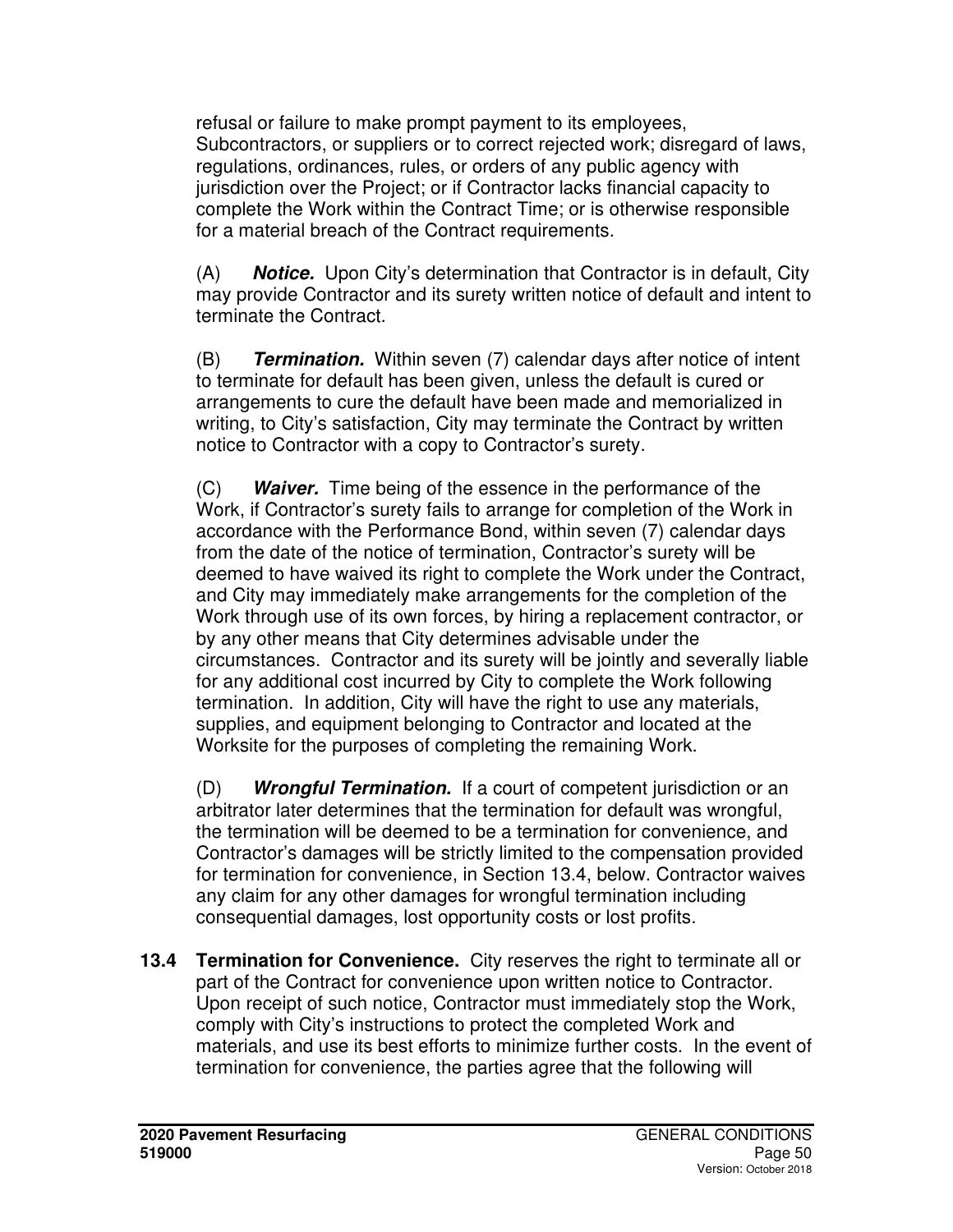constitute full and fair compensation to Contractor, and that Contractor will not be entitled to any additional compensation:

(A) **Completed Work.** The value of its Work satisfactorily performed to date, including Project overhead and profit based on Contractor's schedule of values;

(B) **Demobilization.** Actual and substantiated demobilization costs; and

(C) **Markup.** Five percent (5%) of the total value of the Work performed as of the date of notice of termination or five percent (5%) of the value of the Work yet to be completed, whichever is less.

**13.5 Provisions Remaining in Effect.** Upon termination pursuant to this Article, the provisions of the Contract Documents remain in effect as to any claim, indemnity obligation, warranties, guarantees, submittals of asbuilt drawings, instructions, or manuals, or other such rights and obligations arising prior to the termination date.

## **Article 14 Miscellaneous Provisions**

- **14.1 Assignment of Unfair Business Practice Claims.** Under Public Contract Code Section 7103.5, Contractor and its Subcontractors agree to assign to City all rights, title, and interest in and to all causes of action it may have under Section 4 of the Clayton Act (15 U.S.C. Section 15) or under the Cartwright Act (Chapter 2 (commencing with Section 16700) of Part 2 of Division 7 of the Business and Professions Code), arising from purchases of goods, services, or materials pursuant to the Contract or subcontract. This assignment will be effective at the time City tenders Final Payment to Contractor, without further acknowledgement by the parties.
- **14.2 Provisions Deemed Inserted.** Every provision of law required to be inserted in the Contract Documents is deemed to be inserted, and the Contract Documents will be construed and enforced as though such provision has been included. If it is discovered that through mistake or otherwise that any required provision was not inserted, or not correctly inserted, the Contract Documents will be amended accordingly.
- **14.3 Waiver.** No waiver of a breach, failure of any condition, or any right or remedy contained in or granted by the provisions of the Contract Documents will be effective unless it is in writing and signed by the party waiving the breach, failure, right, or remedy. No waiver of any breach,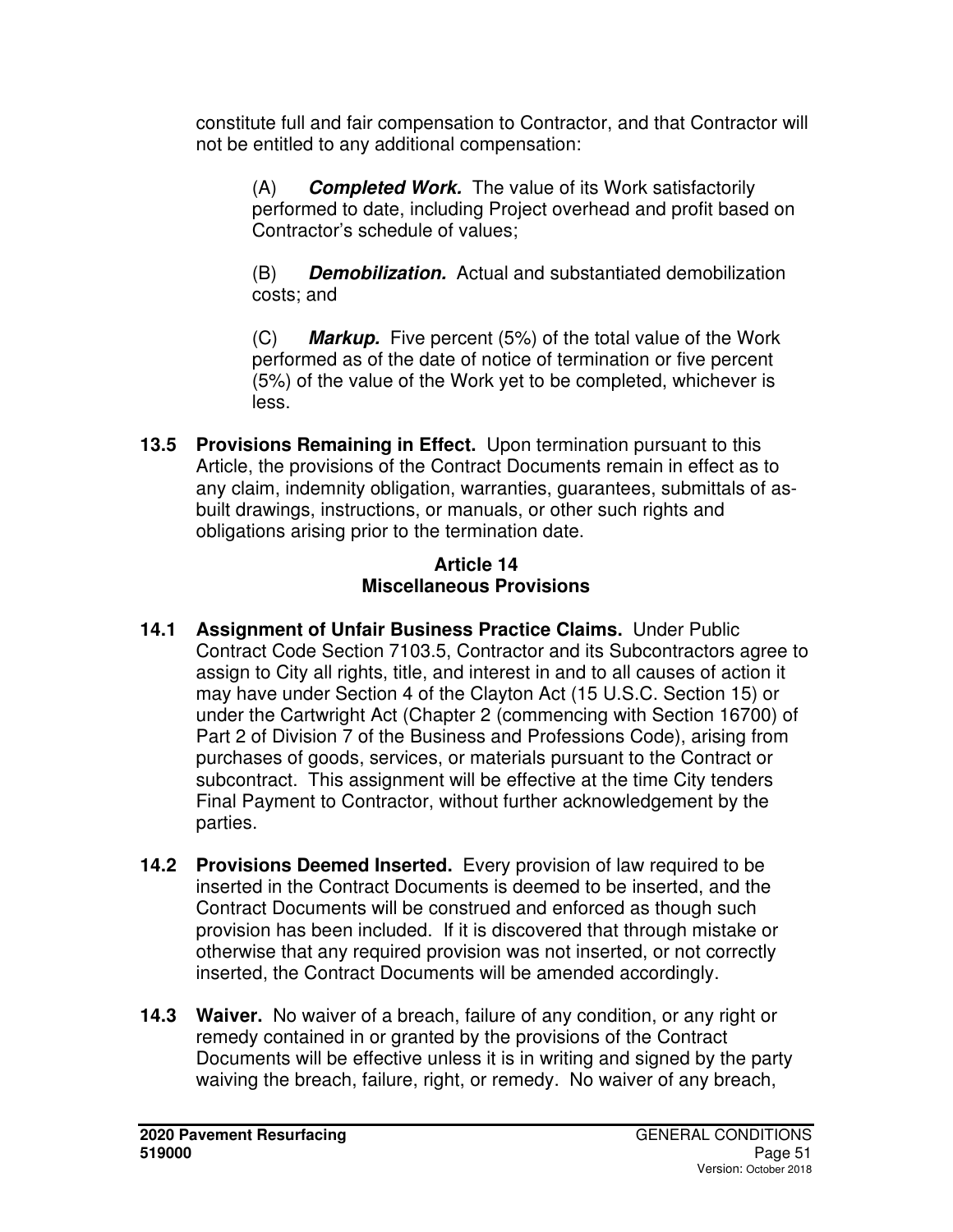failure, right, or remedy will be deemed a waiver of any other breach, failure, right, or remedy, whether or not similar, nor will any waiver constitute a continuing waiver unless specified in writing by the waiving party.

- **14.4 Titles, Headings, and Groupings.** The titles and headings used and the groupings of provisions in the Contract Documents are for convenience only and may not be used in the construction or interpretation of the Contract Documents or relied upon for any other purpose.
- **14.5 Statutory and Regulatory References.** With respect to any amendments to any statutes or regulations referenced in these Contract Documents, the reference is deemed to be the version in effect on the date that that bids were due.

END OF GENERAL CONDITIONS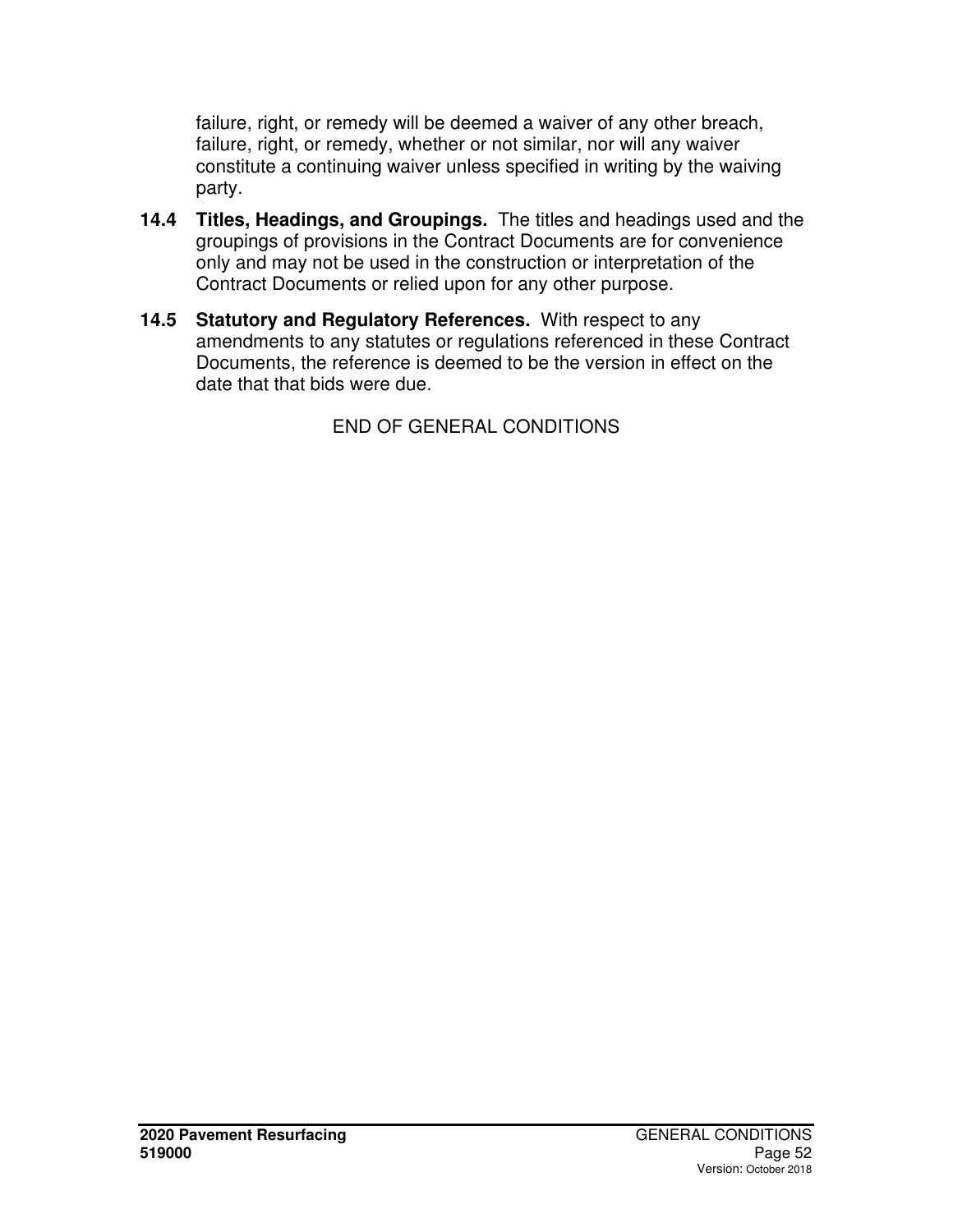## **SPECIAL CONDITIONS**

1.1 **Shop Drawings.** Whenever Shop Drawings are required by the Contract Documents or by the Engineer, Contractor must submit five (5) prints of each shop drawing to the Engineer.

(A) If three (3) prints of the drawing are returned to Contractor marked "NO EXCEPTIONS TAKEN," further revision of the drawings will not be required. If one (1) print of the drawing is returned to Contractor marked "REVISE AND RESUBMIT," Contractor must revise the drawing and resubmit five (5) copies of the revised drawing to the Engineer. City reserves the right to withhold payment due Contractor to cover additional costs of the Engineer's review beyond the second submission.

(B) Fabrication of an item may not commence before the Engineer has reviewed the pertinent shop drawings and returned copies to Contractor marked either "NO EXCEPTIONS TAKEN" or "MAKE CORRECTIONS NOTED."

(C) Revisions indicated on shop drawings are deemed necessary to meet the existing requirements of the Contract Documents and may not be taken as the basis of claims for extra Work. Contractor is not entitled to claim for damages or extension of time due to any delay resulting from making the required revisions to shop drawings. The Engineer's review of the shop drawings does not relieve Contractor of responsibility for any errors or omissions contained in the shop drawings nor will such review operate to waive or modify any provision contained in the Contract Documents.

2.1 **Construction Water and Wastewater.** City will provide water required for performance of the Work. Contractor is responsible for the appropriate disposal of waste water in coordination with City personnel. Contractor must provide a backflow preventer on all point of connections to City's Water System. All backflow preventers must be checked and approved by City's Public Works Water Division. Contractor must provide a deposit (refundable) and make necessary arrangements to pick up a hydrant meter at City's Public Works Office. At the completion of the Project, if the hydrant meter is not returned promptly or if it is damaged, Contractor shall forfeit its deposit.

3.1 **Equipment.** Contractor must provide and use equipment and plants suitable to produce the quality of Work and materials required by the Contract Documents. Contractor may be required to remove equipment which the Engineer deems unsuitable for the Work. Contractor must ensure that equipment is operated by trained, experienced operators, and at a speed or rate of production not to exceed that recommended by the manufacturer. Any vehicles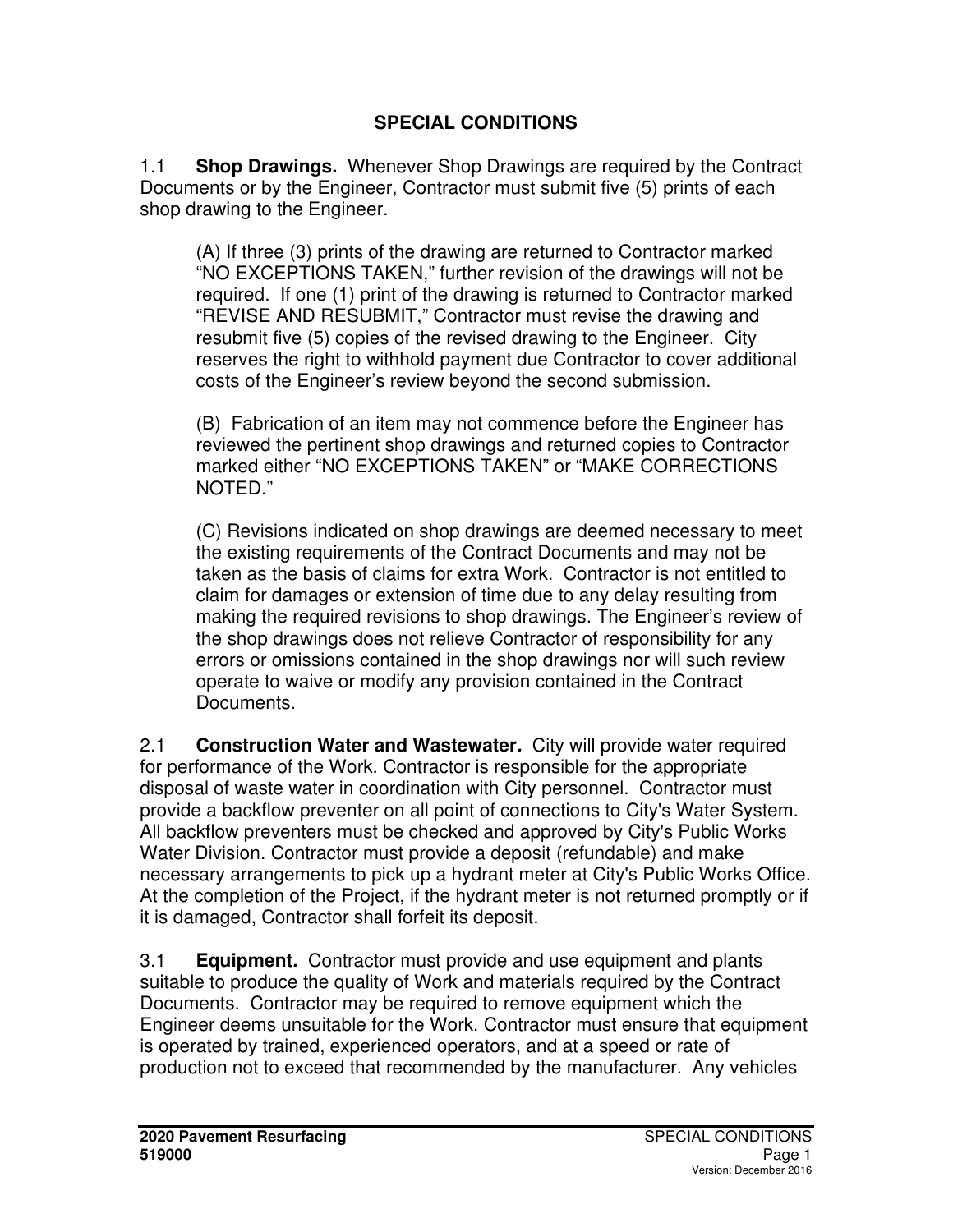used to haul materials over existing streets and highways must be equipped with pneumatic tires.

3.1 **Disposal of Materials Outside of Street Right-of-Way.** Unless otherwise specified in the Specifications or Special Conditions, Contractor is solely responsible for disposing of materials outside the street right-of-way and for all associated costs. Before disposing materials outside the street right-ofway, Contractor must 1) obtain a written release from the property owner releasing City from any and all responsibility in connection with the disposal of material on that property; and 2) obtain permission from the Engineer to dispose of the material at the permitted location.

4.1 **Emergency Contact.** Prior to the commencement of Work on the Project, Contractor must provide contact information to the Engineer for the person designated by Contractor to respond to any emergency that arises on the Worksite during the course of the Project. That person will be responsible for responding to the Worksite within thirty (30) minutes following notification of an emergency by City's Police or Fire Department, regardless of the time of day.

5.1 **Right-of-Way.** City will provide the right-of-way for performance of the Work. Contractor is solely responsible for any additional area required outside of the designated the right-of-way, unless otherwise provided in the Contract Documents.

(A) **Environmental Control.** Contractor must not pollute any drainage course or its tributary inlets with fuels, oils, bitumens, acids, insecticides, herbicides or other harmful materials. Contractor and its subcontractors shall at all times in the performance of the Work comply with all applicable federal, state, and local laws and regulations concerning pollution of waterways.

6.1 **Use of Explosives.** When the use of explosives is necessary for the prosecution of the Work, Contractor must ensure that they are used with the utmost care to avoid endangering persons or property. All explosives must be used and stored in strict accordance with all applicable federal, state, and local laws and regulations.

# 7.1 **Authorized Work Days and Hours.**

(A) **Authorized Work Days.** Except as expressly authorized in writing by City, Contractor is limited to performing Work on the Project on the following days of the week, excluding holidays observed by City: Monday through Friday.

(B) **Authorized Work Hours.** Except as expressly authorized in writing by City, Contractor is limited to performing Work on the Project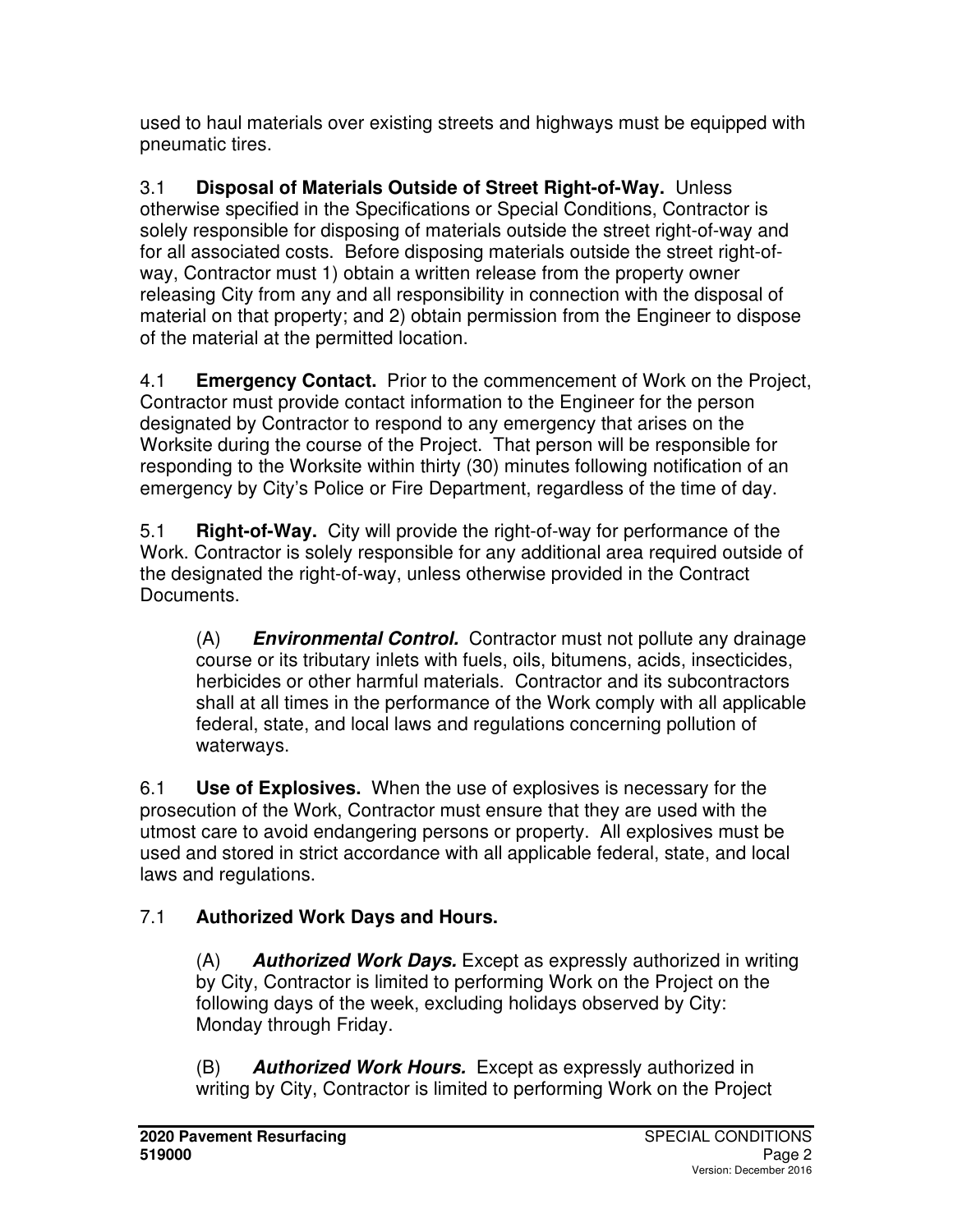during the following hours listed below. The Contractor must get City approval to work outside of the authorized work days and hours listed herein

- Condit Road:
	- o All pavement digout repairs and slurry sealing operations: Sunday – Thursday, 8:00 p.m. to 5:00 a.m.
- East Dunne Avenue:
	- o Caltrans right-of-way: as specified in the upcoming Caltrans' encroachment permit. The City anticipates the following allowed hours for partial or full lane closures on impacted highway ramps (if necessary):
		- Northbound 101 off-ramp: Sunday Thursday, 8:00 p.m. to 5:00 a.m.
		- Northbound 101 on-ramp: Sunday Thursday, 7:00 p.m. – 5:00 a.m.
		- Southbound 101 off-ramp: Sunday Thursday, 10:00 p.m. to 7:00 a.m.
		- Southbound 101 on-ramp: Sunday Thursday, 8:00 p.m. to 8:00 a.m
	- o Union Pacific Railroad (UPRR) crossing (any work within 25' from the centerline of the UPRR tracks): in accordance with necessary right of entry/encroachment UPRR agreements, permits, and/or endorsements. The City anticipates work within the UPRR will occur upon UPRR-approved flagger and inspector availability with the authorized work days and hours specified herein.
	- o All pavement digout repairs, pavement milling and micromilling, slurry sealing, and overlay operations: Sunday – Thursday, 8:00 p.m. to 5:00 a.m.
- Tennant Avenue:
	- o Union Pacific Railroad (UPRR) crossing (any work within 25' from the centerline of the UPRR tracks): in accordance with necessary right of entry/encroachment UPRR agreements, permits, and/or endorsements. The City anticipates work within the UPRR will occur upon UPRR-approved flagger and inspector availability with the authorized work days and hours specified herein.
	- o All pavement digout repairs, pavement milling, paving operations: Sunday – Thursday, 8:00 p.m. to 5:00 a.m.
- Encino Drive, Roble Drive, and Via Castana
	- $\circ$  No major grinding and paving operations during the waste collection day(s) identified below without City and the waste hauler's approval. If the grinding and paving operations are allowed to proceed on the collection day(s), the Contractor shall provide written notifications to all affected residents one week in advance of the affected waste collection date. The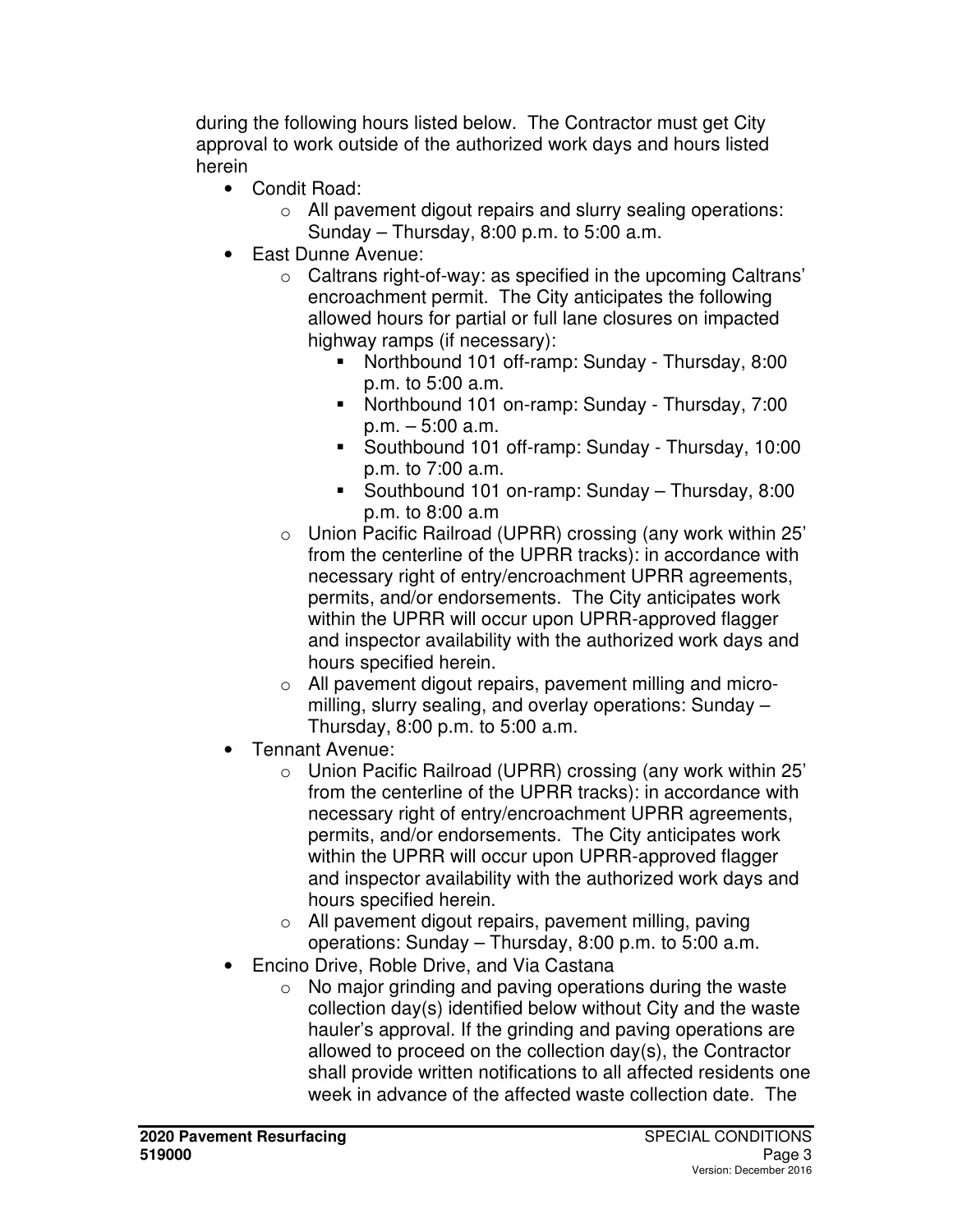written notifications must be approved by the City and waste hauler.

- Waste and recycling pickup dates  $=$  Wednesdays.
- All other streets and operations (the City's morning commute direction is northbound and afternoon commute direction is southbound):
	- o Arterial and collector streets (E. Dunne Avenue, Tennant Avenue, Condit Road):
		- **Non-commute direction:** 
			- Start: 8:00 a.m.
			- End: 5:00 p.m.
		- Commute-direction
			- Start: 9:00 a.m.
			- End: 3:00 p.m.
	- o Residential streets: 8:00 a.m. to 5:00pm

8.1 **Construction Yard Staging.** The Contractor shall be responsible for acquiring or leasing space for temporary construction material and equipment staging. Any staging on private property shall be arranged and agreed upon solely between the Contractor and Property Owner(s). The Contractor shall provide the City a copy of the executed project-related staging agreement between the Contractor and Property Owner(s).

9.1 **Caltrans Encroachment Permit.** In accordance with the City's encroachment permit application and upon the issuance of the City's encroachment permit application with Caltrans, the Contractor shall apply and obtain a separate encroachment permit (referred to as a Double Permit) for the work authorized herein. The application for a double permit must include six copies of the traffic control plans stamped, signed, and dated by a California Licensed Professional Engineer, and with expiration date included. Refer to Appendix A for Caltrans general encroachment permit requirements.

The cost associated with the Caltrans' Double Permit application review and approval shall be considered as included in the contract price paid for various items of work involved and no additional compensation will be allowed therefor.

Prior to the start of work in the Caltrans' right-of-way, the Contractor shall be responsible for coordinating the pre-construction meeting with the Caltrans' Field Permit Engineer. The Contractor shall also be responsible for coordinating ongoing construction inspections with the Caltrans' Field Permit Engineer.

10.1 **Union Pacific Railroad Company Encroachment and/or Right or Entry Agreements.** The Contractor shall be required to obtain and execute the necessary agreement(s), permit(s), and/or endorsements from UPRR to perform work within the UPRR right-of-way at the East Dunne and Tennant Avenue railroad crossings. The Contractor shall be responsible for obtaining and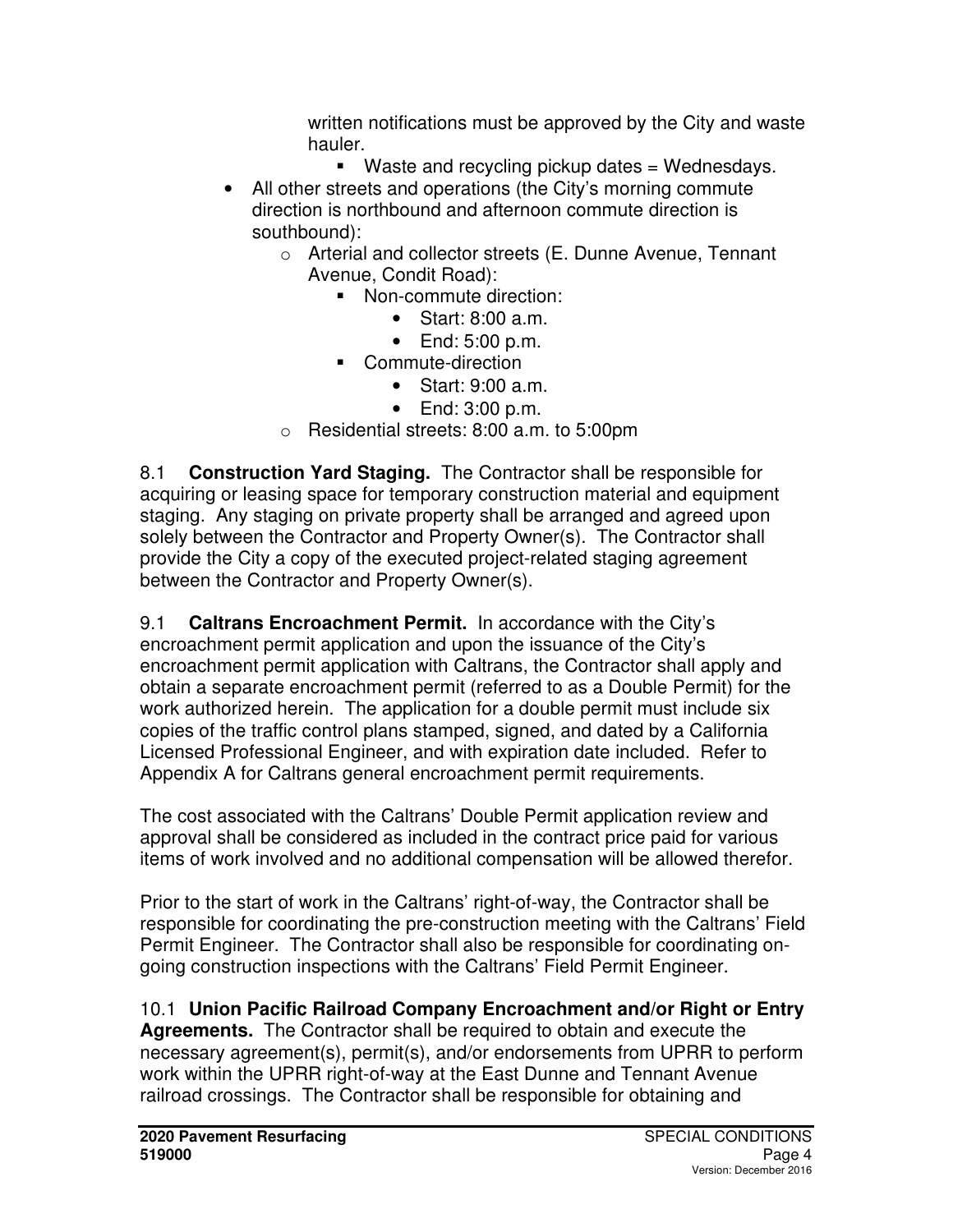providing UPRR Railroad Liability Insurance and other insurance required by UPRR and obtaining and providing UPRR flaggers for the duration of work. The cost for this work and UPRR's training, flagging and inspections shall be considered as included in the contract price paid for various items of work involved and no additional compensation will be allowed therefor.

11.1 **Notice to Proceed**.The City may not issue the Notice to Proceed to the Contractor to begin construction for a maximum seventy-five (75) calendar days from the date of the construction contract award by the City.

12.1 **Project Funding Sign Installation.** The Contractor shall install 5'x8' project funding signage for the East Dunne Avenue and Tennant Avenue project sites. The City shall furnish the sign panels and wooden posts to the Contractor. The Engineer shall confirm the project funding sign locations with the Contractor. The work shall include underground utility investigations and removal and proper disposal of the sign material and posts at the end of the project.

END OF SPECIAL CONDITIONS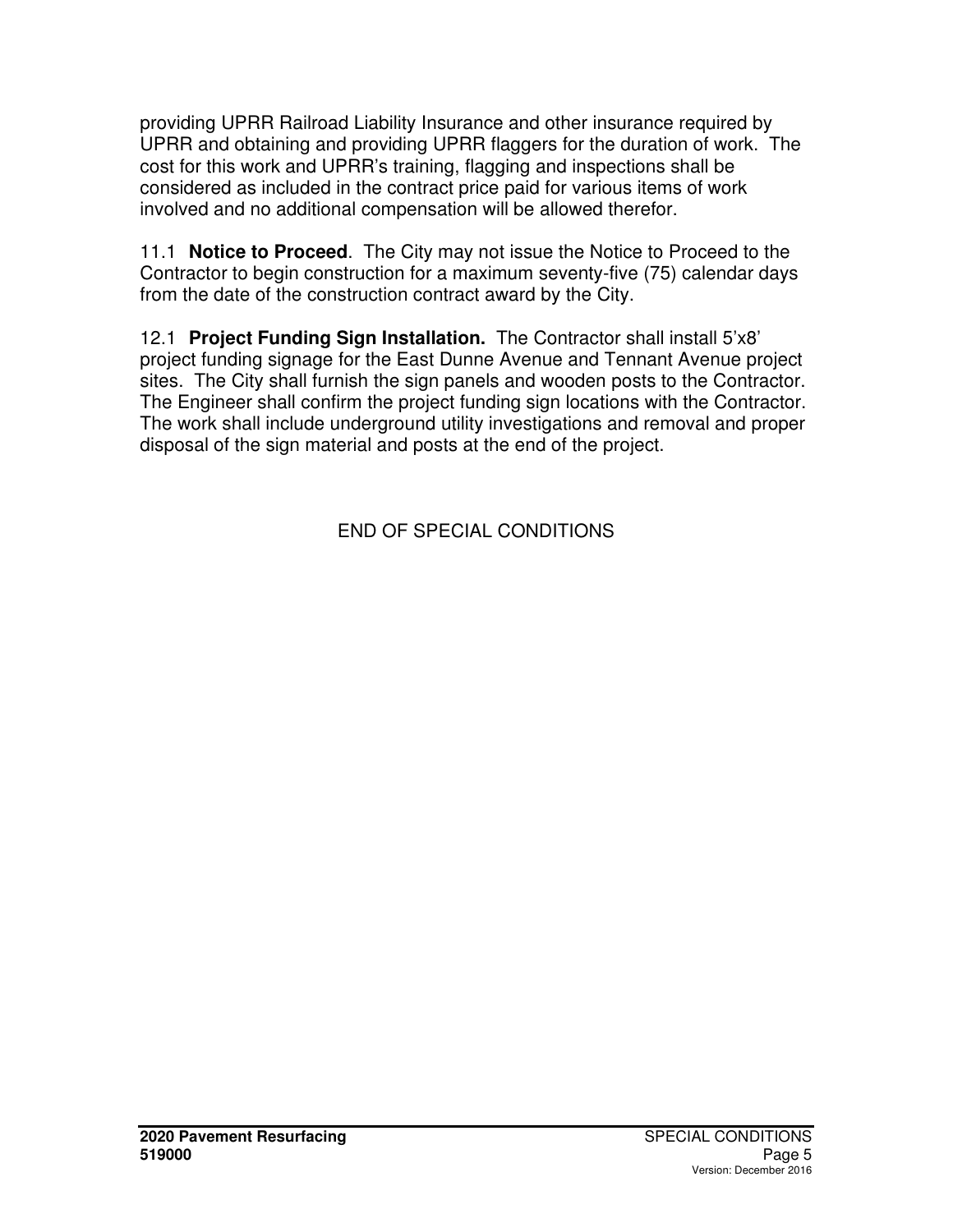#### **TECHNICAL PROVISIONS**

#### **SECTION 1 - GENERAL REQUIREMENTS**

#### **1.00 Scope of Work**

The scope of the work for this project includes: pavement milling and micromilling, cold in-place recycling (CIR) pavement rehabilitation, hot mix asphalt concrete (AC) overlay, full depth AC pavement repairs, slurry sealing, crack sealing, replacement of all existing traffic delineation and markings, utility adjustments, traffic signal loop restorations, and all related work on various streets within the City limits. The City in advance of the work will mark all work limits as required by the plans and specifications.

#### **2.00 Mobilization**

a. Description: Mobilization shall consist of preparatory work and operations, including but not limited to, that necessary for the movement of personnel, equipment, supplies, and incidentals to the project site, and for all other work and operations which must be performed or for costs incurred prior to beginning work and in the course of work on various contract items at the project site. Mobilization shall be in accordance with Section 11 "Mobilization" of the Standard Specifications of the State of California, Department of Transportation (CSS).

b. Measurement and Payment: Mobilization shall be measured on a lump sum basis. The contract lump sum price paid for "Mobilization" shall include full compensation for furnishing all labor, materials, tools, equipment, and incidentals, and for doing all work involved in compliance with the CSS and these Technical Provisions including, but not limited to, all mobilization, remobilization, demobilization, moving to new locations, and replacing and disposing of material, as specified in the CSS and these Technical Provisions, and as directed by the Engineer. The contract lump sum price paid for "Mobilization" shall not exceed 5% of the total of all other bid items.

#### **3.00 Water Pollution Control**

a. Description: Water pollution control work shall conform to the provisions in Section 13, "Water Pollution Control," of the CSS and these Technical Provisions.

Water pollution control work shall conform to the requirements in the "Storm Water Pollution Prevention Plan (SWPPP) and Water Pollution Control Program (WPCP) Preparation Manual" and the "Construction Site Best Management Practices (BMPs) Manual," and addenda thereto issued up to, and including, the date of advertisement of the project. These manuals are hereinafter referred to respectively as the "Preparation Manual" and the "Construction Site BMPs Manual," and collectively, as the "Manuals." Copies of the Manuals may be obtained from the Caltrans Construction webmaster at Construction.webmaster@dot.ca.gov, and from the Department's Internet website at: https:// dot.ca.gov/programs/construction/storm-water-and-water-pollution-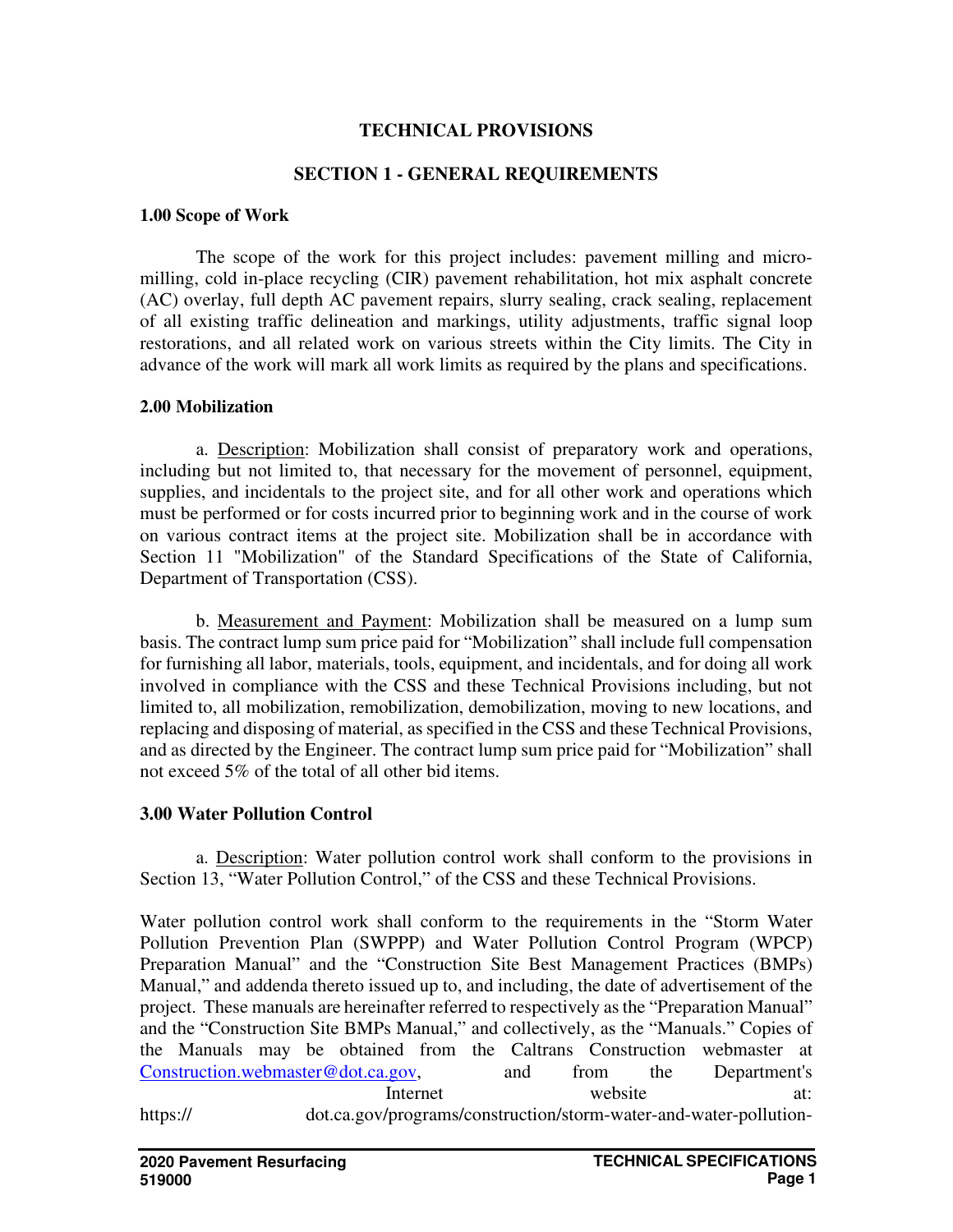#### control/manuals-and-and-handbooks

The Contractor shall know and fully comply with applicable provisions of the Manuals, and Federal, State, and local regulations and requirements that govern the Contractor's operations and storm water and non-storm water discharges from both the project site and areas of disturbance outside the project limits during construction. Attention is directed to Sections 7-1.01, "Laws to be Observed," and 7-1.12, "Indemnification and Insurance," of the CSS.

Water pollution control requirements shall apply to storm water and non-storm water discharges from areas outside the project site which are directly related to construction activities for this contract including, but not limited to, asphalt batch plants, material borrow areas, concrete plants, staging areas, storage yards and access roads. The Contractor shall comply with the Manuals for those areas and shall implement, inspect and maintain the required water pollution control practices.

The Contractor shall be responsible for penalties assessed or levied on the Contractor or the City as a result of the Contractor's failure to comply with the provisions in this section "Water Pollution Control" including, but not limited to, compliance with the applicable provisions of the Manuals, and Federal, State and local regulations and requirements as set forth therein.

Penalties as used in this section shall include fines, penalties and damages, whether proposed, assessed, or levied against the City or the Contractor, including those levied under the Federal Clean Water Act and the State Porter-Cologne Water Quality Control Act, by governmental agencies or as a result of citizen suits. Penalties shall also include payments made or costs incurred in settlement for alleged violations of the Manuals, or applicable laws, regulations, or requirements. Costs incurred could include sums spent instead of penalties, in mitigation or to remediate or correct violations

b. Measurement and Payment: Full compensation for water pollution control shall be considered as included in the contract price paid for various items of work involved and no additional compensation will be allowed therefor. The Contractor shall install the BMPs as called out in the WPCP and doing all work involved in compliance with the CSS, these Technical Provisions, and as directed by the Engineer.

#### **4.00 Scheduling**

a. Description: The Contractor shall submit a complete, tentative project schedule at the time of the pre-construction meeting. A minimum of five (5) working days prior to beginning work on any of the streets, the Contractor shall submit to the Engineer for approval a detailed written schedule of work listing the dates on which individual streets shall be surfaced. Following approval, the Contractor shall adhere diligently to the approved written schedule in the prosecution of the work.

The Contractor shall post "No Parking" signs on affected streets indicating the date of work at least three (3) calendar days prior to the actual work. The "No Parking" signs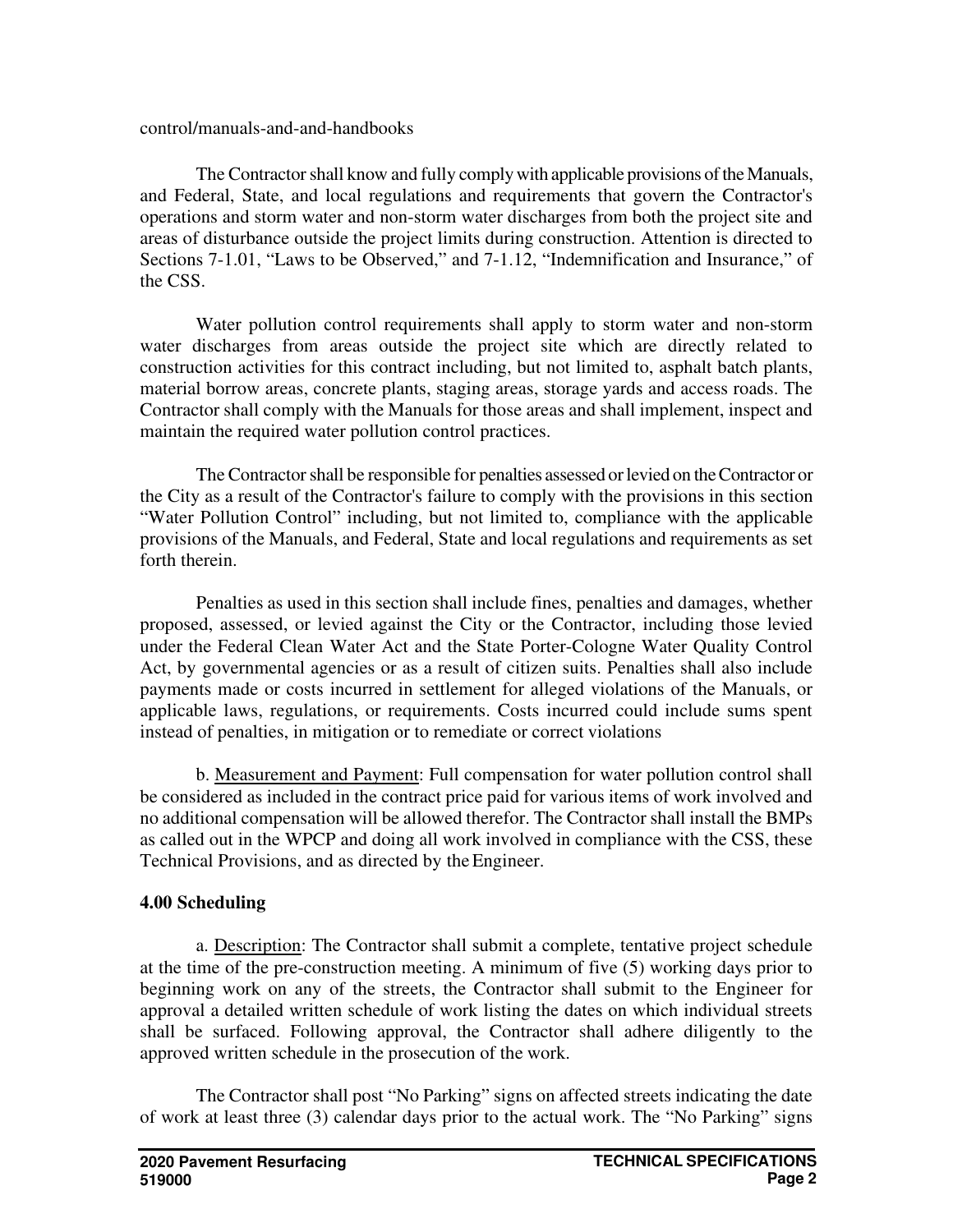shall be posted on Type 1 barricades with the dates and times of the parking restriction(s); the signs shall also legibly list the Contractor's company name and phone number. The signage shall be posted every 25' and the Contactor shall notify the City of all "No Parking" postings for City verification. The parking restrictions along E. Dunne Avenue shall be limited to one direction per day of parking restriction(s). The Contractor may propose an alternative plan if it provides reasonable alternative parking locations for residents and businesses; the alternative plan is subject to City review and approval prior to any parking restriction posting.

The Contractor shall also notify individual residents and businesses who will be adversely affected by the work in writing via fliers or door hangers one (1) week prior to the start of the work. The Contractor shall submit for approval by the Engineer a sample of the written notification to be supplied to residents. This sample shall be submitted at the time of the pre-construction meeting. Any expenses incurred by delays caused by the failure of the Contractor to adhere to the approved schedule or to properly notify residents shall be borne solely by the Contractor.

b. Measurement and Payment: Full compensation for scheduling shall be considered as included in the contract price paid for various items of work involved and no additional compensation will be allowed therefor.

#### **5.00 Construction Area Traffic Control Devices**

a. Description: Flagging, signs, and all other traffic control devices furnished, installed, maintained, and removed when no longer required shall conform to the provisions in Section 12, "Construction Area Traffic Control Devices," of the CSS and these Technical Provisions.

Category 1 traffic control devices are defined as those devices that are small and lightweight (less than 45 kg {100 pounds}), and have been in common use for many years. The devices shall be known to be crashworthy by crash testing, crash testing of similar devices, or years of demonstrable safe performance. Category 1 traffic control devices include traffic cones, plastic drums, portable delineators, and channelizers.

If requested by the Engineer, the Contractor shall provide written self-certification for crashworthiness of Category 1 traffic control devices. Self-certification shall be provided by the manufacturer or Contractor and shall include the following: date, Federal Aid number (if applicable), expenditure authorization, district, county, route and kilometer post {post mile} of project limits; company name of certifying vendor, street address, city, state and zip code; printed name, signature and title of certifying person; and an indication of which Category 1 traffic control devices will be used on the project. The Contractor may obtain a standard form for self-certification from the Engineer.

Category 2 traffic control devices are defined as those items that are small and lightweight (less than 45 kg {100 pounds}), and that are not expected to produce significant vehicular velocity change, but may otherwise be potentially hazardous. Category 2 traffic control devices include: barricades and portable sign supports.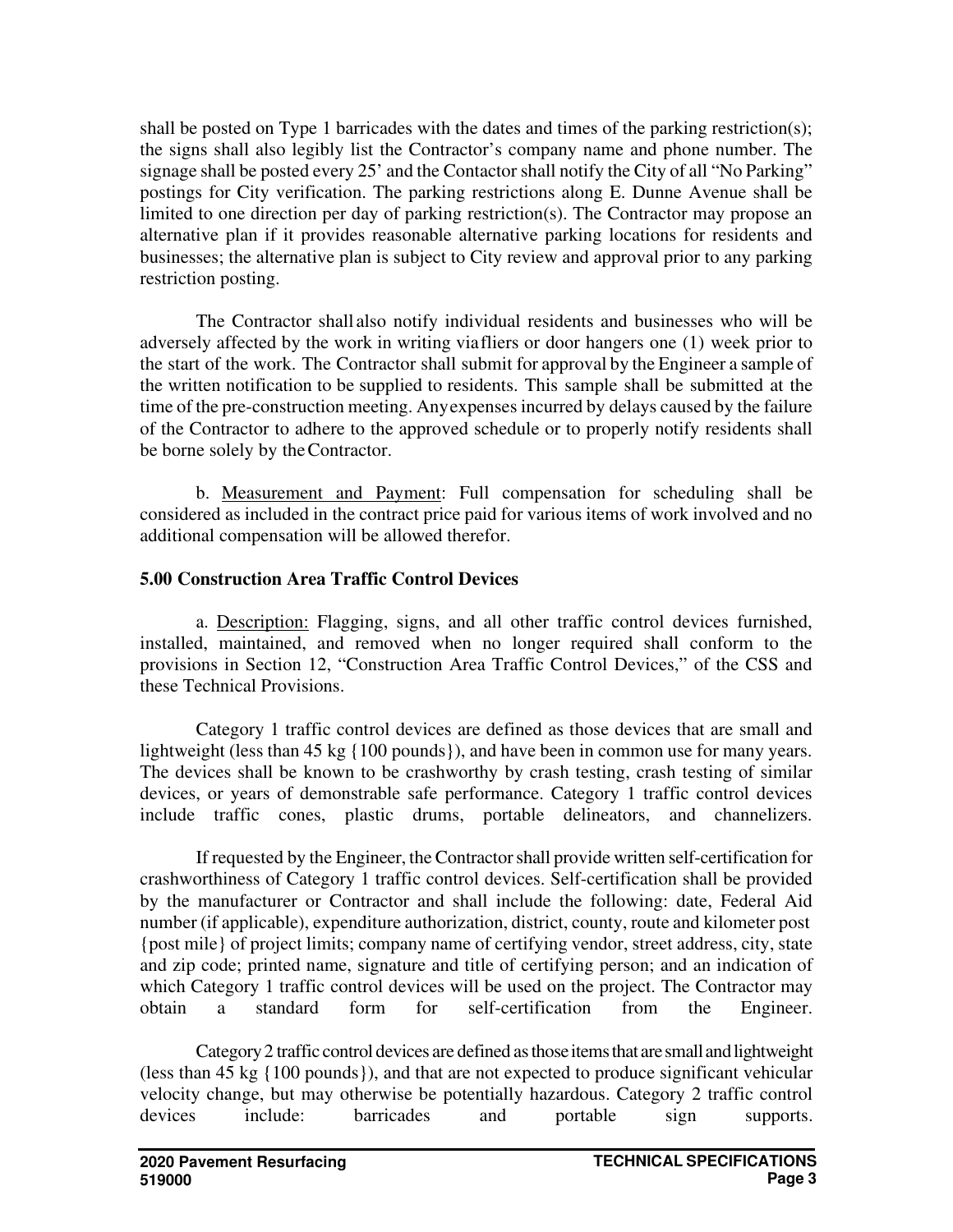Category 2 devices purchased on or after October 1, 2000 shall be on the Federal Highway Administration (FHWA) Acceptable Crashworthy Category 2 Hardware for Work Zones list. This list is maintained by FHWA and can be located at the following internet address: https://safety.fhwa.dot.gov/roadway\_dept/countermeasures/reduce\_crash\_severity /listing.cfm?code=workzone

The Department maintains a secondary list at the following internet address: http://www.dot.ca.gov/trafficops/tcd/links.html

Category 2 devices that have not received FHWA acceptance, and were purchased before October 1, 2000, shall not be used on the project. Category 2 devices in use that have received FHWA acceptance shall be labeled with the FHWA acceptance letter number and the name of the manufacturer by the start of the project. The label shall be readable. All Category 2 devices without a label shall not be used on the project.

If requested by the Engineer, the Contractor shall provide a written list of Category 2 devices to be used on the project at least 5 days prior to beginning any work using the devices. For each type of device, the list shall indicate the FHWA acceptance letter number and the name of the manufacturer.

b. Measurement and Payment: Full compensation for construction area traffic control devices shall be considered as included in the contract price paid for various items of work involved and no additional compensation will be allowed therefor.

#### **6.00 Traffic Control Systems**

a. Description: A traffic control system shall consist of closing traffic lanes in conformance the provisions in Section 12, "Temporary Traffic Control," of the CSS, the provisions under "Traffic Control Systems" and "Construction Area Signs" of these Technical Provisions. Attention is also directed to Sections 7-1.03, "Public Convenience," and 7-1.04, "Public Safety," of the CSS.

Prior to the start of any work, the Contractor shall submit traffic control plans to complete the work for City review and approval. The traffic control plans shall be site specific for each street and in accordance with City standards and applicable requirements in the CSS and the California Manual on Uniform Traffic Control Devices (CA MUTCD). All traffic control plans for arterial streets (East Dunne Avenue and Tennant Avenue) shall be stamped by an active California-licensed Traffic Engineer.

The Contractor shall notify the City of the Contractor's intent to begin work at least five (5) days before work is begun. The Contractor shall cooperate with the City relative to handling traffic through the area and shall make all arrangements relative to keeping the working area clear of parked vehicles.

Upon approval of the Contractor's schedule and traffic control plans, the Contractor shall provide and post portable changeable message signs (PCMS) to notify traffic of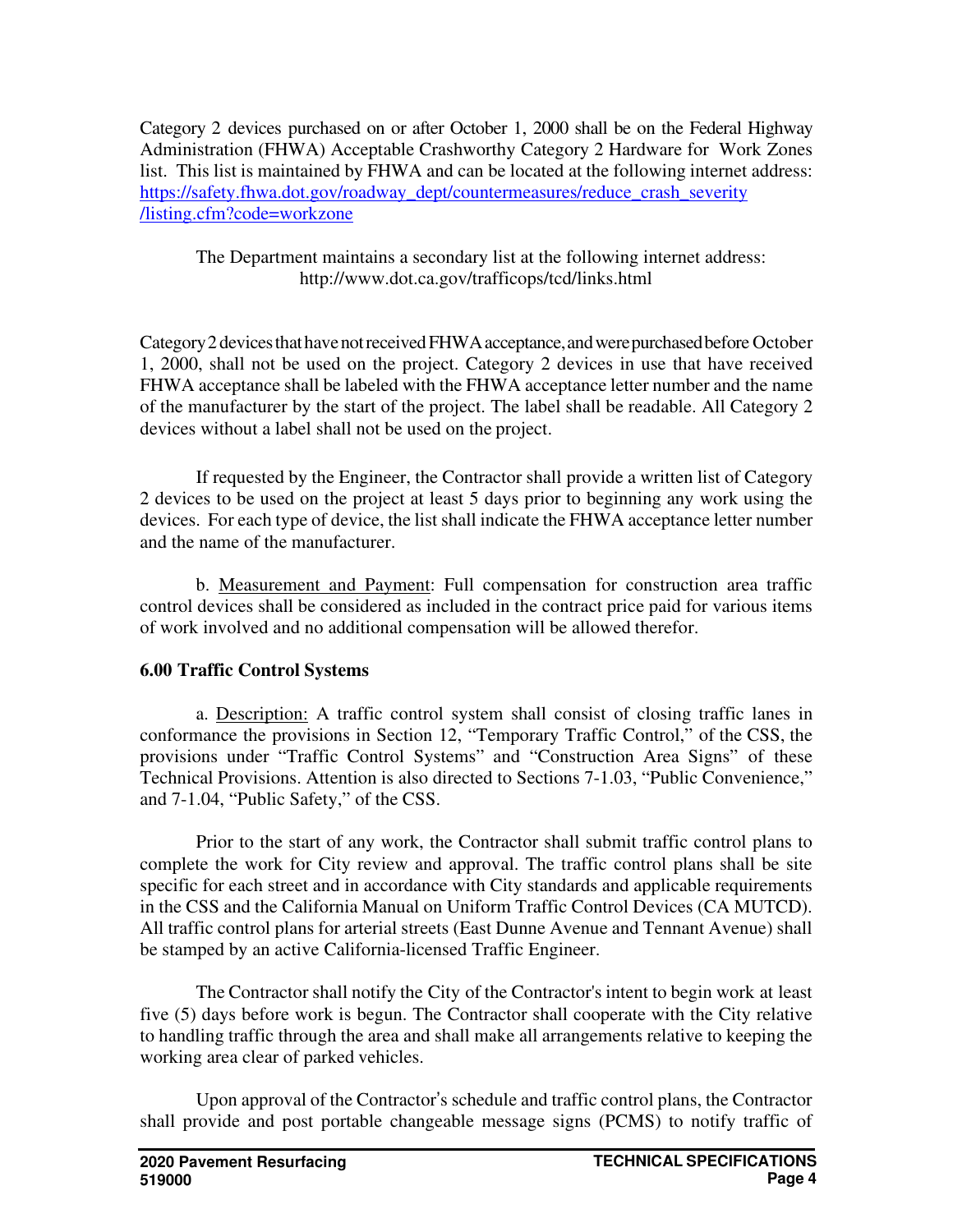upcoming roadway construction on East Dunne Avenue, Tennant Avenue, and Condit Road. The PCMS shall be in accordance with Section 12-3.32, "Portable Changeable Message Signs" of the CSS. The Contractor shall provide a minimum of one PCMS at each end of each street at least seven calendar days prior to the start of construction operations and remain in place for the duration of the construction. The Contractor shall submit the PCMS locations and messages for City review and approval. The Contractor shall be responsible for updating the PCMS messages and locations.

Whenever vehicles or equipment are parked on the shoulder within 6' (1.8 m) of a traffic lane, the shoulder area shall be closed with fluorescent traffic cones or portable delineators placed on a taper in advance of the parked vehicles or equipment and along the edge of the pavement at 25' (7.5 m) intervals to a point not less than 25' (7.5 m) past the last vehicle or piece of equipment. A minimum of 9 cones or portable delineators shall be used for the taper. A C23 (Road Work Ahead) or C24 (Shoulder Work Ahead) sign shall be mounted on a portable sign stand with flags. The sign shall be placed where directed by the Engineer.

Daytime construction operations requiring the closure of one or more lanes on East Dunne Avenue, Tennant Avenue, and Condit Road shall be limited to the hours between 9:00 AM to 4:00 PM. All other construction operations shall be limited to the hours between 7:00 AM to 6:00 PM and as specified in the Special Conditions. The contractor must maintain one lane of traffic in both directions of travel at all times on arterials and high traffic volume streets. The Contractor may close residential and low traffic volume streets only with advance approval of the Engineer. Minor deviations from the requirements of this section concerning hours of work, which do not significantly change the cost of the work, may be permitted upon the written request of the Contractor if, in the opinion of the Engineer, public traffic will be better served and the work expedited. These deviations shall not be adopted by the Contractor until the Engineer has approved them in writing. All other modifications will be made by contract change order.

#### Traffic Control for Lane Closures:

The provisions in this section will not relieve the Contractor of responsibility for providing additional devices or taking measures as may be necessary to comply with the provisions in Section 7-1.04, "Public Safety," of the CSS.

During traffic striping operations and pavement marker placement operations using bituminous adhesive, traffic shall be controlled, at the option of the Contractor, with either stationary or moving lane closures. During other operations, traffic shall be controlled with stationary lane closures. Attention is directed to the provisions in Section 84-1.04, "Protection from Damage," and Section 85-1.06, "Placement," of the CSS.

If components in the traffic control system are displaced or cease to operate or function as specified from any cause during the progress of the work, the Contractor shall immediately repair the components to the original condition or replace the components and shall restore the components to the original location.

1. Stationary Lane Closure: When lane closures are made for work periods only, at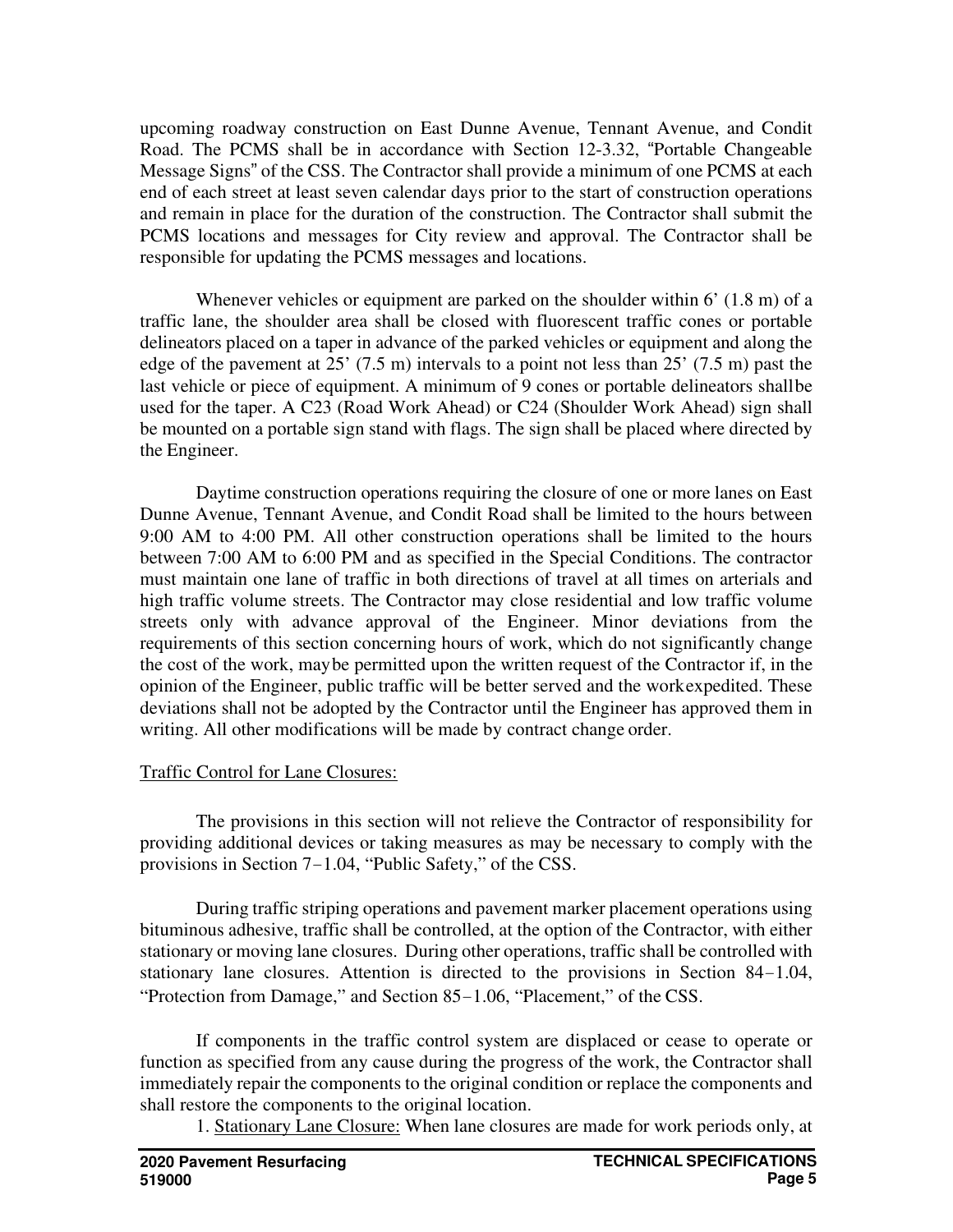the end of each work period, components of the traffic control system, except portable delineators placed along open trenches or excavation adjacent to the traveled way shall be removed from the traveled way and shoulder. If the Contractor so elects, the components may be stored at selected central locations, designated by the Engineer within the limits of the City right of way.

2. Moving Lane Closure: Flashing arrow signs used in moving lane closures shall be truck-mounted. Changeable message signs used in moving lane closure operations shall conform to the provisions in Section 12-3.32, "Portable Changeable Message Signs," of the CSS, except the signs shall be truck-mounted and the full operation height of the bottom of the sign may be less than 2.1 m {7 feet} above the ground, but should be as high as practicable.

Truck-mounted attenuators (TMA) for use in moving lane closures shall be any of the following approved models, or equal:

> Hexfoam TMA Series 3000, Alpha 1000 TMA Series 1000 and Alpha 2001 TMA Series 2001, manufactured by Energy Absorption Systems, Inc., One East Wacker Drive, Chicago, IL 60601-2076, Telephone (312) 467-6750.

- o Distributor (Northern): Traffic Control Service, Inc., 8585 Thys Court, Sacramento, CA 95828, Telephone 1-800-884-8274, FAX (916) 387-9734.
- o Distributor (Southern): Traffic Control Service, Inc., 1881 Betmor Lane, Anaheim, CA 92805, and Telephone 1-800-222-8274.

 Cal T-001 Model 2 or Model 3, manufacturer and distributor: Hexcel Corporation, 11711 Dublin Boulevard, P.O. Box 2312, Dublin, CA 94568, Telephone (510) 828-4200.

 Renco Rengard Model Nos. CAM 8-815 and RAM 8-815, manufacturer and distributor: Renco Inc., 1582 Pflugerville Loop Road, P.O. Box 730, Pflugerville, TX 78660-0730, Telephone 1-800-654-8182.

Each TMA shall be individually identified with the manufacturer's name, address, TMA model number, and a specific serial number. The names and numbers shall each be a minimum 13 mm {1/2 inch} high and located on the left (street) side at the lower front corner. The TMA shall have a message next to the name and model number in 13 mm  ${1/2}$  inch} high letters which states, "The bottom of this TMA shall be 305 mm  $\pm$  153 mm  ${12}$  inches  $\pm$  6 inches above the ground at all points for proper impact performance." Any TMA which is damaged or appears to be in poor condition shall not be used unless recertified by the manufacturer. The Engineer shall be the sole judge as to whether used TMAs supplied under this contract need recertification. Each unit shall be certified by the manufacturer to meet the requirements for TMA in conformance with the standards established by the Transportation Laboratory.

Approvals for new TMA designs proposed as equal to the above approved models shall be in conformance with the procedures (including crash testing) established by the Transportation Laboratory. For information regarding submittal of new designs for evaluation contact: Transportation Laboratory, 5900 Folsom Boulevard, Sacramento,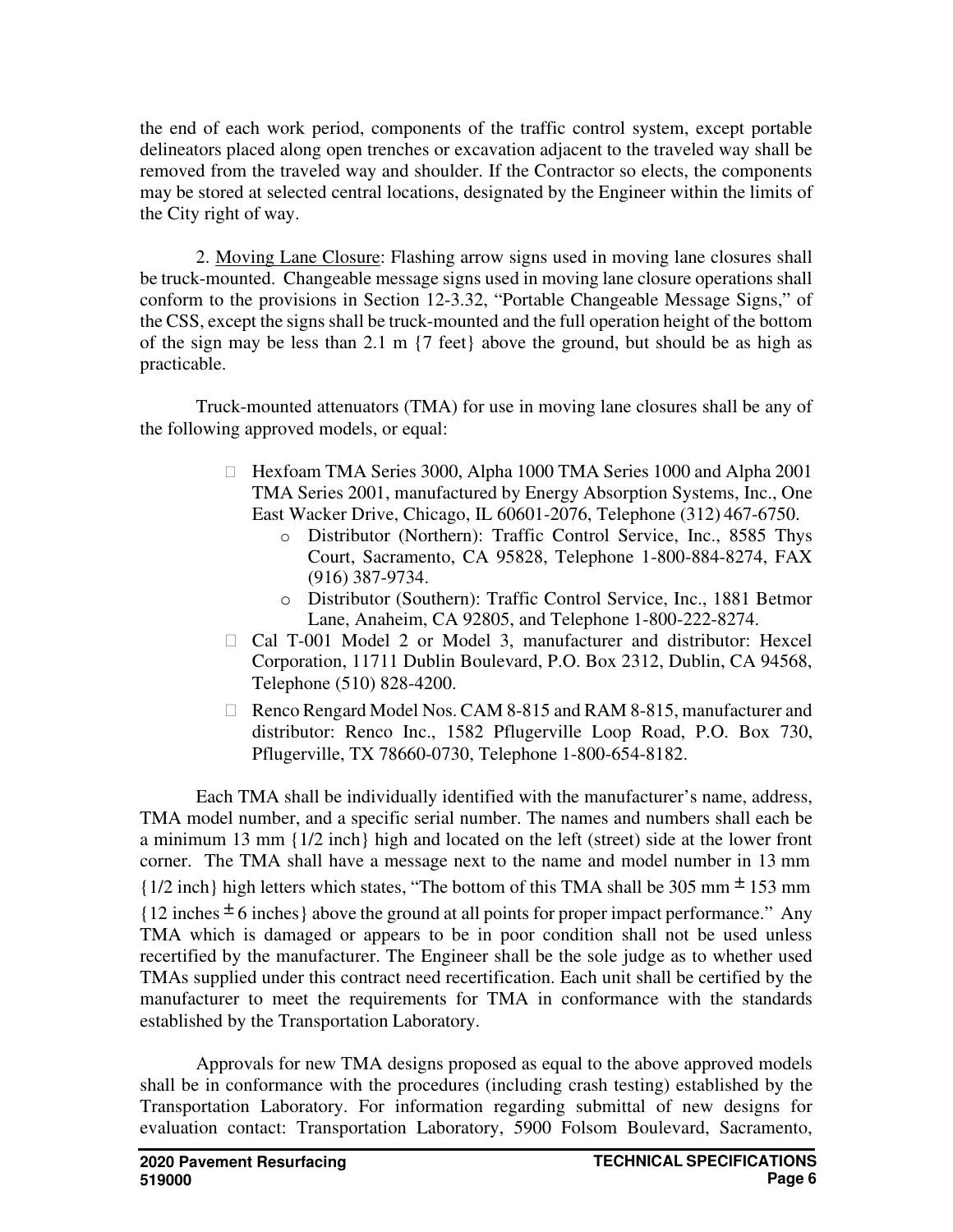#### California 95819.

New TMAs proposed as equal to approved TMAs or approved TMAs determined by the Engineer to need recertification shall not be used until approved or recertified by the Transportation Laboratory.

b. Measurement and Payment: The contract lump sum price paid for "Traffic Control Systems" shall include full compensation for furnishing all labor, materials (including signs), tools, equipment, and incidentals, and for doing all the work involved with the traffic control plans' preparation; traffic control systems' and its components' placement, removal, storage, maintenance, relocation, replacement and disposal, as specified in the CSS and these Technical Provisions, and as directed by the Engineer.

The adjustment provisions in Section 4-1.03, "Changes," of the CSS shall not apply to the item of traffic control system for lane closures. Adjustments in compensation for traffic control systems will be made only for increased or decreased traffic control system required by changes ordered by the Engineer and will be made on the basis of the cost of the increased or decreased traffic control necessary.

### **7.00 Prequalified and Tested Signing and Delineation Materials**

a. Description: The Department of Transportation (Caltrans) maintains the following list of Prequalified and Tested Signing and Delineation Materials. The Engineer shall not be precluded from sampling and testing products on the list of Prequalified and Tested Signing and Delineation Materials.

The manufacturer of products on the list of Prequalified and Tested Signing and Delineation Materials shall furnish the Engineer a Certificate of Compliance in conformance with the provisions in Section 6-1.07, "Certificates of Compliance," of the CSS for each type of traffic product supplied.

For those categories of materials included in the list of Prequalified and Tested Signing and Delineation Materials, only those products shown within the listing may be used in the work. Other categories of products, not included in the list of Prequalified and Tested Signing and Delineation Materials, may be used in the work provided they conform to the requirements of the CSS.

Materials and products may be added to the list of Prequalified and Tested Signing and Delineation Materials if the manufacturer submits a New Product Information Form to the New Product Coordinator at the Transportation Laboratory. Upon a Departmental request for samples, sufficient samples shall be submitted to permit performance of required tests. Approval of materials or products will depend upon compliance with the specifications and tests the Department may elect to perform.

### **PAVEMENT MARKERS, PERMANENT TYPE**

Retroreflective With Abrasion Resistant Surface (ARS) a. Apex, Model 921AR (100 mm x 100 mm)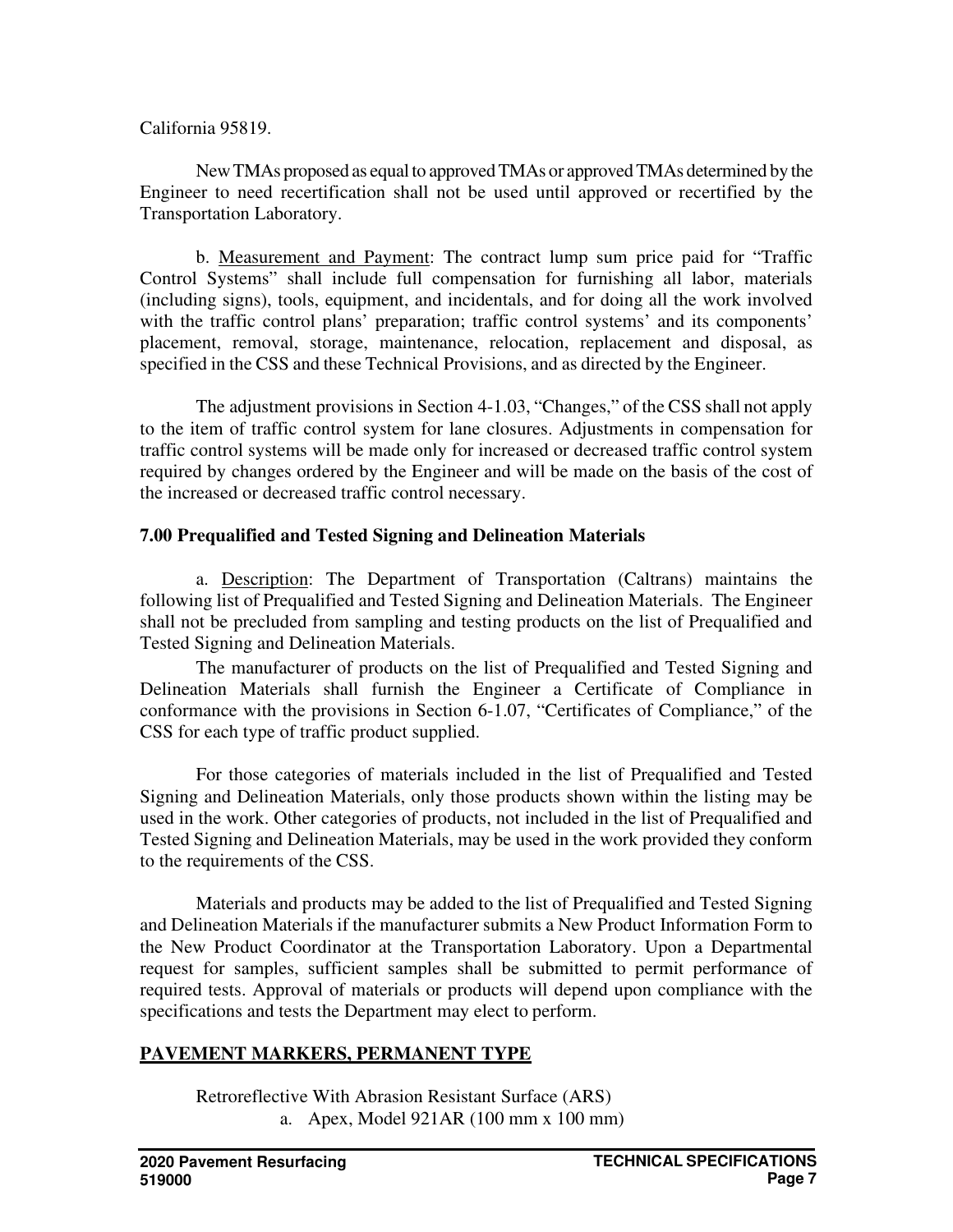- b. Avery Dennison (formerly Stimsonite), Models C88 (100 mm x 100 mm), 911 (100 mm x 100 mm) and 953 (70 mm x 114 mm)
- c. Ray-O-Lite, Model "AA" ARS (100 mm x 100 mm)
- d. 3M Series 290 (89 mm x 100 mm)

Retroreflective With Abrasion Resistant Surface (ARS) (For recessed applications only)

- a. Avery Dennison (formerly Stimsonite), Model 948 (58 mm x 119 mm)
- b. Avery Dennison (formerly Stimsonite), Model 944SB (51 mm x 100 mm)\*
- c. Ray-O-Lite, Model 2002 (58 mm x 117 mm)
- d. Ray-O-Lite, Model 2004 ARS (51 mm x 100 mm)\*
- e. \*For use only in 114 mm wide (older) recessed slots

Non-Reflective For Use With Epoxy Adhesive, 100 mm Round a. Apex Universal (Ceramic)

Non-Reflective For Use With Bitumen Adhesive, 100 mm Round

- a. Alpine Products, "D-Dot" and "ANR" (ABS)
- b. Apex Universal (Ceramic)
- c. Apex Universal, Models 929 (ABS) and 929PP (Polypropylene)
- d. Elgin Molded Plastics, "Empco-Lite" Model 900 (ABS)
- e. Hi-Way Safety, Inc., Models P20-2000W and 2001Y (ABS)
- f. Interstate Sales, "Diamond Back" (ABS) and (Polypropylene)
- g. Novabrite Models Adot-w (White) Adot-y (Yellow), (ABS)
- h. Road Creations, Model RCB4NR (Acrylic)
- i. Zumar Industries, "Titan TM40A" (ABS)

### **PAVEMENT MARKERS, TEMPORARY TYPE**

Temporary Markers For Long Term Day/Night Use (6 months or less)

- a. Apex Universal, Model 924 (100 mm x 100 mm)
- b. Elgin Molded Plastics, "Empco-Lite" Model 901 (100 mm x 100 mm)
- c. Road Creations, Model R41C (100 mm x 100 mm)
- d. Vega Molded Products "Temporary Road Marker" (75 mm x 100 mm)

Temporary Markers For Short Term Day/Night Use (14 days or less)

- (For seal coat or Scrub seal applications, clear protective covers are required)
	- a. Apex Universal, Model 932
	- b. Bunzl Extrusion, Models T.O.M., T.R.P.M., and "HH" (High Heat)
	- c. Hi-Way Safety, Inc., Model 1280/1281

#### **STRIPING AND PAVEMENT MARKING MATERIAL**

Permanent Traffic Striping and Pavement Marking Tape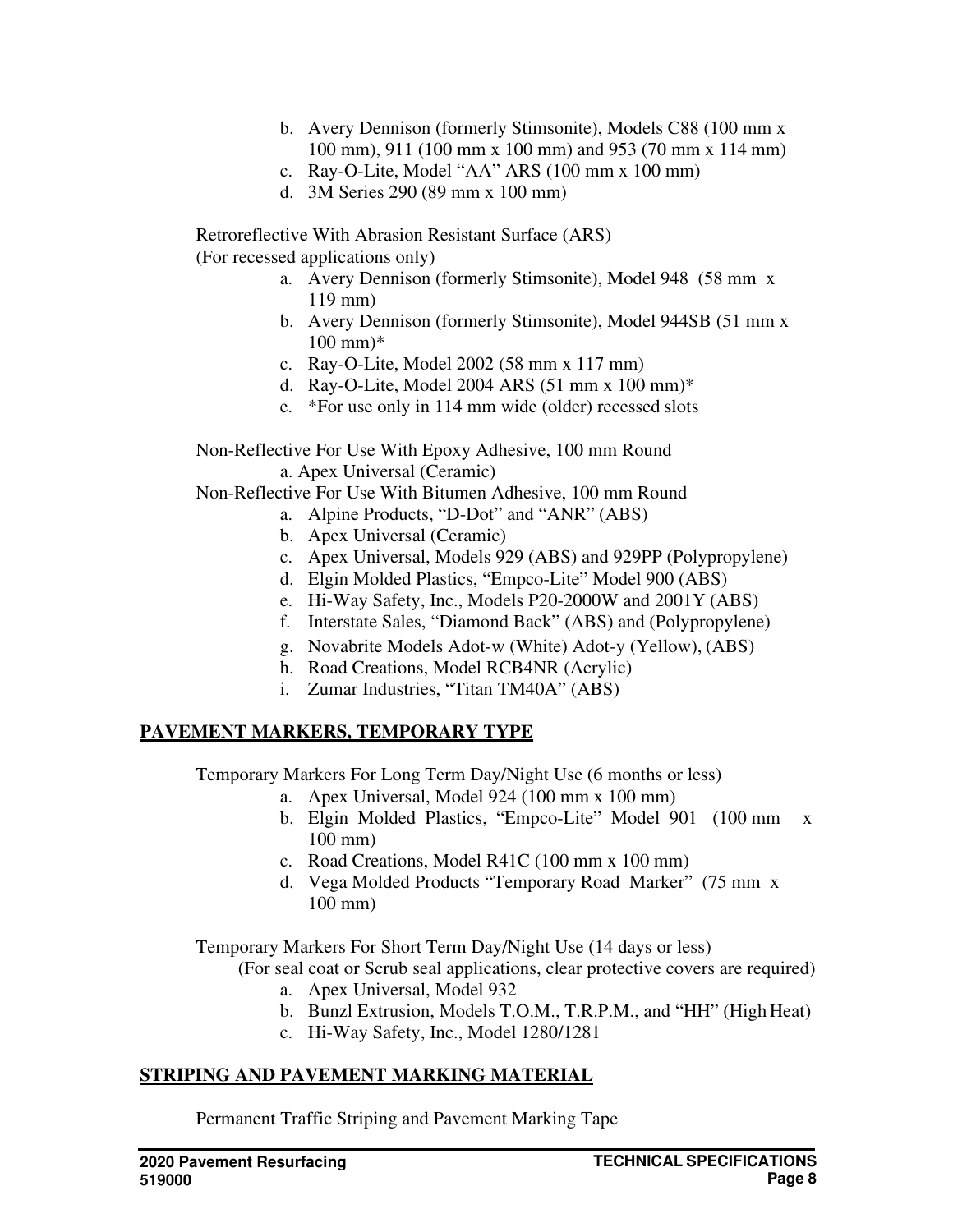- a. Advanced Traffic Marking, Series 300 and 400
- b. Brite-Line, Series 1000
- c. Brite-Line, "DeltaLine XRP"
- d. Swarco Industries, "Director 35" (For transverse application only)
- e. Swarco Industries, "Director 60"
- f. 3M, "Stamark" Series 380 and 5730
- g. 3M, "Stamark" Series 420 (For transverse application only)

Temporary (Removable) Striping and Pavement Marking Tape (6 months or less)

- a. Advanced Traffic Marking, Series 200
- b. Brite-Line, Series 100
- c. Garlock Rubber Technologies, Series 2000
- d. P.B. Laminations, Aztec, Grade 102
- e. Swarco Industries, "Director-2"
- f. Trelleborg Industri, R140 Series
- g. 3M, Series 620 "CR", and Series A750
- h. 3M, Series A145, Removable Black Line Mask
- i. Advanced Traffic Marking Black "Hide-A-Line"
- j. Brite-Line "BTR" Black Removable Tape

Preformed Thermoplastic (Heated in place)

- a. Avery Dennison, "Hotape"
- b. Flint Trading, "Premark" and "Premark 20/20 Flex"

Ceramic Surfacing Laminate, 150 mm x 150 mm

a. Safeline Industries/Highway Ceramics, Inc.

## **CLASS 1 DELINEATORS**

One Piece Drivable Flexible Type, 1700 mm

- a. Bunzl Extrusion, "Flexi-Guide Models 400 and 566"
- b. Carsonite, Curve-Flex CFRM-400
- c. Carsonite, Roadmarker CRM-375
- d. FlexStake, Model 654 TM
- e. GreenLine Models HWD1-66 and CGD1-66
- f. J. Miller Industries, Model JMI-375 (with soil anchor)

Special Use Flexible Type, 1700 mm

- a. Bunzl Extrusion, Model FG 560 (with 450 mm U-Channel base)
- b. Carsonite, "Survivor" (with 450 mm U-Channel base)
- c. Carsonite, Roadmarker CRM-375 (with 450 mm U-Channel base)
- d. FlexStake, Model 604
- e. GreenLine Models HWDU and CGD (with 450 mm U-Channel base)
- f. Safe-Hit with 200 mm pavement anchor (SH248-GP1)
- g. Safe-Hit with 380 mm soil anchor (SH248-GP2) and with 450 mm soil anchor (SH248-GP3)

Surface Mount Flexible Type, 1200 mm

a. Bent Manufacturing Company, Masterflex Model MF-180EX-48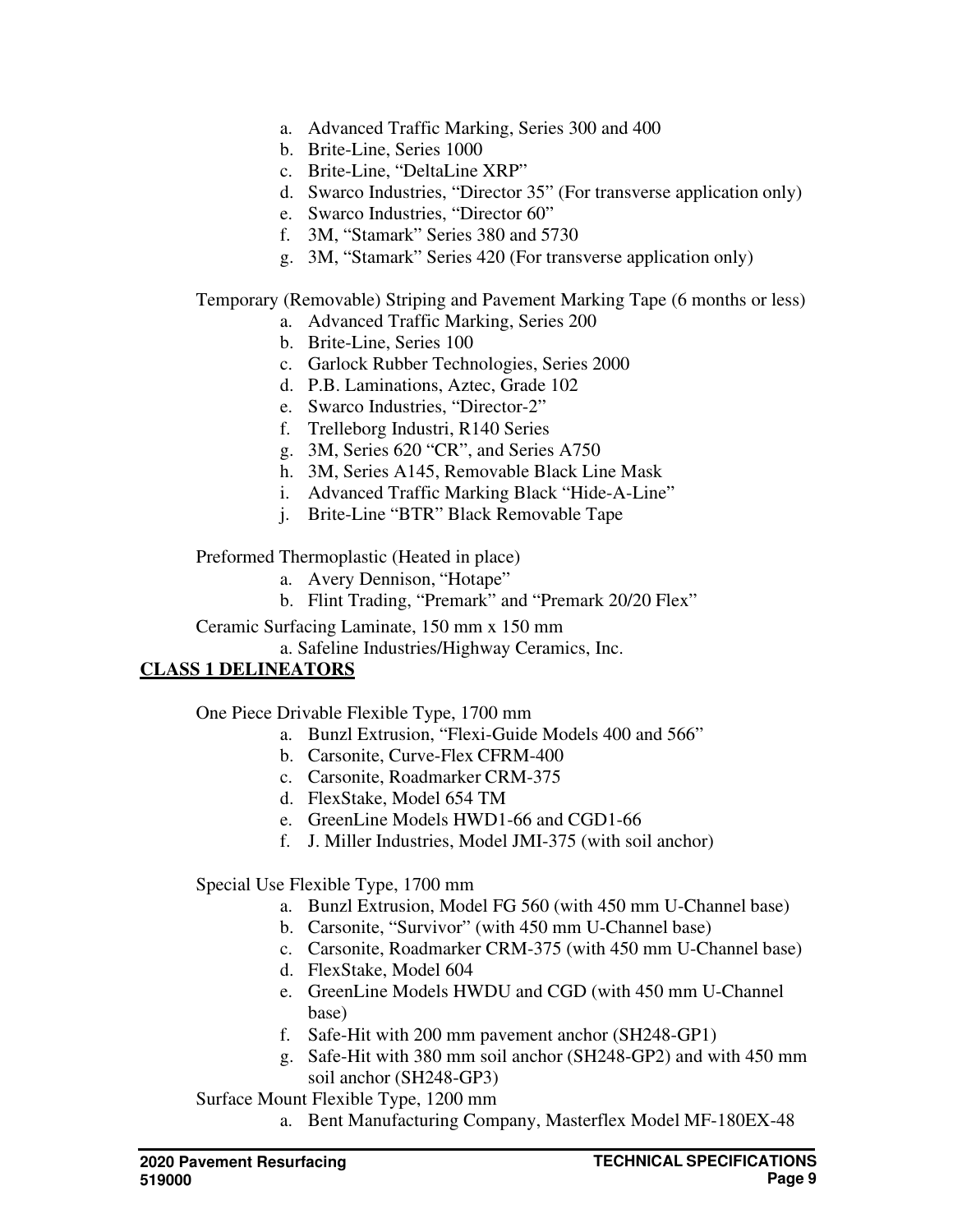- b. Carsonite, "Super Duck II"
- c. FlexStake, Surface Mount, Models 704 and 754 TM

### **CHANNELIZERS**

Surface Mount Type, 900 mm

- a. Bent Manufacturing Company, Masterflex Models MF-360-36 (Round) and MF-180-36 (Flat)
- b. Bunzl Extrusion, Flex-Guide Models FG300LD and FG300UR
- c. Carsonite, "Super Duck" (Flat SDF-436, Round SDR-336)
- d. Carsonite, "Super Duck II" Model SDCF203601MB "The Channelizer"
- e. FlexStake, Surface Mount, Models 703 and 753 TM
- f. GreenLine, Model SMD-36
- g. Hi-Way Safety, Inc. "Channel Guide Channelizer" Model CGC36
- h. Repo, Models 300 and 400
- i. Safe-Hit, Guide Post, Model SH236SMA
- j. The Line Connection, "Dura-Post" Model DP36-3 (Permanent)
- k. The Line Connection, "Dura-Post" Model DP36-3C (Temporary)

### **CONICAL DELINEATORS, 1070 mm**

(For 700 mm Traffic Cones, see Standard Specifications)

- a. Bent Manufacturing Company "T-Top"
- b. Plastic Safety Systems "Navigator-42"
- c. Radiator Specialty Company "Enforcer"
- d. Roadmaker Company "Stacker"
- e. TrafFix Devices "Grabber"

### **OBJECT MARKERS**

Type "K", 450 mm

- a. Carsonite, Model SMD 615
- b. FlexStake, Model 701 KM
- c. Repo, Models 300 and 400
- d. Safe-Hit, Model SH718SMA
- e. The Line Connection, Model DP21-4K

### Type "K-4" / "Q" Object Markers, 600 mm

- a. Bent Manufacturing "Masterflex" Model MF-360-24
- b. Bunzl Extrusion, Model FG324PE
- c. Carsonite, Super Duck II
- d. FlexStake, Model 701KM
- e. Repo, Models 300 and 400
- f. Safe-Hit, Models SH8 24SMA\_WA and SH8 24GP3\_WA
- g. The Line Connection, Model DP21-4Q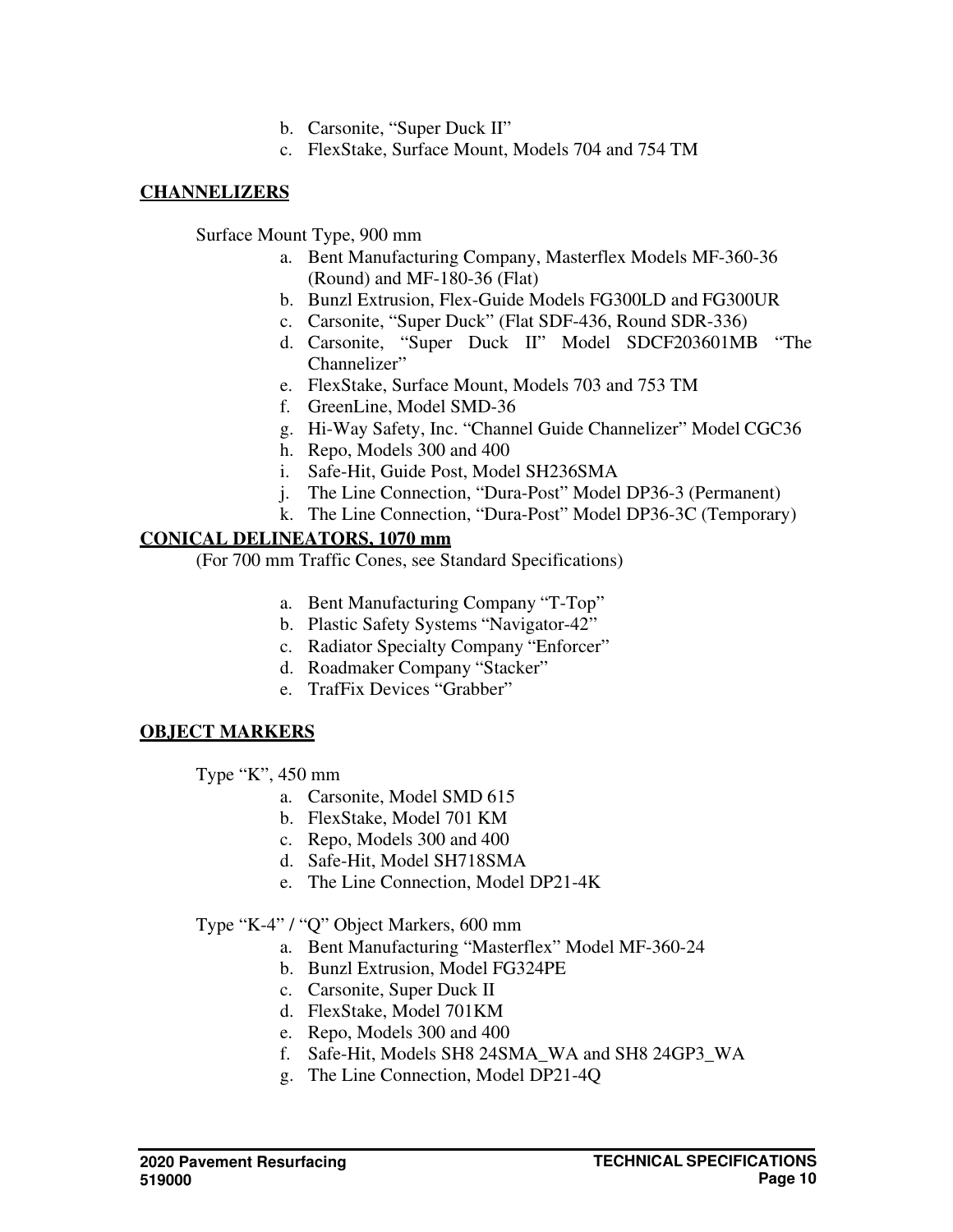### **CONCRETE BARRIER MARKERS AND TEMPORARY RAILING (TYPE K) REFLECTORS**

Impactable Type

- a. ARTUK, "FB"
- b. Bunzl Extrusion, Model PCBM-12
- c. Duraflex Corp., "Flexx 2020" and "Electriflexx"
- d. Hi-Way Safety, Inc., Model GMKRM100
- e. Sun-Lab Technology, "Safety Guide Light Model TM-5"

Non-Impactable Type

- a. ARTUK, JD Series
- b. Vega Molded Products, Models GBM and JD

### **THRIE BEAM BARRIER MARKERS**

(For use to the left of traffic)

- a. Bunzl Extrusion, "Mini" (75 mm x 254 mm)
- b. Duraflex Corp., "Railrider"

#### **CONCRETE BARRIER DELINEATORS, 400 mm**

(For use to the right of traffic)

- a. Bunzl Extrusion, Model PCBM T-16
- b. Safe-Hit, Model SH216RBM
- c. Sun-Lab Technology, "Safety Guide Light, Model TM16," 75 mm x 300 mm

#### **CONCRETE BARRIER-MOUNTED MINI-DRUM (260 mm x 360 mm x 570 mm)**

a. Stinson Equipment Company "SaddleMarker"

### **SOUND WALL DELINEATOR**

(Applied vertically. Place top of 75 mm x 300 mm reflective element at 1200 mm above roadway)

- a. Bunzl Extrusion, PCBM S-36
- b. Sun-Lab Technology, "Safety Guide Light, Model SM12," 75 mm x 300 mm

#### **GUARD RAILING DELINEATOR**

(Place top of reflective element at 1200 mm above plane of roadway)

Wood Post Type, 686 mm

- a. Bunzl Extrusion, FG 427 and FG 527
- b. Carsonite, Model 427
- c. FlexStake, Model 102 GR
- d. GreenLine GRD 27
- e. J. Miller Model JMI-375G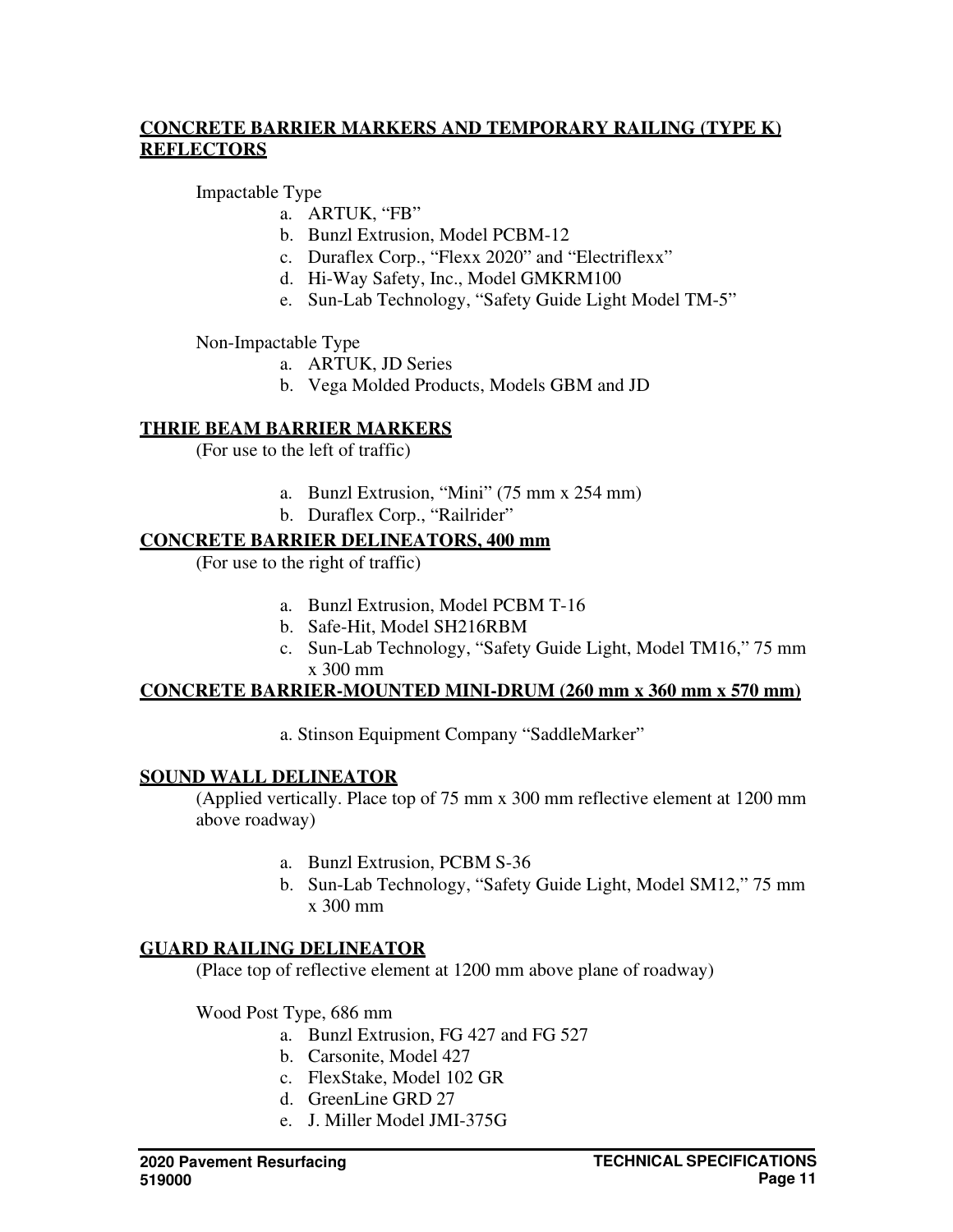### f. Safe-Hit, Model SH227GRD

## Steel Post Type

a. Carsonite, Model CFGR-327 with CFGRBK300 Mounting Bracket **RETROREFLECTIVE SHEETING** 

Channelizers, Barrier Markers, and Delineators

- a. Avery Dennison T-6500 Series (Formerly Stimsonite, Series 6200) (For rigid substrate devices only)
- b. Nippon Carbide, Flexible Ultralite Grade (ULG) II
- c. Reflexite, PC-1000 Metalized Polycarbonate
- d. Reflexite, AC-1000 Acrylic
- e. Reflexite, AP-1000 Metalized Polyester
- f. Reflexite, Conformalight, AR-1000 Abrasion Resistant Coating
- g. 3M, High Intensity

Traffic Cones, 330 mm Sleeves

a. Reflexite SB (Polyester), Vinyl or "TR" (Semi-transparent)

Traffic Cones, 100 mm and 150 mm Sleeves

- a. Nippon Carbide, Flexible Ultralite Grade (ULG) II
- b. Reflexite, Vinyl, "TR" (Semi-transparent) or "Conformalight"
- c. 3M Series 3840

Barrels and Drums

- a. Avery Dennison W-6100
- b. Nippon Carbide, Flexible Ultralite Grade (ULG) II
- c. Reflexite, "Conformalight", "Super High Intensity" or "High Impact Drum Sheeting"
- d. 3M Series 3810

Barricades: Type I, Medium-Intensity (Typically Enclosed Lens, Glass-Bead Element)

- a. American Decal, Adcolite
- b. Avery Dennison, T-1500 and T-1600 series
- c. 3M Engineer Grade, Series 3170

Barricades: Type II, Medium-High-Intensity (Typically Enclosed Lens, Glass Bead Element)

- a. Avery Dennison, T-2500 Series
- b. Kiwalite Type II
- c. Nikkalite 1800 Series

Signs: Type II, Medium-High-Intensity (Typically Enclosed Lens, Glass-Bead Element)

- a. Avery Dennison, T-2500 Series
- b. Kiwalite, Type II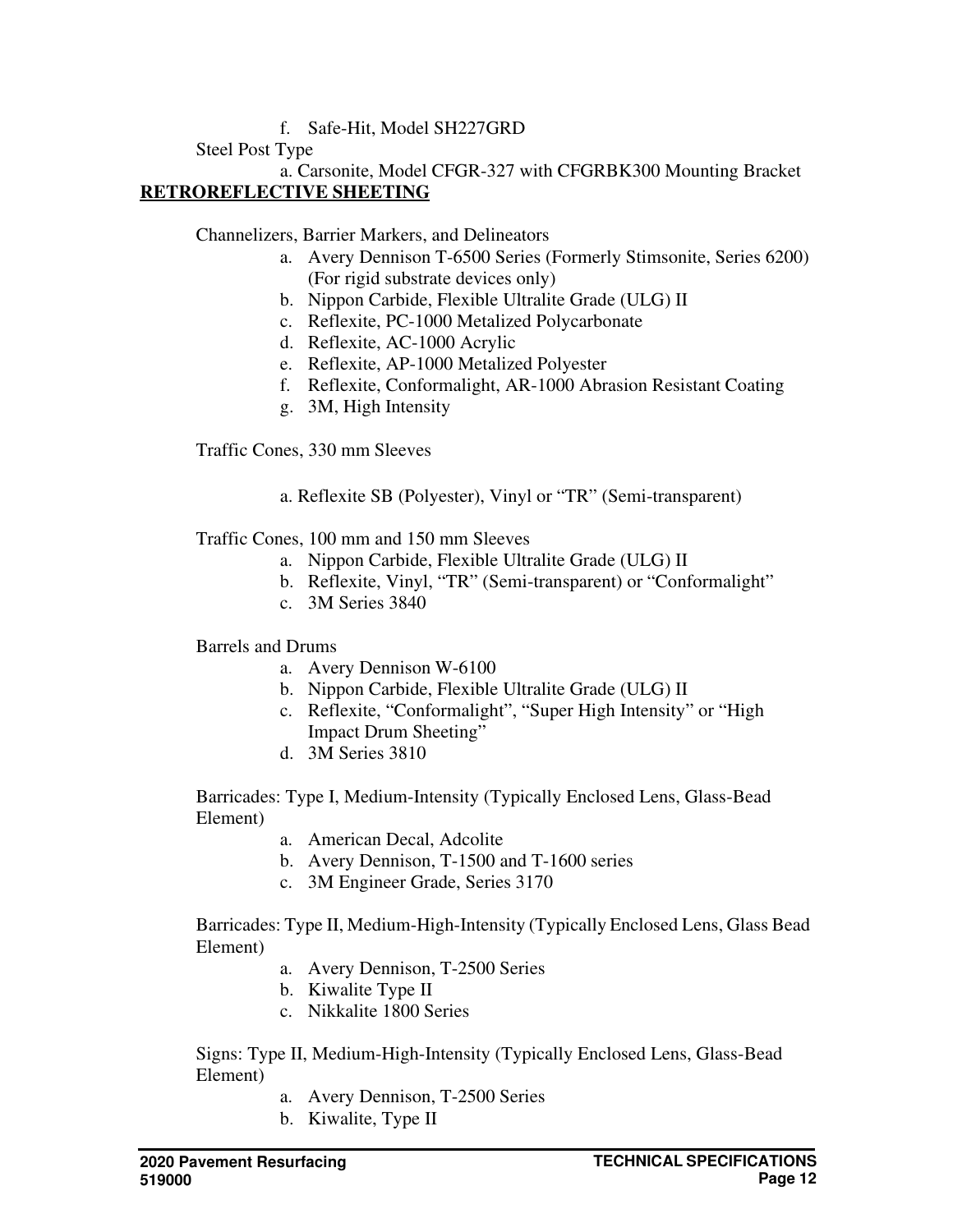c. Nikkalite 1800 Series

## Signs: Type III, High-Intensity (Typically Encapsulated Glass-Bead Element)

- a. Avery Dennison, T-5500 Series
- b. Nippon Carbide, Nikkalite Brand Ultralite Grade II
- c. 3M Series 3870
- Signs: Type IV, High-Intensity (Typically Unmetallized Microprismatic Element) a. Avery Dennison, T-6500 Series (Formerly Stimsonite Series 6200)

Signs: Type VI, Elastomeric (Roll-Up) High-Intensity, without Adhesive

- a. Reflexite "Vinyl" (Orange)
- b. Reflexite "SuperBright" (Fluorescent orange)
- c. Reflexite "Marathon" (Fluorescent orange)
- d. 3M Series RS34 (Orange) and RS20 (Fluorescent orange)

Signs: Type VII, Super-High-Intensity (Typically Unmetallized Microprismatic Element)

a. 3M LDP Series 3970

Signs: Type VIII, Super-High-Intensity (Typically Unmetallized Microprismatic Element)

a. Avery Dennison, T-7500 Series

## **SPECIALTY SIGNS**

All Sign Products, STOP Sign (All Plastic), 750 mm a. Relexite "Endurance" Work Zone Sign

## **SIGN SUBSTRATE**

Fiberglass Reinforced Plastic (FRP)

- a. Fiber-Brite
- b. Sequentia, "Polyplate"

b. Measurement and Payment: Full compensation for Prequalified and Tested Signing and Delineation Materials shall be considered as included in the contract prices paid for the various items of work involved and no additional compensation be allowed therefor.

## **8.00 Construction Area Signs**

a. Description: Construction area signs shall be furnished, installed, maintained, and removed when no longer required in accordance with the provisions in Section 12, "Temporary Traffic Control," of the CSS.

b. Materials and Installation: The Contractor shall notify the appropriate regional notification center for operators of subsurface installations at least two (2) working days, but not more than fourteen (14) calendar days, prior to commencing any excavation for construction area signposts. The regional notification centers include but are not limited to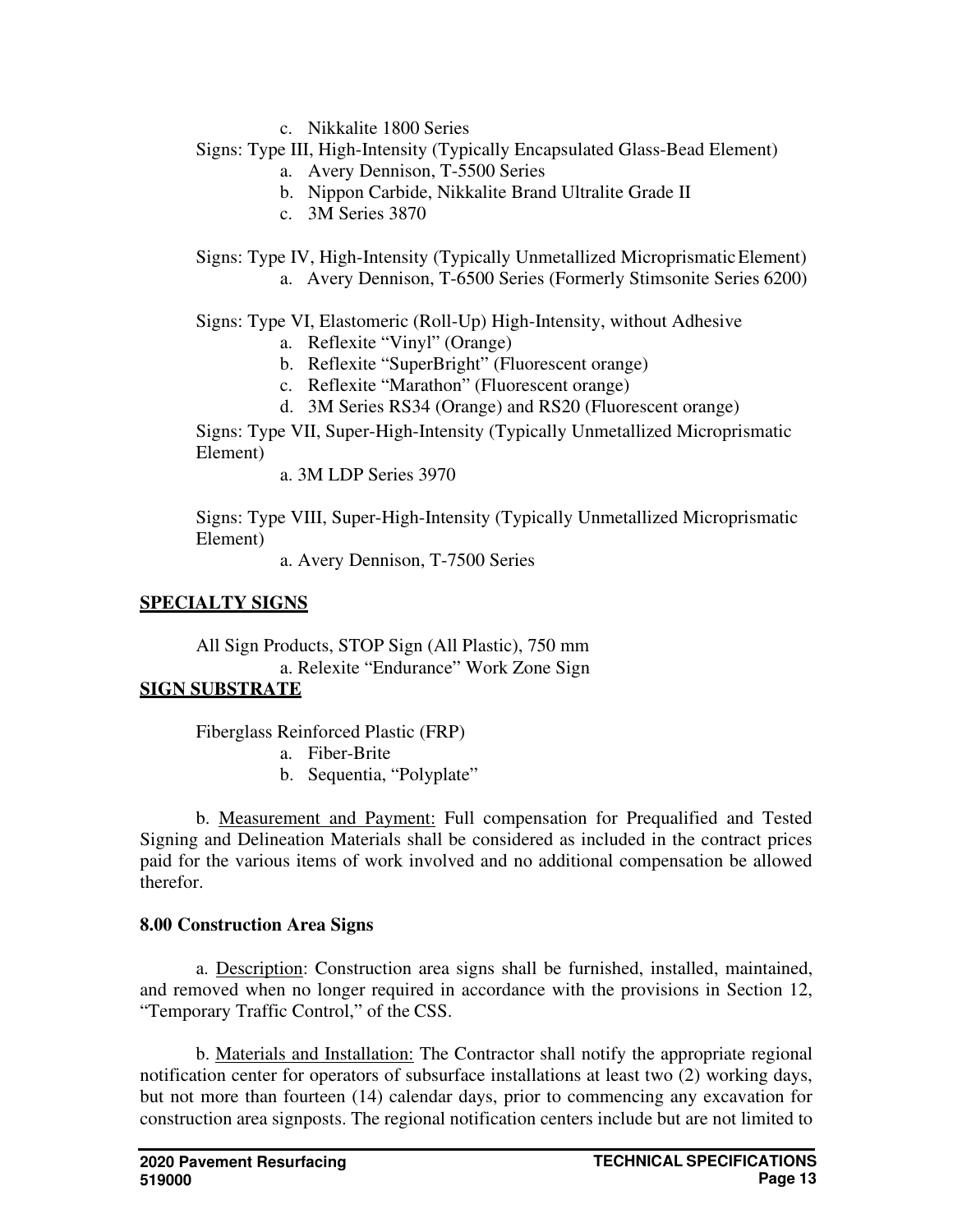the following:

| <b>Notification Center</b>                                       | Telephone Number |
|------------------------------------------------------------------|------------------|
| <b>Underground Service</b><br>Alert-Northern California<br>(USA) | 811              |

All excavations required to install construction area signs shall be performed by hand methods without the use of power equipment, except that power equipment may be used if it is determined there are no utility facilities in the area of the proposed post holes. Sign substrates for stationary mounted construction area signs may be fabricated from fiberglass-reinforced plastic.

The term "construction area signs" shall also include temporary object markers required for the direction of public traffic through or around the work during construction. Object markers listed or designated on the plans as construction area signs shall be considered to be signs and shall be furnished, erected, maintained, and removed by the Contractor in the same manner specified for construction area signs and the following:

- Object markers shall be stationary mounted on wood or metal posts in accordance with the requirements in Section 82, "Markers and Delineators," of the CSS.
- Marker panels for Type N, Type P, and Type R object markers shall conform to the requirements for sign panels for stationary mounted signs.
- Target plates for Type K and Type L object markers, and posts, reflectors, and hardware shall conform to the requirements in Section 82 "Markers and Delineators" of the CSS, but need not be new.

c. Measurement and Payment: Full compensation for furnishing, placing, maintaining, and removing construction area signs shall be considered as included in the contract prices paid for the various items of work involved and no additional compensation will be allowed therefor.

### **9.00 Project Appearance**

a. Description: The Contractor shall maintain a neat appearance at the work site in all areas visible to the public. Broken concrete, asphalt concrete, soil, and debris developed during construction shall be disposed of concurrently with its removal. Stockpiling shall be permitted only with the approval of the Engineer and only in approved locations.

The Contractor shall sweep the streets daily within the project area as directed by the Engineer for the duration of the project. The Contractor shall not sweep construction materials or other debris onto private properties.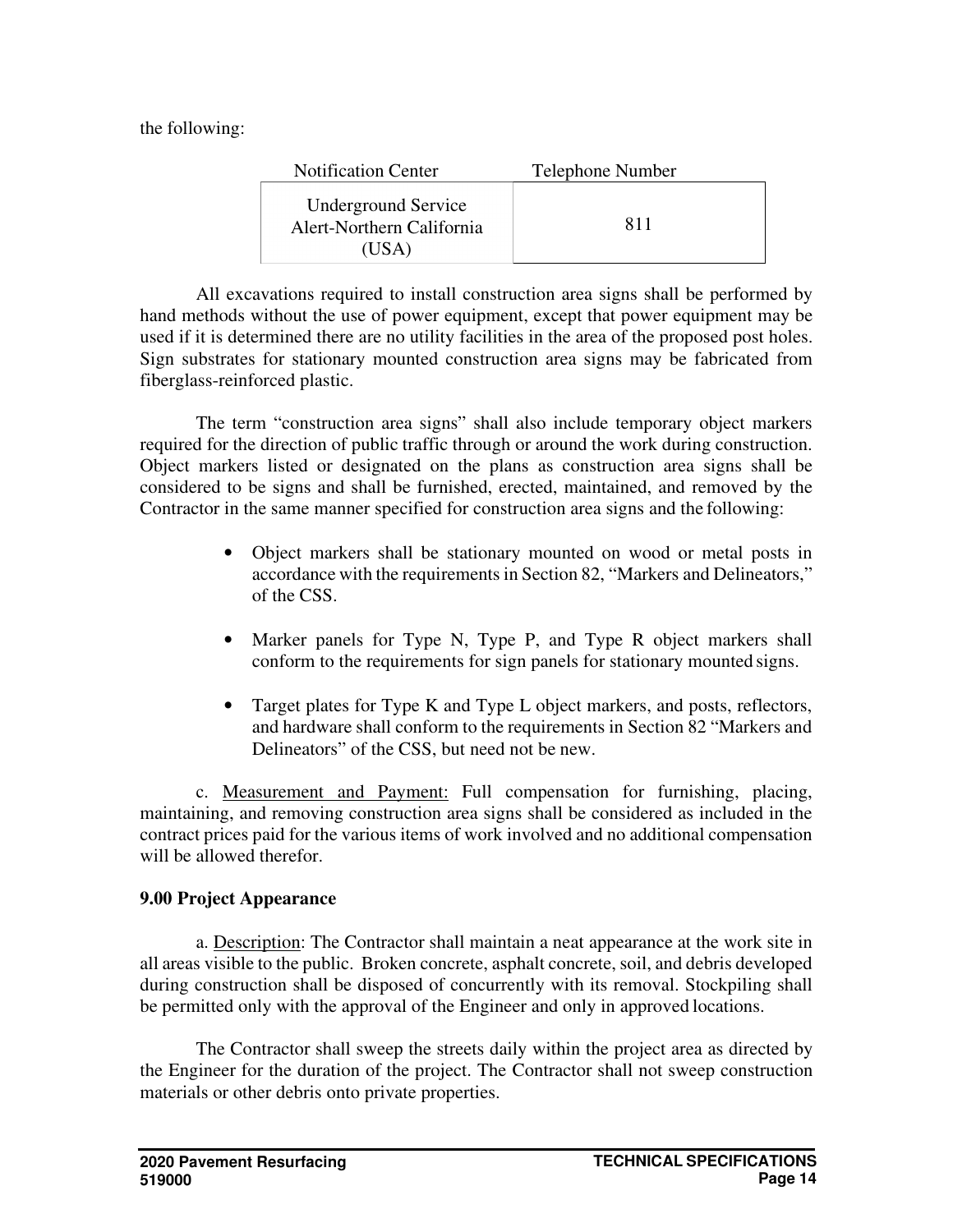The Contractor shall be responsible for any and all damage to public and private property (including trees, plants, shrubs, fences, etc.) and shall replace with new material or correct any damaged property to the satisfaction of the Engineer.

b. Measurement and Payment: Full compensation for maintaining an acceptable project appearance shall be considered as included in the contract prices paid for the various items of work involved and additional compensation will be allowed therefor.

### **10.00 Clearing and Grubbing**

a. Description: Clearing and grubbing shall conform to the requirements of the City of Morgan Hill and to the provisions of Section 16, "Temporary Facilities", 17-2, "Clearing and Grubbing", and 37-6, "Crack Treatments" of the CSS and these Technical Provisions, and the plans.

This work shall consist of removing existing facilities and all objectionable material, including existing concrete and/or asphalt from within the limits of the project as specified. The limits of clearing and grubbing shall be of sufficient area and depth to complete the work as shown on the plans or described in these Technical Provisions, and will include excavation and grading as necessary to complete the work. Work shall also include removal and disposal of unsuitable material within and along the edge of pavement, and trimming of trees as needed for operation of equipment. Also included is removal of traffic bars, thermoplastic striping four (4)-inches and wider, and raised pavement markers from areas to receive slurry sealing and asphalt concrete overlay and as shown on the plans or directed by the Engineer. If, in the opinion of the Engineer, the pavement surface has been damaged as a result of pavement marker removal, the Contractor shall repair said damage in a manner acceptable to the Engineer at the Contractor's expense.

For crack sealing and slurry sealing operations, the Contractor shall allow seven (7) days after spray of weeds within or at edges of pavement to ensure successful eradication prior to crack seal and/or slurry seal operations. If unsuccessful, Contractor shall respray until the cracks are clean and dry to receive crack and/or slurry seal treatments.

All striping, markings or pavement markers within areas to be removed by grinding or base repair as specified on the plans shall be removed and disposed of as part of the contract items of work involved. If the existing striping and/or markings cannot be accessed by the Contractor's mechanical equipment, the striping and markings shall be removed with equipment and/or tools that are capable of accessing the striping and markings.

b. Measurement and Payment: Except for striping, markings, and markers removal, full compensation for clearing, grubbing, removal, hauling and disposal of items is included in the contract items of work involved and no additional compensation will be allowed therefor.

Pavement striping, markings, and markers removal shall be measured on a lump sum basis and paid on the basis of removal's progress. The contract lump sum price paid for "Remove Pavement Markers, Striping, and Markings" shall include full compensation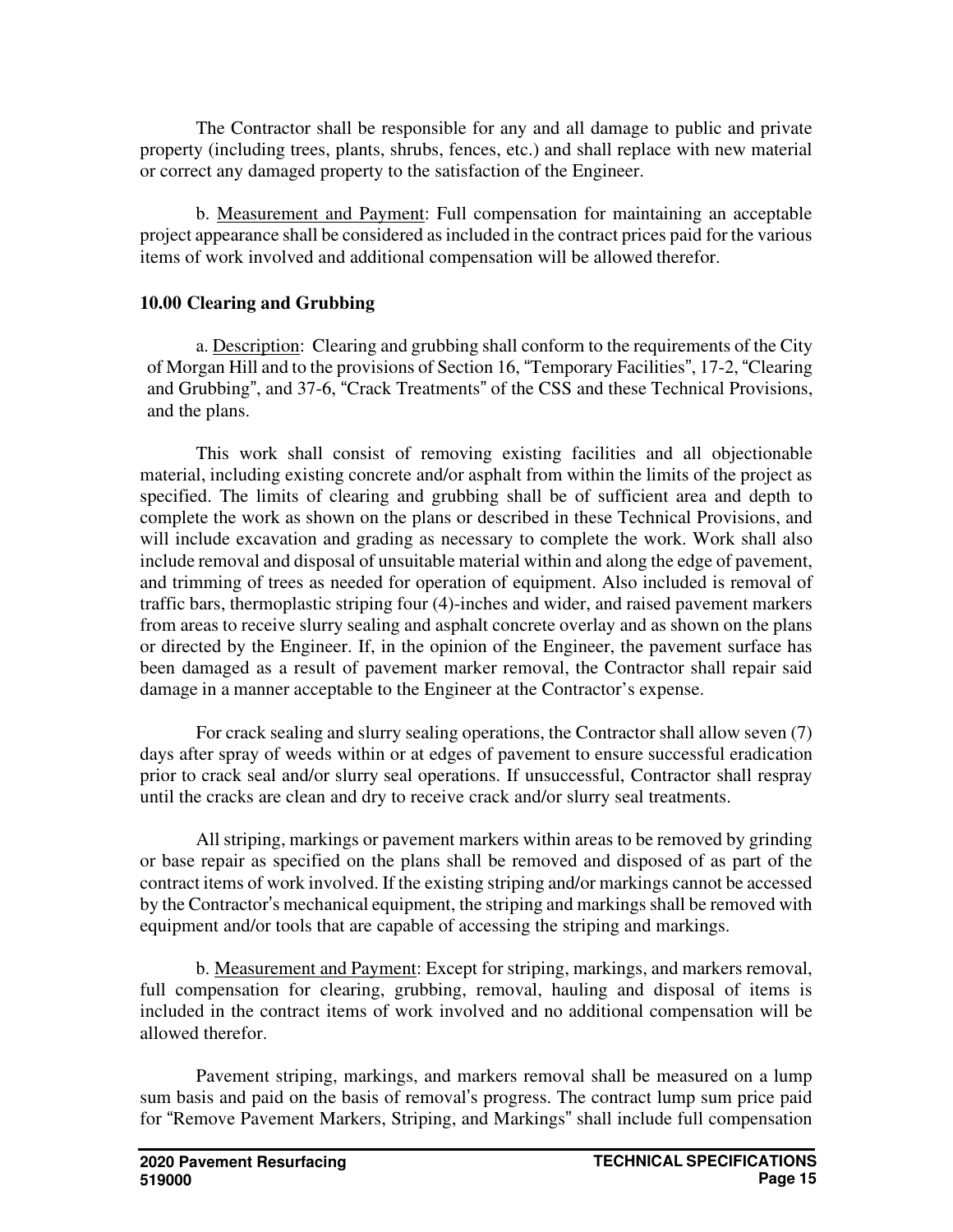for furnishing all labor, materials, tools, equipment, and incidentals the removal and disposal of all striping, markings, and markers required to complete the work and in accordance with the CSS and these Technical Specifications.

### **11.00 Pavement Milling**

a. Description: Pavement milling shall consist of cold milling existing asphalt concrete in areas to receive asphalt concrete full depth repairs, asphalt concrete fill, and asphalt concrete overlay treatments as shown on the plans and described in these technical specifications. Milling shall be in conformance with Section 39-3.04 "Cold Planing Asphalt Concrete Pavement" of the CSS.

Wedge grinding shall be parallel to the direction of traffic and be a triangular wedge of the width specified in these Technical Specifications and of the depth at the lip of gutter pan, at driveway approaches, at concrete median curbs, at storm drain inlets, and any other structures at the roadway edges, as specified in these Technical Specifications below the structure edge. Any sections of asphalt that becomes loose after wedge grinding shall be removed and disposed of by the Contractor at the Contractor's expense.

The full depth grinding operations along Tennant Avenue shall extend to the edge of all concrete median curbs.

Conform grinding shall provide a gradual transition of the width and depth specified in these Technical Specification and shown on the Plans to conform the new pavement section to the existing pavement.

### **No additional compensation shall be made for pavement grinding in excess of the width specified in these Technical Specifications and shown on the Plans unless so directed by the Engineer.**

Pavement milling shall not be allowed more than 48 hours prior to schedule overlay (fill) operations without written authorization from the Engineer.

Cold milling machines shall be operated so as not to produce fumes or smoke. They shall be capable of planning/milling the pavement without requiring the use of a heating device to soften the pavement during, or prior to, the cutting operation.

The Contractor shall be responsible for maintaining all milled surfaces in order to prevent tire and suspension damage to vehicles and to prevent hazards to bicyclists and pedestrians. Debris from the grinding operations shall be removed from the roadway by vacuum sweeping immediately after grinding operations.

*Pavement milling at corners, returns and hard to get areas shall be done with special grinding equipment capable of grinding such areas. Pavement grinding may encounter existing paving fabric on previously overlaid streets. No additional payment will be made for this condition.*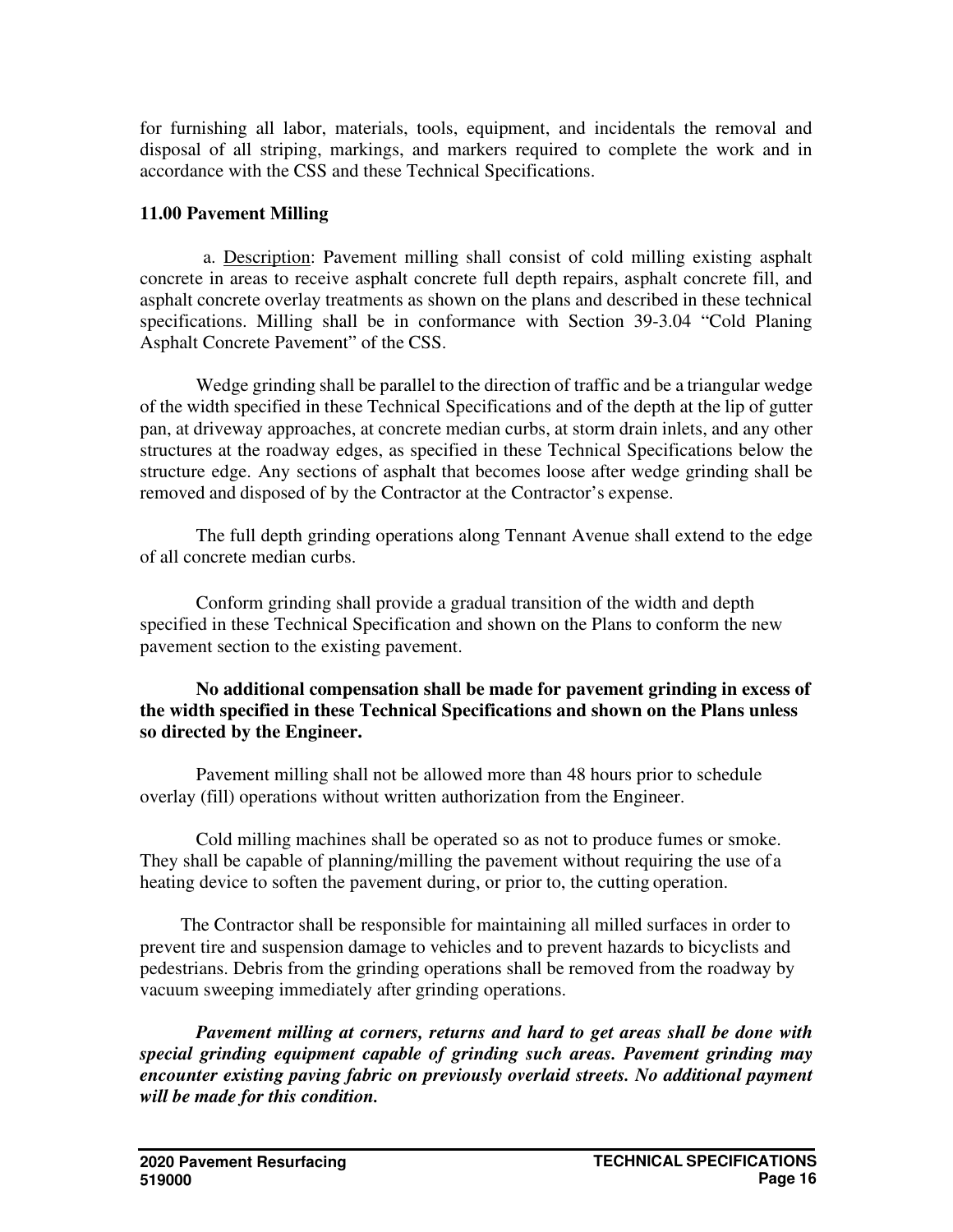No drop-off shall remain between the existing pavement and the milled area when the pavement is opened to public traffic at all transverse joints. No drop-off shall remain between all adjoining driveway approaches on arterial streets and the milled pavement area when the pavement is opened to public traffic. If asphalt concrete has not been placed to the level of existing pavement before the pavement is to be opened to public traffic, a temporary asphalt concrete taper shall be constructed. Asphalt concrete for temporary tapers shall be placed to the level of the existing pavement and tapered on a slope of 12:1 or flatter to the level of the milled area. The same method shall be used on all structures, which includes utility structures, that are left above the traveled asphalt surface.

Where lanes are open to traffic, the drop-off between adjacent travel lanes must not be more than 0.15 foot.

Asphalt concrete for temporary tapers may be spread and compacted by any method that will produce a smooth transition in the riding surface. Asphalt concrete tapers shall be completely removed, including removing all loose material from the underlying surface, before placing the permanent surfacing. Kraft paper, or other approved bond breaker, may be placed under the conform tapers to facilitate the removal of the taper.

The material collected from pavement grinding operations from the roadway surface shall be immediately removed from the site of the work. The removal crew shall follow within fifty feet (50') of the milling/wedge cutting machine, unless otherwise directed by the Engineer.

If the milled pavement surfaces are not paved with asphalt concrete on the same day, the Contractor shall post and maintain "UNEVEN PAVEMENT" signage in advance of the milled areas, along the milled street, and all adjoining side streets and driveway approaches. The signage shall be placed on type 1 barricades with working flashing beacons. The Contractor shall remove all signage upon completion of paving operations.

All pavement repairs designated to be performed within the areas to receive pavement grinding shall be dug out to the depth specified in the plans and replaced with as much AC thickness as it takes to bring the surface to a grade where the surrounding grade will be after pavement grinding.

# **The Contractor shall measure and confirm the pay quantities of the wedge and conform grinding with the Engineer prior to the resurfacing operation.**

b. Measurement and Payment: The contract unit price per lineal foot for "6' Wide Wedge Grind  $(2'')'$  and "12' Wide Wedge Grind  $(2'')'$  and the contract unit price per square foot for "20' Wide Cold Planing at Overlay Conforms (2")" and "2" Full Pavement Grind" which includes full compensation for furnishing all labor, materials, tools, equipment, and incidentals for doing all the work involved, complete in place, including street sweeping, off haul of grindings, as shown on the plans, as specified in the CSS and these Technical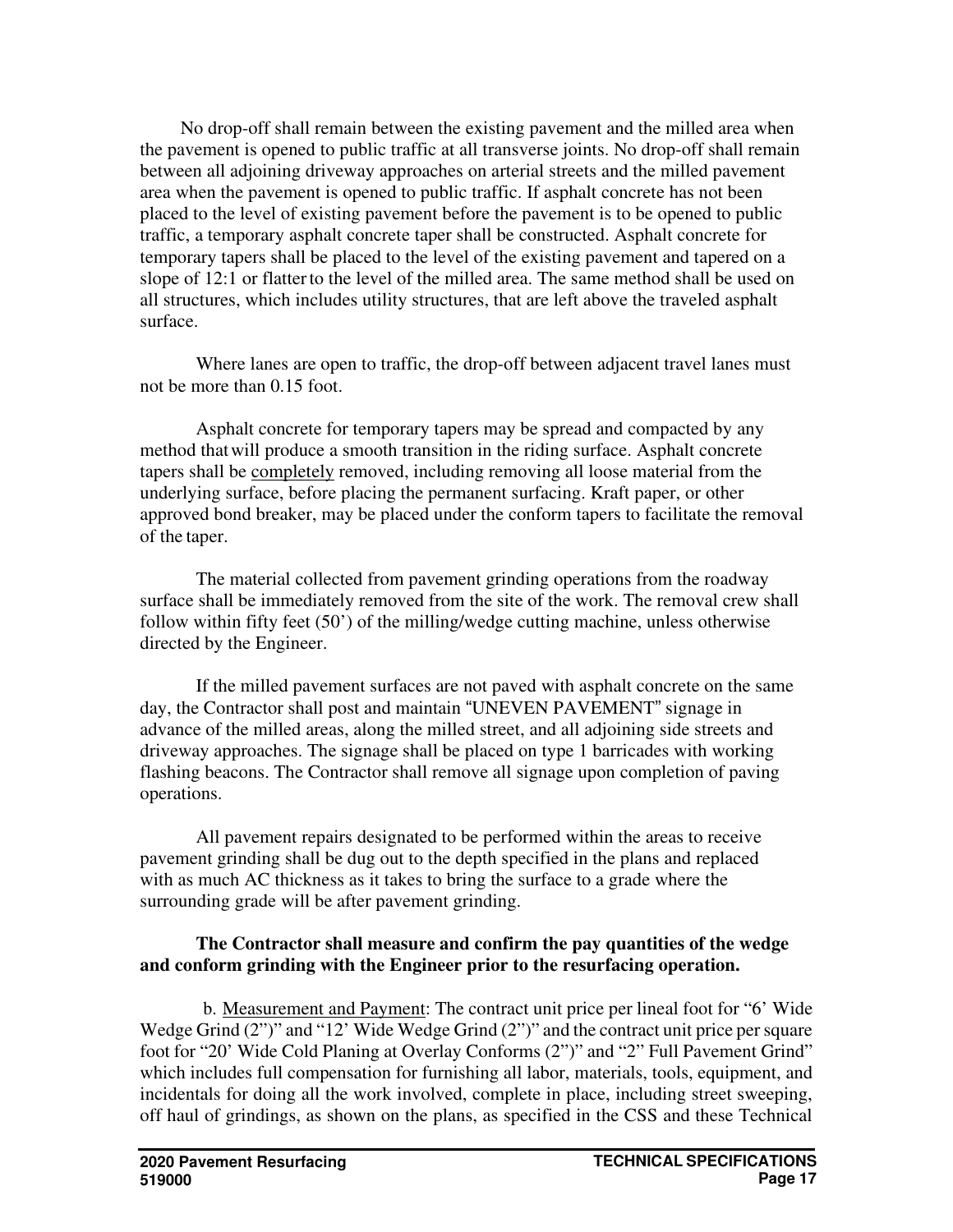Provisions, and as directed by the Engineer.

# **11.50 Pavement Micro-Milling**

a. General. Micro-milling shall consist of the cold milling of existing asphalt concrete pavement with a milling machine equipped with a cutting drum specifically designed and constructed for micro-milling.

Milling machines shall conform to following:

- 1. Be equipped with a micro-milling drum with tungsten-carbide-tipped cutting teeth spaced no greater than 1/4 inch apart on center. The configuration of the teeth shall be such that the deviation in elevation between any 2 teeth does not exceed 1/16 inch.
- 2. Be capable of removing asphalt concrete pavement to a tolerance of  $+1/8$ inch.
- 3. Be equipped with an automatic grade control system operating in "profile" mode. The system shall be either:
	- i. A 30-foot-long paving machine ski with spring-loaded feet attached to the bottom on not more than 1.5-foot increments, such that the feet rise and fall over small irregularities on the pavement surface. The upper part of the ski shall be one piece and of such construction that it will not flex or bend by more than 1/8 inch at either end when supported off the grade by a fixture located at its center of gravity. The grade control system shall be referenced off the center of the ski, with skis mounted on each side of the milling machine such that the ski's longitudinal center is even with the center of the milling machine's cutting drum; or,
	- ii. A sonic averaging system with automated controls. Each corner of the milling machine shall be equipped with sonic grade averaging and slope sensors. The system shall feature plug-in connections, internal cable routing, 2 dual control boxes for ground personnel each capable of controlling each side of the milling machine, and a separate control box for the operator.

Milling operations shall progress from the low side of each roadway barrel or lane and progress towards the high side. Each successive pass of the milling machine shall meet the line and grade of the previous pass. The speed of the milling machine shall be maintained at a rate which results in a uniform pavement texture.

Micro-milling shall result in a grid-patterned textured pavement surface with longitudinal ridges approximately the same distance apart as the cutting teeth. The ridges shall be consistent in depth, width, and profile. The distance between the top of each ridge and the adjacent valleys shall not exceed 1/8 inch.

The resulting profile and cross slope of the milled pavement surface shall be such that a 12-foot long straightedge laid perpendicular or parallel to the centerline will not allow a shim with a width of 1 inch and a thickness of 3/16 inch to pass under the straightedge at any point except at breaks in profile grade or cross slope.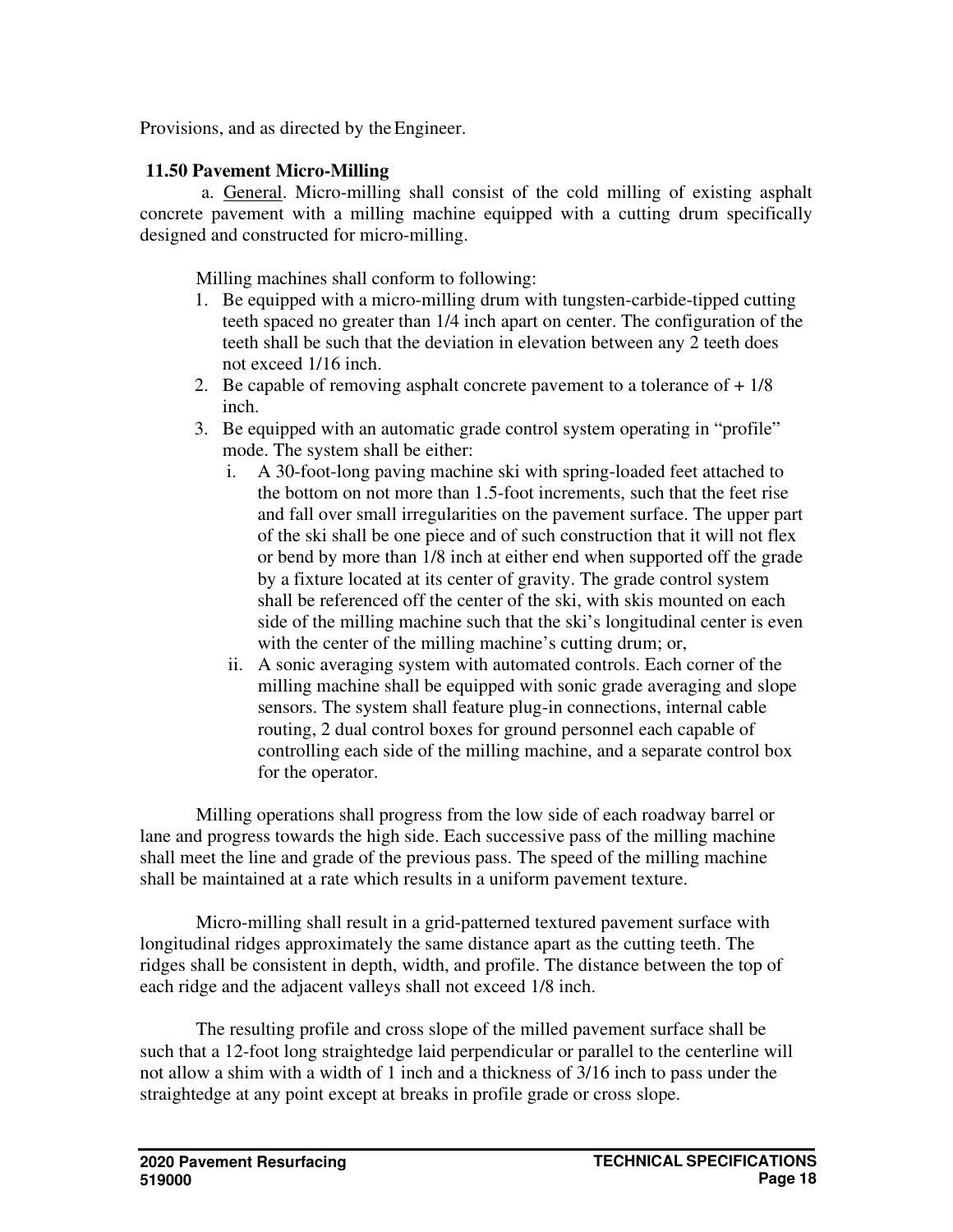Milled pavement surfaces which do not conform to the requirements above shall be corrected by the Contractor. The Contractor shall prepare and submit to the Engineer for approval a correction plan prior to initiating corrective action.

During milling operations, the cutter teeth shall be regularly checked and replaced as necessary to maintain the tolerances specified.

WORK SITE MAINTENANCE. A self-loading motorized street sweeper equipped with both brooms and a vacuum system, and a functional water spray system shall immediately follow the milling machine. Sweeping shall continue until loose millings have been completely removed and as requested by the Engineer. The Contractor shall maintain the micro-milled surface until the surface treatment is applied.

DISPOSAL OF MILLINGS. Millings shall be considered the property of the Contractor and shall be disposed of by the Contractor. The Contractor shall notify the Engineer a minimum of two (2) Working Days prior to the start of milling operations of the disposal location.

b. Measurement and Payment: The contract unit price per square foot for "Pavement Micro-Milling" will be measured by the square foot which includes full compensation for furnishing all labor, materials, tools, equipment, and incidentals work involved, complete in place, including street sweeping, off haul of pavement grindings, as shown on the plans, as specified in the CSS and these Technical Provisions, and as directed by the Engineer.

### **12.00 Cold In-Place Recycled (CIR) Asphalt Concrete**

a. Description: This item of work shall consist of recycling the existing pavement material into a new roadway base course suitable for receiving an asphalt concrete overlay. The work shall include field sampling of the existing pavement sections, preparation of all site-specific CIR job mix designs, quality assurance/ quality control, milling, labor, equipment, processing, added materials, placing, compacting, curing, fog sealing and sand spreading, and any incidental items necessary to meet these Specifications.

### **The Contractor shall use the foamed asphalt method. The emulsion method will not be allowed.**

### **Cold In-Place Recycled Asphalt Concrete shall not be exposed to traffic for more than ninety-six (96) hours.**

### Contractor Qualifications:

The Contractor directly responsible for providing the cold-in-place recycling activities shall submit minimum qualifications for the Engineer's approval prior to being awarded the project. The minimum qualifications shall include:

- At least two years' experience providing cold in-place recycling services
- A list of three (3) or more successful cold in-place recycling project with a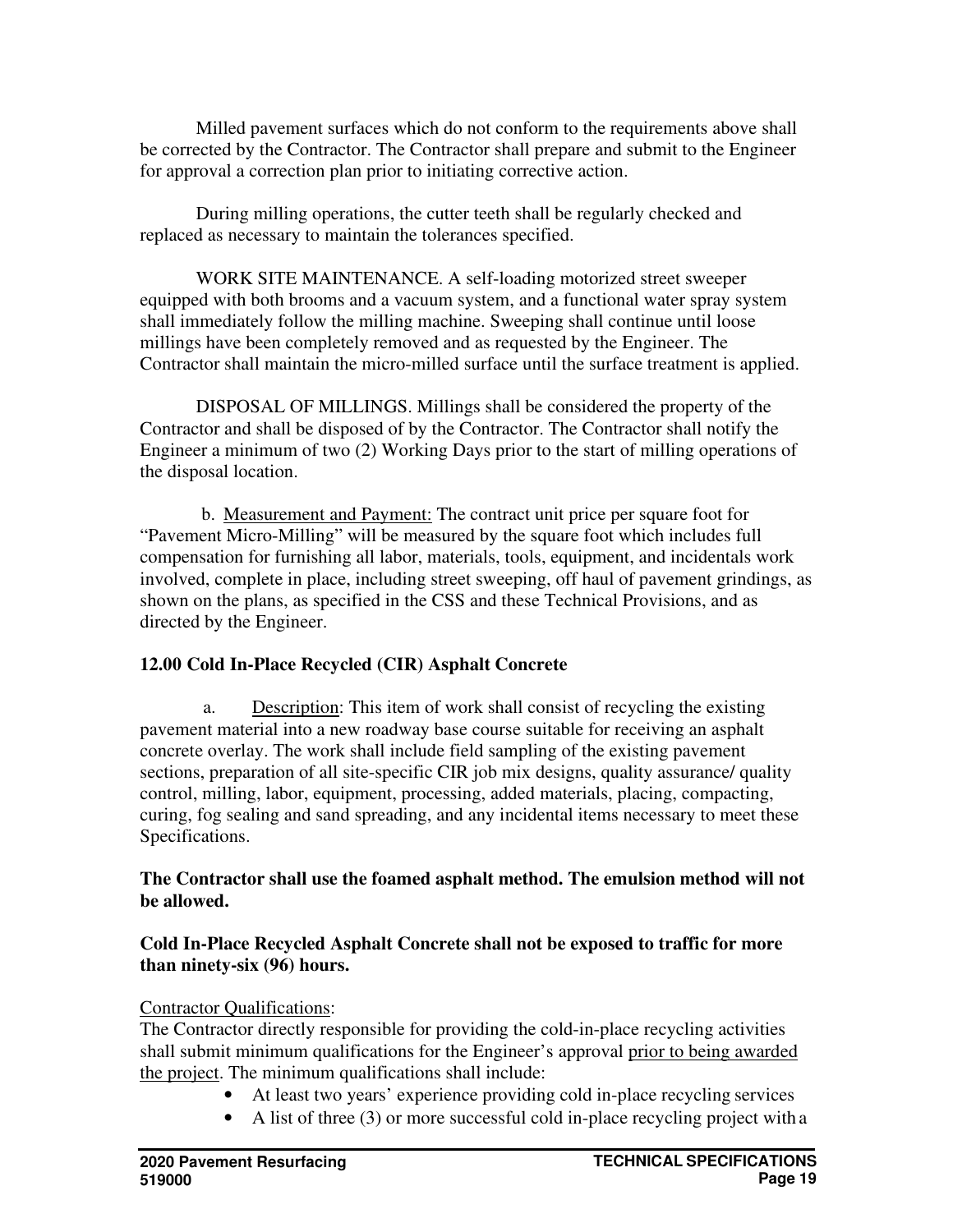list of references, including contact information

• The resume of a cold foam expert with a minimum of five (5) years' experiences providing QA/QC services on cold in-place recycling projects. This individual shall oversee quality control duties throughout the project.

# Mix Design:

A minimum 14 calendar days prior to starting the Cold in-Place Recycling, the Contractor will take samples of the existing pavement, prepare, and submit a mix design for the Engineer's approval. The mix design shall be prepared in a lab certified to perform the tests specified. The mix design shall conform to the "Cold Recycling, Wirtgen Cold Recycling Technology" Manual, 2012 edition, unless otherwise specified herein.

Each design submittal must indicate the following information:

- Cold in-Place Recycling (CIR) equipment and method proposed
- Gradation (ASTM D422)
- Bitumen Grade
- Bitumen Content
- Bitumen Source
- Water Content
- Cement or Lime Content
- Cement or Lime Source
- Cement or Lime Grade
- Any other additives or emulsifiers
- Marshall Stability and Flow (ASTM D6927 and ASTM 1556)
- Bulk Specific Gravity and Density of Compacted Bituminous Mixtures (ASTM D1188)
- Theoretical Maximum Specific Gravity of Bituminous Materials (Cal 309)
- Job Mix Specific Gravity

Minimum criteria used for acceptance of the proposed mix design will be:

Soaked Indirect Tensile Strength  $>250$  kPa (37 psi)

### Quality Assurance and Quality Control:

Provide a quality control plan (QCP) that describes the organization, responsible parties, and procedures that the Contractor will use to:

- 1. Control quality
- 2. Determine when corrective actions are needed (action limits)
- 3. Implement corrective actions

The QCP must contain copies of the forms that will be used to provide all required inspection records and sampling and testing results. On the form used to record and report the quality control measurements, also show the job mix formula information.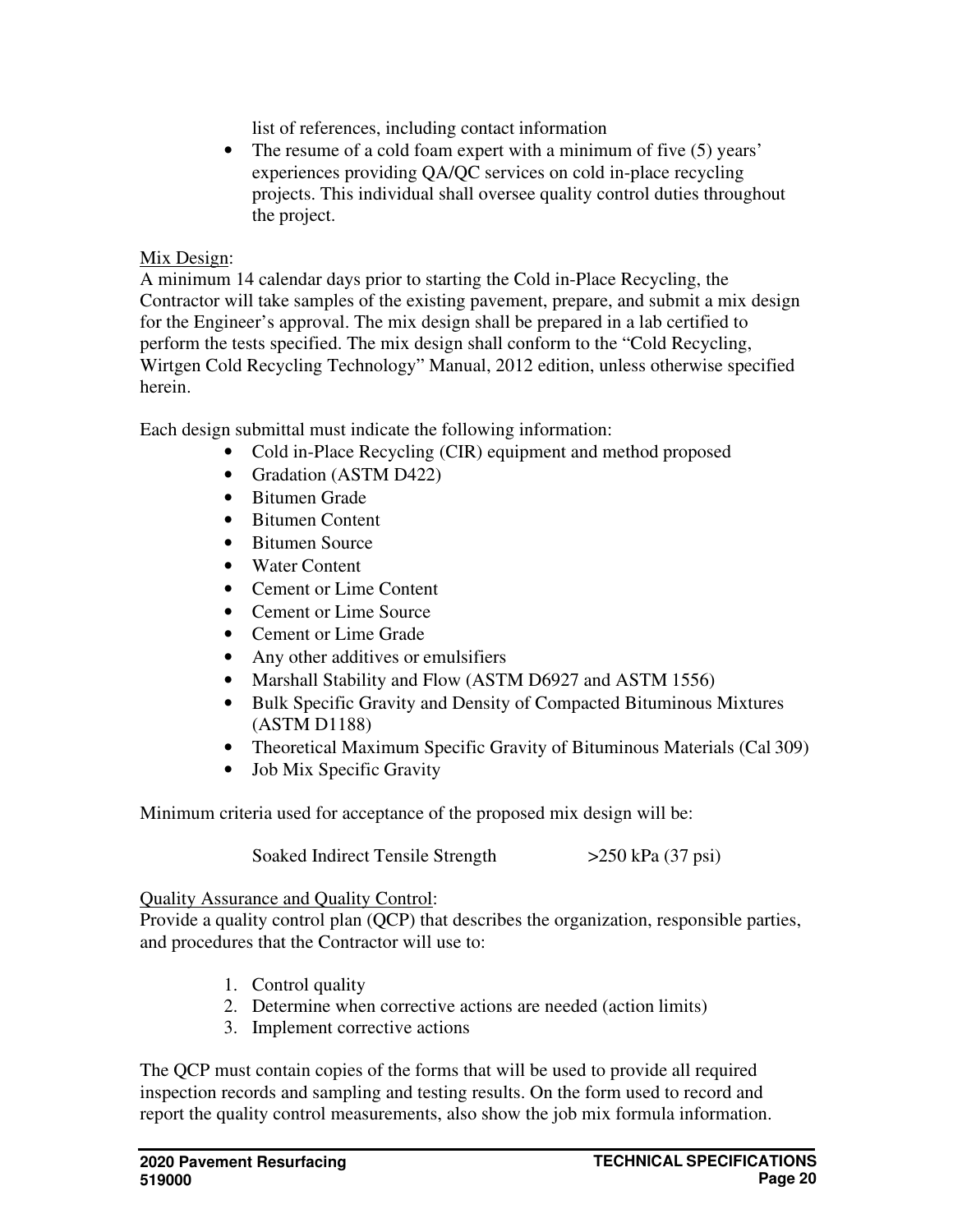As part of the QCP, the Contractor will provide a contingency plan that describes the corrective actions the Contractor will take in the event of equipment break down or material out of compliance.

# Contingency Plan:

The contingency plan must include any corrective actions including repairing and reopening the roadway to traffic using hot mix asphalt in compliance with Section 39, "Hot Mix Asphalt", of the Standard Specifications or temporary bituminous surfacing in compliance with these technical provisions.

Hot mix asphalt must:

- 1. Be hot mix asphalt (Type A)
- 2. Use ½-inch aggregate grading
- 3. Use asphalt binder grade PG 64-10 or PG 64-16

Temporary bituminous surfacing must:

- 1. Be commercial quality bituminous material
- 2. Contain aggregate using ½-inch hot mix asphalt grading in compliance with section 39-1.02E, "Aggregate," of the Standard Specifications
- 3. Use liquid asphalt SC-800 in compliance with Section 93, "Liquid Asphalts," of the Standard Specifications.

# **Meet with the Engineer at least 7 calendar days before starting the cold in-place recycling work to review the QCP and contingency plan.**

### QC Laboratory:

Provide a certified testing laboratory and personnel to perform quality control inspection, sampling, and testing. Provide the Engineer with unrestricted access to the laboratory, sampling and testing sites, and all information resulting from the job mix formula and quality control inspection and testing activities. Proficiency of testing laboratories and sampling and testing personnel must be reviewed, qualified, and accredited by Caltrans' Independent Assurance Program before starting any cold in-place recycling work. Perform inspection, sampling and testing at a rate sufficient to ensure that cold in-place recycling mixture, placement, compaction and finishing complies with the specifications.

### Production:

Once daily the Contractor shall sample the RAP (reclaimed asphalt pavement) behind the recycling equipment or the processed RAP before the addition of the emulsified recycling agent. The Contractor shall report the test results immediately to the Engineer. Reprocess the RAP or take other corrective action to attain compliance.

Divide the project into 3,000-square yard lots. For each lot:

- 1. Determine the actual recycled depth at each end of the milling drum at least once every 300 feet along the cut length
- 2. Determine the amount of recycling agent
- 3. On ever third sample taken, perform a wet field gradation for material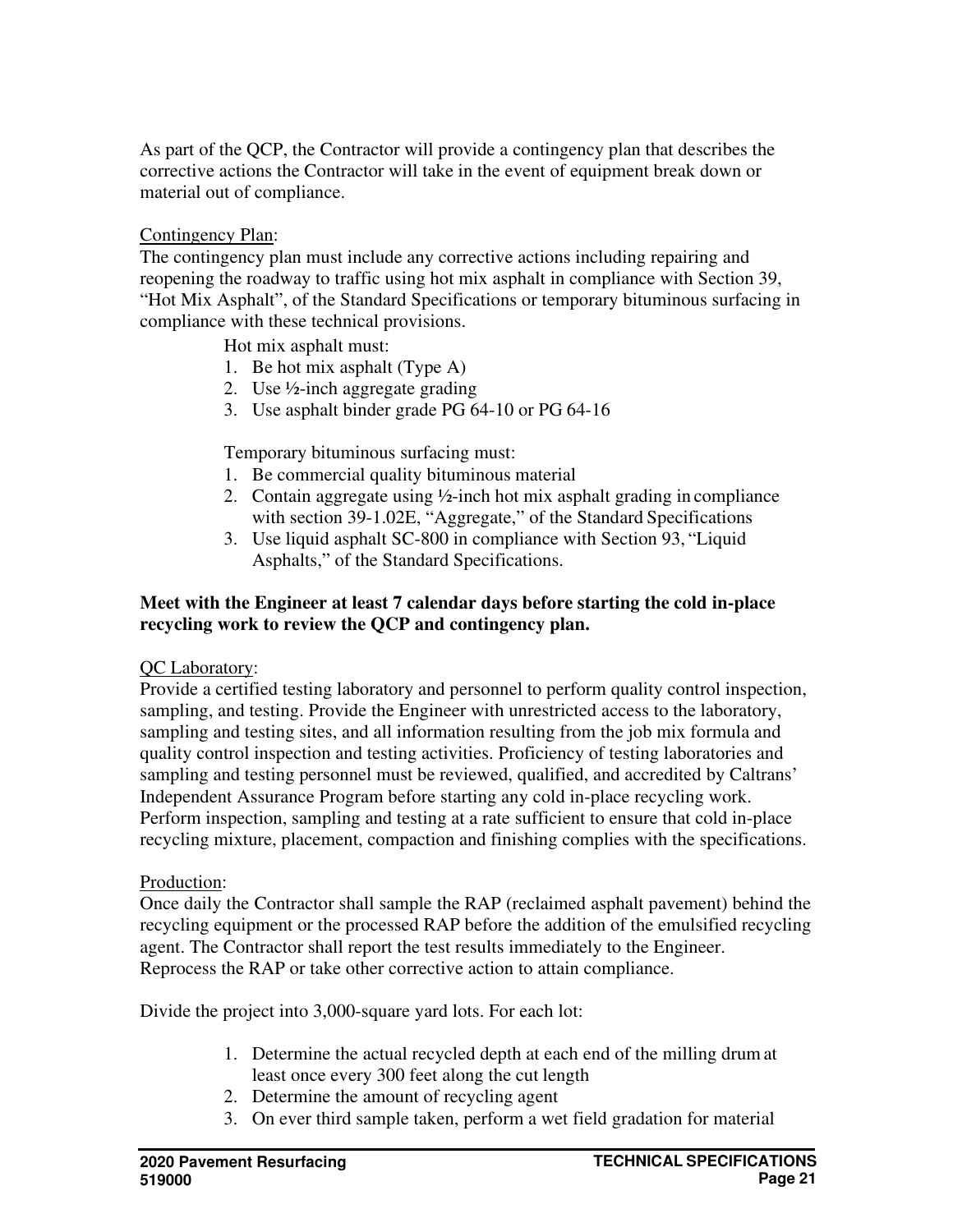passing the 1-inch through No. 4 sieves. Compare the sieved sample to the gradation band determined from the job mix formula and adjust the emulsified recycling agent if necessary

4. Determine in place density and relative compaction of 10 random locations. Use the submitted Job Mix density as the basis of comparison.

For each lot, measure or calculate and record the following information:

- 1. Length, width, depth of cut and calculated weight in tons of material processed
- 2. Weight of recycling agent added in tons
- 3. Percentage of added recycling agent in the lot's CIR mixture by weight
- 4. Weight of recycling additive used in tons (if used)
- 5. Percentage of recycling additive in the lot's CIR mixture by weight (if used)
- 6. Maximum particle size of the RAP
- 7. Maximum obtainable density used for relative compaction calculation.
- 8. Nuclear gauge in-place density and relative compaction aqt 10 random locations.
- 9. Ambient and compacted recycled pavement surface temperatures
- 10. Maximum theoretical density under California Test 309 and void ratio (Report Only)
- 11. Rate of fog seal coat application
- 12. Rate of sand cover application

On the form used to record and report the quality control measurements, also show the job mix formula information. The Contractor shall make adjustments during CIR operations for optimum quality. If adjustments are made, document the reason for the change and identify on the daily quality control inspection records and sampling and test results.

Daily, the Contractor shall take and split a sample of the CIR mixture from a location approved by the Engineer. Split the samples into two parts and label the containers with location and station. Submit one split part to the Engineer and use one part for the testing. Determine maximum theoretical density under California Test 309. Use the maximum theoretical density and calculate void ratio for each nuclear gauge site and lot. Report on daily quality control inspection records and sampling and test results. The Engineer does not use the Contractor's California Test 309 test results and void ratio to determine specification compliance.

The Contractor shall be responsible for the quality of construction and material incorporated into the Project. The Contractor's quality control measurements shall ensure that operational techniques and activities provide integral and finished material of acceptable quality. Contractor sampling and testing shall be performed to control the processes and ensure material compliance with the requirements of the Contract.

The Contractor shall perform all Quality Control testing and sampling for the project. All quality control sampling and testing shall be performed by technicians certified by the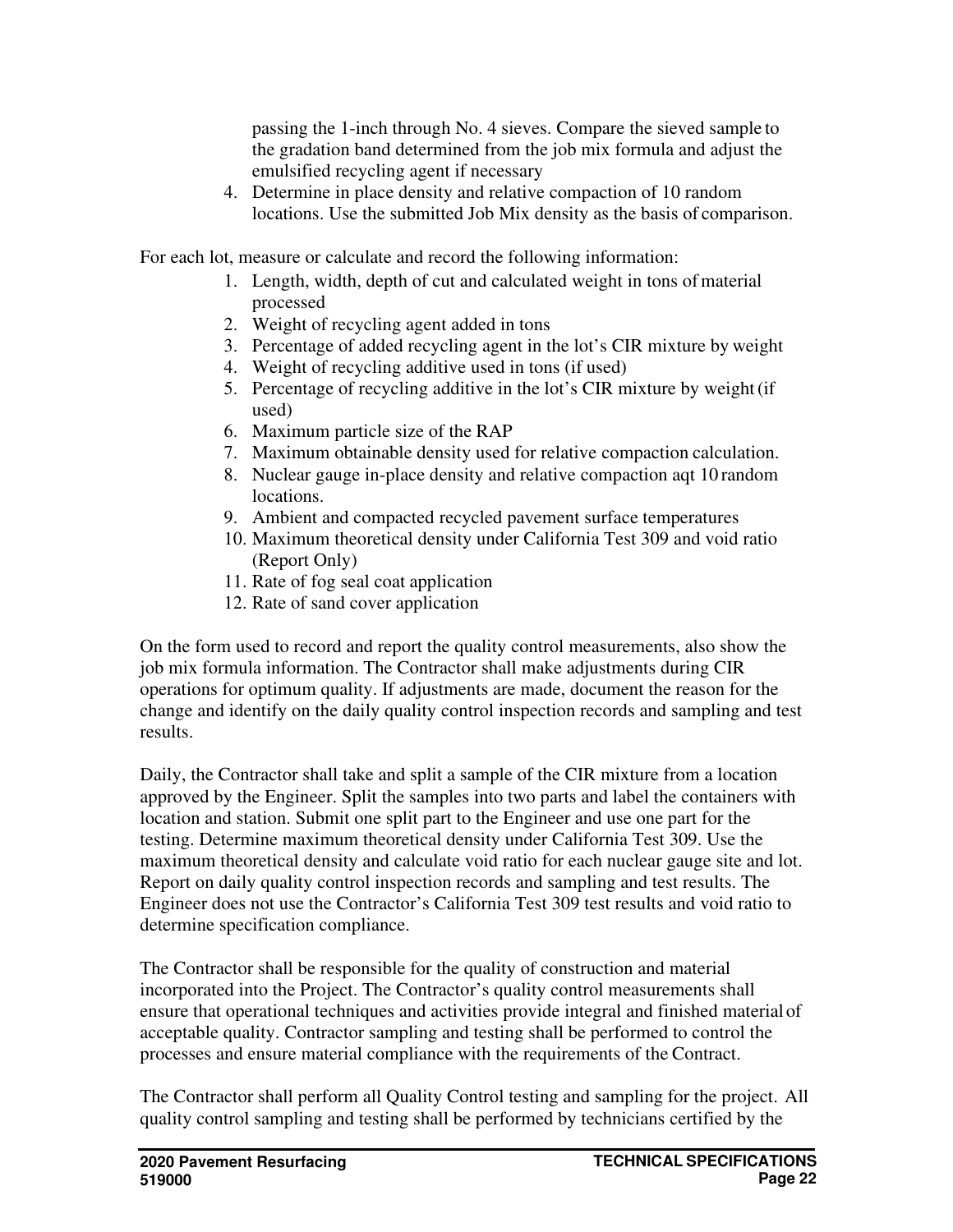State of California for that particular material and all laboratory testing shall be performed by laboratories accredited by AASHTO Material Reference Laboratory (AMRL) and Cement and Concrete Reference Laboratory (CCRL) for the test methods required. Contractor shall furnish copies of all test results to the Engineer or other authorized City representative within 24 hours of completing the test of the acquired sample or the next day of business.

## Recycling Equipment:

A single-unit, self-propelled cold recycling machine with a down cutting cutter head shall be capable of pulverizing and recycling the existing hot-mix asphalt pavement to a maximum depth of six (6) inches (0.12 m), incorporate the foamed asphalt and compaction water, and mix the materials to produce a homogeneous material.

The milling and mixing unit must be equipped with a gradation control bar that will stabilize the milled surface during milling to prevent the pavement from chunking. The minimum power of this machine shall be 950 hp. The machine shall be capable of pulverizing and recycling not less than 12.5-foot wide section per pass.

The machine shall have two independent systems for adding foamed asphalt and metered water with each system having full width spray bar with a positive displacement pump interlocked to the machine's ground speed to insure that the amount of foamed asphalt and compaction water being added is automatically adjusted with changes to the machine's ground speed. Each additive system shall have its own spray bar equipped with two nozzles per foot of spray bar. The foamed asphalt spray bar must be electrically heated. Individual valves on the spray bar shall be capable of being turned off (in pairs) as necessary both foamed asphalt and water to minimize overlap on subsequent passes.

The single unit must also have a tamper bar screed attached to the milling an mixing unit. The tamper bar screed must have the ability to tamp at varying frequency. The screed shall have slope control and the ability to convey material out the side of the screed if there is a surge of material between the mixing chamber and the screed. The mixing unit and screed combination must have electronic grade controls.

# Placement:

CIR shall be to a depth of three (3) inches minimum within the lines and grades of the project plans and specifications or as directed by the Engineer. The CIR material shall be capable of holding traffic at the end of each day's production without deformation or damage occurring to the surface. No rutting or raveling shall be tolerated and corrective action per the contingency plan provisions shall be applied when either occurs.

Placement of the CIR materials will be in accordance with Section 12.00 of these specifications.

### Fog Seal and Sand Spreading:

At the end of each day's production, the Contractor shall apply a uniform fog seal to the surface at a rate of 0.12 gallons/square yard and shall meet SS1H "Fog Seal" Cut 50. Sand shall be spread at a rate of 1.0 to 2.0 pounds per square yard at the areas fog seal is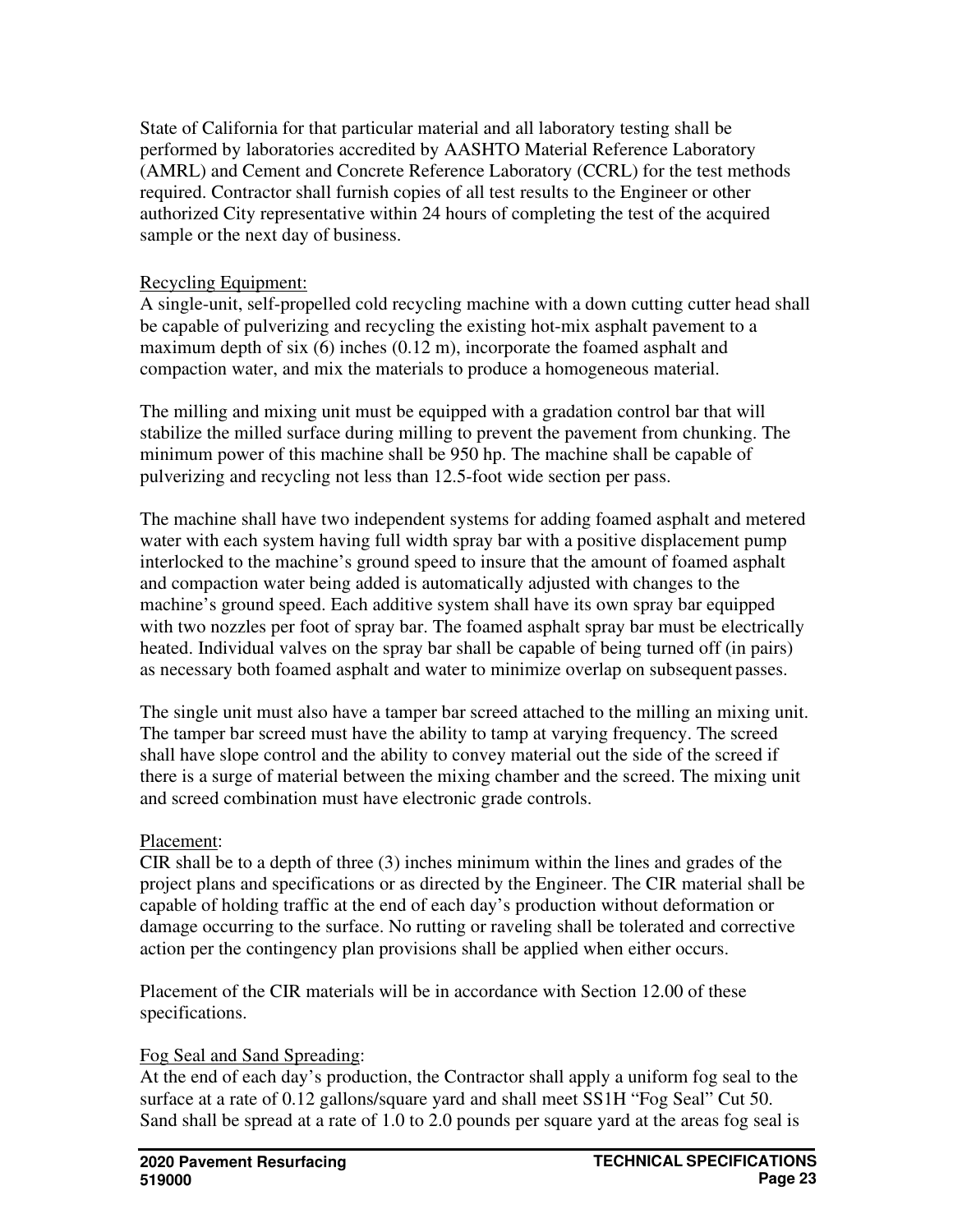placed unless otherwise determined by the Engineer. Remove excess sand from the CIR surface by sweeping at the end of each day. Sand cover shall be spread by mean of a self-propelled spreader equipped with a mechanical device that will spread the sand at a uniform rate over the CIR surface. The area treated shall be capable of holding traffic at the end of each day's production without any deformation or damage to the surface.

### Acceptance:

The project shall be divided into 3,000-square yard lots. If one day's production will be less than 3,000 square yards, that day's production shall be a lot. If one day's production is one lot plus an additional amount, the additional work shall be a separate log. The Engineer will sample and test each lot prior to acceptance. Frequency of testing will be at the Engineer's discretion.

Acceptance will be based on the following criteria:

A. IDTS soaked results must be grater than 95% of the minimum design strength (250 KPa).

B. The average Relative compaction of a lot shall be a minimum of 98% of the maximum wet density as measured by Cal 216. No single test shall be less than 94% relative compaction.

For lots outside of the acceptance criteria, the Engineer determines a deduction for each test result outside the specifications using the reduced payment factors shown in the following tables: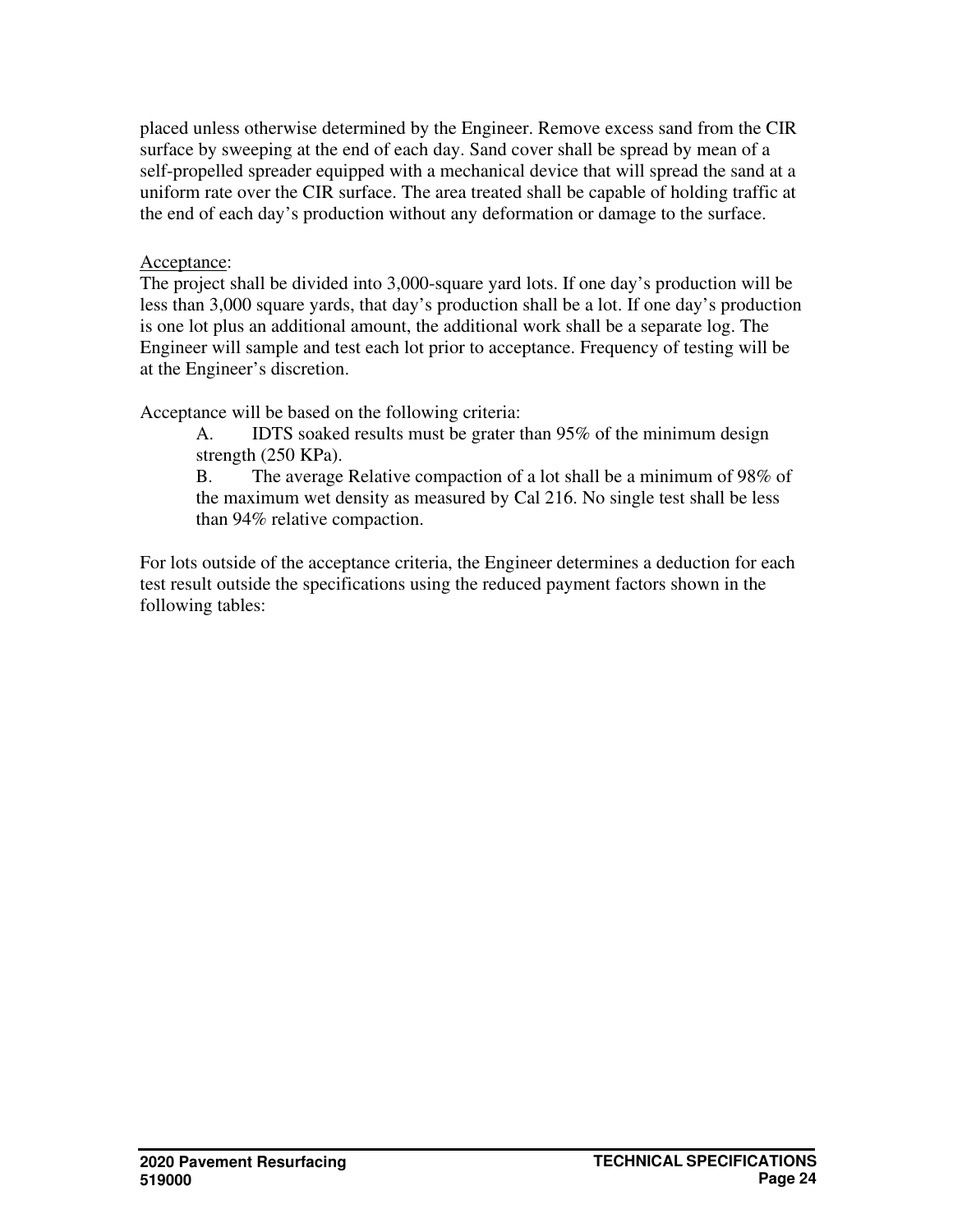| % Minimum<br>Design Strength<br>(250 kPa) | Pay Factor | $\% M$<br>Design<br>(25) |
|-------------------------------------------|------------|--------------------------|
| 95                                        | 100.00%    | $\zeta$                  |
| 94.9                                      | 99.50%     | $\zeta$                  |
| 94.8                                      | 99.00%     | $\zeta$                  |
| 94.7                                      | 98.50%     |                          |
| 94.6                                      | 98.00%     | $\zeta$                  |
| 94.5                                      | 97.50%     | $\zeta$                  |
| 94.4                                      | 97.00%     | $\zeta$                  |
| 94.3                                      | 96.50%     | $\zeta$                  |
| 94.2                                      | 96.00%     | $\zeta$                  |
| 94.1                                      | 95.50%     | Ç                        |
| 94                                        | 95.00%     | $\zeta$                  |
| 93.9                                      | 94.50%     | Ç                        |
| 93.8                                      | 94.00%     | $\zeta$                  |
| 93.7                                      | 93.50%     |                          |
| 93.6                                      | 93.00%     | $\zeta$                  |
| 93.5                                      | 92.50%     | Ç                        |
| 93.4                                      | 92.00%     | Ç                        |
| 93.3                                      | 91.50%     | Ç                        |
| 93.2                                      | 91.00%     | ç                        |
| 93.1                                      | 90.50%     | Ç                        |
| 93                                        | 90.00%     | Ç                        |
| 92.9                                      | 89.50%     | Ç                        |
| 92.8                                      | 89.00%     | $\zeta$                  |
| 92.7                                      | 88.50%     |                          |
| 92.6                                      | 88.00%     |                          |
| 92.5                                      | 87.50%     | Ş                        |
| 92.4                                      | 87.00%     |                          |
|                                           |            |                          |

# **Table A-Marshall Test Results**

| % Minimum<br>Design Strength<br>(250 kPa) | Pay Factor                                 |
|-------------------------------------------|--------------------------------------------|
| 92.3                                      | 86.50%                                     |
| 92.2                                      | 86.00%                                     |
| 92.1                                      | 85.50%                                     |
| 92                                        | 85.00%                                     |
| 91.9                                      | 84.50%                                     |
| 91.8                                      | 84.00%                                     |
| 91.7                                      | 83.50%                                     |
| 91.6                                      | 83.00%                                     |
| 91.5                                      | 82.50%                                     |
| 91.4                                      | 82.00%                                     |
| 91.3                                      | 81.50%                                     |
| 91.2                                      | 81.00%                                     |
| 91.1                                      | 80.50%                                     |
| 91                                        | 80.00%                                     |
| 90.9                                      | 79.50%                                     |
| 90.8                                      | 79.00%                                     |
| 90.7                                      | 78.50%                                     |
| 90.6                                      | 78.00%                                     |
| 90.5                                      | 77.50%                                     |
| 90.4                                      | 77.00%                                     |
| 90.3                                      | 76.50%                                     |
| 90.2                                      | 76.00%                                     |
| 90.1                                      | 75.50%                                     |
| 90                                        | 75.00%                                     |
| 89.9                                      | Remove at<br>Engineer's sole<br>discretion |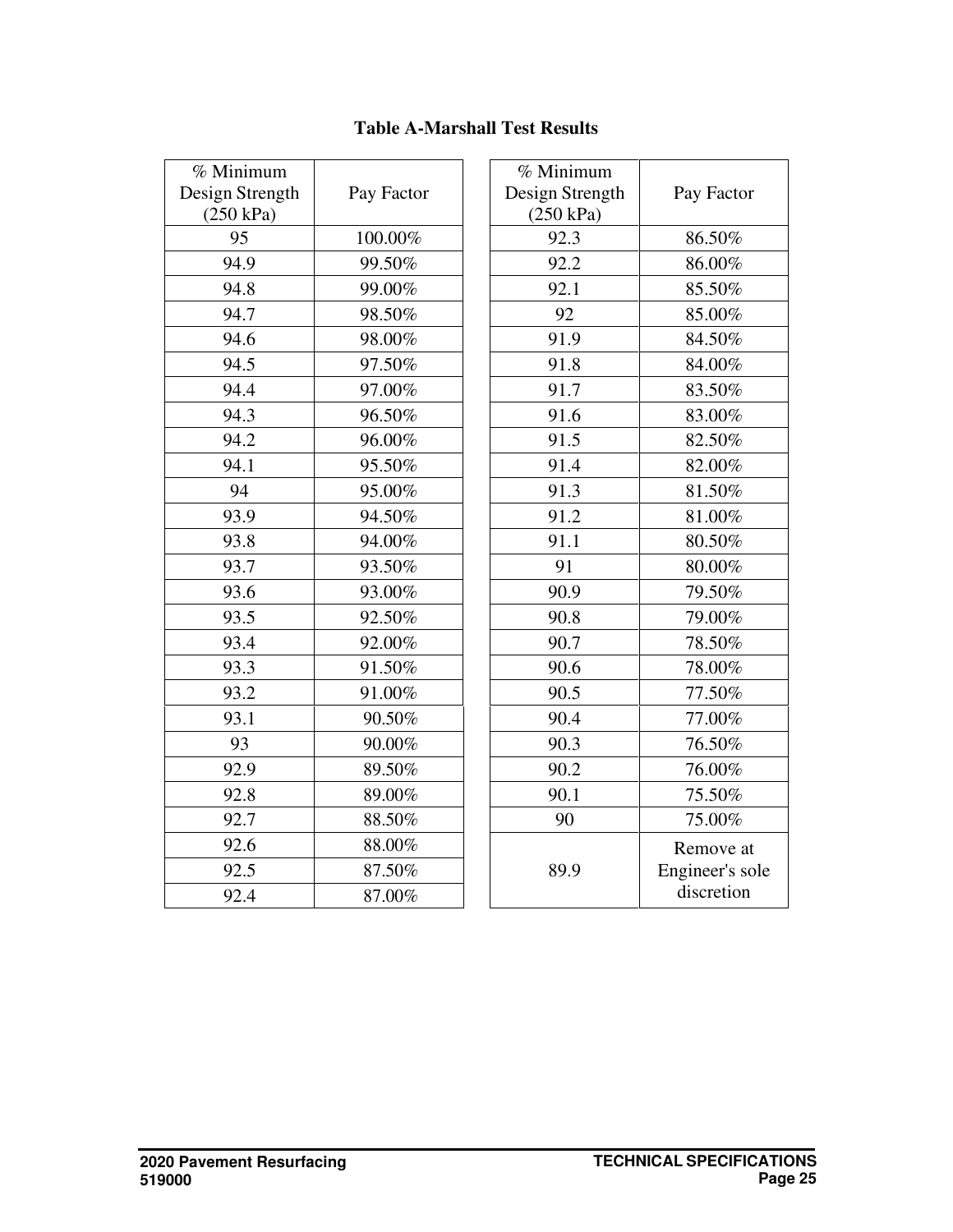| % Relative Compaction,<br>as measured by Cal 216<br>Average Density per Lot | Pay Factor | % Relative Compaction,<br>as measured by Cal 216<br>Average Density per Lot | Pay Factor      |
|-----------------------------------------------------------------------------|------------|-----------------------------------------------------------------------------|-----------------|
| 98                                                                          | 100.00%    | 95.8                                                                        | 78.00%          |
| 97.9                                                                        | 99.00%     | 95.7                                                                        | 77.00%          |
| 97.8                                                                        | 98.00%     | 95.6                                                                        | 76.00%          |
| 97.7                                                                        | 97.00%     | 95.5                                                                        | 75.00%          |
| 97.6                                                                        | 96.00%     | 95.4                                                                        | 74.00%          |
| 97.5                                                                        | 95.00%     | 95.3                                                                        | 73.00%          |
| 97.4                                                                        | 94.00%     | 95.2                                                                        | 72.00%          |
| 97.3                                                                        | 93.00%     | 95.1                                                                        | 71.00%          |
| 97.2                                                                        | 92.00%     | 95                                                                          | $70.00\%$       |
| 97.1                                                                        | 91.00%     | 94.9                                                                        | 69.00%          |
| 97                                                                          | 90.00%     | 94.8                                                                        | 68.00%          |
| 96.9                                                                        | 89.00%     | 94.7                                                                        | 67.00%          |
| 96.8                                                                        | 88.00%     | 94.6                                                                        | 66.00%          |
| 96.7                                                                        | 87.00%     | 94.5                                                                        | 65.00%          |
| 96.6                                                                        | 86.00%     | 94.4                                                                        | 64.00%          |
| 96.5                                                                        | 85.00%     | 94.3                                                                        | 63.00%          |
| 96.4                                                                        | 84.00%     | 94.2                                                                        | 62.00%          |
| 96.3                                                                        | 83.00%     | 94.1                                                                        | 61.00%          |
| 96.2                                                                        | 82.00%     |                                                                             | Remove at       |
| 96.1                                                                        | $81.00\%$  | 94                                                                          | Engineer's sole |
| 96                                                                          | 80.00%     |                                                                             | discretion      |
| 95.9                                                                        | 79.00%     |                                                                             |                 |

# **Table B-Compaction**

In the event a lot is subject to both pay factors, they will be cumulative (I.E. An 80% pay factor for Marshall and a 70% pay factor for Compaction equals a 56% cumulative pay factor:  $.80 \text{ X}$ .  $.70 = .56$ ).

b. Measurement and Payment: Cold in-Place Recycling shall be measured per square foot for the depth specified in the contract. The area to be paid shall be the length measured along the centerline of the roadway multiplied the average perpendicular width. Additional excavation/ recycling performed by the Contractor outside the lines provided in the Plans shall not be measured and compensated by the City without approval in writing by the Engineer.

Cold in-Place Recycling shall be paid for the contract unit price per square foot adjusted by the pay factor. This amount shall be full compensation for all work necessary within the dimensions shown on the Plans or specified herein, including but not limited to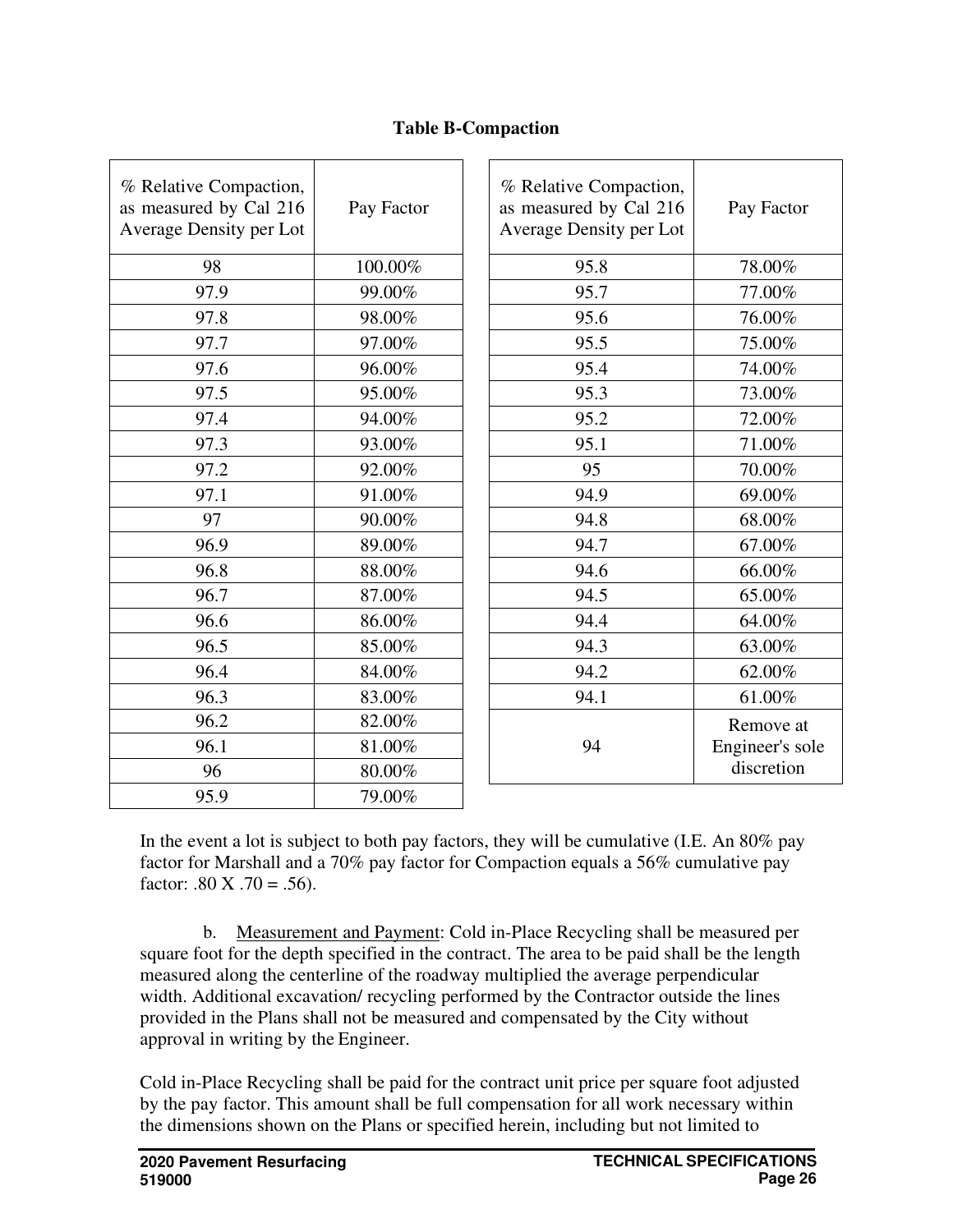pulverizing existing pavements, additional materials, stabilizing agents(s), mineral filler, water, grading, compaction, sampling, testing, fog sealing and sand spreading and for all materials, labor, tools, equipment, mobilization and any incidentals necessary to complete the work.

# **13.00 Asphalt Concrete**

# **Note: No percentage of RAP (Reclaimed Asphalt Pavement) shall be permitted in the asphalt concrete placed as the final lift/wearing course on any of the City streets to be overlayed with this project.**

a. Description: Asphalt concrete shall be used as an overlay (fill) and full depth AC pavement repair. New pavement shall be furnished, placed, and compacted in accordance with Section 39 "Asphalt Concrete" of the CSS. Asphalt Concrete shall be compacted to a minimum 95 percent of Maximum Theoretical Density as determined by American Society of Testing Materials (ASTM) D-2041. Finished asphalt concrete pavements, which do not conform to the specified relative compaction requirements, will be paid for using the following pay factors:

| In-Place Relative Compaction | Pay Factor                   |
|------------------------------|------------------------------|
| 95\% or greater              | $100\%$                      |
| $90-94.9\%$                  | 20% Reduction in unit price  |
| $89.9\%$ or less             | Remove & Replace as directed |

b. Materials: The asphalt concrete for overlay shall be Type A, 12.5 mm (1/2") medium maximum gradation. The asphalt concrete for full depth AC pavement repair shall be Type A, 19 mm (3/4") medium maximum gradation.

Asphalt binder shall be PG 64-10.

Asphalt shall conform to these Technical Provisions and not Section 92, "Asphalts," of the CSS.

Asphalt shall consist of refined petroleum or a mixture of refined liquid asphalt and refined solid asphalt, prepared from crude petroleum. Asphalt shall be:

- a. Free from residues caused by the artificial distillation of coal, coal tar, or paraffin.
- b. Free from water.
- c. Homogeneous.

The Contractor shall furnish asphalt in conformance with Caltrans' "Certification Program for Suppliers of Asphalt." Caltrans maintains the program requirements, procedures, and a list of approved suppliers at:

http://www.dot.ca.gov/hq/esc/Translab/ormt/fpmcoc.htm

The Contractor shall ensure the safe transportation, storage, use, and disposal of asphalt. The Contractor shall prevent the formation of carbonized particles caused by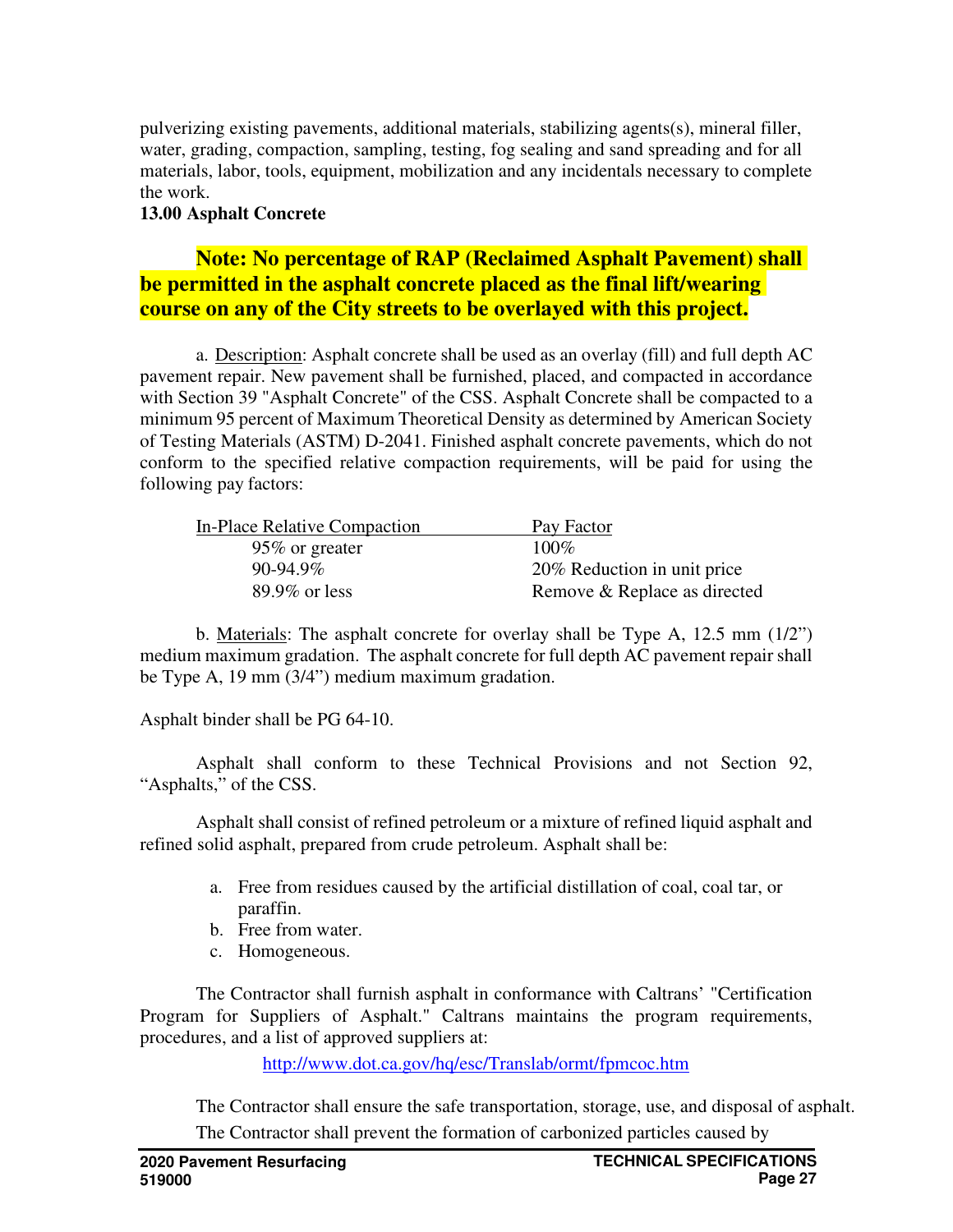overheating asphalt during manufacturing or construction. Performance graded (PG) asphalt binder shall conform to the following:

|                            |                               | Specification        |                 |                  |                 |                 |
|----------------------------|-------------------------------|----------------------|-----------------|------------------|-----------------|-----------------|
|                            |                               |                      |                 | Grade            |                 |                 |
| Property                   | <b>AASHTO</b>                 |                      |                 |                  |                 |                 |
|                            | Test                          | PG                   | PG              | PG               | PG              | PG              |
|                            | Method                        | $58-22$ <sup>a</sup> | 64-10           | $64 - 16$        | 64-28           | $70 - 10$       |
|                            |                               | Original Binder      |                 |                  |                 |                 |
| Flash Point, Minimum °C    | <b>T48</b>                    | 230                  | 230             | $\overline{230}$ | 230             | 230             |
| Solubility, Minimum $\%$ b | T44                           | 99                   | 99              | 99               | 99              | 99              |
| Viscosity at 135°C, c      | T316                          |                      |                 |                  |                 |                 |
| Maximum, Pa·s              |                               | 3.0                  | 3.0             | 3.0              | 3.0             | 3.0             |
| Dynamic Shear,             | T315                          |                      |                 |                  |                 |                 |
| Test Temp. at 10 rad/s, °C |                               | 58                   | 64              | 64               | 64              | 70              |
| Minimum G*/sin(delta),     |                               | 1.00                 | 1.00            | 1.00             | 1.00            | 1.00            |
| kPa                        |                               |                      |                 |                  |                 |                 |
| RTFO Test <sup>e</sup> ,   | T <sub>240</sub>              |                      |                 |                  |                 |                 |
| Mass Loss, Maximum, %      |                               | 1.00                 | 1.00            | 1.00             | 1.00            | 1.00            |
|                            | <b>RTFO Test Aged Binder</b>  |                      |                 |                  |                 |                 |
| Dynamic Shear,             | T315                          |                      |                 |                  |                 |                 |
| Test Temp. at 10 rad/s, °C |                               | 58                   | 64              | 64               | 64              | 70              |
| Minimum G*/sin(delta),     |                               | 2.20                 | 2.20            | 2.20             | 2.20            | 2.20            |
| kPa                        |                               |                      |                 |                  |                 |                 |
| Ductility at 25°C          | <b>T51</b>                    |                      |                 |                  |                 |                 |
| Minimum, cm                |                               | 75                   | 75              | 75               | 75              | 75              |
| PAV <sup>f</sup> Aging,    | <b>R28</b>                    |                      |                 |                  |                 |                 |
| Temperature, °C            |                               | 100                  | 100             | 100              | 100             | 110             |
|                            | RTFO Test and PAV Aged Binder |                      |                 |                  |                 |                 |
| Dynamic Shear,             | T315                          |                      |                 |                  |                 |                 |
|                            |                               | 22 <sup>d</sup>      | 31 <sup>d</sup> | 28 <sup>d</sup>  | 22 <sup>d</sup> | 34 <sup>d</sup> |
|                            |                               | 5000                 | 5000            | 5000             | 5000            | 5000            |
| Test Temp. at 10 rad/s, °C |                               |                      |                 |                  |                 |                 |
| Minimum G*sin(delta),      |                               |                      |                 |                  |                 |                 |
| kPa                        |                               |                      |                 |                  |                 |                 |
| Creep Stiffness,           | T313                          |                      |                 |                  |                 |                 |
| Test Temperature, °C       |                               | $-12$                | $\overline{0}$  | $-6$             | $-18$           | $\theta$        |
| Maximum S-value, MPa       |                               | 300                  | 300             | 300              | 300             | 300             |
| Minimum M-value            |                               | 0.300                | 0.300           | 0.300            | 0.300           | 0.300           |

Performance Graded Asphalt Binder

Notes:

- a. For use as asphalt rubber base stock for high mountain and high desert area.
- b. The Engineer will waive this specification if the supplier is a Quality Supplier as defined by the Caltrans' "Certification Program for Suppliers of Asphalt."
- c. The Engineer will waive this specification if the supplier certifies the asphalt binder can be adequately pumped and mixed at temperatures meeting applicable safety standards.
- d. Test the sample at 3°C higher if it fails at the specified test temperature. G\*sin(delta) shall remain 5000 kPa maximum.
- e. "RTFO Test" means the asphaltic residue obtained using the Rolling Thin Film Oven Test, AASHTO Test Method T240 or ASTM Designation: D 2827.
- f. "PAV" means Pressurized Aging Vessel.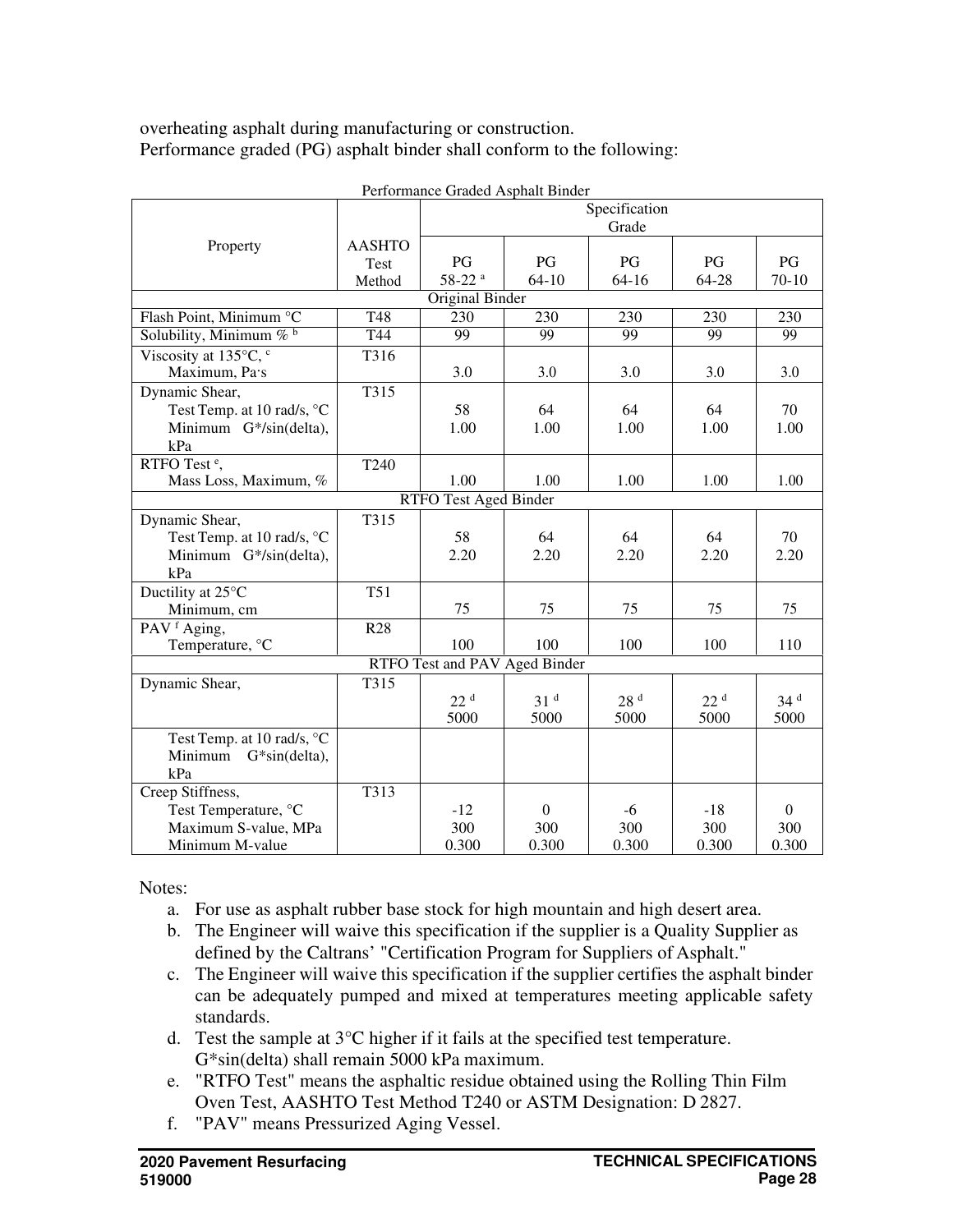Property AASHTO Test Method Specification Grade PBA 6a PBA 6a(mod) PBA 6b PBA 7 Absolute Viscosity (60 $\degree$ C), Pa·s(x10<sup>-1</sup>)<sup>a</sup> Original Binder, Minimum RTFO Test Aged Residue <sup>b</sup>, Minimum T202 2000 5000 2000 5000 2000 5000 1100 3000 Kinematic Viscosity (135 $\degree$ C), m<sup>2</sup>/s(x10<sup>-6</sup>) Original Binder, Maximum RTFO Test Aged Residue, Minimum T201 2000 275 2000 275 2000 275 2000 275 Absolute Viscosity Ratio (60°C), Maximum RTFO Test Visc./Orig. Visc. — 4.0 4.0 4.0 4.0 Flash Point, Cleveland Open Cup, °C Original Binder, Minimum T48 232 232 232 232 Mass Loss After RTFO Test, % T240 0.60 0.60 0.60 0.60 0.60 Solubility in Trichloroethylene,  $% c$ Original Binder, Minimum T44 Report Report Report Report Ductility (25°C, 5 cm/min), cm RTFO Test Aged Residue<sup>b</sup>, Minimum T51 60 60 75 On RTFO Test Aged Residue, °C 1 to 10 rad/sec: SSD  $e \ge 0$  and Phase Angle (at 1 rad/sec)  $< 72°$ f — 1 35 <u>—</u> 1 — On Residue from: PAV  $\text{\textdegree}$  at temp.,  $\text{\textdegree}$ C Or Residue from Tilt Oven<sup>f</sup> ( $@113°C$ ), hours R28 100 36 100 36 100 36 110 72  $e \text{SSD} \ge -115(\text{SSV}) - 50.6$ , °C f — — — — 25 Stiffness, T313 Test Temperature,  ${}^{\circ}\text{C}$   $|$   $-24$   $-24$   $-30$   $-6$ Maximum S-value, MPa 300 300 300 300 Minimum M-value 1 0.300

Performance based asphalt (PBA) binder shall conform to the following:

#### Performance Based Asphalt Binder

Notes:

- a. Absolute viscosity (60 $^{\circ}$ C) will be determined at one sec<sup>-1</sup> using ASTM Designation: D 4957 with Asphalt Institute vacuum capillary viscometers.
- b. "RTFO Test Aged Residue" means the asphaltic residue obtained using the Rolling Thin Film Oven Test (RTFO Test), AASHTO Test Method T240 or ASTM Designation: D 2827.
- c. There is no requirement; however results of the test shall be part of the copy of test results furnished with the Certificate of Compliance.
- d. "Residue from Tilt Oven " means the asphalt obtained using California Test 374, Method B, "Method for Determining Asphalt Durability Using the California Tilt-Oven Durability Test."
- e. "SSD" means Shear Susceptibility of Delta; "SSV" means Shear Susceptibility of Viscosity.
- f. California Test 381.
- g. "PAV" means Pressurized Aging Vessel.
	- The Contractor shall provide a sampling device in the asphalt feed line connecting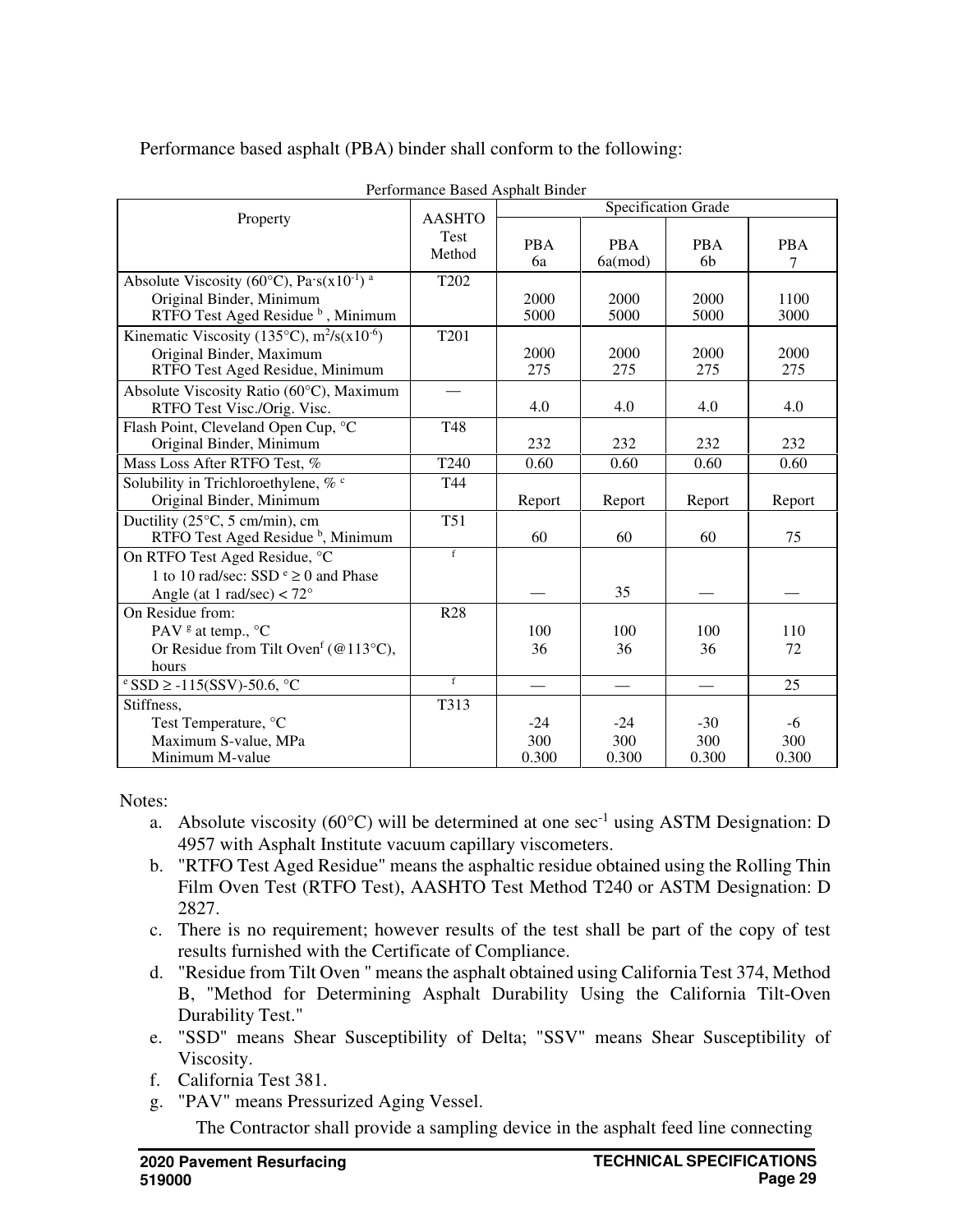the plant storage tanks to the asphalt weighing system or spray bar. The sampling device shall be accessible between 600 and 750 mm above the platform. The Contractor shall provide a receptacle for flushing the sampling device.

The sampling device shall include a valve:

- 1. With a diameter between 10 and 20 mm.
- 2. Manufactured in a manner that an one-liter sample may be taken slowly at any time during plant operations.
- 3. Maintained in good condition.

The Contractor shall replace failed valves.

In the presence of the Engineer, the Contractor shall take 2 one-liter samples per operating day. The Contractor shall provide round friction top containers with one-liter capacity for storing samples.

Unless otherwise specified, the Contractor shall heat and apply asphalt in conformance with the provisions in Section 93, "Liquid Asphalts."

The Contractor shall apply paving asphalt at a temperature between  $120^{\circ}$  and  $190^{\circ}$ C. The Engineer will determine the exact temperature of paving asphalt.

a. Paint Binder (Tack Coat): Paint binder shall be applied to all horizontal and vertical surfaces to receive asphalt concrete surfacing. Paint binder shall be furnished and applied in accordance with Section 39-4.01, "Subgrade", Section 93 "Liquid Asphalts", and Section 94 "Asphaltic Emulsions".

b. Measurement and Payment: Full compensation for asphalt concrete shall be considered as included in the contract prices paid for "Asphalt Concrete Overlay" and "Full Depth AC Pavement Repair," and no additional payment will be made therefor.

# **14.00 Asphalt Concrete Overlay**

a. Description: The edges of the existing road or where designated shall be wedge and conform ground to their specified depths, then overlain with asphalt concrete; thickness for overlay shall be 50 mm (2" or .17'). See "Pavement Milling" section for technical specifications on milling.

The surface, when compacted, shall be smooth, dense, well bonded, and of uniform texture and appearance. The compacted surface course of asphalt concrete shall be free from ruts, humps, depressions or irregularities. When a straightedge 3.6 meters (12 feet) long is laid on the finished surface and parallel with the centerline of the road or driveway, the surface shall not vary more than .006 meters (0.02 foot) from the lower edge of the straightedge. The transverse slope of the finished surface shall be uniform to a degree such that no depressions greater than 0.02 foot are present when tested with a straight-edge, 12 foot long, laid in a direction transverse to the center line and extending from edge to edge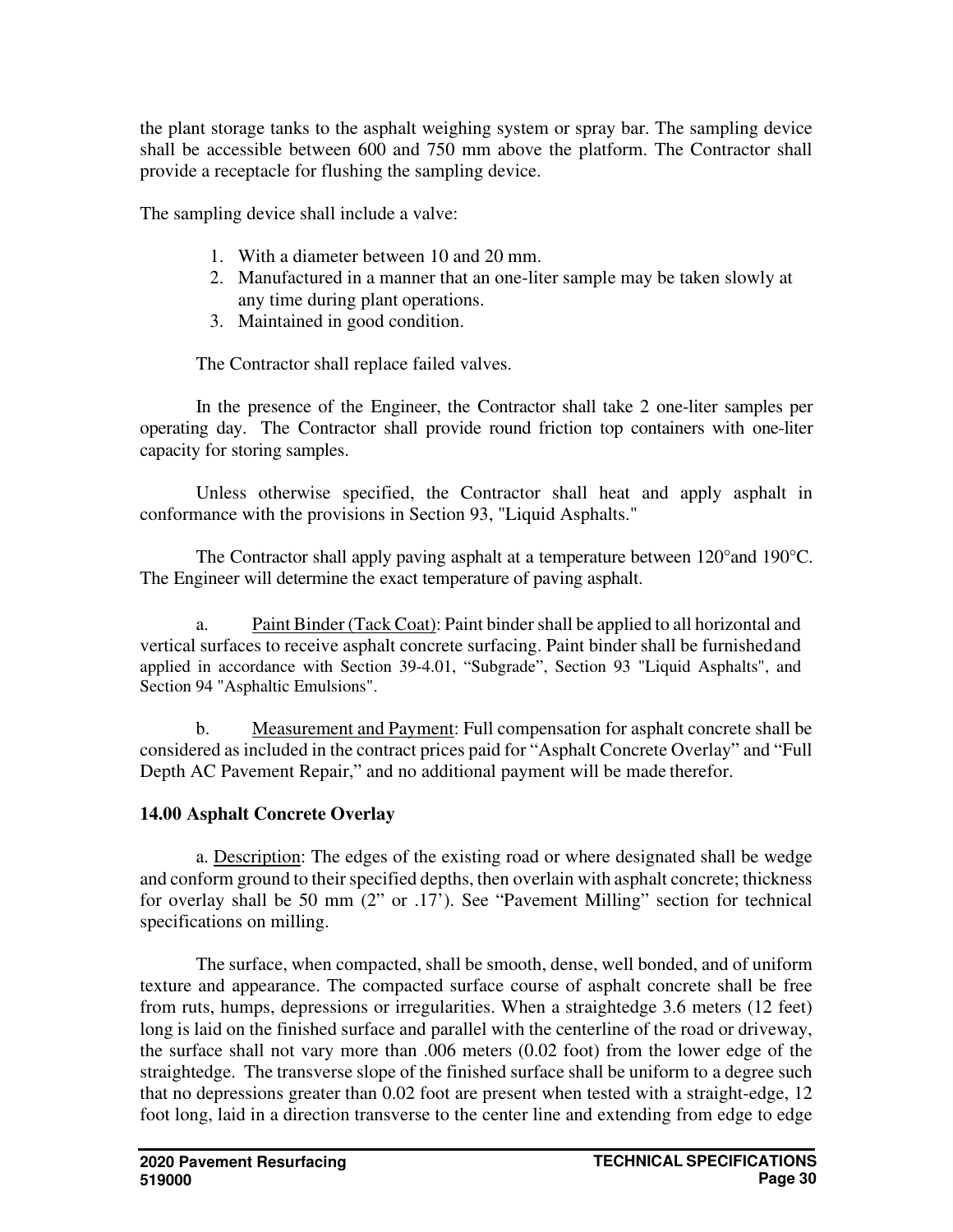of a 3.05 meter (10 foot) pass.

Any ridges, indentations or other objectionable marks left in the surface of the asphalt concrete shall be eliminated by rolling or other means. The use of any equipment that leaves ridges, indentations or other objectionable marks in the asphalt concrete shall be discontinued. Asphalt concrete pavement shall include the application of a paint binder.

In addition to the requirements in Section 39-5.01, "Spreading Equipment," of the CSS, asphalt-paving equipment shall be equipped with automatic screed controls and a sensing device or devices. When placing asphalt concrete the automatic controls shall control the longitudinal grade and transverse slope of the screed. Grade and slope references shall be furnished, installed and maintained by the Contractor. Ski devices shall be a minimum length of at least 30 feet with a rigid one-piece unit whereby the entire length activates the sensor.

When placing contiguously with previously placed mats, the end of the screed adjacent to the previously placed mat shall be controlled by a sensor that responds to grade of the previously placed mat and will reproduce the grade in the new mat within a 0.01 foot tolerance.

Should the method and equipment furnished by the Contractor fail to produce a layer of asphalt concrete conforming to the above requirements, including straightedge tolerance of Section 39-6.03, the paving operations shall be discontinued upon notice of the Engineer, and the Contractor shall modify his equipment or furnish substitute equipment within three (3) working days of such notice of the Engineer.

The area to which paint binder has been applied shall be closed to public traffic. All possible care shall be taken to avoid tracking binder material onto existing pavement surfaces beyond the limits of construction. A drop-off of more than 0.10-foot will not be allowed at any time between adjacent lanes open to public traffic.

The Contractor shall be responsible for temporary pavement delineation and markings as required by the Engineer for the maintenance of a safe traveled way. The Contractor shall be responsible for providing a safe and well-marked roadway. This shall include providing temporary striping during evening and weekend hours if specified by the Engineer.

Materials: The asphalt concrete for overlay shall be Type A,  $12.5 \text{ mm}$  ( $\frac{1}{2}$ ") medium maximum gradation, in accordance with CSS. Asphalt binder shall be PG 64-10. **Note: No percentage of RAP (Reclaimed Asphalt Pavement) shall be permitted in the asphalt concrete placed as the final lift/wearing course on any of the City streets to be overlayed with this project.** 

b. Paint Binder (Tack Coat): Paint binder shall be applied to all horizontal and vertical surfaces to receive asphalt concrete surfacing. Paint binder shall be furnished and applied in accordance with Sections 39-4.01 "Subgrade", and Section 93 "Liquid Asphalts", and Section 94 "Asphaltic Emulsions".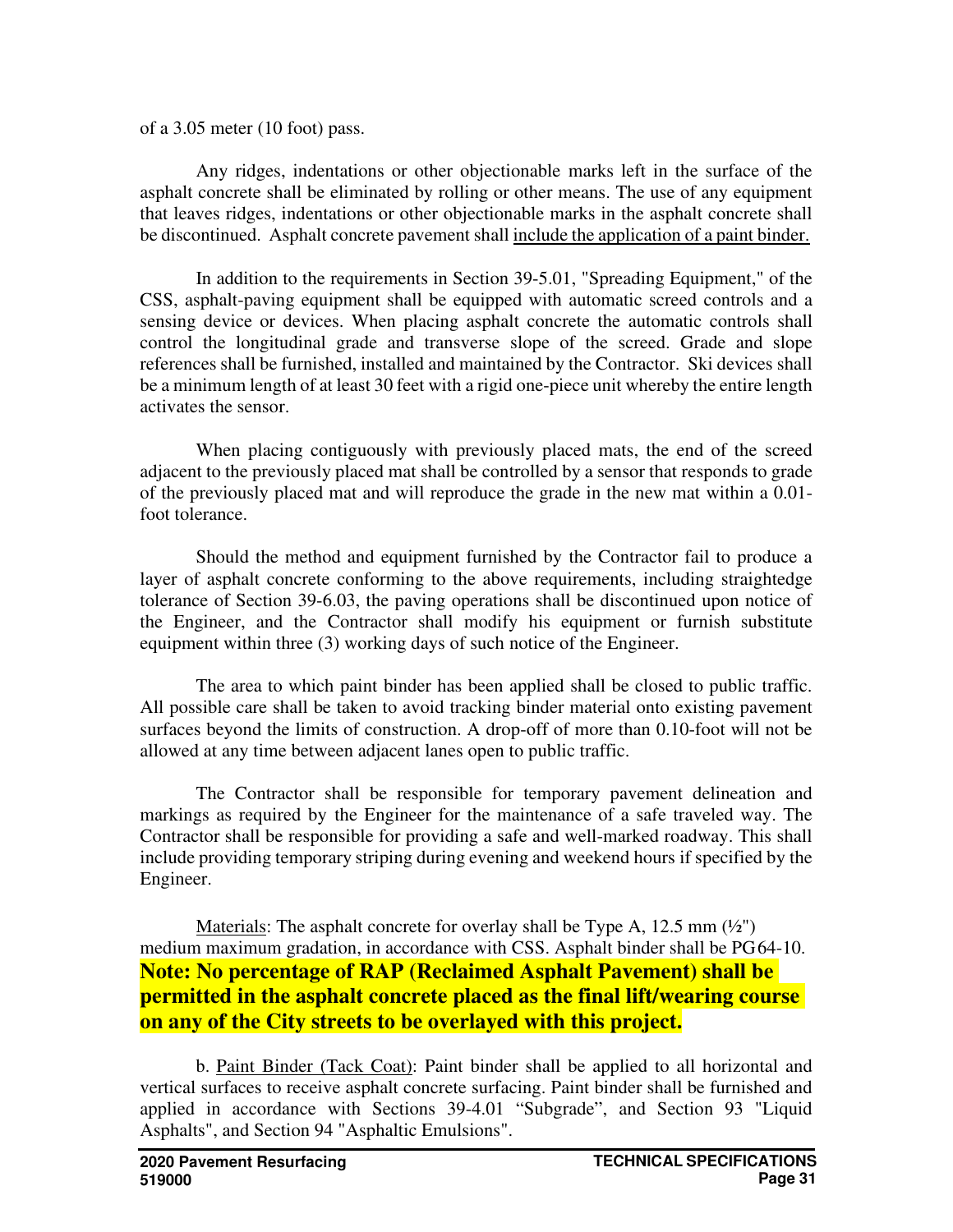c. Measurement and Payment: Asphalt Concrete Overlay shall be measured by the ton compacted in place in accordance with Section 39-8.01 "Measurement" of the CSS. No payment shall be made for materials placed outside of the limits marked by the Engineer. The contract unit prices paid per ton for "Asphalt Concrete Overlay" shall include full compensation for furnishing all labor, material, equipment, tools, and incidentals and for doing all work involved in installing asphalt concrete, complete in place, including staged construction, temporary conforms, traffic control, flagging, temporary striping and delineation, prime coats, tack coats and paint binders as described above, as shown on the plans, as specified herein and as directed by the Engineer.

# **15.00 Full Depth AC Pavement Repair**

a. Description: The streets to receive full depth AC pavement repairs shall include but not limited to: East Dunne Avenue, Tennant Avenue, Condit Road, Encino Drive, Roble Drive, and areas designated by the Engineer and as specified on the plans shall be dug out to a depth of four (4) or six (6) inches (pavement milling is recommended and preferred) removed and replaced with full-depth AC, unless otherwise directed by the Engineer. The AC shall be placed in two or three lifts with the uppermost lift of not less than 0.15 ft. or more than 0.20 ft. The minimum width of any repair shall be as field marked. The Contractor shall make all arrangements for disposal of excavated materials. All edges shall be saw-cut unless otherwise approved by the Engineer. Asphalt concrete in repair sections shall be placed in lifts in accordance with Section 39-6 "Spreading and Compacting", and shall be Type A, 3/4" maximum, medium gradation per Section 39-2, "Materials" of the CSS. Removed materials shall be disposed of legally.

The material remaining in place, after removing surfacing and base, to the required depth, shall be graded to a plane, watered and compacted to 95 percent relative compaction. After compaction and prior to the placing of asphalt concrete, the vertical edges of the existing pavement shall receive a tack coat. The finished surface of the remaining material shall not extend above the grade established by the Engineer.

b. Unsuitable Material: In the event that the underlying subbase material is unsuitable, it shall be excavated below the depth required above and disposed of. The limits of removal shall be designated by the Engineer and shall be in one-inch increments. Compensation shall be at a per inch price based on the bid for a 6-inch deep pavement repair divided by 6 for each additional inch of depth. The resulting space shall be filled with a single lift of asphalt concrete.

Unsuitable material is defined as material the Engineer determines to be:

- 1. Of such unstable nature as to be incapable of being compacted to specified density using ordinary methods at optimum moisture content; or
- 2. Too wet to be properly compacted and circumstances prevent suitable inplace drying prior to incorporation into the work; or
- 3. Otherwise unsuitable for the planned use.
- c. Measurement and Payment: Full Depth AC Pavement Repair shall be measured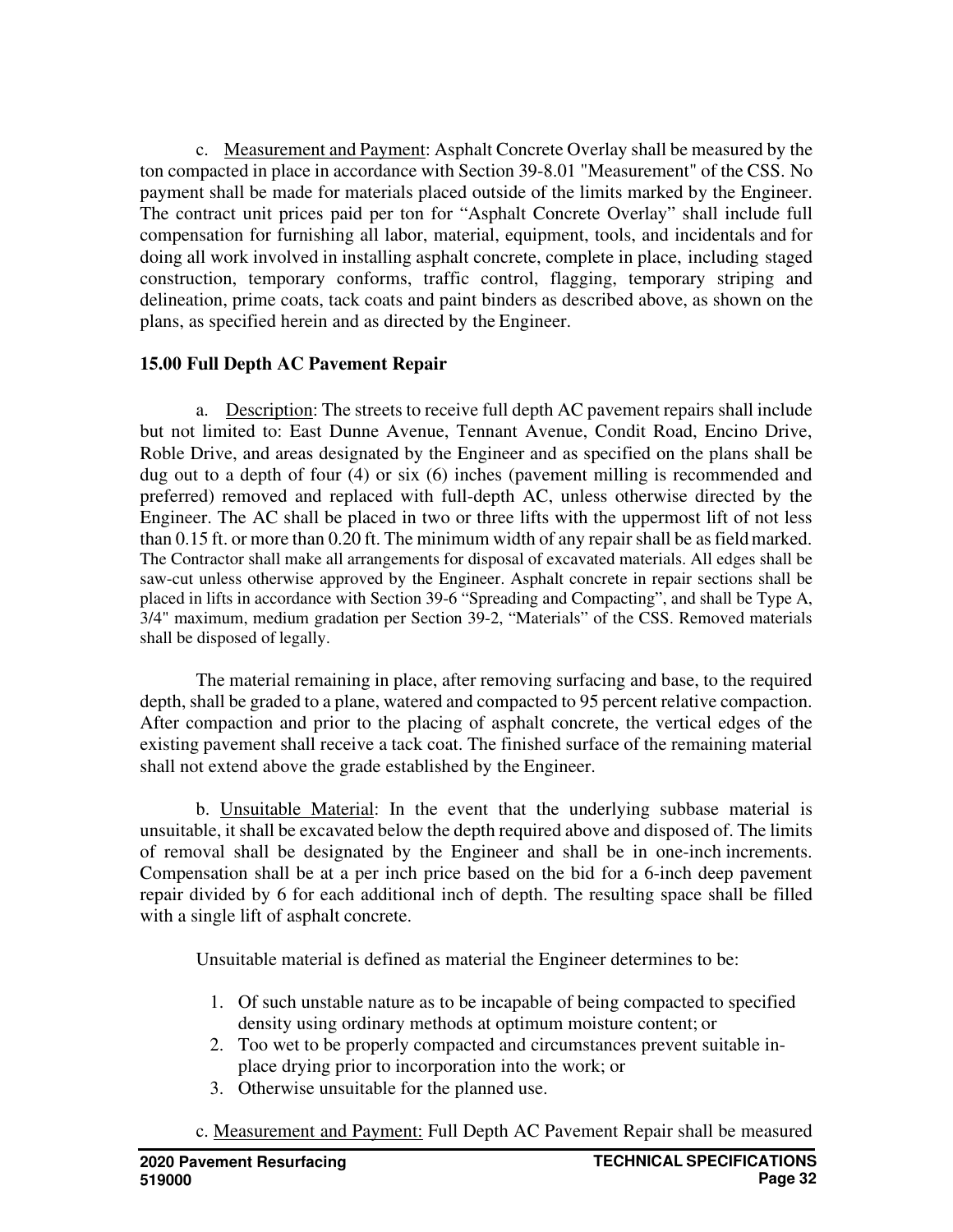by the square foot as marked in the field by the Engineer. No payment shall be made for materials placed outside of the limits marked by the Engineer. The contract unit prices paid per square foot for "Full Depth AC Pavement Repair" shall include full compensation for furnishing all labor, material, equipment, tools, and all other incidentals and for doing all work involved in furnishing and placing 6 inch full depth AC pavement repair, complete in place, including staged construction, temporary conforms, traffic control, flagging, temporary striping and delineation, prime coats, tack coats, and paint binders, as specified herein and as directed by the Engineer.

**Additional depth or repair shall be compensated at a "per inch" price obtained based on dividing the 6-inch full depth AC Pavement repair unit price by 6 inches. Likewise, the reduction in depth or repair shall be credited to the City on a "per inch" basis obtained by dividing the 6-inch full depth AC Pavement repair unit price by 6 inches There will be no price negotiations on the contract unit price paid for the bid items for full-depth AC pavement repair or additional 1" repair or 2" reduction in repair thickness even if the actual amount of work is different from the Engineer's Estimate by 25% or greater.** 

### **16.00 Crack Seal**

a. Description: The streets to be crack sealed shall include but not be limited to: East Dunne Avenue from Monterey Road to Condit Road, Condit Road, Vineyard Boulevard (from Tennant Avenue to La Crosse Drive), Watsonville Road, and Cochrane Road (from Mission View Drive to the eastern City limit). This work shall include sealing all pavement cracks up to 3/8-inch in width or as directed by the Engineer, for the full length visible including cracking around all manholes, water valve boxes, monuments and traffic signal loops. Crack sealing shall be performed after the following item of work has been performed: clearing and grubbing and full depth AC pavement repair and pavement micro-milling. If wet pavement conditions exist, the Contractor shall reschedule with the Engineer an appropriate time to crack seal. The Engineer shall make final determination of the crack seal schedule to be followed.

b. Material: Crack sealing material shall be hot applied asphalt sealing compound, type 3 crack treatment material complying with the requirements of Section 37-6, "Crack Treatment" of the CSS. The material shall be heated and applied in accordance with the manufacturer's specifications. Material shall be of a type so as to not track, string or in any way be transferred to traffic after initial setting of the material. All due care and diligence shall be used to ensure the proper placing and setting of the material prior to allowing traffic on it.

c. Method of Construction: The street shall be swept with a power broom before start of application of crack seal. Cracks in the street pavements shall be sealed with hot applied sealing compound after cleaning of the cracks with a hot air lance. Routing of the cracks is not required, but cracks shall be blown out by compressed air prior to sealing operations. The crack sealant shall be applied in such a manner that it shall not protrude above the surface more than 1/4 inch. Any material more than 1/4 inch above the crack shall be spread with a squeegee to obtain a level surface over the filled crack. All cracks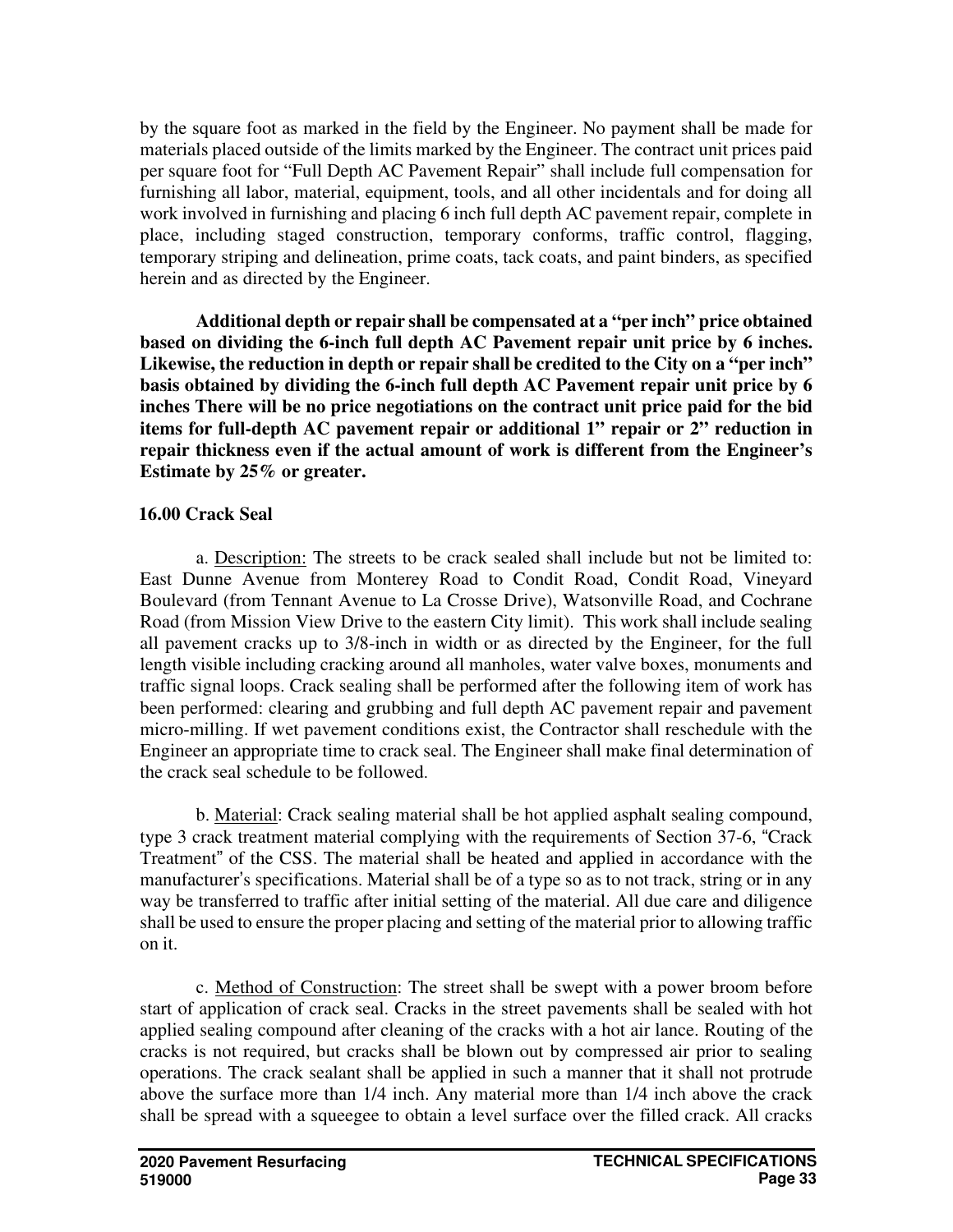shall be free of moisture prior to sealing. No moisture shall be visible on the street at the time of sealant placement.

In the event the material is transferred to vehicles prior to the opening of the street to traffic, the Contractor shall be responsible for cleaning those vehicles to the satisfaction of the Engineer and the vehicle owner.

d. Measurement and Payment: Crack sealing shall be measured per lineal foot of crack receiving sealant. Payment for the crack seal work shall be per linear foot of sealant applied as necessary to seal all cracks and shall include furnishing all labor, materials, and equipment for transporting and placement of crack seal including all clearing and grubbing and preliminary and subsequent operations for the pavement cracks in accordance with Caltrans specifications and as modified by these special provisions and no additional payment shall be made therefore.

# **17.00 Slurry Seal**

a. Description: The work to be done consists of furnishing all labor, equipment and materials and performing all operations necessary for the application of Type II polymer modified asphalt slurry seal surface over the existing AC pavement surfaces. The streets to be slurry sealed include: East Dunne Avenue (from Monterey Road to Laurel Road) and Condit Road (from East Dunne Avenue to north of the Ford Store).

The slurry seal shall consist of a mixture of a polymer modified asphalt emulsion, mineral aggregate, mineral filler, water, and specified additives. The materials shall be properly proportioned, mixed and uniformly spread over a properly prepared surface as specified in these Technical Provisions, and as directed by the Engineer. The slurry seal shall conform to the requirements of Section 37-2 "Slurry Seal" of the CSS except where specified otherwise in these Technical Provisions.

The completed slurry seal shall leave a homogeneous mat, adhere firmly to the prepared surface, and have a friction resistant surface texture throughout its service life. The work shall include furnishing all surface preparation and any additional work, not mentioned above, that is required to be performed by the CSS and these Technical Provisions.

b. Contractor Experience: The Contractor shall be experienced with slurry seal. The Contractor shall submit, during the pre-construction meeting, a list of at least three public works projects of slurry seal completed within the last 18 months. The project list shall show the name of the project, name of the public agency/owner, address, telephone number of an appropriate party to contact, year and square yard application in each case.

c. Material Sampling: The minimum acceptable sampling frequency shall be as follows:

- Asphalt Emulsion (minimum sampling frequency once daily)
- Mineral Aggregate (minimum sampling frequency once weekly)

All samples of asphalt emulsion and aggregate for slurry seal shall be captured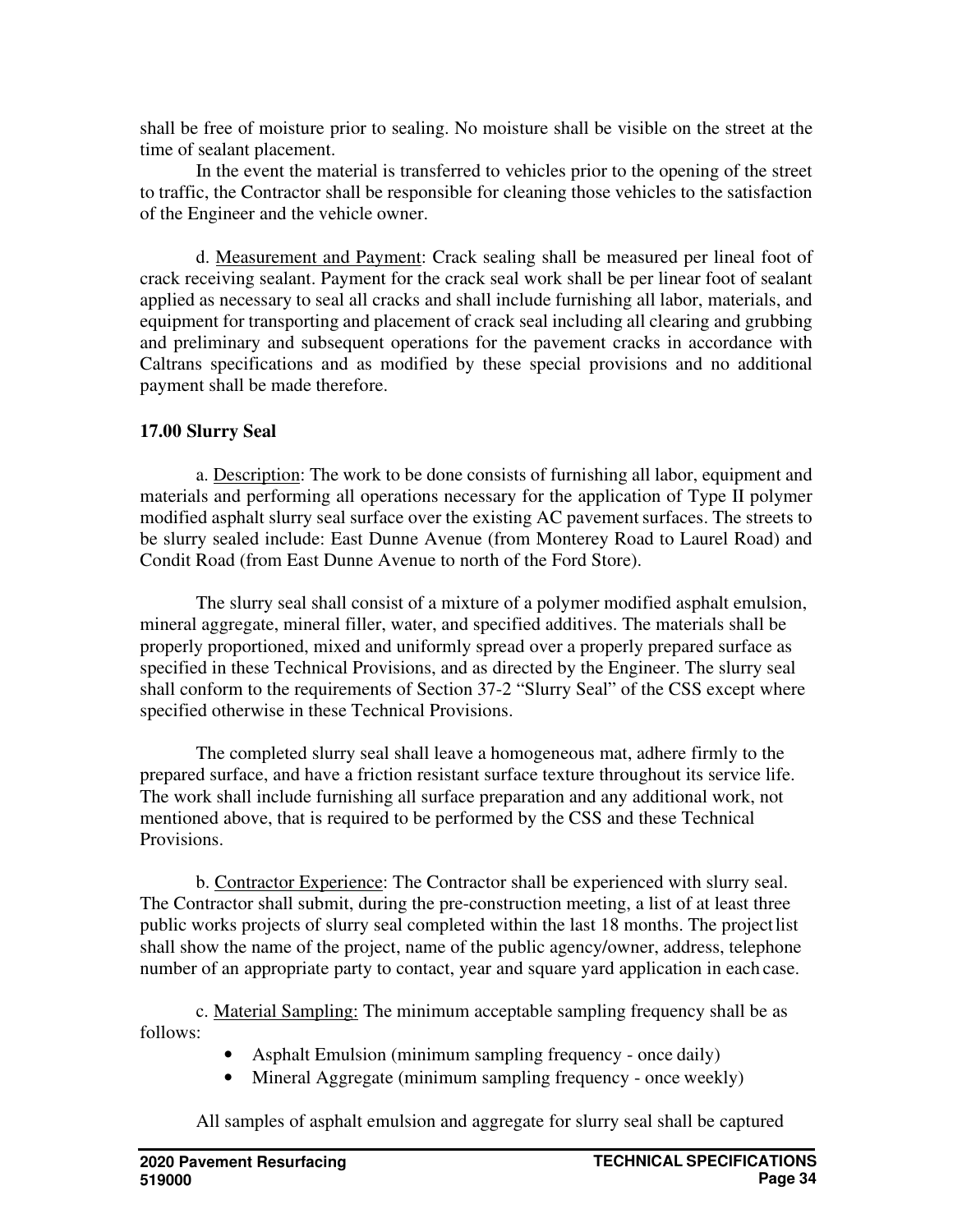from the storage tank of the slurry seal application truck in use on the work. Inspector shall observe the sampling of 1 gallon of the emulsion and 50 lbs. of the slurry seal aggregate. Contractor shall provide the samples and containers to the Engineer.

The Engineer or his representative shall be permitted to take samples of materials from the project at anytime. The City may elect to perform testing on the samples to verify compliance of the materials with the specifications.

d. Testing: Testing shall be undertaken by the Engineer whenever deemed necessary. The Engineer, or his representative, may suspend the application of the slurry seal whenever changes in the materials or quality of the applied slurry are noted. Work shall resume only when the noted deficiencies are corrected to the satisfaction of the Engineer. When work is suspended for this reason, samples will be taken immediately.

The Engineer may send samples to a testing laboratory. Testing will be at the City's expense unless deficiencies are verified by the testing. The Contractor shall reimburse the City for the cost of any testing required by deficient materials or application of the slurry mix.

Aggregate, if tested, should at a minimum be tested for the following:

| Gradation               | CTM 202; AASHTO T11, T27; ASTM C117, C136 |
|-------------------------|-------------------------------------------|
| Sand Equivalent         | ASTM D2419                                |
| <b>Moisture Content</b> | CTM 226, 231; AASHTO T265; ASTM D2216     |

e. Materials:

**1. Asphalt Emulsion**: The emulsified asphalt shall be designated as grade PMCQS-1h.

The polymer within the asphalt emulsion shall be, at the option of the Contractor, Neoprene, SBR, EVA or SBS. Solid polymers such as EVA or SBS shall be adequately blended into the asphalt prior to emulsification. If a liquid latex such as Neoprene, SBR or similar is used, the latex shall be "co-milled" into the emulsion through the water phase during manufacturing. Each load of polymer asphaltic emulsion shall have a certificate from the asphalt emulsion manufacturer guaranteeing that either asphalt blending or "comilling" processes were used. The certificate shall also state the percentage of the solid rubber polymer added by weight of the asphalt as well as the composition of the polymer. The addition of latex to the emulsion after emulsion manufacturing is prohibited. The certificate shall state if the emulsion supplied is the same as that used in the mix design.

The polymer modified asphalt emulsion shall conform to the following specifications:

|  | <b>TEST</b> | <b>TEST METHOD</b> | <b>REQUIREMENT</b> |
|--|-------------|--------------------|--------------------|
|--|-------------|--------------------|--------------------|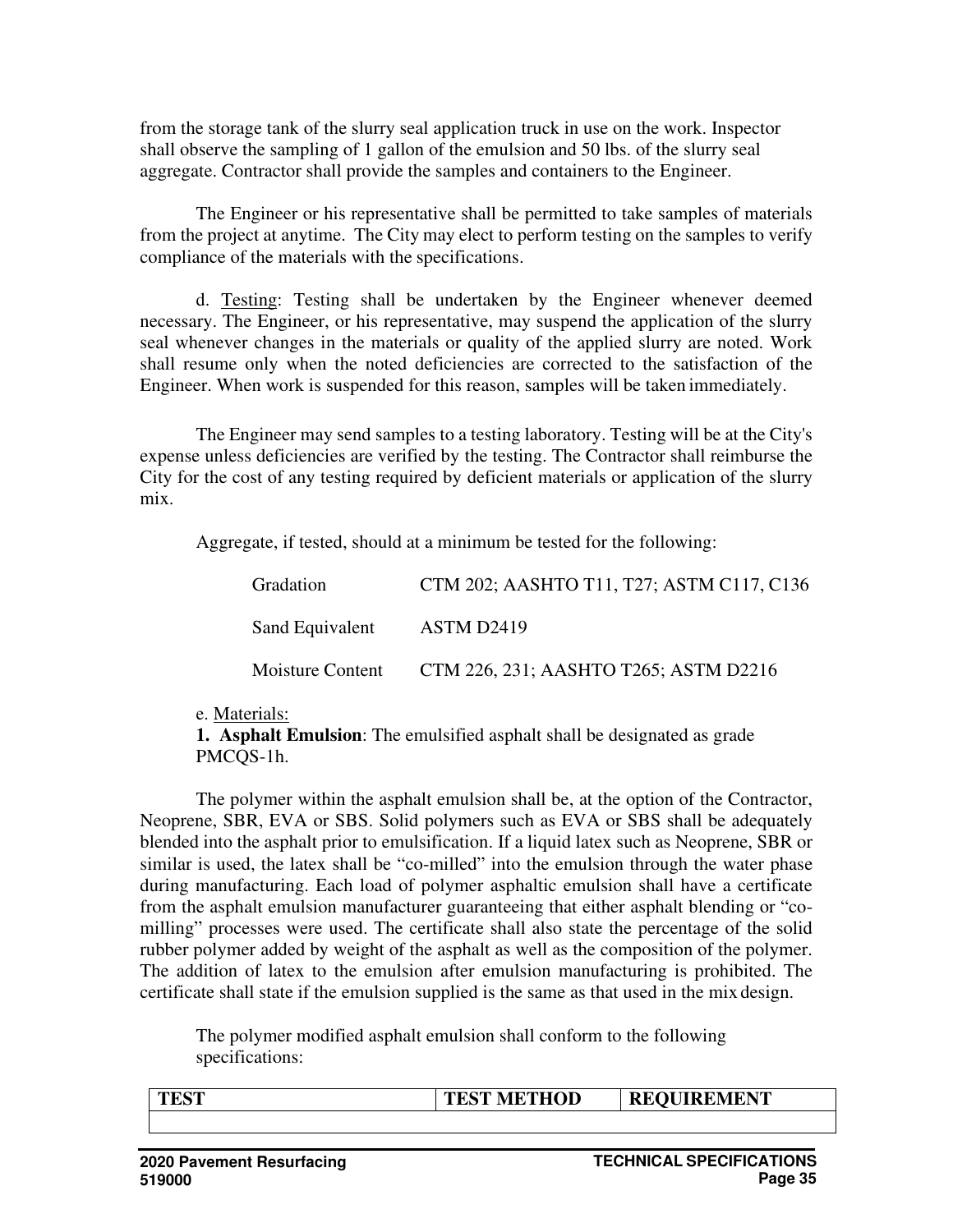| Tests on emulsion:                                                           |                    |                          |                |
|------------------------------------------------------------------------------|--------------------|--------------------------|----------------|
|                                                                              |                    | Minimum                  | Maximum        |
| Viscosity SSF, @ 77°F, seconds                                               | <b>AASHTOT 59</b>  | 15                       | 90             |
| Settlement, 5 days, %                                                        | <b>AASHTOT 59</b>  |                          | 5              |
| Storage Stability Test, 1 day, %                                             | <b>AASHTOT59</b>   | $\overline{\phantom{a}}$ | 1.0            |
| Distillation:                                                                |                    |                          |                |
| by volume<br>Oil<br>distillate<br>of<br>emulsion, %                          | <b>AASHTOT 59</b>  |                          | $\overline{3}$ |
| <b>TEST</b>                                                                  | <b>TEST METHOD</b> | <b>REQUIREMENT</b>       |                |
| Residue by Evaporation, %                                                    | <b>CTM 331</b>     | 60                       |                |
| Tests on residue from Evaporation using CTM 331:                             |                    |                          |                |
| Penetration, 77°F, 100 grams for 5<br>seconds, dmm                           | <b>AASHTOT 59</b>  | 40                       | 65             |
| Ductility, 77°F, 5 cm/min, cm<br>(RTFO Aged Residue)                         | <b>AASHTOT51</b>   | 60                       | $-$            |
| Ring & Ball Softening Point, °F                                              | <b>AASHTOT 53</b>  | 123                      | $-$            |
| Polymer Content *, %<br>*Solid polymer content based on<br>weight of asphalt | <b>CTM 401</b>     | 3.0%                     | $-$            |
| <b>OR</b>                                                                    |                    |                          |                |
| Torsional Recovery, %                                                        | CTM 32             | 18                       | $-$            |

### **2. Mineral Aggregate**

Any aggregate or combination of aggregates shall be produced by crushing rock. To assure the material is totally crushed, 100% of the parent aggregate shall be larger than the largest stone in the gradation to be used. All materials shall be free from vegetable matter and other deleterious substances, oversized particles and caked lumps.

When tested in accordance to AASHTO T27 (ASTM C136) and AASHTO T11 (ASTM C117), the aggregate gradation (including the mineral filler) shall be within following bands:

### **3. Aggregate**

| <b>Sieve Sizes</b> | Percentage Passing | Percentage Passing |
|--------------------|--------------------|--------------------|
|--------------------|--------------------|--------------------|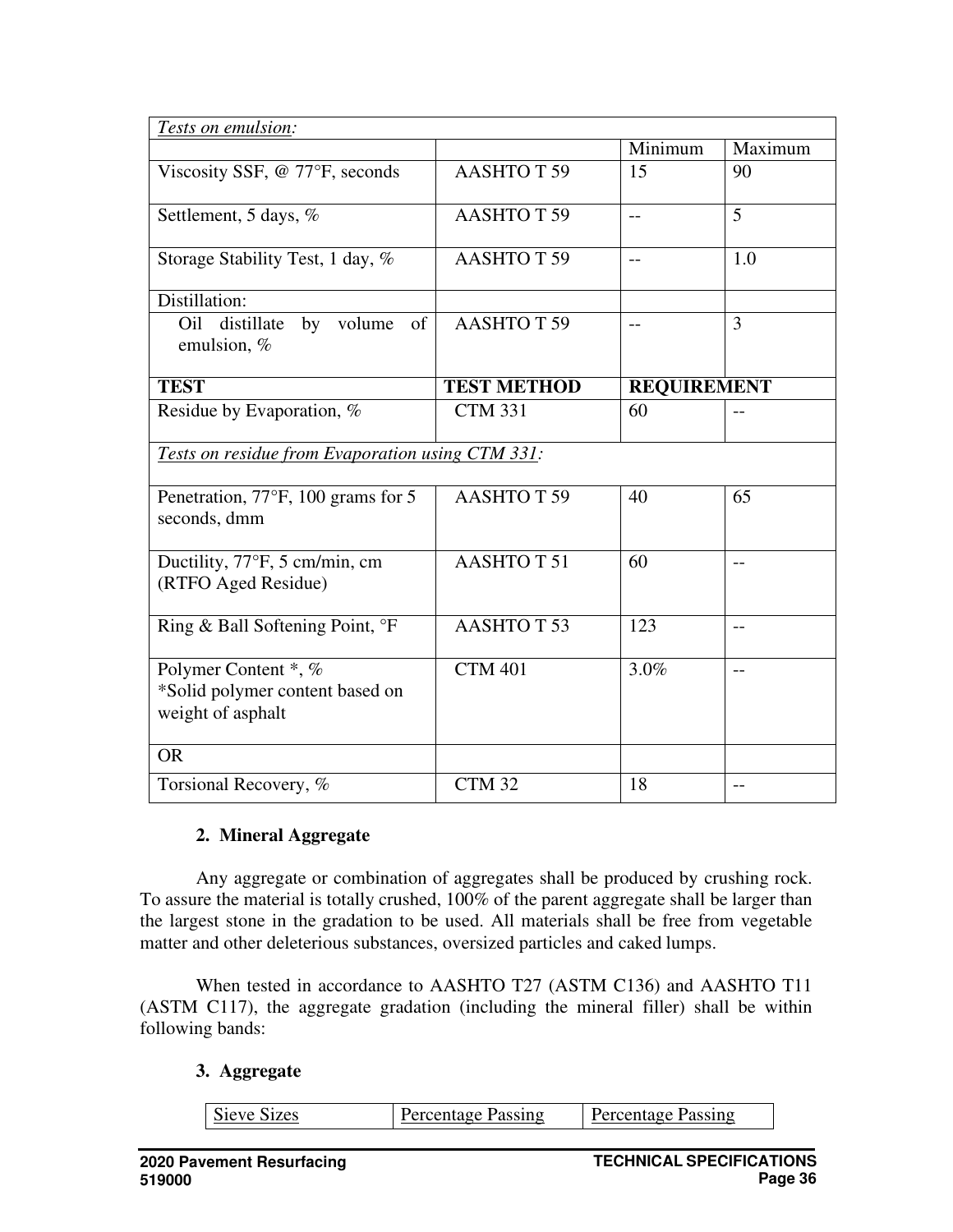|                           | Type I    | Type II   |
|---------------------------|-----------|-----------|
| $9.5$ mm $(3/8")$         |           | 100       |
| $4.75$ mm (#4)            | 100       | 94-100    |
| $2.36$ mm $(\text{\#8})$  | 90-100    | 65-90     |
| $1.18$ mm $(\text{\#}16)$ | $60-90$   | $40 - 70$ |
| $600 \text{ um } (\#30)$  | $40 - 65$ | $25 - 50$ |
| 75 um (#200)              | $10-20$   | $5 - 15$  |

After the target gradation has been submitted and identified in the mix design then the percent passing each sieve shall not vary by more than the stockpile tolerance and still remain within the gradation band during the application of slurry seal.

The mineral aggregate shall also conform to the following:

| Fest             | <b>Test Method</b> | Requirements |            |
|------------------|--------------------|--------------|------------|
|                  |                    | Type I       | Type II    |
| Sand Equivalent  | 217                | 68 Minimum   | 70 Minimum |
| Durability Index | 229                | 70 Minimum   | 75 Minimum |

### **4. Mineral Filler**

Mineral Filler shall be either Portland cement, hydrated lime, limestone dust, fly ash or other approved filler meeting the requirements of ASTM D242 and shall be used if required by the mix design. The mineral filler shall be considered as part of the aggregate in calculations regarding slurry seal asphalt content.

# **5. Water**

The water added to the slurry seal shall be potable and free of harmful salts and contaminates.

# **6. Additives**

Additives may be used to accelerate or retard the mixing and setting characteristics of the slurry seal, or improve the resulting finished surface. The use of additives in the slurry mix (or individual materials) shall be made initially in quantities predetermined by the mix design with field adjustments if required. If the use of additive during application requires a greater than  $+$  or  $-1.0\%$  deviation from the recommendations of the mix design, a new mix design will be performed to verify system performance at higher or lower additive levels.

f. Mix Design and Pre-Qualification of Materials: During the pre-construction meeting, the Contractor shall submit a signed mix design covering the specific materials to be used on the project. Compatibility of the aggregate, emulsion, mineral filler, and other additives shall be verified by the mix design. The mix design shall be made with the same aggregate gradation that the Contractor shall provide on the project.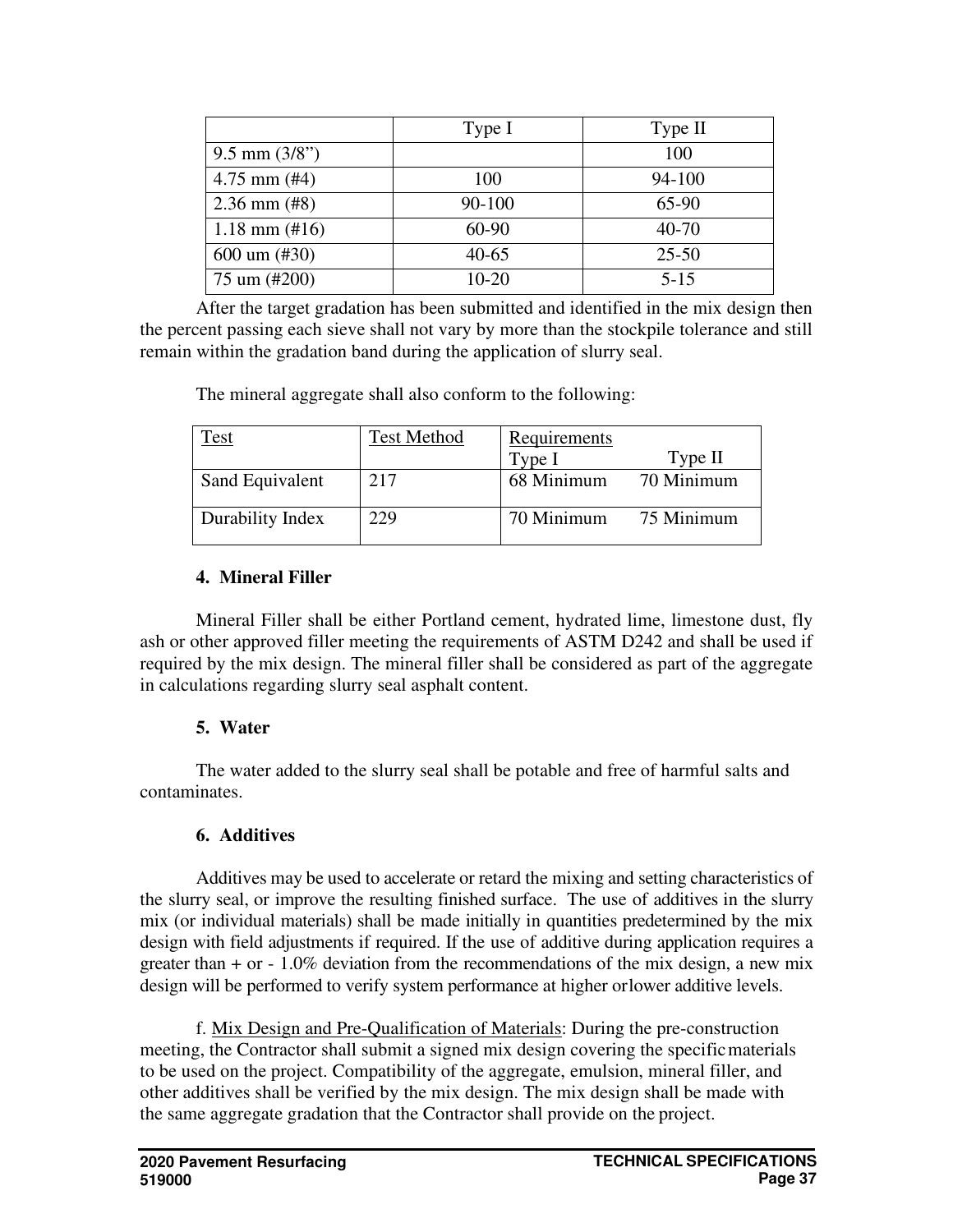The mix design shall be performed and dated within 30 days prior to the application of slurry seal. This mix design testing shall be performed by a laboratory capable of performing all tests listed in these specifications. The laboratory shall certify on the mix design that it has had at least two years of experience in the design of slurry seals.

After the mix design has been approved, no substitution or changes of materials shall be permitted, unless approved by the Engineer. If changes in materials are approved by the Engineer, a new mix design shall be performed by the Testing Laboratory before the application of new materials**.** 

| TEST               | <b>DESCRIPTION</b>                                                                                                            | <b>SPEC</b>                                                         |
|--------------------|-------------------------------------------------------------------------------------------------------------------------------|---------------------------------------------------------------------|
| ISSA TB-113        | Mix Time (Mixing test and set time test)<br>shall be done at the highest<br>during<br>temperatures expected<br>construction.) | Controllable to<br>180<br>sec minimum                               |
| ISSA TB-139        | <b>Wet Cohesion</b>                                                                                                           |                                                                     |
|                    | 30 minutes min                                                                                                                | 12kg-cm minimum                                                     |
|                    | 60 minutes min                                                                                                                | 20kg-cm minimum                                                     |
| ISSA TB-109        | <b>Excess Asphalt</b>                                                                                                         | $50g$ /ft <sup>2</sup> maximum                                      |
|                    | by LWT Sand Adhesion                                                                                                          | $(538 \text{ g/m}^2 \text{ maximum})$                               |
| ISSA TB-114        | Wet Stripping                                                                                                                 | Pass (90% minimum)                                                  |
| <b>ISSA TB-100</b> | <b>Wet Track Abrasion Loss</b>                                                                                                | $50g$ /ft <sup>2</sup> maximum                                      |
|                    | One hour soak                                                                                                                 | $(807 \frac{\text{g}}{\text{m}^2} \frac{\text{m}}{\text{maximum}})$ |

Required tests and values are as follows:

The Wet Track Abrasion test is used to determine the minimum asphalt content.

The laboratory shall also report the quantitative effects of moisture content on the unit weight of the aggregate (bulking effect). The report must clearly show the proportions of aggregate, mineral filler (min. and max.), water (min. and max.), additive(s) (usage), and asphalt emulsion based on the dry weight of the aggregate.

The percentages of each individual material required shall be shown in the laboratory report. Adjustments may be required during the construction, based on the field conditions. The Engineer shall give final approval for all such adjustments.

The Engineer shall approve the mix design and all slurry seal materials and methods prior to use. The component materials shall be within the following limits: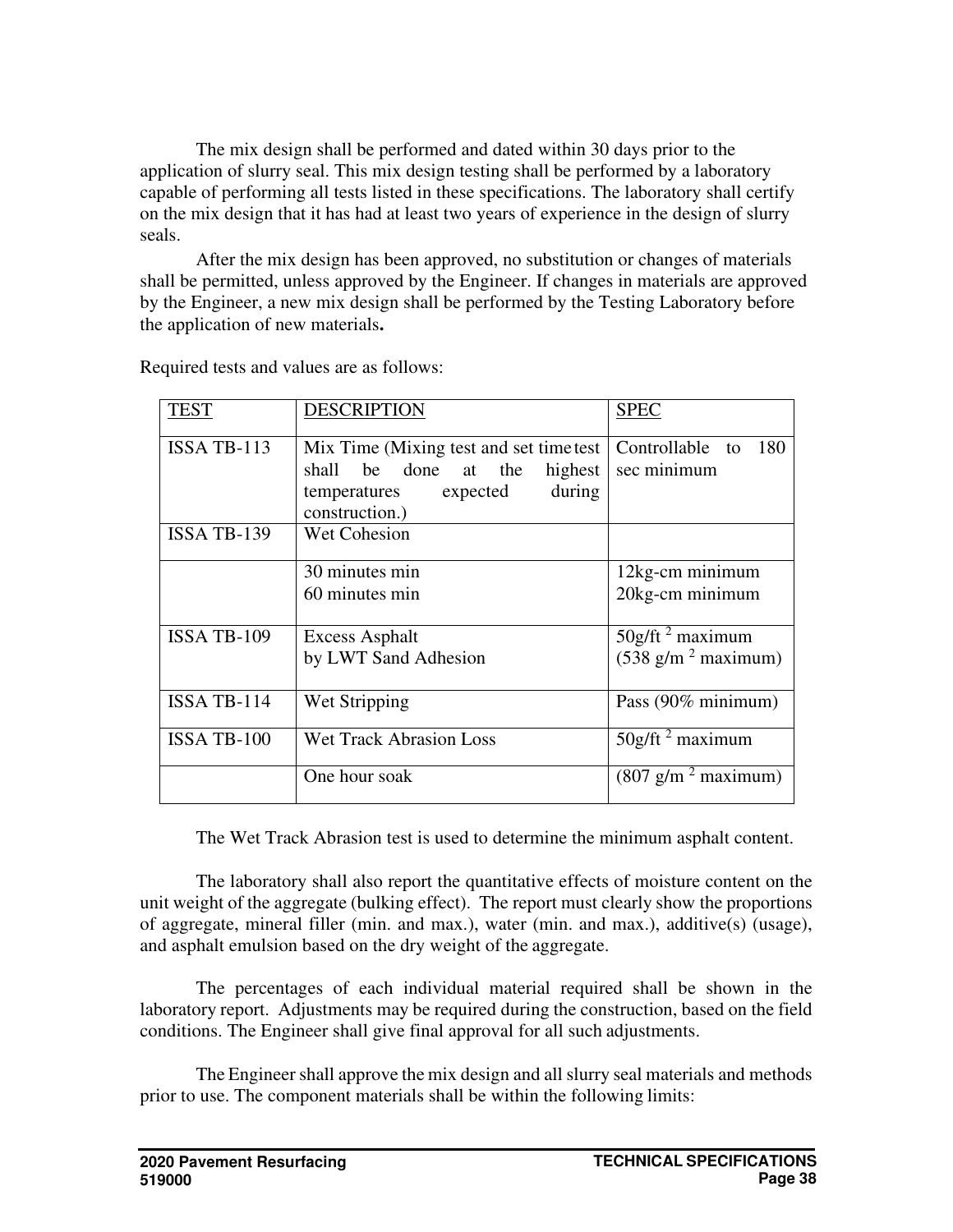| <b>RESIDUAL ASPHALT</b> | 7.5% - 13.5% (approx.12.0 - 22.0%)<br>emulsion). Based on dry weight of aggregate. |
|-------------------------|------------------------------------------------------------------------------------|
| <b>MINERAL FILLER</b>   | $0.0\% - 2.0\%$<br>Based on dry weight of aggregate.                               |
|                         |                                                                                    |
| <b>ADDITIVES</b>        | As needed to control mixing and setting<br>times.                                  |
| WATER                   | As needed to achieve proper                                                        |
|                         | mix consistency.                                                                   |

The Contractor shall submit samples at the pre-construction meeting from all suppliers furnishing a minimum of the following materials with corresponding MSDS sheets. Each sample shall be clearly labeled as to its contents, the related project name and job number.

- 1. One gallon of the base asphalt
- 2. One pint of the polymer additive (with clear labeling of polymer type)
- 3. One quart of asphalt emulsion
- 4. Fifty pounds of slurry seal aggregate

g. Proportioning: Proportioning shall conform to the provisions in Section 37- 2.04, "Proportioning" of the CSS and these Technical Provisions.

The aggregate shall be proportioned using a belt feeder operated with an adjustable cutoff gate. The height of the gate opening shall be readily determinable. The emulsion shall be proportioned by a positive displacement pump. Any variable rate emulsion pump, if used, shall be equipped with a means to seal the adjusting unit in its calibrated condition.

The delivery rate of aggregate and emulsion per revolution of the aggregate feeder shall be calibrated at the appropriate gate settings for each mixer-spreader truck used on the project. The calibration shall demonstrate that delivery rates of dry aggregate and emulsion residue are within the recommended percentages stated in the laboratory mix design. The Contractor shall provide written calibration documentation for each application truck which has been performed within the last calendar year. The Contractor shall further provide a short calibration demonstrating gate settings and liquids are delivering job materials within the mix design recommended ranges.

h. Mixing and Spreading Equipment: Mixing and spreading equipment shall conform to the provisions in Section 37-2.05, "Mixing and Spreading Equipment" of the CSS and these Technical Provisions. A minimum of two slurry seal machines shall be on the job and in good operating condition at all times.

The following equipment will be required:

The slurry seal shall be mixed in a self-propelled mixing machine equipped with a continuous flow pugmill, capable of accurately delivering and automatically proportioning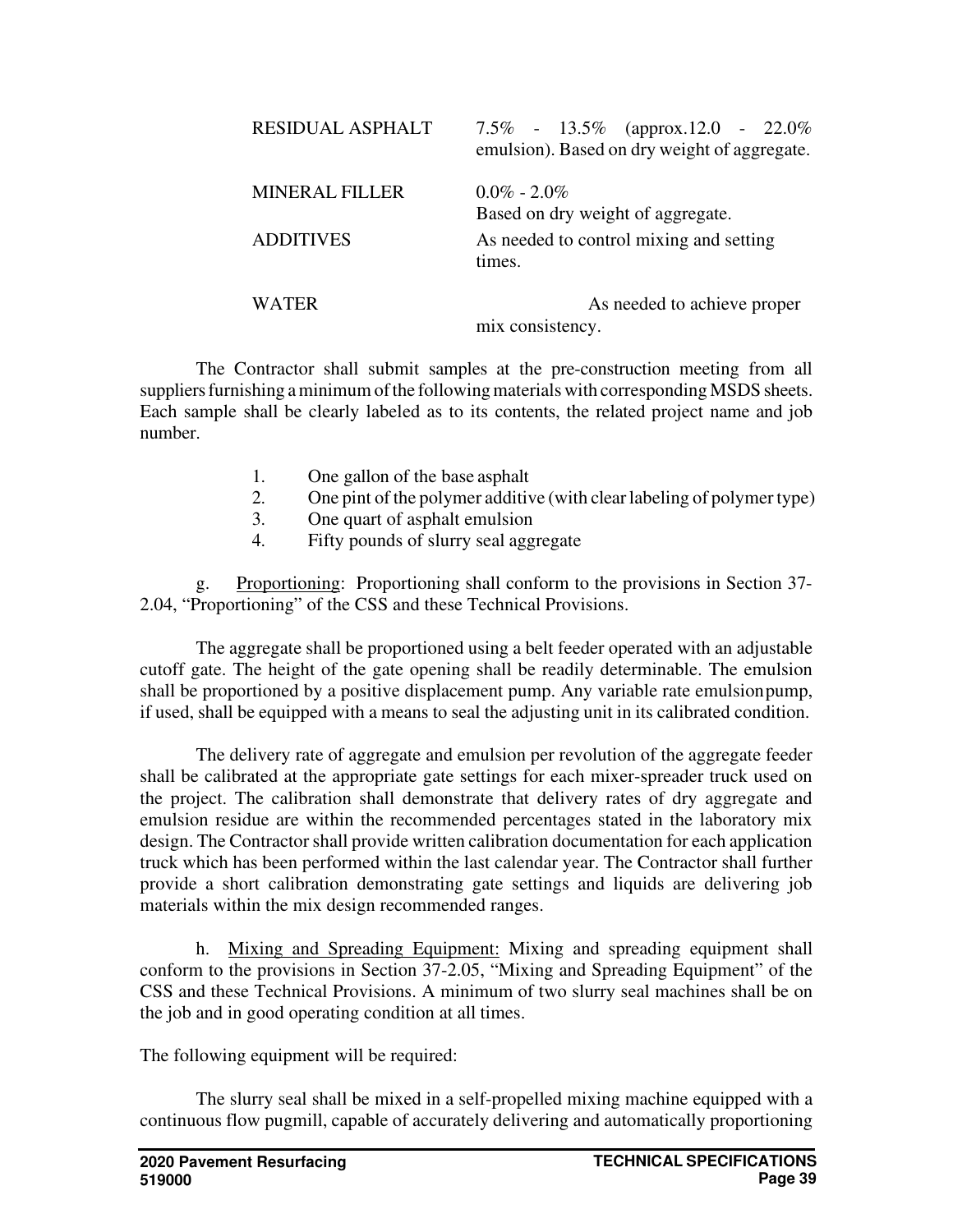the aggregate, emulsified asphalt, mineral filler, water and admixtures to a double shafted, multi-blade pugmill mixer capable of minimum speeds of 200 revolutions per minute. Mix retention time in the pugmill shall be less than three seconds. The mixing machine shall have sufficient storage capacity of aggregate, emulsified asphalt, mineral filler and water to maintain an adequate supply to the proportioning controls and make 15 tons of emulsion mix.

The mixing machine shall be equipped with hydraulic controls for proportioning the material by volume to the mix. Each material control device shall be calibrated, properly marked, pre-set and lockable.

The mixing machine shall be equipped with a water pressure system and nozzle type spray bars to provide a water spray immediately ahead of the spreader box.

The mixing machine shall be equipped with an approved fines feeder that provides a uniform, positive, accurately metered, pre-determined amount of the mineral filler at the same time and location that the aggregate is fed.

i. Placing: Placement of slurry seal shall conform to the provisions in Section 37- 2.06, "Placing" of the CSS and these Technical Provisions.

The slurry mix shall be placed over the surface by means of a spreader box equipped with augers to distribute the material uniformly throughout the full width with flexible seals to prevent loss of mixture from the box. The box shall have 6 to 8 foot skids to provide for leveling and filling of uneven depressed areas. The strike off assembly shall be adjustable metal plate to ensure uniform placement on super elevated sections and shoulder slopes. There shall be a walkway across the rear of the screed to facilitate strike-off and texturing adjustments along with material sample taking.

The emulsion mix shall not be placed when the atmospheric temperature is below 50°F or during unsuitable weather.

Immediately prior to placing the latex emulsion mix, the surface shall be thoroughly cleaned of all vegetation, loose materials, dirt, mud and all other extraneous materials by a combination of sweeping and blowing. The latex emulsion mixture shall fill all minor cracks, depressions or low areas and leave a uniform surface free from ruts, humps, depressions or irregularities. Any ridges, indentations or other objectionable marks left in the surface shall be eliminated by rolling or other means.

The Engineer shall approve all surface preparation prior to application of the slurry seal.

Utility covers, manholes, and other permanent fixtures shall be protected from coverage by the slurry seal and referenced for prompt location and cleaning following application. The Contractor shall be responsible for locating, removing, and cleaning protection from the above items following the slurry seal operations. The methods of protection and referencing, locating and cleaning shall be submitted by the Contractor and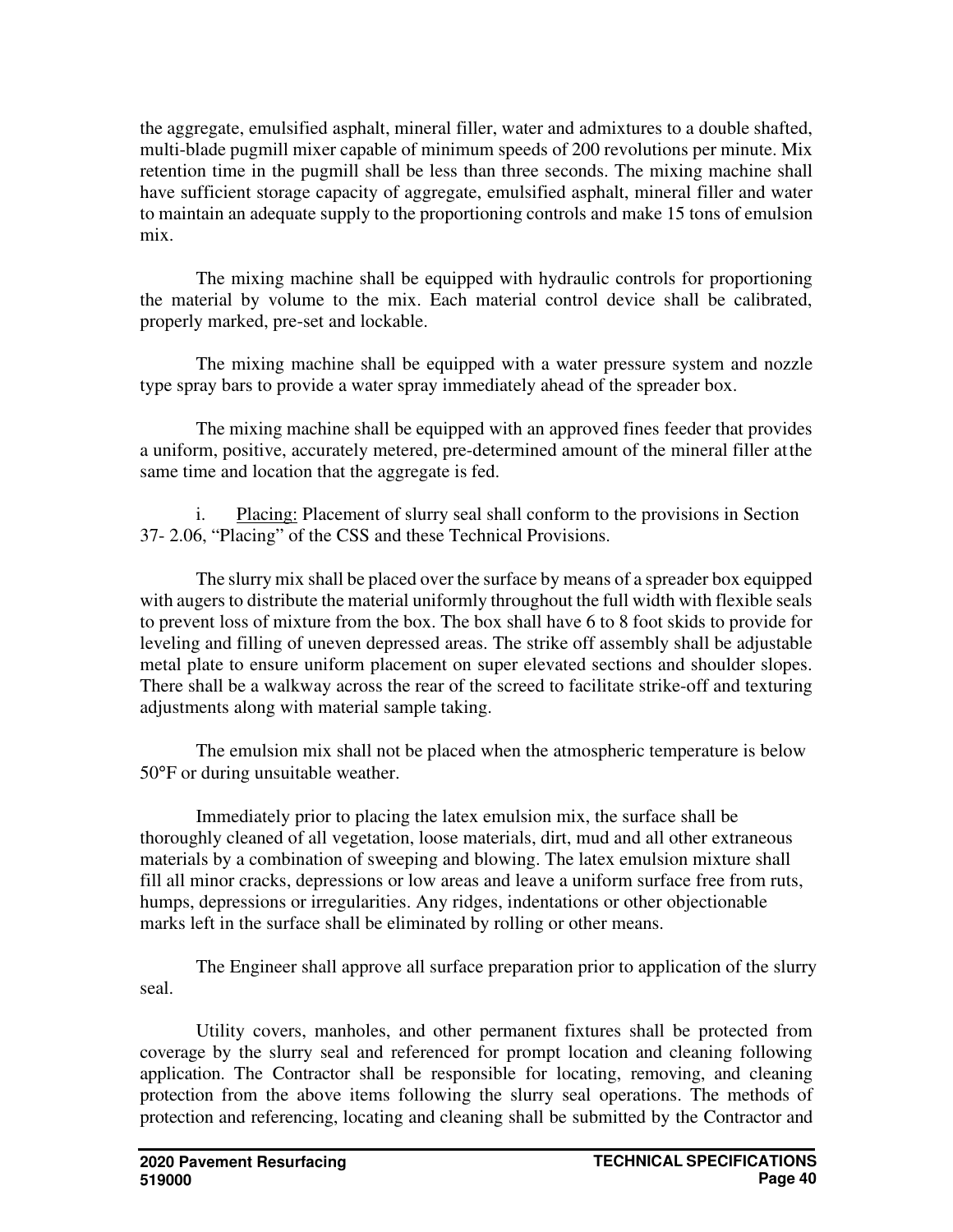shall be subject to approval by the Engineer.

Slurry sealing of driveway aprons, returns, and other incidental work shall be accomplished concurrently with application of the street proper. The joint between the pavement and the PCC gutter shall be sealed with slurry seal and the gutter edge overlapped by approximately two inches. When slurry starts or finishes, a straight line cut-off shall be obtained by laying down a strip of building paper or other approved material. Such paper and any excess slurry shall be removed by the Contractor after application of the slurry. Edge limits of the slurry on both sides of the street shall be maintained in a neat and uniform line.

Construction joints shall be neat in appearance and shall be tapered or feathered to conform to the existing surfacing. All excess material shall be removed from surfaces upon completion of each run.

Areas, which cannot be reached with slurry seal machines, shall be surfaced using hand squeegees to provide complete and uniform coverage. The area to be hand worked shall be lightly dampened prior to mix placement and the slurry worked immediately. Care shall be exercised to leave no unsightly appearance from handwork. The same type finish as applied by the spreader box shall be required. Handwork shall be completed during machine applying process.

Once the slurry seal has cured and is open to traffic, any excessive raveling of the aggregate from the mixture shall be swept up by the Contractor. The surface shall be maintained and re-swept *three separate times after streets have been completed or* as required by the Engineer until such time as the raveling ceases or the surface is rejected by the Engineer. Sweeping shall be provided when required within 48 hours notice.

Ranges for spread rates shall be as follows:

| Type I   | $3.63 - 5.44$ kg/m <sup>2</sup> (8 - 12 lbs/yd <sup>2</sup> ) |
|----------|---------------------------------------------------------------|
| Type II  | 5.44 - 9.07 kg/m <sup>2</sup> (12 - 20 lbs/yd <sup>2</sup> )  |
| Type III | 8.16 - 13.60 kg/m <sup>2</sup> (18 - 30 lbs/yd <sup>2</sup> ) |

The exact rate will be as determined by specific weight of aggregate, the surface demand of the pavement, and the size of the largest particle size of the aggregate. The application rate will produce finished slurry seal as defined elsewhere in these specifications.

At the end of each day's production, the Contractor will provide to the Engineer a report containing the following information:

- 1. Tons of dry aggregate consumed that day;
- 2. Tons of asphalt emulsion consumed that day; and
- 3. Footage covered that day.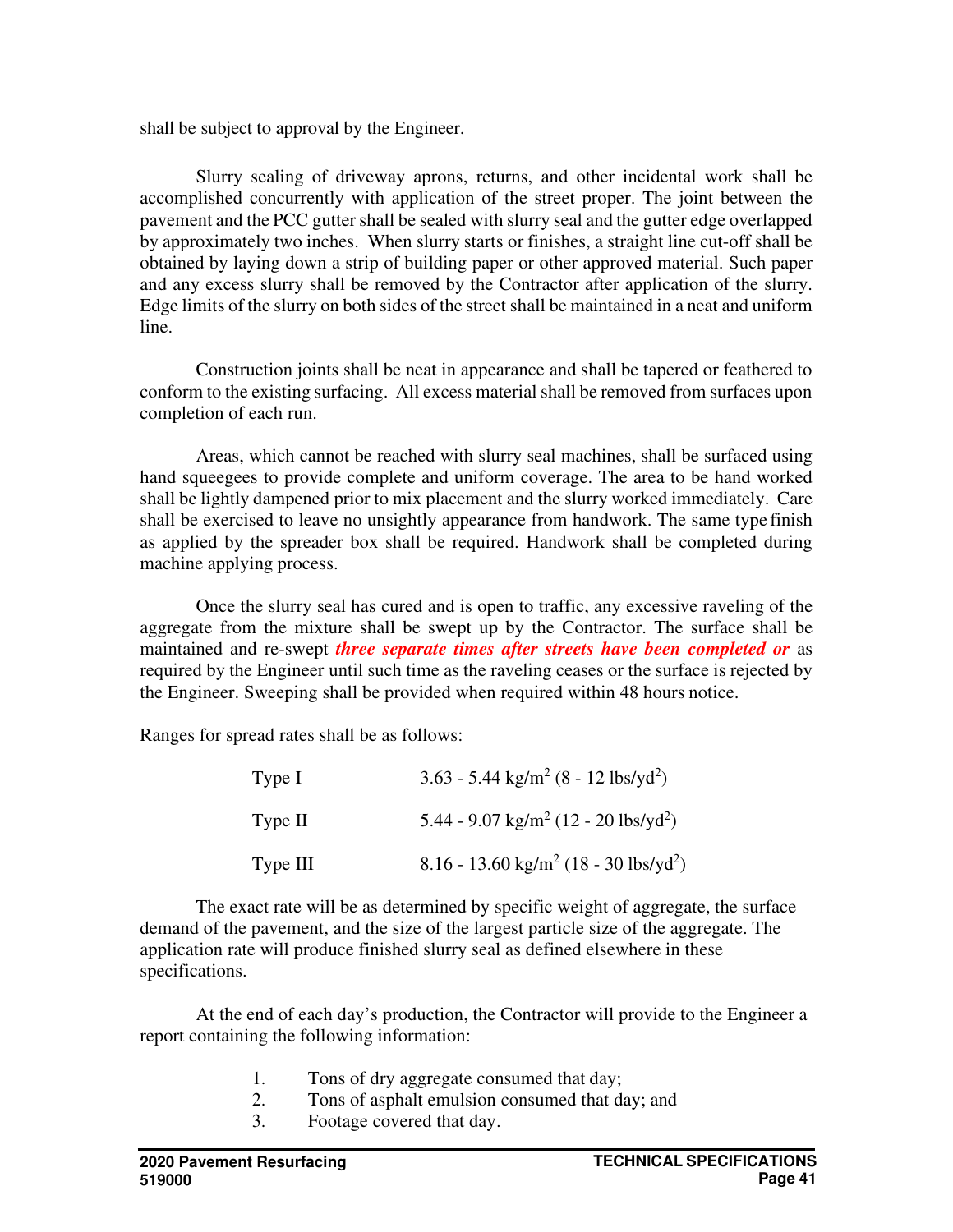This report shall be received no later than 10:00 a.m. of the following day.

j. Installation: The Contractor shall perform the service in a safe, acceptable, workmanlike manner, and in accordance with the requirements of Section 37-2, "Slurry Seals", of the CSS.

- 1. Personnel shall be experienced, knowledgeable and capable in all aspects of performing the service. The same personnel that start the project shall remain on the project for the life of the contract.
- 2. The equipment shall be in good repair and serviceable to operate in a reliable and safe manner.
- 3. When slurry is being placed over a brick, concrete, or other highly absorbent or polished surface, a 1-part emulsion, 3-part water tack coat of the same asphalt emulsion (if possible) type and grade as specified for the slurry is recommended. This can be applied with an asphalt distributor. The normal application rate is 0.05 to 0.10 gal. /sq. yd. of the diluted emulsion.
- 4. The Contractor shall place slurry seal to the beginning and ending limits of the work as directed by the Engineer.
- 5. The Contractor shall be responsible for providing the street cleaning, "No Parking" posting, and traffic control.
- 6. The Contractor shall be responsible for all cleanup of the work areas and staging areas.
- 7. The Contractor shall be responsible for covering and uncovering all structure covers, such as manholes, valve and monument covers.
- 8. All streets (full width and gutters) shall be swept by mechanical means no sooner than 5 days and no later than 15 days after slurry placement is complete.

l. Measurement and Payment: Slurry seal will be measured by the square yard. The contract price paid per square yard for "Slurry Seal" of the type" shown in the Bid Schedule shall include full compensation for furnishing all labor, materials, tools, equipment and incidentals and for doing all the work involved in the furnishing and placing the slurry seal, complete in place, including cleaning the surface and protecting the slurry seal until it has set, as specified in the CSS and these Technical Provisions, and as directed by the Engineer.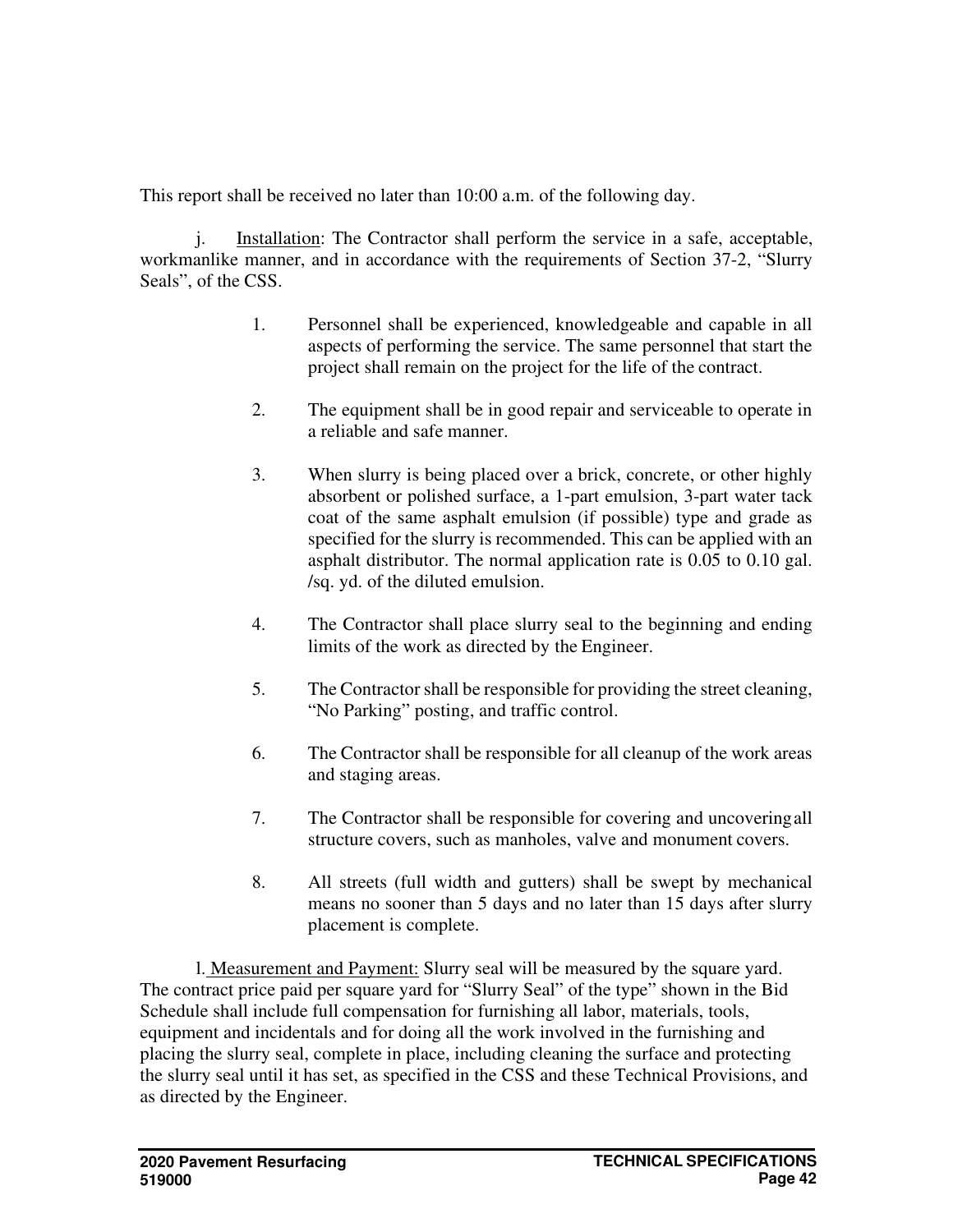# **18.00 Existing Utility Facilities' Adjustments**

a. Description: This work shall consist of lowering and/or raising all manholes, water valve covers, traffic handholes, monuments, and other similar utility facilities within the cold in-place recycling (CIR) and asphalt concrete overlay project segments on Tennant Avenue, Encino Drive, Roble Drive, and Via Castana. The Contractor shall notify the Engineer on the utility adjustment schedule and coordinate with the affected utility owners accordingly.

At least one working day prior to the utility adjustment operation, the Contractor shall locate and provide two offset reference points for all lowered/covered utility facilities. All paint markings on curbs, driveways, and other improvements shall be removed by the Contractor at the end of the project.

The Contractor shall provide an emergency contact to the City for emergency/after-hours excavation and access to the City-owned lowered and covered utility facilities. The Contractor shall coordinate all utility adjustment work with the respective non-City utility owners.

All utility facilities within the cold in-place recycling (CIR) rehabilitation project sections shall be lowered to a depth that will not conflict with and not be damaged by the subsequent CIR grind and AC overlay operations. The Contractor shall provide and place temporary, traffic-rated plates over the opening of the lowered utility facility. The plate shall be sized and placed as to not interrupt the utility's operations for the construction duration. The Contractor shall backfill all lowered utilities with Type A, 3/4-inch medium maximum gradation, in accordance with section 13.00, "Asphalt Concrete", of these Technical Specifications.

All covered utility facilities must be exposed within 24 hours and the structures raised to grade and paved within 72 hours of being covered by the final AC overlay pavement treatment. The Contractor shall pay the City liquidated damages of \$500 for each calendar day the Contractor fails to raise the structures to grade after a three calendar day period after being covered during the Contractor's operations. Any damage to the utility facilities caused by the Contractor shall be repaired in a timely manner at the expense of the Contractor.

### Manhole Frame and Cover

Prior to work on adjusting manhole facilities, the channels in the manhole base shall be covered with properly-sized plywood or a similar material and then the entire base shall be covered with a heavy piece of canvas. This temporary debris cover shall be kept in place during all work and, upon completion, the debris cover and any debris shall be removed. The canvas and the plywood shall be removed to prevent any debris to fall or remain in the manhole's channel and/or bench. Any debris remaining in the manhole after removal of the canvas and plywood will be removed by the Contractor immediately.

 The existing manhole castings (i.e. frame and cover) shall be reused whenever possible. If either or both the frame and cover are not reusable, the Contractor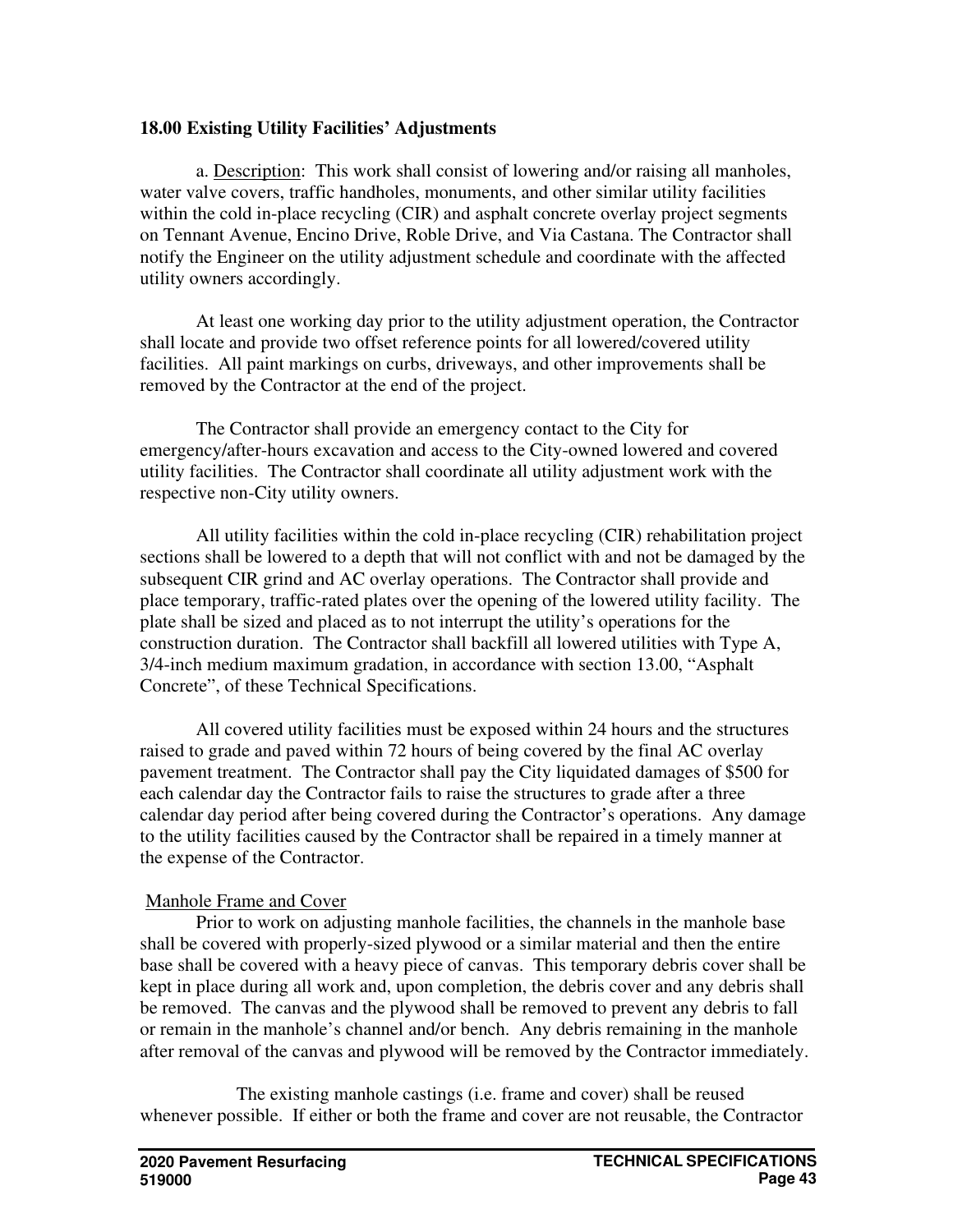shall provide and install new castings per the City Standards and Drawings at no cost to the City. City-owned manhole facilities shall be raised to finished grade in accordance with the following City Standard Drawings (available for download at https://www.morgan-hill.ca.gov/641/Standard-Details):

- Sanitary Sewer Manhole: S-4
- Storm Drain: SD-1

### Water Valve Box and Cover

 Prior to work on adjusting water valve facilities, the valve risers shall be plugged with clean cloth rags to prevent grinding and paving debris from filling the valve risers. After the final AC overlay operations, the valve riser shall be cleaned of loose grindings, asphalt concrete debris, and all other construction debris.

 The existing water valve riser, box and cover shall be reused whenever possible. If any or all the riser, box and cover are not reusable, the Contractor shall provide and install a new riser, box and/or cover per the and City Standards at no cost to the City.

 The water valve riser, box and cover shall be raised to finished grade in accordance with City Standard Drawing W-12.

### Traffic Signal Handhole Box and Cover

 The existing traffic signal handhole box and cover shall be reused whenever possible. If either or both the box and cover are not reusable, the Contractor shall provide and install new box and/or cover per the Caltrans and City Standards at no cost to the City.

 The traffic signal handhole box and cover shall be raised to finished grade in accordance with Caltrans Standard Plan ES-5D with a two-inch thick asphalt concrete section between the top of the concrete collar and finished pavement grade.

### Survey Monument Box and Cover

 The Contractor shall notify the Engineer if any existing City survey monument will be disturbed by the utility lowering operations. Prior to disturbance of an existing City survey monument, the survey monument shall be located and referenced by or under the direction of a California-licensed Land Surveyor. The monuments shall be reset after the final AC overlay is placed. All corner records for reset survey monuments must be recorded with the County of Santa Clara prior to City project acceptance. All work to protect and preserve the City's survey monumentation shall be in accordance with the Professional Land Surveyors Act, State of California.

The survey monument box and cover shall be raised to finished grade in accordance with City Standard Drawing A-31.

 b. Materials: Materials shall be furnished in conformance with City Standards and Drawings and the appropriate Sections of the Caltrans Standard Specifications.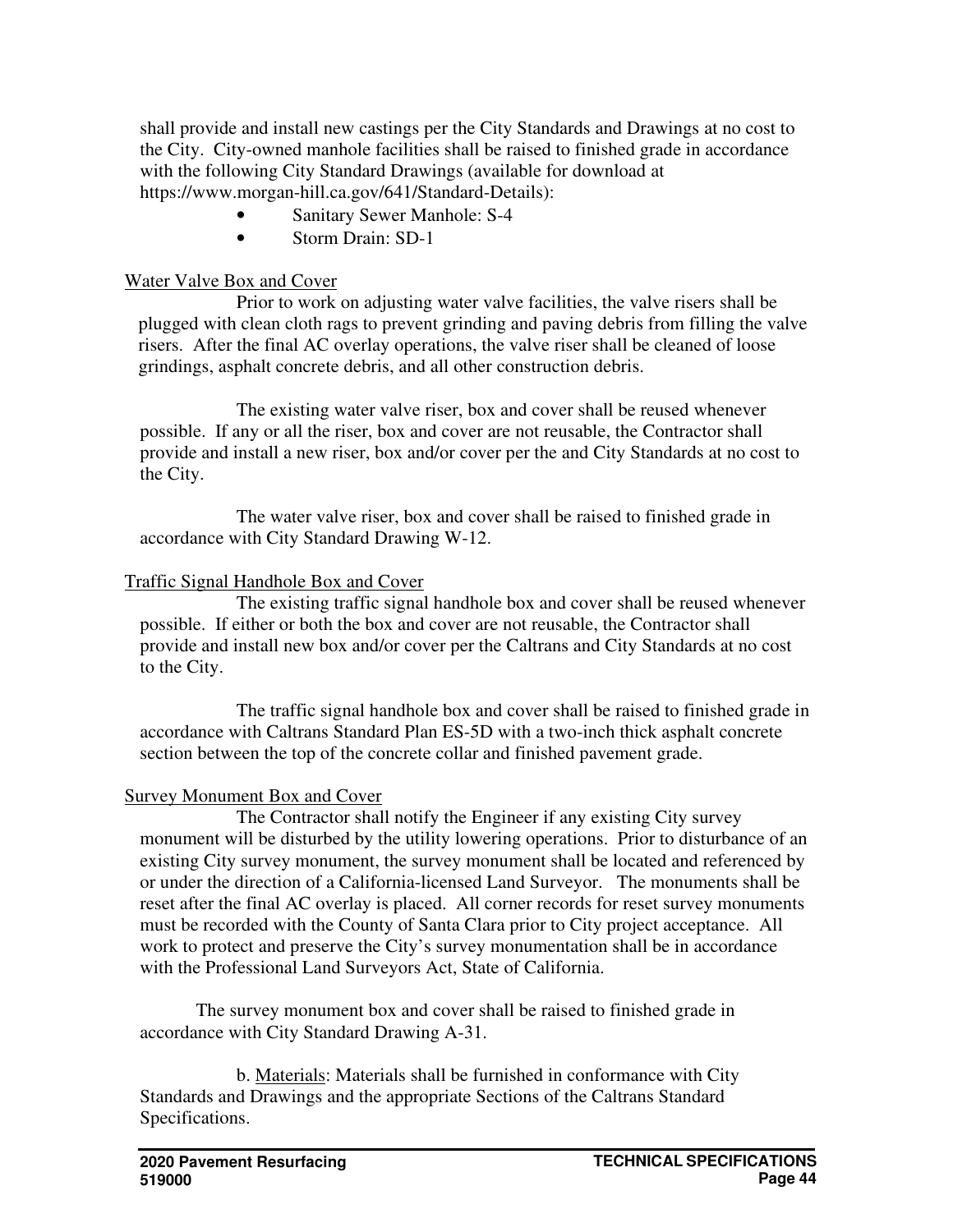c. Measurement and Payment: Utility facilities' adjustments shall be measured by each utility unit lowered and raised or raised only including the concrete collar, grouting, asphalt concrete conform paving and grouting. No additional or separate payment shall be made therefor. The contract unit price for "Lower and Raise Valve Box and Cover", "Lower and Raise Manhole Frame and Cover", "Raise Monument Box and Cover", "Raise Valve Box and Cover", "Raise Manhole Frame and Cover", and "Raise Traffic Handhole Box and Cover" shall include full compensation for furnishing all labor, materials, equipment, tools and incidentals, and for doing all work involved in adjusting the utility facilities as shown on the plans, as specified herein and as directed by the Engineer.

### **19.00 Traffic Stripes, Pavement Markings and Raised Reflective Markers**

a. Description: This work shall be done in accordance with Section 84 of the CSS, as modified by these Technical Provisions. Traffic stripes and pavement marking items shall include replacing all existing traffic stripes, words, and symbols, reflective and nonreflective pavement markers, and fire hydrant blue marker as required on the streets to be resurfaced. Included also is any necessary removal, temporary delineation, site survey of existing layout and traffic control. It may be necessary to phase the construction of the striping in the interest of public safety. This work includes creating as-builts of the existing striping layout and replacing said striping back to the original layout unless otherwise directed by the Engineer in writing.

The Contractor shall install striping, where possible, prior to opening the roadway to traffic and when indicated by the public's safety or convenience. If required, removal of existing striping shall be by wet sand blasting. All traffic stripes and pavement markings, new or existing, within or adjacent to the work limits, which become defaced or damaged during the Contractor's operations, shall be replaced by the Contractor at its expense concurrently with other traffic marking operations in the immediate area. The Engineer shall be the sole judge as to which stripes or legends are defaced or damaged.

All new traffic striping shall include the reflective markers in conformance with the Caltrans Traffic Manual.

b. Materials: Materials shall be in conformance with CSS Section 84-2 "Traffic Stripes and Pavement Markings" and Section 81-3 "Pavement Markers". Thermoplastic material for traffic stripes shall be applied at a minimum thickness of 0.060 inch, except crosswalks shall be applied at a minimum thickness of 0.12 inch. All crosswalks and bike lane striping shall be non-skid. Thermoplastic material for pavement markings shall be applied at a thickness of .100-.150 inch. All streets are to receive thermoplastic stripes and pavement markings.

Templates or stencils for pavement markings shall be of "English unit" dimensions and shall be approved by the Engineer prior to application.

c. Method of Construction: Construction and installation shall be per Sections 81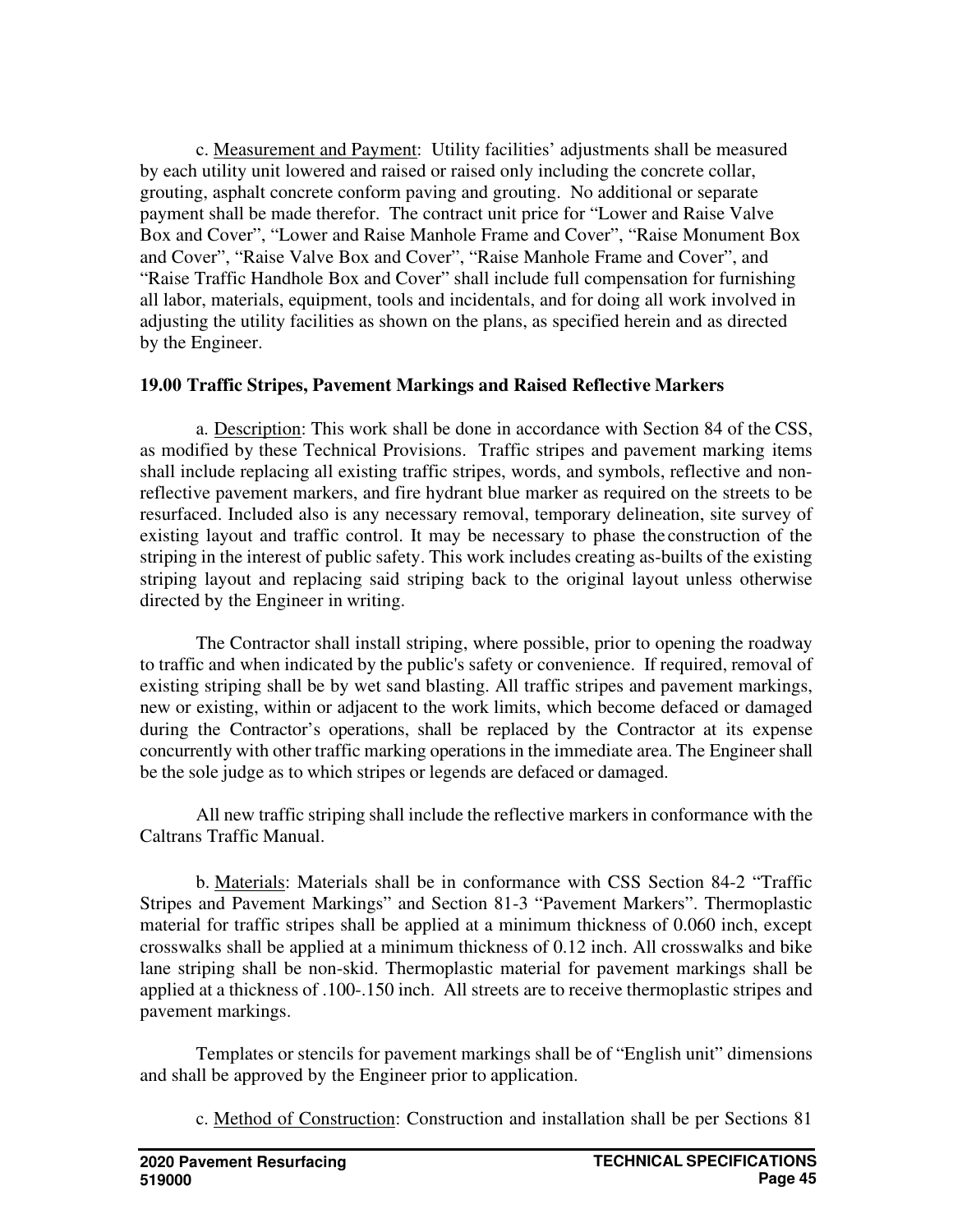and 84 of the CSS. Removal of existing facilities shall be per Sections 84-9.01 and 84-9.03 of the CSS.

Temporary "cat tracks" shall be placed for all striping (including limit lines) immediately after completing slurry sealing or asphalt concrete overlay of any street.

Upon approval of the Contractor's cat tracking, all streets shall receive the first coat of permanent centerline, lane lines, stop limit lines, and crosswalks no sooner than seven (7) calendar days following the final resurfacing of the street. The Contractor shall maintain all temporary traffic striping, markings, and markers until the final striping, markings, and markers are installed and to the City's satisfaction.

At locations with traffic loop detector restoration, the Contractor shall schedule the work such that the traffic loop detector restoration will occur prior to the permanent striping, markings, and marker installation.

Pavement marker (blue marker) shall be per the requirements of the State Standard Plans.

d. Temporary Traffic Stripes and Pavement Markings: "Scrub seal Marker," as distributed by MV Plastics, Inc., 533 W. Collings Avenue, Orange, CA 714-532-1522, or approved equal, shall be used for temporary traffic stripes and shall be installed at 24' spacing, immediately after obliteration of any existing striping.

All other traffic control and safety markings such as crosswalks, arrows, lane tapers, etc. shall be marked using paint or reflective tape.

e. Layout: All layout and cat tracking shall be performed by and at the expense of the Contractor, and shall be approved by the Engineer prior to placement of the permanent striping, markings, and markers. Unless otherwise noted on the project plans and prior to obliteration of the existing striping for grinding and paving construction, the Contractor shall be responsible for documenting the existing roadway striping, markers, and markings configuration for restoration of the final striping treatment.

f. Traffic Stripes: Unless otherwise stated, all striping shall be hot liquid thermoplastic. All areas to receive traffic stripes shall be swept immediately prior to applying thermoplastic to remove all loose rock.

g. Pavement Markers: All markers shall be placed using hot melt bituminous adhesive exclusively. All non-reflective markers shall be the ceramic type.

h. Pavement Markings: Legends, crosswalks, and stop bars, shall be thermoplastic unless otherwise stated. When thermoplastic is applied for crosswalks or bike lane striping, the following composition shall be used with a maximum thickness of 0.12 inches (3.0 mm):

| Binder                | 20% | $(18\% \text{ min})$ |
|-----------------------|-----|----------------------|
| Glass Beads           | 20% | $(15\% \text{ min})$ |
| $TiO2$ Pigment $10\%$ |     | $(7\%$ min)          |
| Filler                | 35% | $(37\% \text{ max})$ |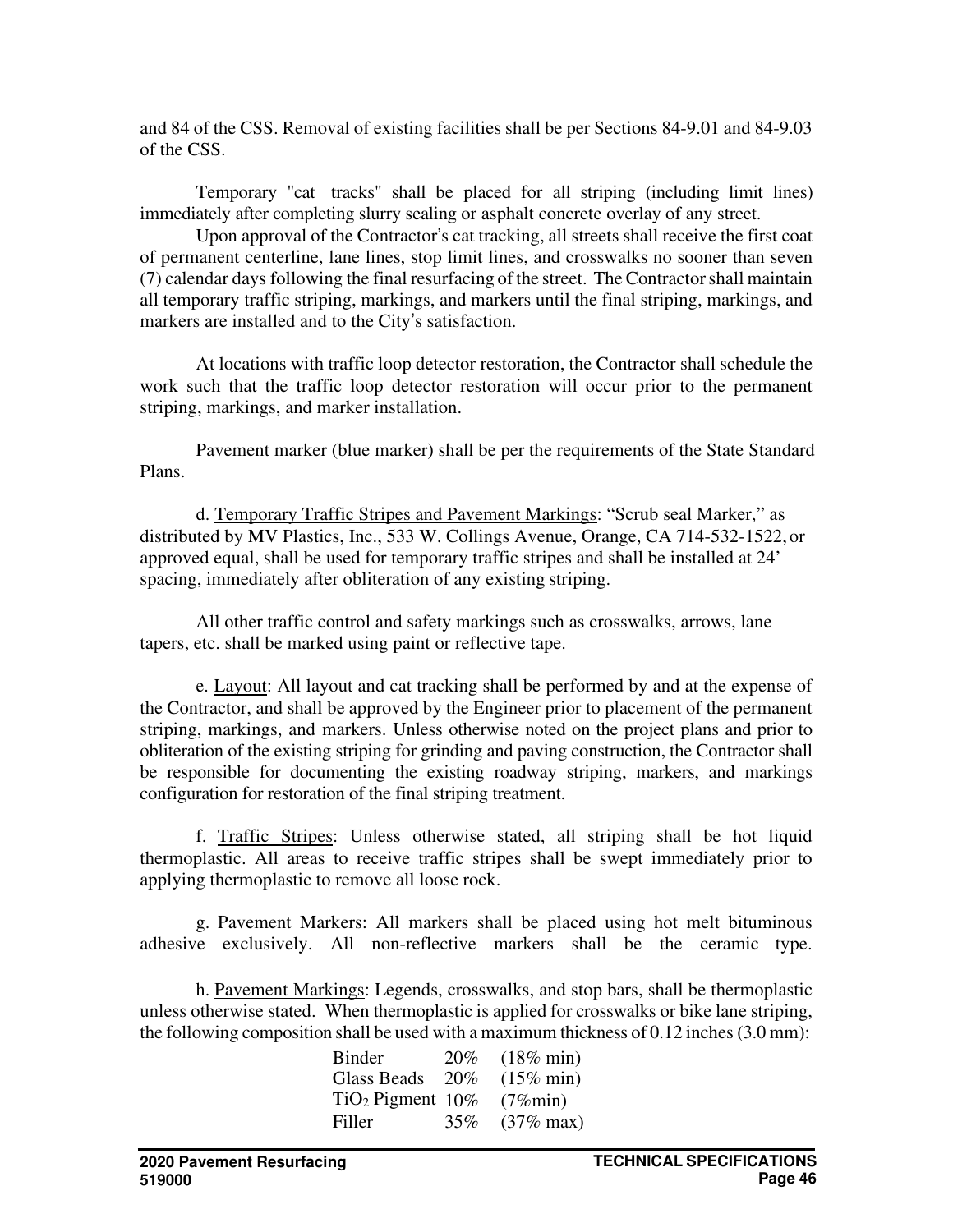Cullet 15 % (10% min)

The crushed glass cullet in such mixture shall be produced from cullet of clear glass, with a maximum size of 850 micrometers (100% passing by weight) and a minimum size of 425 micrometers (0-5% passing by weight). The skid resistance shall be a minimum of 55 BPN.

i. Measurement and Payment: Measurement and payment for removal of existing striping, markings, and markers shall be included in the contract lump sum bid item for "Remove Pavement Markers, Striping, and Markings." Refer to section 10.00, "Clearing and Grubbing" of these technical Provisions.

The quantity for pavement striping bid items shall be measured and paid by the actual number lineal feet as measured in the field. For striping requiring multiple lines, the composite section will count as a lineal foot of striping for payment, not the total length of the individual component lines. Pavement markers used in traffic striping shall not be measured and paid separately. The bid items for pavement striping are "12 Striping - Limit Lines and Crosswalks (White and Yellow)", "24" Striping – Crosswalks (White & Yellow), "8" Miscellaneous Striping", "Striping, Detail 9", "Striping, Detail 21", "Striping, Detail 22", "Striping, Detail 25", "Striping, Detail 27B", "Striping, Detail 29", "Striping, Detail 32", "Striping, Detail 37B", "Striping, Detail 38", "Striping, Detail 39", "Striping, Detail 39A", and "Striping Detail 41."

The quantity for the "Bike Lane Symbol with Person & Bike Lane Arrow" shall be measured and paid by each complete marking/legend unit installed.

The quantity for the "Markings and Legends" shall be measured and paid per square foot of marking/legend installed, as specified in the bid schedule.

The quantity for the "Two-Way Blue Hydrant Reflectors" shall be measured and paid by each reflector installed.

The contract price paid for the bid items related to traffic stripes, pavement markings, and raised reflective markers as specified herein shall include full compensation for furnishing all labor, material, equipment, tools, and incidentals to install the traffic stripes, pavement markings, and pavement markers, complete in place, including removal of existing pavement striping and markings, referencing existing striping and markings, layout and cat-tracking, and temporary pavement delineation, as shown on the plans, as specified herein and as directed by the Engineer.

# **20.00 Traffic Signal Detector Loops**

a. Description: Where existing loops are removed or as directed by the Engineer, existing detector loops shall be replaced. Detectors shall conform to Section 86-5, "Detectors" of the CSS and these Technical Provisions. Loop configuration shall be Type E or Type E modified. Loop wire shall be Type 2 to match existing. Detector lead-in cable shall be Type B and no splices are permitted in lead-in cables. Loop sealant shall be hot melt type. The Contractor shall identify loop wires by lane number, loop number, and start/finish using tie wraps and permanent marker.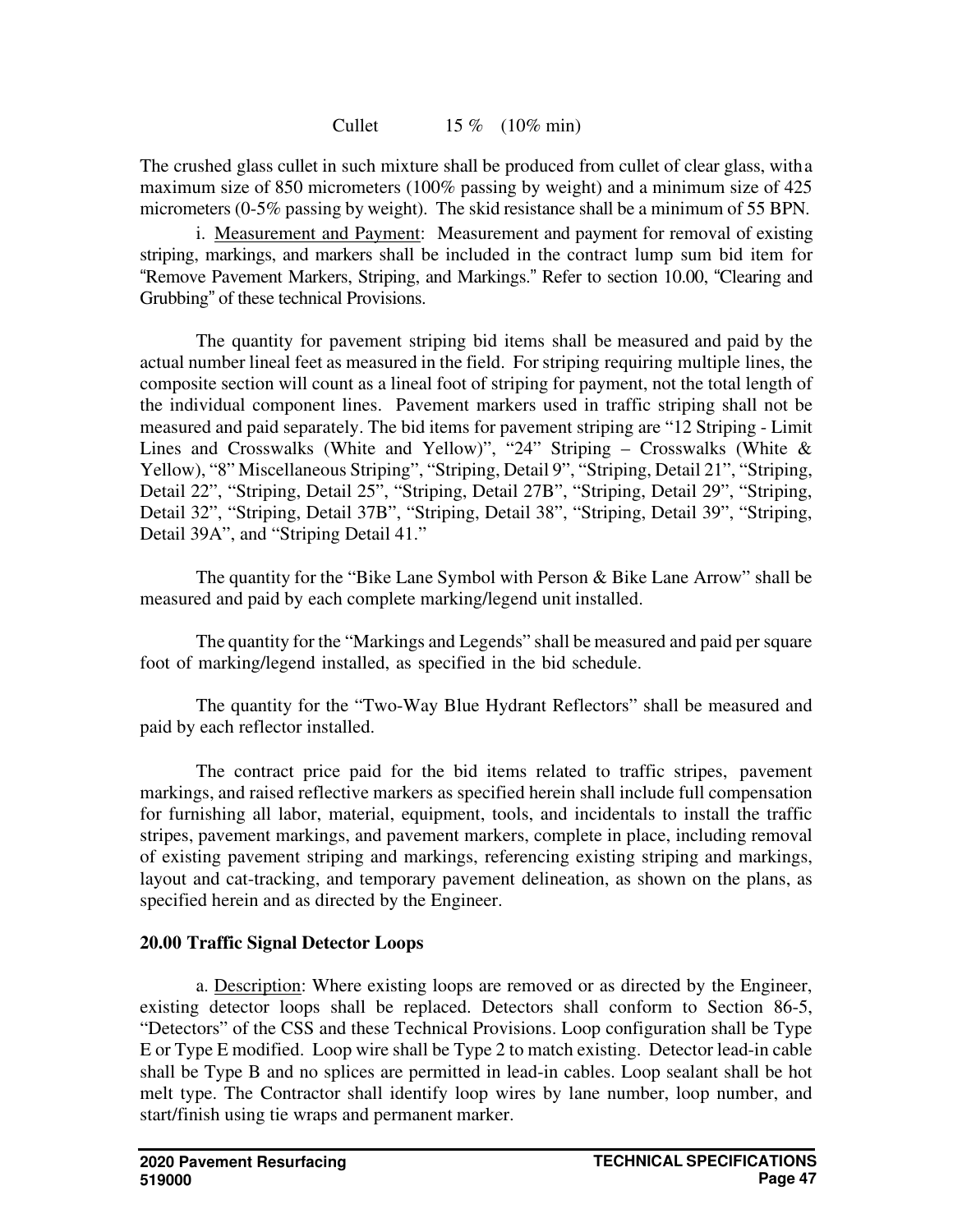Loops shall be centered within traffic lanes unless otherwise specified. If any iron (manhole, valve, monument, etc.) is located within two (2) feet of the planned location for home runs or the detector loop, the Contractor shall contact the Engineer for an alternate location for the detector loop or home run prior to cutting any of the loops or home runs in the affected lanes(s).

If any part of the loop conductor, including the portion leading to the adjacent pull box, is damaged by the Contractor's operations, the entire detector loop shall be replaced. If any adjacent loop is damaged during such work, that loop shall be replaced within seven (7) calendar days. The Contractor shall pay the City liquidated damages of \$500 per calendar day, for each day the Contractor fails to replace a damaged loop after the seven calendar day period.

The Contractor shall test all individual loops and all DLC prior to splicing. The Contractor shall test loop sensitivity with either an approved lightweight motorcycle or an Engineer-approved wind wand.

At locations with permanent striping restoration work, the Contractor shall schedule the work such that the traffic loop detector restoration will occur prior to the permanent striping, markings, and marker installation.

b. Measurement and Payment: Detector loops shall be measured by each replaced loop from actual count. The contract unit price paid per each for "Type E Traffic Detection Loops" and "Type E (Modified) Traffic Detection Loops" shall include full compensation for furnishing all labor, materials, equipment, tools and incidentals and for doing all the work involved in furnishing and installing traffic loops, complete in place, including leadin cables, home-runs and functionality testing of new loop systems, sealing loops in place, and as described herein and as directed by the Engineer.

### **21.00 Green Bike Lane Markings (Skid/Slip Resistant Thermoplastic Pavement Material)**

**a.** Description: A durable, high skid and slip resistant, pavement marking material suitable for use as bike lane delineation and markings. For use on asphalt or Portland cement concrete pavement surfaces. Material shall be by Ennis-Flint, "PreMark"- Preformed Green Thermoplastic or approved equal. The thermoplastic striping and markings shall meet Caltrans specifications.

MATERIAL - Shall be composed of impervious to degradation by motor fuels, lubricants, etc., in conjunction with aggregates, pigments, binders, and anti-skid/anti-slip elements uniformly distributed throughout the material. The thermoplastic material shall conform to AASHTO designation M249, with the exception of the relevant differences due to the material being non-reflective, and being of a color different from white or yellow.

The material shall be a resilient thermoplastic product containing intermix of antiskid/anti-slip elements and where the top surface contains anti-skid/anti-slip elements. These anti-skid/anti-slip elements must have a minimum hardness of 8 (Mohs scale).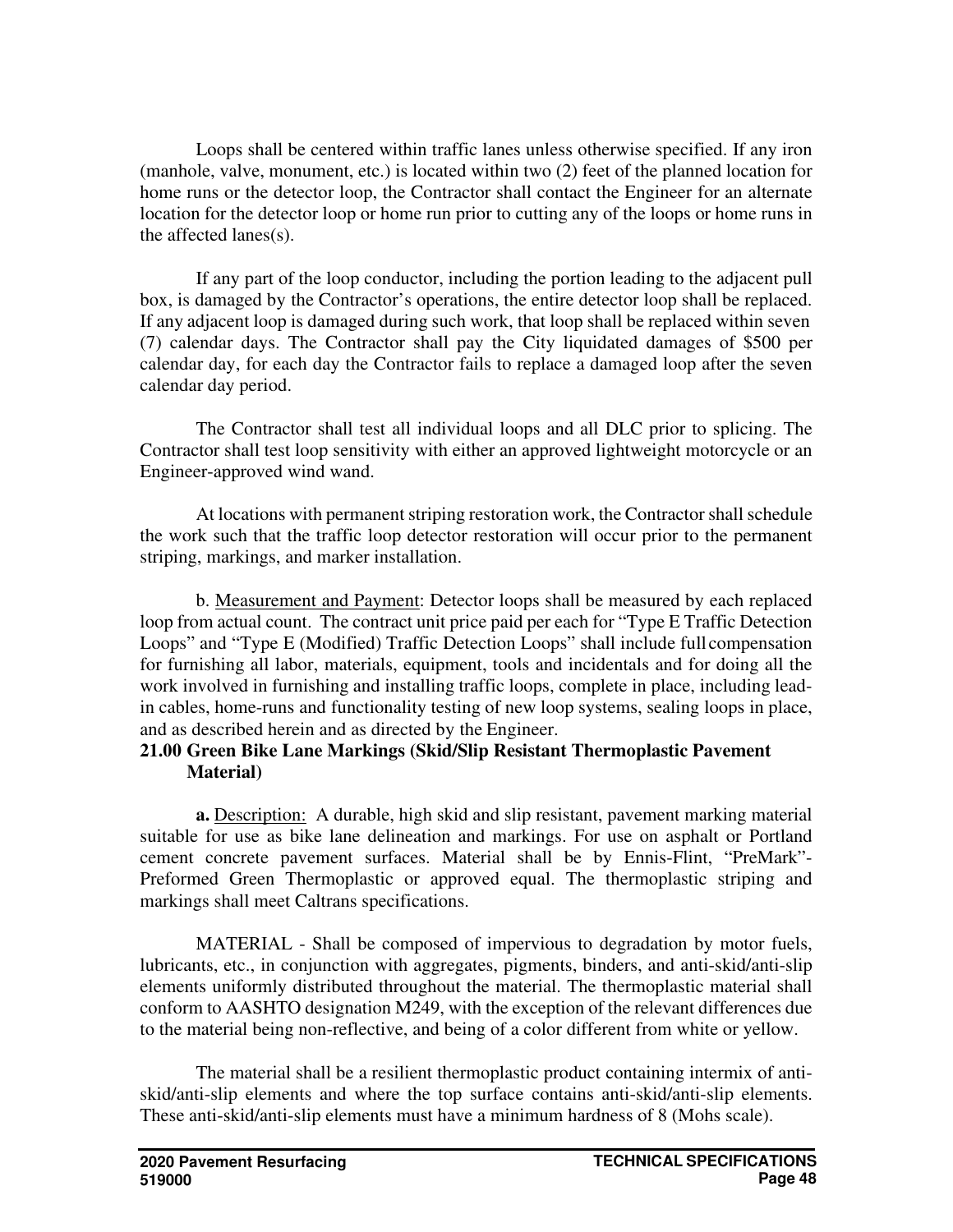The material shall be capable of being applied on bituminous and/or Portland cement concrete pavements.

The material shall be capable of conforming to pavement contours, breaks and faults through the action of traffic at normal pavement temperatures.

Pigment: The color of the pavement marking material shall be accordance with FHWA Memorandum dated April 15, 2011: Interim Approval for Optional Use of Green Colored Pavement for Bike Lanes (IA-14). The final shade will be determined and approved by the Engineer.

Daytime chromaticity coordinates for the color used for green colored pavement shall be as follows:

| $\mathbf{v}$<br>$\overline{A}$ |       | ∡⊾    |       | $\Lambda$ |       | $\mathbf{A}$ |                         |
|--------------------------------|-------|-------|-------|-----------|-------|--------------|-------------------------|
| 0.230                          | 0.754 | 0.266 | 0.500 | 0.367     | 0.500 | 0.444        | F F F<br>v.v <i>.</i> v |

Nighttime chromaticity coordinates for the color used for green colored pavement shall be as follows:

| $ -$<br>$\overline{ }$ | - 1   | $ -$<br>$\overline{ }$ | $\mathbf{v}$ | $\mathbf{A}$ | $\mathbf{v}$ | $\mathbf{v}$<br>$\mathbf{A}$ | $ -$           |
|------------------------|-------|------------------------|--------------|--------------|--------------|------------------------------|----------------|
| 0.230                  | 0.754 | 0.336                  | 0.540        | 0.450        | 0.500        | 0.479                        | 0.520<br>0.320 |

The pigment system shall not contain heavy metals or any carcinogen, as defined in 29 CFR 1910.1200 in amounts exceeding permissible limits as specified in relevant Federal Regulations.

Skid Resistance: The surface of the thermoplastic material shall contain factory applied anti-skid elements with a minimum hardness of 8 (Mohs scale). Upon application the material shall provide a minimum skid resistance value of 60 BPN when tested according to ASTM E 303.

Slip Resistance: The surface of the thermoplastic material shall contain anti-skid elements with a minimum hardness of 8 (Mohs scale). Upon application the material shall provide a minimum static coefficient of friction of 0.6 when tested according to ASTM C 1028 (wet and dry), and a minimum static coefficient of friction of 0.6 when tested according to ASTM D 2047.

Thickness: The material shall be supplied at a minimum thickness of 90 mil (2.29 mm).

Environmental Resistance: The material shall be resistant to deterioration due to exposure to sunlight, water, salt or adverse weather conditions and impervious to oil and gasoline.